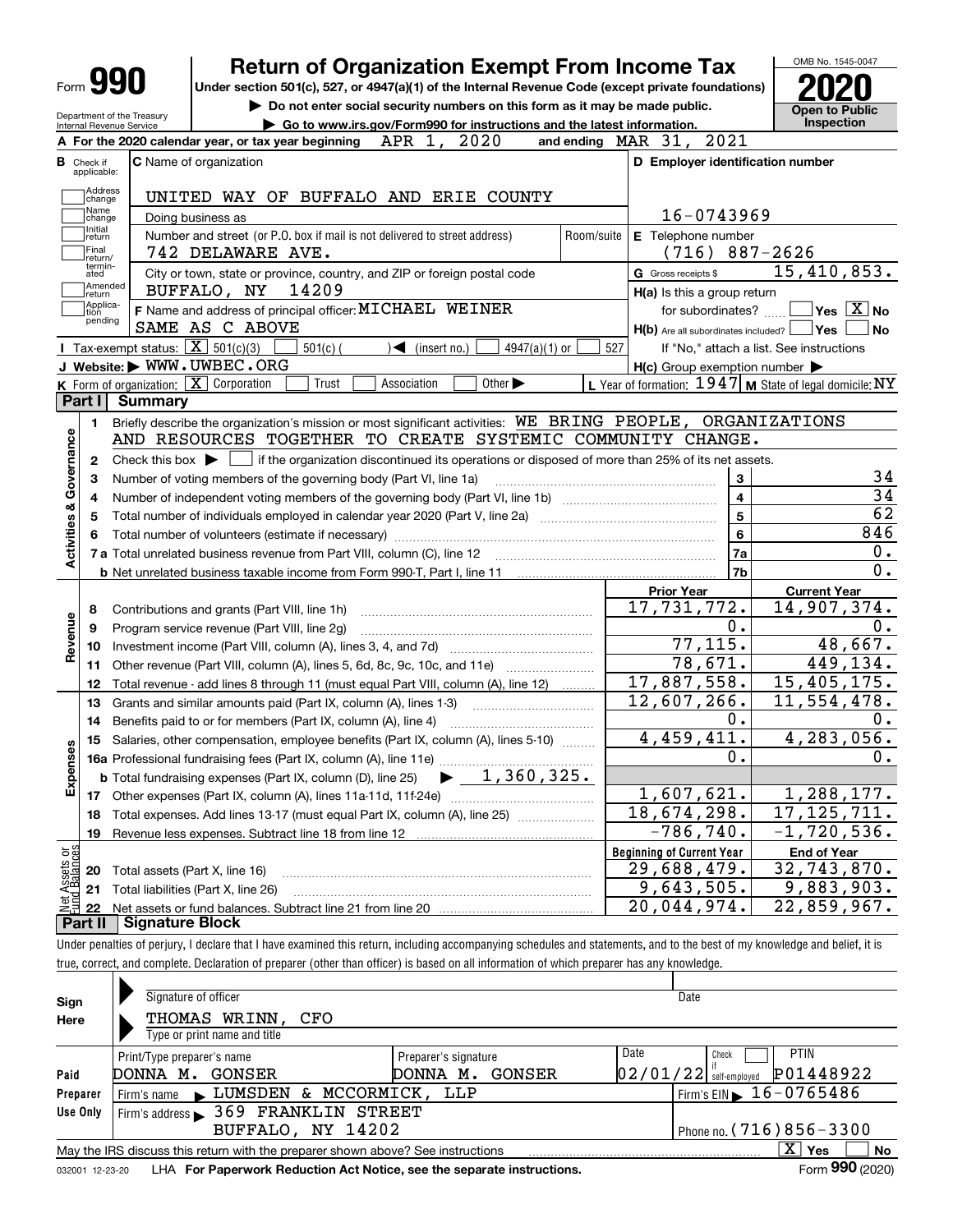|              | 16-0743969<br>UNITED WAY OF BUFFALO AND ERIE COUNTY<br>Page 2<br>Form 990 (2020)                                                             |
|--------------|----------------------------------------------------------------------------------------------------------------------------------------------|
| ∣ Part III ∣ | <b>Statement of Program Service Accomplishments</b>                                                                                          |
|              | $\overline{\mathbf{x}}$                                                                                                                      |
| 1            | Briefly describe the organization's mission:<br>OUR MISSION: WE BRING PEOPLE, ORGANIZATIONS AND RESOURCES TOGETHER TO                        |
|              | CREATE SYSTEMIC COMMUNITY CHANGE. OUR VISION: WE ENVISION AN                                                                                 |
|              | THRIVING AND UNITED COMMUNITY ACHIEVED THROUGH<br>EQUITABLE,                                                                                 |
|              | COLLABORATIVE LEADERSHIP. WE MEET OUR COMMITMENTS AND DELIVER                                                                                |
| $\mathbf{2}$ | Did the organization undertake any significant program services during the year which were not listed on the                                 |
|              | Yes $X$ No<br>prior Form 990 or 990-EZ?                                                                                                      |
|              | If "Yes," describe these new services on Schedule O.                                                                                         |
| 3            | $Yes \ \boxed{X}$ No                                                                                                                         |
|              | If "Yes," describe these changes on Schedule O.                                                                                              |
| 4            | Describe the organization's program service accomplishments for each of its three largest program services, as measured by expenses.         |
|              | Section 501(c)(3) and 501(c)(4) organizations are required to report the amount of grants and allocations to others, the total expenses, and |
| 4a           | revenue, if any, for each program service reported.<br>$5,043,266.$ ) (Revenue \$<br>$5,043,266$ . including grants of \$<br>(Expenses \$    |
|              | (Code:<br>PROGRAM INVESTMENTS - INVESTMENTS (ALLOCATIONS) IN COMPETITIVELY                                                                   |
|              | AWARDED GRANT PROGRAMS TO MANY LOCAL AGENCIES, FOCUSED IN OUR "IMPACT"                                                                       |
|              | AREAS OF EDUCATION, INCOME, AND HEALTH AND WELLNESS. BY INVESTING IN                                                                         |
|              | THE HIGHEST NEEDS AREAS OF THE COMMUNITY THE UNITED WAY HOPES TO                                                                             |
|              | SIGNIFICANTLY IMPROVE OVERALL EDUCATIONAL OUTCOMES, STABILIZE AND                                                                            |
|              | IMPROVE FAMILY FINANCIAL WELL BEING, AND BUILD A STRONG AND HEALTHY                                                                          |
|              | COMMUNITY.                                                                                                                                   |
|              |                                                                                                                                              |
|              |                                                                                                                                              |
|              |                                                                                                                                              |
|              |                                                                                                                                              |
|              |                                                                                                                                              |
| 4b           | 3, 293, 375. including grants of \$<br>3, 293, 375. ) (Revenue \$<br>(Code:<br>(Expenses \$                                                  |
|              | DONOR DESIGNATIONS - THE UNITED WAY OF BUFFALO AND ERIE COUNTY ALLOWS                                                                        |
|              | DONOR CHOICE, WHERE THE DONOR CAN DIRECT GIFTS TO ANY $501(C)(3)$                                                                            |
|              | ORGANIZATION.                                                                                                                                |
|              |                                                                                                                                              |
|              |                                                                                                                                              |
|              |                                                                                                                                              |
|              |                                                                                                                                              |
|              |                                                                                                                                              |
|              |                                                                                                                                              |
|              |                                                                                                                                              |
|              |                                                                                                                                              |
|              |                                                                                                                                              |
| 4с           | 4,534,169. including grants of \$<br>$3,217,837.$ (Revenue \$<br>(Expenses \$<br>(Code:                                                      |
|              | GRANT PROGRAM AND INITIATIVES - THESE PROGRAMS ARE AIMED AT PROVIDING                                                                        |
|              | SUPPORT TO VARIOUS COMMUNITY ORGANIZATIONS, GROUPS AND AGENCIES, AND                                                                         |
|              | UNIOUE INITIATIVES PROVIDING SUPPORT AIMED AT THE UNITED WAYS FOCUSED                                                                        |
|              | AREAS OF NEED.                                                                                                                               |
|              |                                                                                                                                              |
|              |                                                                                                                                              |
|              |                                                                                                                                              |
|              |                                                                                                                                              |
|              |                                                                                                                                              |
|              |                                                                                                                                              |
|              |                                                                                                                                              |
|              | 4d Other program services (Describe on Schedule O.)                                                                                          |
|              | $1,610,968$ $\cdot$ including grants of \$<br>Expenses \$<br>(Revenue \$                                                                     |
| 4е           | 14,481,778.<br>Total program service expenses                                                                                                |
|              | Form 990 (2020)                                                                                                                              |
|              | 032002 12-23-20                                                                                                                              |
|              | 3                                                                                                                                            |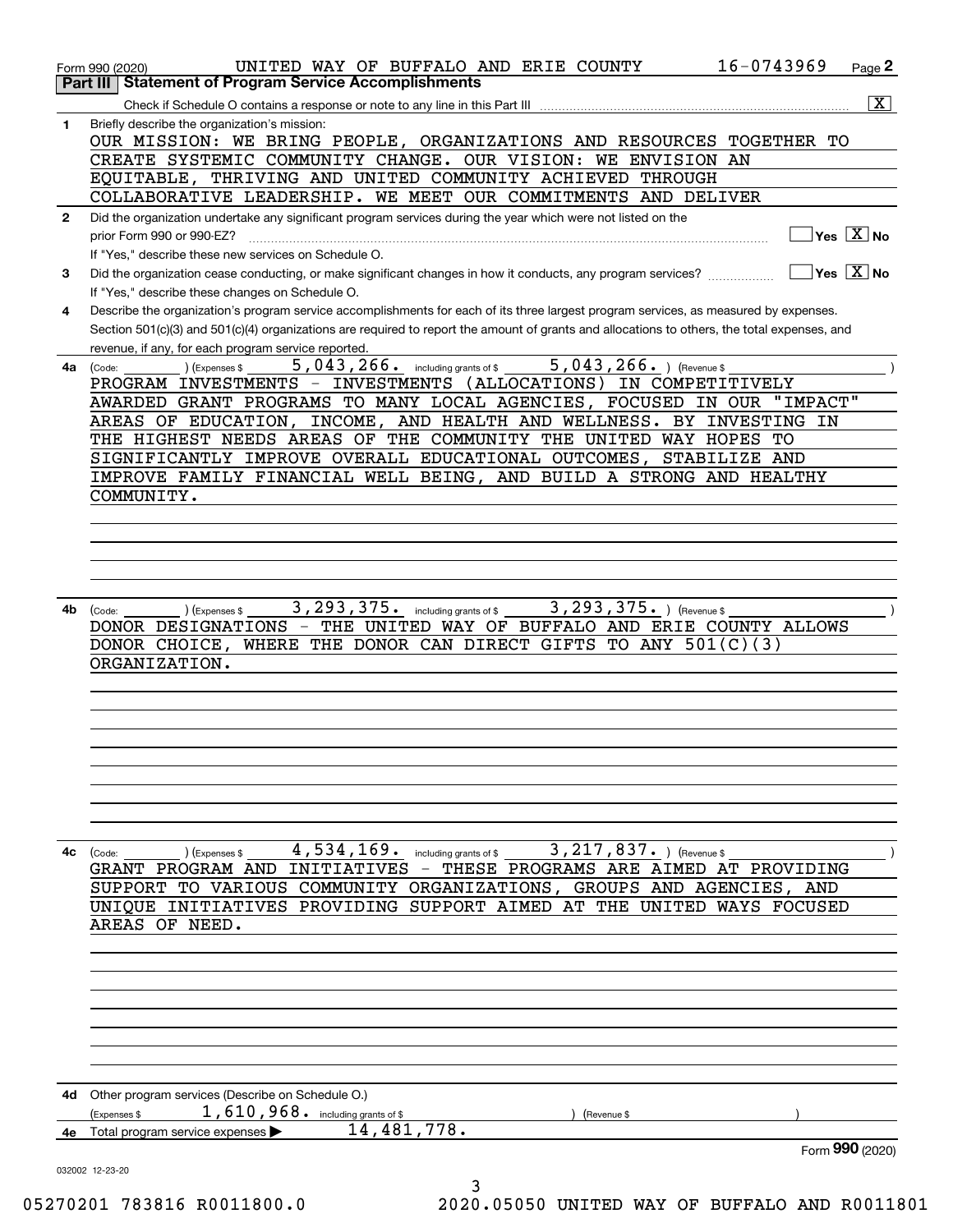|  | Form 990 (2020) |
|--|-----------------|
|  |                 |

|     |                                                                                                                                                                                                                                                           |                        | Yes                     | No              |
|-----|-----------------------------------------------------------------------------------------------------------------------------------------------------------------------------------------------------------------------------------------------------------|------------------------|-------------------------|-----------------|
| 1.  | Is the organization described in section $501(c)(3)$ or $4947(a)(1)$ (other than a private foundation)?                                                                                                                                                   |                        |                         |                 |
|     |                                                                                                                                                                                                                                                           | 1.                     | X                       |                 |
| 2   |                                                                                                                                                                                                                                                           | $\overline{2}$         | $\overline{\mathbf{x}}$ |                 |
| 3   | Did the organization engage in direct or indirect political campaign activities on behalf of or in opposition to candidates for                                                                                                                           |                        |                         |                 |
|     |                                                                                                                                                                                                                                                           | 3                      |                         | x               |
| 4   | Section 501(c)(3) organizations. Did the organization engage in lobbying activities, or have a section 501(h) election in effect                                                                                                                          |                        |                         |                 |
|     |                                                                                                                                                                                                                                                           | 4                      |                         | x               |
| 5.  | Is the organization a section 501(c)(4), 501(c)(5), or 501(c)(6) organization that receives membership dues, assessments, or                                                                                                                              |                        |                         | x               |
|     |                                                                                                                                                                                                                                                           | 5                      |                         |                 |
| 6   | Did the organization maintain any donor advised funds or any similar funds or accounts for which donors have the right to<br>provide advice on the distribution or investment of amounts in such funds or accounts? If "Yes," complete Schedule D, Part I | 6                      |                         | x               |
| 7   | Did the organization receive or hold a conservation easement, including easements to preserve open space,                                                                                                                                                 |                        |                         |                 |
|     |                                                                                                                                                                                                                                                           | $\overline{7}$         |                         | x               |
| 8   | Did the organization maintain collections of works of art, historical treasures, or other similar assets? If "Yes," complete                                                                                                                              |                        |                         |                 |
|     |                                                                                                                                                                                                                                                           | 8                      |                         | x               |
| 9   | Did the organization report an amount in Part X, line 21, for escrow or custodial account liability, serve as a custodian for                                                                                                                             |                        |                         |                 |
|     | amounts not listed in Part X; or provide credit counseling, debt management, credit repair, or debt negotiation services?                                                                                                                                 |                        |                         |                 |
|     |                                                                                                                                                                                                                                                           | 9                      |                         | X               |
| 10  | Did the organization, directly or through a related organization, hold assets in donor-restricted endowments                                                                                                                                              |                        |                         |                 |
|     |                                                                                                                                                                                                                                                           | 10                     | Х                       |                 |
| 11  | If the organization's answer to any of the following questions is "Yes," then complete Schedule D, Parts VI, VII, VIII, IX, or X                                                                                                                          |                        |                         |                 |
|     | as applicable.                                                                                                                                                                                                                                            |                        |                         |                 |
| a   | Did the organization report an amount for land, buildings, and equipment in Part X, line 10? If "Yes." complete Schedule D.                                                                                                                               |                        |                         |                 |
|     |                                                                                                                                                                                                                                                           | 11a                    | $\mathbf X$             |                 |
| b   | Did the organization report an amount for investments - other securities in Part X, line 12, that is 5% or more of its total                                                                                                                              |                        |                         |                 |
|     |                                                                                                                                                                                                                                                           | 11 <sub>b</sub>        |                         | x               |
| c   | Did the organization report an amount for investments - program related in Part X, line 13, that is 5% or more of its total                                                                                                                               |                        |                         |                 |
|     |                                                                                                                                                                                                                                                           | 11c                    |                         | x               |
|     | d Did the organization report an amount for other assets in Part X, line 15, that is 5% or more of its total assets reported in                                                                                                                           |                        |                         |                 |
|     |                                                                                                                                                                                                                                                           | 11d                    | X<br>$\mathbf X$        |                 |
|     | Did the organization report an amount for other liabilities in Part X, line 25? If "Yes," complete Schedule D, Part X                                                                                                                                     | 11e                    |                         |                 |
| f   | Did the organization's separate or consolidated financial statements for the tax year include a footnote that addresses                                                                                                                                   |                        |                         | x               |
|     | the organization's liability for uncertain tax positions under FIN 48 (ASC 740)? If "Yes," complete Schedule D, Part X<br>12a Did the organization obtain separate, independent audited financial statements for the tax year? If "Yes," complete         | 11f                    |                         |                 |
|     |                                                                                                                                                                                                                                                           | 12a                    | X                       |                 |
|     | <b>b</b> Was the organization included in consolidated, independent audited financial statements for the tax year?                                                                                                                                        |                        |                         |                 |
|     | If "Yes," and if the organization answered "No" to line 12a, then completing Schedule D, Parts XI and XII is optional                                                                                                                                     | 12D                    |                         | ᅀ               |
| 13  | Is the organization a school described in section $170(b)(1)(A)(ii)?$ If "Yes," complete Schedule E                                                                                                                                                       | 13                     |                         | $\mathbf X$     |
| 14a | Did the organization maintain an office, employees, or agents outside of the United States?                                                                                                                                                               | 14a                    |                         | X               |
| b   | Did the organization have aggregate revenues or expenses of more than \$10,000 from grantmaking, fundraising, business,                                                                                                                                   |                        |                         |                 |
|     | investment, and program service activities outside the United States, or aggregate foreign investments valued at \$100,000                                                                                                                                |                        |                         |                 |
|     |                                                                                                                                                                                                                                                           | 14b                    |                         | X               |
| 15  | Did the organization report on Part IX, column (A), line 3, more than \$5,000 of grants or other assistance to or for any                                                                                                                                 |                        |                         |                 |
|     |                                                                                                                                                                                                                                                           | 15                     | X                       |                 |
| 16  | Did the organization report on Part IX, column (A), line 3, more than \$5,000 of aggregate grants or other assistance to                                                                                                                                  |                        |                         |                 |
|     |                                                                                                                                                                                                                                                           | 16                     |                         | x               |
| 17  | Did the organization report a total of more than \$15,000 of expenses for professional fundraising services on Part IX,                                                                                                                                   |                        |                         |                 |
|     |                                                                                                                                                                                                                                                           | 17                     |                         | X               |
| 18  | Did the organization report more than \$15,000 total of fundraising event gross income and contributions on Part VIII, lines                                                                                                                              |                        |                         |                 |
|     |                                                                                                                                                                                                                                                           | 18                     |                         | x               |
| 19  | Did the organization report more than \$15,000 of gross income from gaming activities on Part VIII, line 9a? If "Yes."                                                                                                                                    |                        |                         |                 |
|     |                                                                                                                                                                                                                                                           | 19                     |                         | x<br>X          |
|     |                                                                                                                                                                                                                                                           | 20a<br>20 <sub>b</sub> |                         |                 |
| 21  | b If "Yes" to line 20a, did the organization attach a copy of its audited financial statements to this return?<br>Did the organization report more than \$5,000 of grants or other assistance to any domestic organization or                             |                        |                         |                 |
|     |                                                                                                                                                                                                                                                           | 21                     | X                       |                 |
|     | 032003 12-23-20                                                                                                                                                                                                                                           |                        |                         | Form 990 (2020) |

4

032003 12-23-20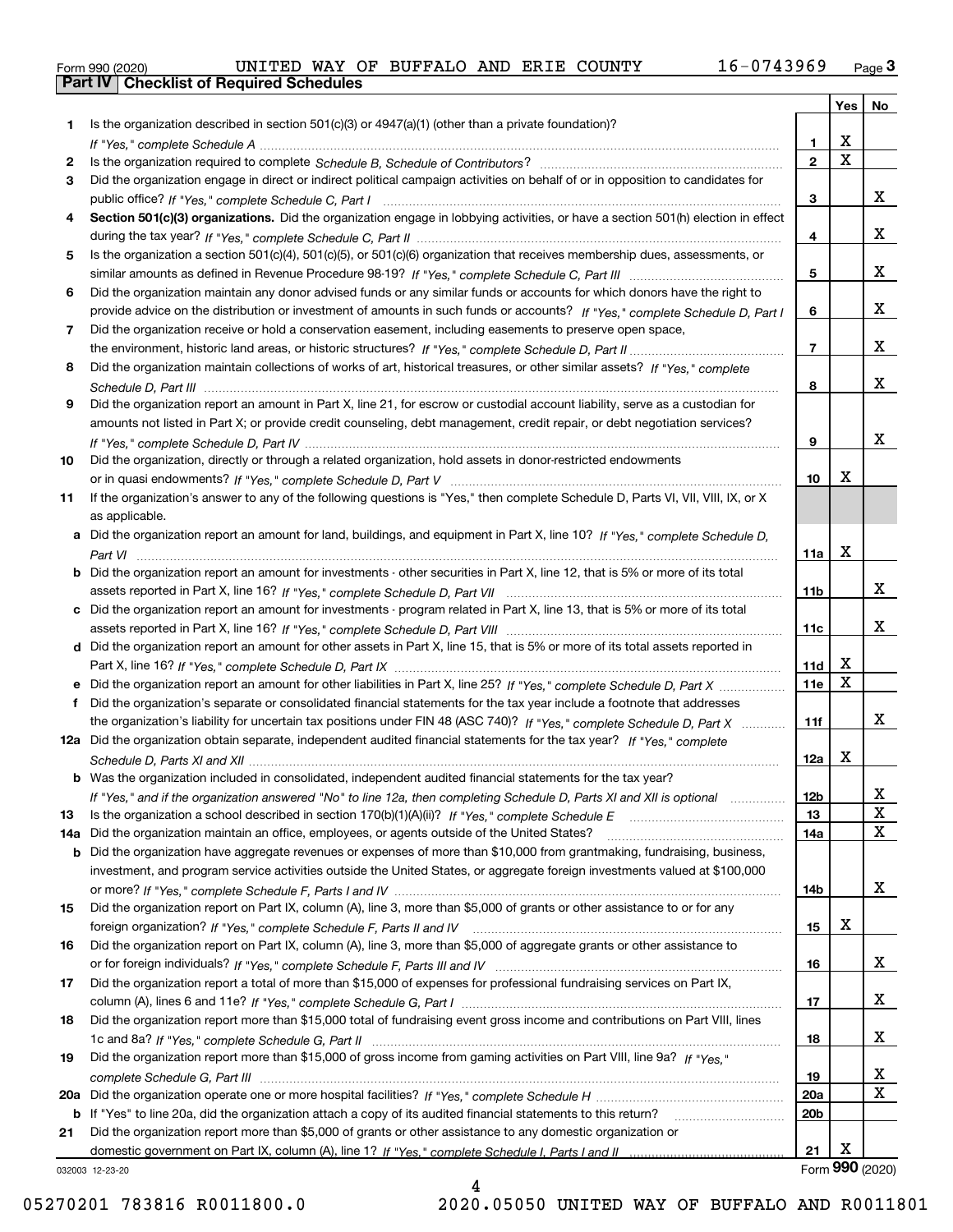|  | Form 990 (2020) |
|--|-----------------|
|  |                 |

*(continued)*

|               |                                                                                                                                   |                 |      | Yes   No                     |
|---------------|-----------------------------------------------------------------------------------------------------------------------------------|-----------------|------|------------------------------|
| 22            | Did the organization report more than \$5,000 of grants or other assistance to or for domestic individuals on                     |                 |      |                              |
|               |                                                                                                                                   | 22              | X    |                              |
| 23            | Did the organization answer "Yes" to Part VII, Section A, line 3, 4, or 5 about compensation of the organization's current        |                 |      |                              |
|               | and former officers, directors, trustees, key employees, and highest compensated employees? If "Yes," complete                    |                 |      |                              |
|               |                                                                                                                                   | 23              | X    |                              |
|               | 24a Did the organization have a tax-exempt bond issue with an outstanding principal amount of more than \$100,000 as of the       |                 |      |                              |
|               | last day of the year, that was issued after December 31, 2002? If "Yes," answer lines 24b through 24d and complete                |                 |      |                              |
|               |                                                                                                                                   | 24a             |      | x                            |
|               | <b>b</b> Did the organization invest any proceeds of tax-exempt bonds beyond a temporary period exception?                        | 24b             |      |                              |
|               | c Did the organization maintain an escrow account other than a refunding escrow at any time during the year to defease            |                 |      |                              |
|               | any tax-exempt bonds?                                                                                                             | 24c             |      |                              |
|               |                                                                                                                                   | 24d             |      |                              |
|               | 25a Section 501(c)(3), 501(c)(4), and 501(c)(29) organizations. Did the organization engage in an excess benefit                  |                 |      |                              |
|               |                                                                                                                                   | 25a             |      | x                            |
|               | b Is the organization aware that it engaged in an excess benefit transaction with a disqualified person in a prior year, and      |                 |      |                              |
|               | that the transaction has not been reported on any of the organization's prior Forms 990 or 990-EZ? If "Yes." complete             |                 |      |                              |
|               | Schedule L. Part I                                                                                                                | 25b             |      | x                            |
| 26            | Did the organization report any amount on Part X, line 5 or 22, for receivables from or payables to any current                   |                 |      |                              |
|               | or former officer, director, trustee, key employee, creator or founder, substantial contributor, or 35%                           |                 |      |                              |
|               |                                                                                                                                   | 26              |      | x                            |
| 27            | Did the organization provide a grant or other assistance to any current or former officer, director, trustee, key employee,       |                 |      |                              |
|               | creator or founder, substantial contributor or employee thereof, a grant selection committee member, or to a 35% controlled       |                 |      |                              |
|               | entity (including an employee thereof) or family member of any of these persons? If "Yes," complete Schedule L, Part III          | 27              |      | x                            |
| 28            | Was the organization a party to a business transaction with one of the following parties (see Schedule L, Part IV                 |                 |      |                              |
|               | instructions, for applicable filing thresholds, conditions, and exceptions):                                                      |                 |      |                              |
|               | a A current or former officer, director, trustee, key employee, creator or founder, or substantial contributor? If                |                 |      |                              |
|               |                                                                                                                                   | 28a             |      | x                            |
|               |                                                                                                                                   | 28 <sub>b</sub> |      | $\overline{\mathbf{X}}$      |
|               | c A 35% controlled entity of one or more individuals and/or organizations described in lines 28a or 28b? If                       |                 |      |                              |
|               |                                                                                                                                   | 28c             |      | x                            |
|               |                                                                                                                                   | 29              |      | $\overline{\mathbf{x}}$      |
| 29            |                                                                                                                                   |                 |      |                              |
| 30            | Did the organization receive contributions of art, historical treasures, or other similar assets, or qualified conservation       |                 |      | x                            |
|               |                                                                                                                                   | 30<br>31        |      | $\overline{\mathbf{x}}$      |
| 31            | Did the organization liquidate, terminate, or dissolve and cease operations? If "Yes," complete Schedule N, Part I                |                 |      |                              |
| 32            | Did the organization sell, exchange, dispose of, or transfer more than 25% of its net assets? If "Yes," complete                  |                 |      | X                            |
|               | Schedule N, Part II                                                                                                               | 32              |      |                              |
| 33            | Did the organization own 100% of an entity disregarded as separate from the organization under Regulations                        |                 |      | х                            |
|               |                                                                                                                                   | 33              |      |                              |
| 34            | Was the organization related to any tax-exempt or taxable entity? If "Yes," complete Schedule R, Part II, III, or IV, and         |                 |      |                              |
|               |                                                                                                                                   | 34              |      | х<br>$\overline{\mathbf{X}}$ |
|               | 35a Did the organization have a controlled entity within the meaning of section 512(b)(13)?                                       | <b>35a</b>      |      |                              |
|               | b If "Yes" to line 35a, did the organization receive any payment from or engage in any transaction with a controlled entity       |                 |      |                              |
|               |                                                                                                                                   | 35b             |      |                              |
| 36            | Section 501(c)(3) organizations. Did the organization make any transfers to an exempt non-charitable related organization?        |                 |      |                              |
|               |                                                                                                                                   | 36              |      | x                            |
| 37            | Did the organization conduct more than 5% of its activities through an entity that is not a related organization                  |                 |      |                              |
|               | and that is treated as a partnership for federal income tax purposes? If "Yes," complete Schedule R, Part VI                      | 37              |      | X                            |
| 38            | Did the organization complete Schedule O and provide explanations in Schedule O for Part VI, lines 11b and 19?                    |                 |      |                              |
| <b>Part V</b> | Note: All Form 990 filers are required to complete Schedule O<br><b>Statements Regarding Other IRS Filings and Tax Compliance</b> | 38              | X    |                              |
|               |                                                                                                                                   |                 |      |                              |
|               | Check if Schedule O contains a response or note to any line in this Part V                                                        |                 |      |                              |
|               |                                                                                                                                   |                 | Yes∣ | No                           |
|               | 52<br><b>1a</b> Enter the number reported in Box 3 of Form 1096. Enter -0- if not applicable<br>1a                                |                 |      |                              |
|               | $\Omega$<br>1b                                                                                                                    |                 |      |                              |
|               | c Did the organization comply with backup withholding rules for reportable payments to vendors and reportable gaming              |                 |      |                              |
|               | (gambling) winnings to prize winners?                                                                                             | 1c              | X    |                              |
|               | 032004 12-23-20<br>5                                                                                                              |                 |      | Form 990 (2020)              |
|               |                                                                                                                                   |                 |      |                              |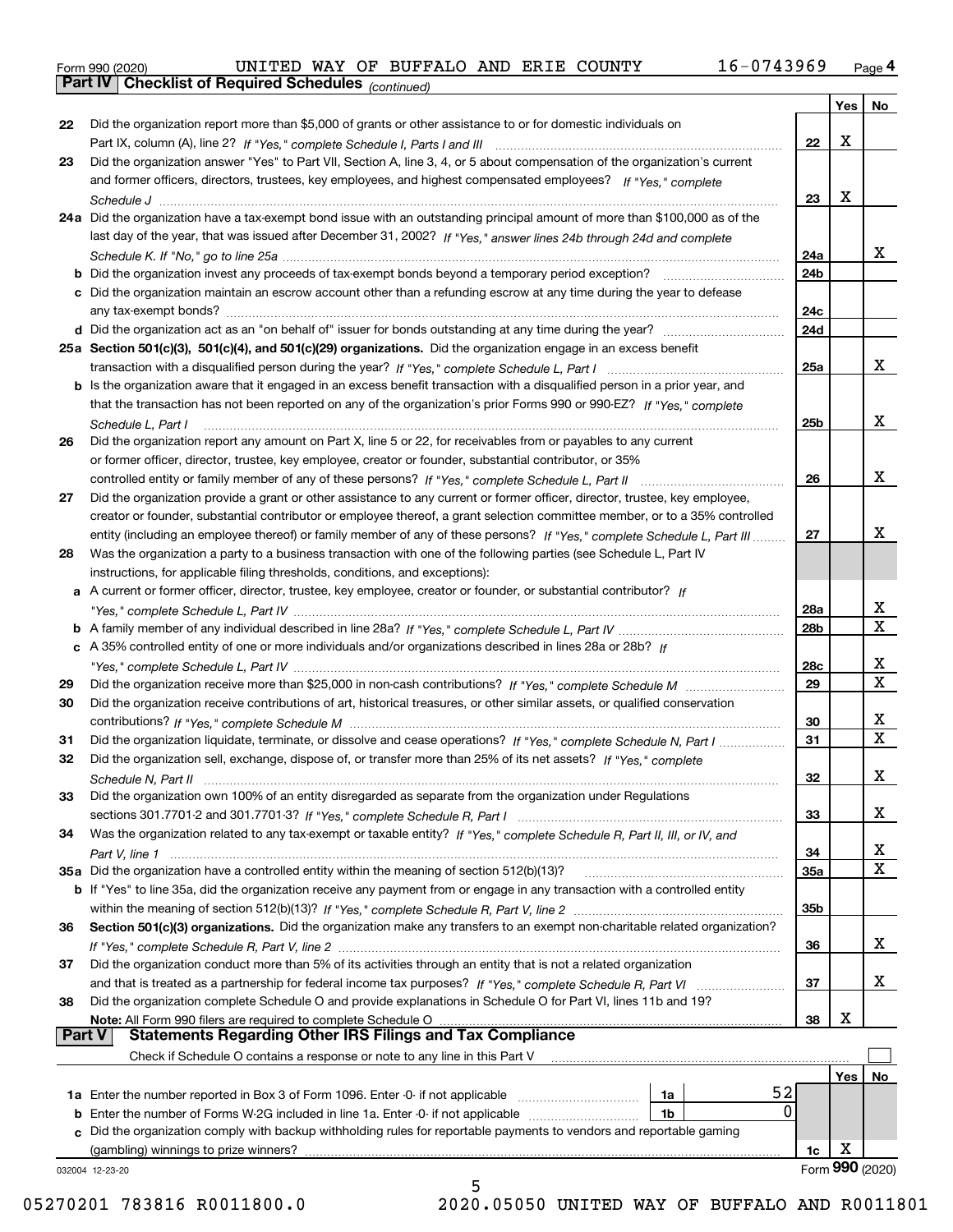|        | 16-0743969<br>UNITED WAY OF BUFFALO AND ERIE COUNTY<br>Form 990 (2020)                                                                                                                    |                |     | Page $5$ |
|--------|-------------------------------------------------------------------------------------------------------------------------------------------------------------------------------------------|----------------|-----|----------|
| Part V | Statements Regarding Other IRS Filings and Tax Compliance (continued)                                                                                                                     |                |     |          |
|        |                                                                                                                                                                                           |                | Yes | No       |
|        | 2a Enter the number of employees reported on Form W-3, Transmittal of Wage and Tax Statements,                                                                                            |                |     |          |
|        | 62<br>filed for the calendar year ending with or within the year covered by this return [11] [11] filed for the calendar year ending with or within the year covered by this return<br>2a |                |     |          |
|        |                                                                                                                                                                                           | 2 <sub>b</sub> | X   |          |
|        |                                                                                                                                                                                           |                |     |          |
| За     | Did the organization have unrelated business gross income of \$1,000 or more during the year?                                                                                             | 3a             |     | х        |
|        |                                                                                                                                                                                           | 3b             |     |          |
|        | 4a At any time during the calendar year, did the organization have an interest in, or a signature or other authority over, a                                                              |                |     |          |
|        | financial account in a foreign country (such as a bank account, securities account, or other financial account)?                                                                          | 4a             |     | x        |
|        | <b>b</b> If "Yes," enter the name of the foreign country $\blacktriangleright$                                                                                                            |                |     |          |
|        | See instructions for filing requirements for FinCEN Form 114, Report of Foreign Bank and Financial Accounts (FBAR).                                                                       |                |     |          |
| 5a     | Was the organization a party to a prohibited tax shelter transaction at any time during the tax year?                                                                                     | 5a             |     | х        |
|        |                                                                                                                                                                                           | 5b             |     | х        |
|        |                                                                                                                                                                                           | 5c             |     |          |
|        | 6a Does the organization have annual gross receipts that are normally greater than \$100,000, and did the organization solicit                                                            |                |     |          |
|        | any contributions that were not tax deductible as charitable contributions?                                                                                                               | 6a             |     | х        |
|        | b If "Yes," did the organization include with every solicitation an express statement that such contributions or gifts                                                                    |                |     |          |
|        | were not tax deductible?                                                                                                                                                                  | 6b             |     |          |
| 7      | Organizations that may receive deductible contributions under section 170(c).                                                                                                             |                |     |          |
| a      | Did the organization receive a payment in excess of \$75 made partly as a contribution and partly for goods and services provided to the payor?                                           | 7a             |     | х        |
|        | If "Yes," did the organization notify the donor of the value of the goods or services provided?                                                                                           | 7b             |     |          |
|        | Did the organization sell, exchange, or otherwise dispose of tangible personal property for which it was required                                                                         |                |     |          |
|        | to file Form 8282?                                                                                                                                                                        | 7c             |     | х        |
| d      | 7d                                                                                                                                                                                        |                |     |          |
|        | Did the organization receive any funds, directly or indirectly, to pay premiums on a personal benefit contract?                                                                           | 7e             |     | x        |
| f      | Did the organization, during the year, pay premiums, directly or indirectly, on a personal benefit contract?                                                                              | 7f             |     | Χ        |
| g      | If the organization received a contribution of qualified intellectual property, did the organization file Form 8899 as required?                                                          | 7g             |     |          |
| h      | If the organization received a contribution of cars, boats, airplanes, or other vehicles, did the organization file a Form 1098-C?                                                        | 7h             |     |          |
| 8      | Sponsoring organizations maintaining donor advised funds. Did a donor advised fund maintained by the                                                                                      |                |     |          |
|        | sponsoring organization have excess business holdings at any time during the year?                                                                                                        | 8              |     |          |
| 9      | Sponsoring organizations maintaining donor advised funds.                                                                                                                                 |                |     |          |
| а      | Did the sponsoring organization make any taxable distributions under section 4966?                                                                                                        | <b>9a</b>      |     |          |
| b      | Did the sponsoring organization make a distribution to a donor, donor advisor, or related person?                                                                                         | 9b             |     |          |
| 10     | Section 501(c)(7) organizations. Enter:                                                                                                                                                   |                |     |          |
| а      | 10a<br>Initiation fees and capital contributions included on Part VIII, line 12 [111] [11] [12] [11] [12] [11] [12] [                                                                     |                |     |          |
| b      | Gross receipts, included on Form 990, Part VIII, line 12, for public use of club facilities<br> 10b                                                                                       |                |     |          |
| 11     | Section 501(c)(12) organizations. Enter:                                                                                                                                                  |                |     |          |
| a      | 11a<br>Gross income from members or shareholders<br>Gross income from other sources (Do not net amounts due or paid to other sources against                                              |                |     |          |
| b      | amounts due or received from them.)<br>11b                                                                                                                                                |                |     |          |
|        | 12a Section 4947(a)(1) non-exempt charitable trusts. Is the organization filing Form 990 in lieu of Form 1041?                                                                            | 12a            |     |          |
|        | 12 <sub>b</sub><br><b>b</b> If "Yes," enter the amount of tax-exempt interest received or accrued during the year <i>manument</i>                                                         |                |     |          |
| 13     | Section 501(c)(29) qualified nonprofit health insurance issuers.                                                                                                                          |                |     |          |
|        | <b>a</b> Is the organization licensed to issue qualified health plans in more than one state?                                                                                             | 13a            |     |          |
|        | Note: See the instructions for additional information the organization must report on Schedule O.                                                                                         |                |     |          |
|        | <b>b</b> Enter the amount of reserves the organization is required to maintain by the states in which the                                                                                 |                |     |          |
|        | 13 <sub>b</sub>                                                                                                                                                                           |                |     |          |
|        | 13 <sub>c</sub>                                                                                                                                                                           |                |     |          |
|        | 14a Did the organization receive any payments for indoor tanning services during the tax year?                                                                                            | 14a            |     | x        |
|        | <b>b</b> If "Yes," has it filed a Form 720 to report these payments? If "No," provide an explanation on Schedule O                                                                        | 14b            |     |          |
| 15     | Is the organization subject to the section 4960 tax on payment(s) of more than \$1,000,000 in remuneration or                                                                             |                |     |          |
|        |                                                                                                                                                                                           | 15             |     | х        |
|        | If "Yes," see instructions and file Form 4720, Schedule N.                                                                                                                                |                |     |          |
| 16     | Is the organization an educational institution subject to the section 4968 excise tax on net investment income?                                                                           | 16             |     | х        |
|        | If "Yes," complete Form 4720, Schedule O.                                                                                                                                                 |                |     |          |

Form (2020) **990**

032005 12-23-20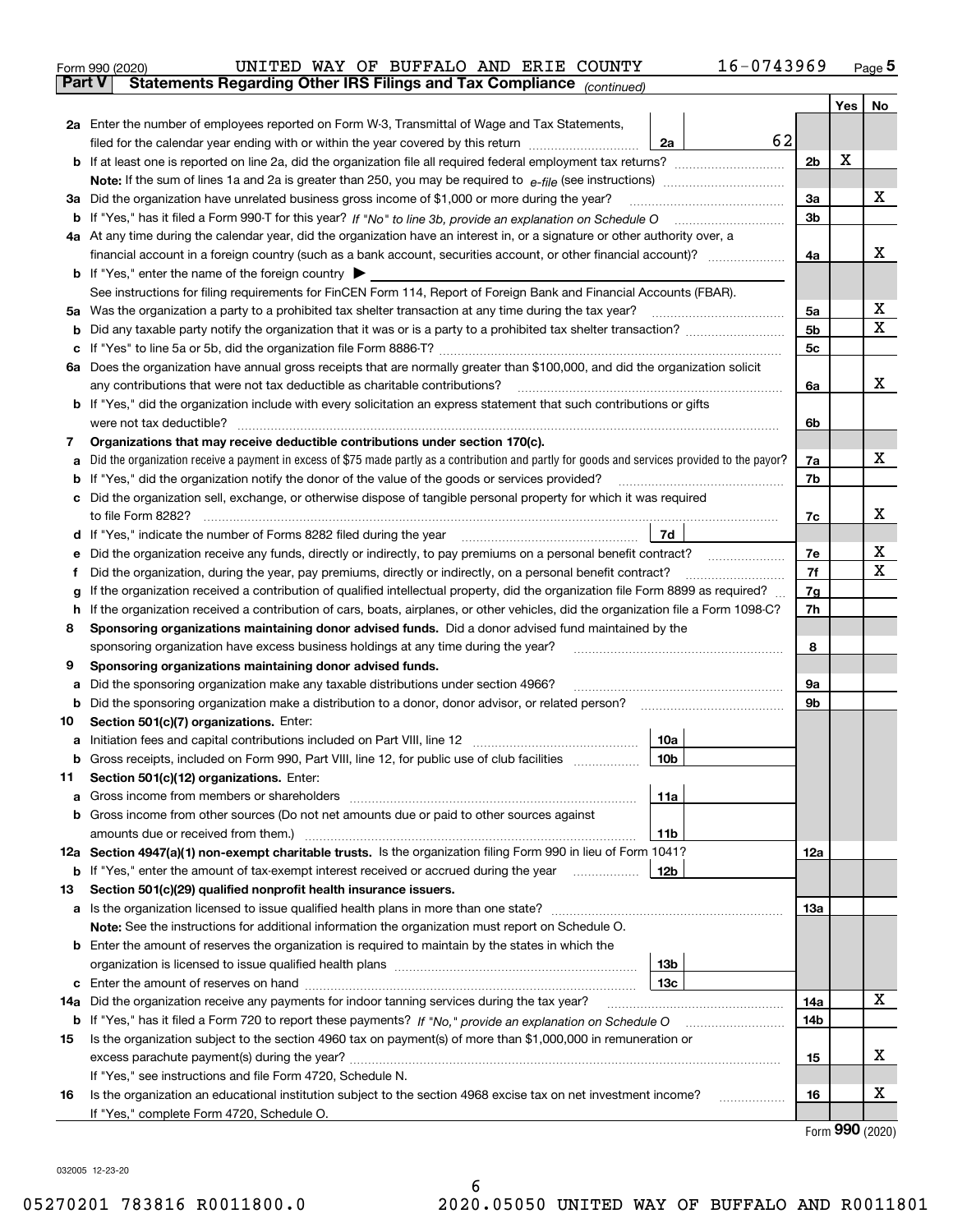|  | Form 990 (2020) |
|--|-----------------|
|  |                 |

*For each "Yes" response to lines 2 through 7b below, and for a "No" response to line 8a, 8b, or 10b below, describe the circumstances, processes, or changes on Schedule O. See instructions.* Form 990 (2020) **CONCONTY EXECUTED VAY OF BUFFALO AND ERIE COUNTY** 16-0743969 Page 6<br>**Part VI Governance, Management, and Disclosure** For each "Yes" response to lines 2 through 7b below, and for a "No" response

|              |                                                                                                                                                                               |    |    |                 | Yes   No    |                 |
|--------------|-------------------------------------------------------------------------------------------------------------------------------------------------------------------------------|----|----|-----------------|-------------|-----------------|
|              | <b>1a</b> Enter the number of voting members of the governing body at the end of the tax year                                                                                 | 1a | 34 |                 |             |                 |
|              | If there are material differences in voting rights among members of the governing body, or if the governing                                                                   |    |    |                 |             |                 |
|              | body delegated broad authority to an executive committee or similar committee, explain on Schedule O.                                                                         |    |    |                 |             |                 |
|              | <b>b</b> Enter the number of voting members included on line 1a, above, who are independent <i>manumum</i>                                                                    | 1b | 34 |                 |             |                 |
| $\mathbf{2}$ | Did any officer, director, trustee, or key employee have a family relationship or a business relationship with any other                                                      |    |    |                 |             |                 |
|              | officer, director, trustee, or key employee?                                                                                                                                  |    |    | $\mathbf{2}$    |             | X               |
| 3            | Did the organization delegate control over management duties customarily performed by or under the direct supervision                                                         |    |    |                 |             |                 |
|              |                                                                                                                                                                               |    |    | 3               |             | X               |
| 4            | Did the organization make any significant changes to its governing documents since the prior Form 990 was filed?                                                              |    |    | $\overline{4}$  |             | $\mathbf X$     |
| 5            |                                                                                                                                                                               |    |    | 5               |             | $\mathbf{x}$    |
| 6            |                                                                                                                                                                               |    |    | 6               | $\mathbf X$ |                 |
| 7a           | Did the organization have members, stockholders, or other persons who had the power to elect or appoint one or                                                                |    |    |                 |             |                 |
|              |                                                                                                                                                                               |    |    | 7a              | Х           |                 |
|              | <b>b</b> Are any governance decisions of the organization reserved to (or subject to approval by) members, stockholders, or                                                   |    |    |                 |             |                 |
|              | persons other than the governing body?                                                                                                                                        |    |    | 7b              |             | x               |
| 8            | Did the organization contemporaneously document the meetings held or written actions undertaken during the year by the following:                                             |    |    |                 |             |                 |
| a            |                                                                                                                                                                               |    |    | 8a              | X           |                 |
|              |                                                                                                                                                                               |    |    | 8b              | X           |                 |
| 9            | Is there any officer, director, trustee, or key employee listed in Part VII, Section A, who cannot be reached at the                                                          |    |    |                 |             |                 |
|              |                                                                                                                                                                               |    |    | 9               |             | x               |
|              | Section B. Policies (This Section B requests information about policies not required by the Internal Revenue Code.)                                                           |    |    |                 |             |                 |
|              |                                                                                                                                                                               |    |    |                 | Yes         | No              |
|              |                                                                                                                                                                               |    |    | 10a             |             | X               |
|              | <b>b</b> If "Yes," did the organization have written policies and procedures governing the activities of such chapters, affiliates,                                           |    |    |                 |             |                 |
|              |                                                                                                                                                                               |    |    |                 |             |                 |
|              |                                                                                                                                                                               |    |    | 10 <sub>b</sub> | X           |                 |
|              | 11a Has the organization provided a complete copy of this Form 990 to all members of its governing body before filing the form?                                               |    |    | 11a             |             |                 |
|              | <b>b</b> Describe in Schedule O the process, if any, used by the organization to review this Form 990.                                                                        |    |    |                 | X           |                 |
|              |                                                                                                                                                                               |    |    | 12a             |             |                 |
| b            |                                                                                                                                                                               |    |    | 12 <sub>b</sub> | X           |                 |
|              | c Did the organization regularly and consistently monitor and enforce compliance with the policy? If "Yes." describe                                                          |    |    |                 |             |                 |
|              | in Schedule O how this was done manufactured and continuum control of the Schedule O how this was done manufactured and continuum control of the Schedule O how this was done |    |    | 12c             | X           |                 |
| 13           |                                                                                                                                                                               |    |    | 13              | X           |                 |
| 14           | Did the organization have a written document retention and destruction policy? manufactured and the organization have a written document retention and destruction policy?    |    |    | 14              | X           |                 |
| 15           | Did the process for determining compensation of the following persons include a review and approval by independent                                                            |    |    |                 |             |                 |
|              | persons, comparability data, and contemporaneous substantiation of the deliberation and decision?                                                                             |    |    |                 |             |                 |
|              |                                                                                                                                                                               |    |    | 15a             | X           |                 |
|              |                                                                                                                                                                               |    |    | 15 <sub>b</sub> | X           |                 |
|              | If "Yes" to line 15a or 15b, describe the process in Schedule O (see instructions).                                                                                           |    |    |                 |             |                 |
|              | 16a Did the organization invest in, contribute assets to, or participate in a joint venture or similar arrangement with a                                                     |    |    |                 |             |                 |
|              | taxable entity during the year?                                                                                                                                               |    |    | 16a             |             | X               |
|              | b If "Yes," did the organization follow a written policy or procedure requiring the organization to evaluate its participation                                                |    |    |                 |             |                 |
|              | in joint venture arrangements under applicable federal tax law, and take steps to safeguard the organization's                                                                |    |    |                 |             |                 |
|              | exempt status with respect to such arrangements?                                                                                                                              |    |    | 16 <sub>b</sub> |             |                 |
|              | <b>Section C. Disclosure</b>                                                                                                                                                  |    |    |                 |             |                 |
| 17           | List the states with which a copy of this Form 990 is required to be filed $\blacktriangleright$ NY                                                                           |    |    |                 |             |                 |
| 18           | Section 6104 requires an organization to make its Forms 1023 (1024 or 1024-A, if applicable), 990, and 990-T (Section 501(c)(3)s only) available                              |    |    |                 |             |                 |
|              | for public inspection. Indicate how you made these available. Check all that apply.                                                                                           |    |    |                 |             |                 |
|              | $ X $ Own website<br>$\lfloor x \rfloor$ Upon request<br>Another's website<br>Other (explain on Schedule O)                                                                   |    |    |                 |             |                 |
| 19           | Describe on Schedule O whether (and if so, how) the organization made its governing documents, conflict of interest policy, and financial                                     |    |    |                 |             |                 |
|              | statements available to the public during the tax year.                                                                                                                       |    |    |                 |             |                 |
| 20           | State the name, address, and telephone number of the person who possesses the organization's books and records                                                                |    |    |                 |             |                 |
|              | THOMAS WRINN - (716)-887-2626                                                                                                                                                 |    |    |                 |             |                 |
|              | 14209<br>742 DELAWARE AVENUE, BUFFALO, NY                                                                                                                                     |    |    |                 |             |                 |
|              |                                                                                                                                                                               |    |    |                 |             | Form 990 (2020) |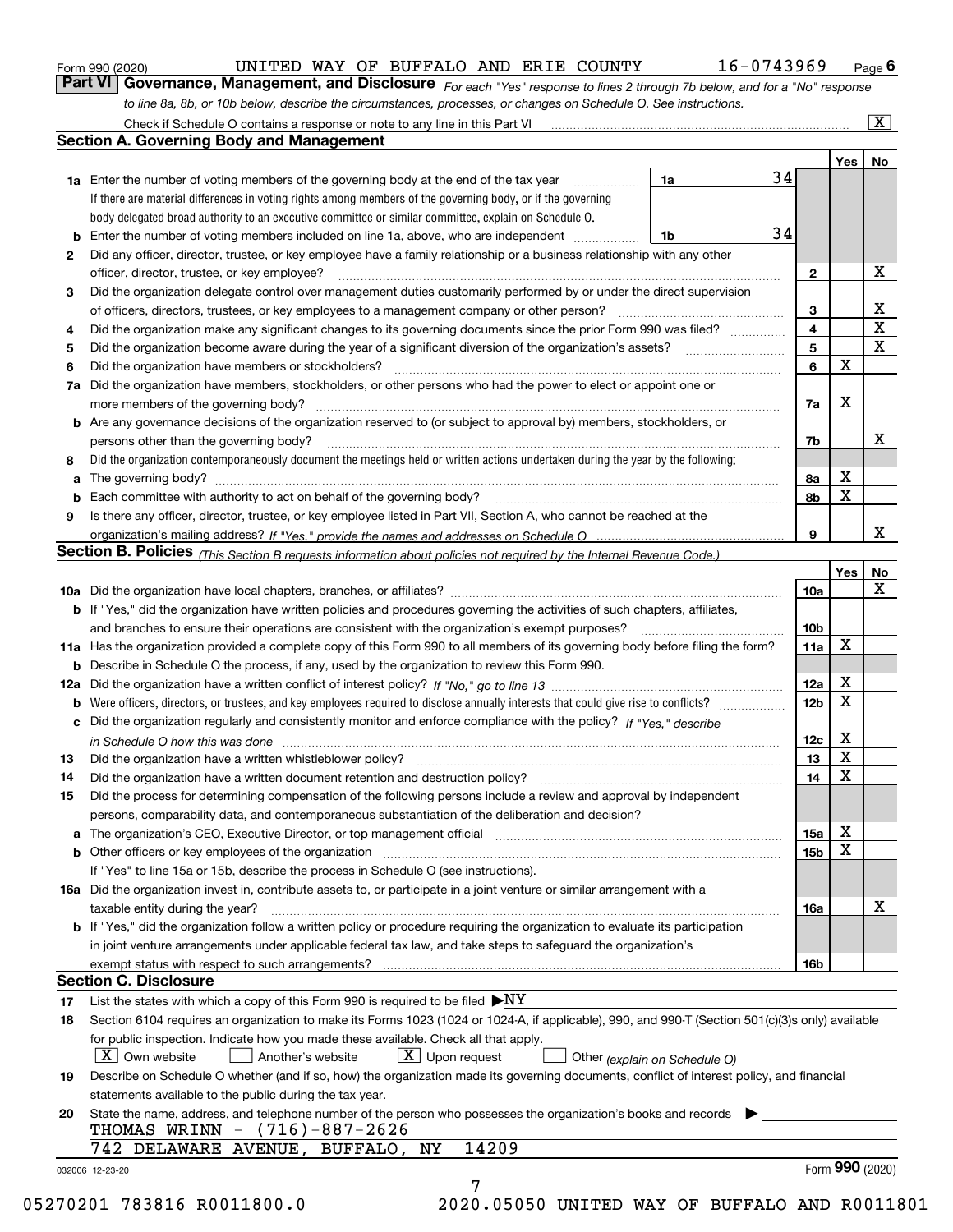$\mathcal{L}^{\text{max}}$ 

| Form 990 (2020) |                                                                                            |  | UNITED WAY OF BUFFALO AND ERIE COUNTY |  | 16-0743969 | Page $7$ |
|-----------------|--------------------------------------------------------------------------------------------|--|---------------------------------------|--|------------|----------|
|                 | Part VII Compensation of Officers, Directors, Trustees, Key Employees, Highest Compensated |  |                                       |  |            |          |
|                 | <b>Employees, and Independent Contractors</b>                                              |  |                                       |  |            |          |

Check if Schedule O contains a response or note to any line in this Part VII

**Section A. Officers, Directors, Trustees, Key Employees, and Highest Compensated Employees**

**1a**  Complete this table for all persons required to be listed. Report compensation for the calendar year ending with or within the organization's tax year. **•** List all of the organization's current officers, directors, trustees (whether individuals or organizations), regardless of amount of compensation.

Enter -0- in columns (D), (E), and (F) if no compensation was paid.

 $\bullet$  List all of the organization's  $\,$ current key employees, if any. See instructions for definition of "key employee."

**•** List the organization's five current highest compensated employees (other than an officer, director, trustee, or key employee) who received reportable compensation (Box 5 of Form W-2 and/or Box 7 of Form 1099-MISC) of more than \$100,000 from the organization and any related organizations.

**•** List all of the organization's former officers, key employees, and highest compensated employees who received more than \$100,000 of reportable compensation from the organization and any related organizations.

**former directors or trustees**  ¥ List all of the organization's that received, in the capacity as a former director or trustee of the organization, more than \$10,000 of reportable compensation from the organization and any related organizations.

See instructions for the order in which to list the persons above.

Check this box if neither the organization nor any related organization compensated any current officer, director, or trustee.  $\mathcal{L}^{\text{max}}$ 

| (A)                                | (B)                      |                               |                                                                  |             | (C)          |                                 |           | (D)             | (E)                | (F)                         |
|------------------------------------|--------------------------|-------------------------------|------------------------------------------------------------------|-------------|--------------|---------------------------------|-----------|-----------------|--------------------|-----------------------------|
| Name and title                     | Average                  |                               | Position<br>(do not check more than one                          |             |              |                                 |           | Reportable      | Reportable         | Estimated                   |
|                                    | hours per                |                               | box, unless person is both an<br>officer and a director/trustee) |             | compensation | compensation                    | amount of |                 |                    |                             |
|                                    | week                     |                               |                                                                  |             |              |                                 |           | from            | from related       | other                       |
|                                    | (list any                |                               |                                                                  |             |              |                                 |           | the             | organizations      | compensation                |
|                                    | hours for                |                               |                                                                  |             |              |                                 |           | organization    | (W-2/1099-MISC)    | from the                    |
|                                    | related<br>organizations |                               |                                                                  |             |              |                                 |           | (W-2/1099-MISC) |                    | organization<br>and related |
|                                    | below                    |                               |                                                                  |             |              |                                 |           |                 |                    | organizations               |
|                                    | line)                    | ndividual trustee or director | nstitutional trustee                                             | Officer     | Key employee | Highest compensated<br>employee | Former    |                 |                    |                             |
| MICHAEL WEINER<br>(1)              | 40.00                    |                               |                                                                  |             |              |                                 |           |                 |                    |                             |
| PRESIDENT & CEO                    |                          |                               |                                                                  | $\mathbf X$ |              |                                 |           | 214,387.        | $\mathbf 0$ .      | 668.                        |
| KAREN CHRISTIE<br>(2)              | 40.00                    |                               |                                                                  |             |              |                                 |           |                 |                    |                             |
| CHEIF COMMUNITY SERVICES OFFICER   |                          |                               |                                                                  |             |              | X                               |           | 108,216.        | $\mathbf 0$ .      | 5,046.                      |
| WILLIAM REESE<br>(3)               | 40.00                    |                               |                                                                  |             |              |                                 |           |                 |                    |                             |
| CHIEF INFORMATION OFFICER          |                          |                               |                                                                  |             |              | X                               |           | 106,869.        | $\mathbf 0$ .      | 668.                        |
| THOMAS WRINN<br>(4)                | 40.00                    |                               |                                                                  |             |              |                                 |           |                 |                    |                             |
| CHIEF FINANCIAL OFFICER            |                          |                               |                                                                  | $\mathbf X$ |              |                                 |           | 105,531.        | $\mathbf 0$ .      | 668.                        |
| DAVID HORE<br>(5)                  | 1.00                     |                               |                                                                  |             |              |                                 |           |                 |                    |                             |
| <b>CHAIR</b>                       |                          | $\mathbf X$                   |                                                                  | $\mathbf X$ |              |                                 |           | $\mathbf 0$ .   | 0.                 | $0_{.}$                     |
| (6)<br>REVEREND RACHELLE ROBINSON  | 1.00                     |                               |                                                                  |             |              |                                 |           |                 |                    |                             |
| VICE CHAIR                         |                          | $\mathbf X$                   |                                                                  | $\mathbf X$ |              |                                 |           | $\mathbf 0$ .   | 0.                 | $0_{.}$                     |
| DR. KATHERINE CONWAY-TURNER<br>(7) | 1.00                     |                               |                                                                  |             |              |                                 |           |                 |                    |                             |
| VICE CHAIR                         |                          | $\mathbf X$                   |                                                                  | $\mathbf X$ |              |                                 |           | $\mathbf 0$ .   | 0.                 | $0_{.}$                     |
| NICKOLE GARRISON<br>(8)            | 1.00                     |                               |                                                                  |             |              |                                 |           |                 |                    |                             |
| <b>TREASURER</b>                   |                          | $\mathbf X$                   |                                                                  | $\mathbf X$ |              |                                 |           | $\mathbf 0$ .   | 0.                 | $0_{.}$                     |
| (9) LUIS RODRIGUEZ                 | 1.00                     |                               |                                                                  |             |              |                                 |           |                 |                    |                             |
| <b>SECRETARY</b>                   |                          | $\mathbf X$                   |                                                                  | $\mathbf X$ |              |                                 |           | $\mathbf 0$ .   | 0.                 | $0_{.}$                     |
| (10) LAVONNE ANSARI                | 1.00                     |                               |                                                                  |             |              |                                 |           |                 |                    |                             |
| <b>DIRECTOR</b>                    |                          | $\mathbf X$                   |                                                                  |             |              |                                 |           | $\mathbf 0$ .   | 0.                 | 0.                          |
| (11) FELICIA BEARD                 | 1.00                     |                               |                                                                  |             |              |                                 |           |                 |                    |                             |
| <b>DIRECTOR</b>                    |                          | $\mathbf X$                   |                                                                  |             |              |                                 |           | $\mathbf 0$ .   | 0.                 | $0$ .                       |
| (12) ANGELA BLUE                   | 1.00                     |                               |                                                                  |             |              |                                 |           |                 |                    |                             |
| <b>DIRECTOR</b>                    |                          | $\mathbf X$                   |                                                                  |             |              |                                 |           | $\mathbf 0$ .   | 0.                 | 0.                          |
| (13) KENDRA BRIM                   | 1.00                     |                               |                                                                  |             |              |                                 |           |                 |                    |                             |
| <b>DIRECTOR</b>                    |                          | $\mathbf X$                   |                                                                  |             |              |                                 |           | $\mathbf 0$ .   | 0.                 | $0_{.}$                     |
| (14) CHRISTINA BROZYNA             | 1.00                     |                               |                                                                  |             |              |                                 |           |                 |                    |                             |
| <b>DIRECTOR</b>                    |                          | $\mathbf X$                   |                                                                  |             |              |                                 |           | $\mathbf 0$ .   | $\mathbf 0$ .      | $0_{.}$                     |
| (15) JOAN BRUCE                    | 1.00                     |                               |                                                                  |             |              |                                 |           |                 |                    |                             |
| <b>DIRECTOR</b>                    |                          | X                             |                                                                  |             |              |                                 |           | $\mathbf 0$ .   | $\mathbf 0$ .      | 0.                          |
| (16) TRINA BURRUSS                 | 1.00                     |                               |                                                                  |             |              |                                 |           |                 |                    |                             |
| DIRECTOR                           |                          | $\mathbf X$                   |                                                                  |             |              |                                 |           | $\mathbf 0$ .   | $\boldsymbol{0}$ . | $0_{.}$                     |
| (17) DIANE COLGAN                  | 1.00                     |                               |                                                                  |             |              |                                 |           |                 |                    |                             |
| <b>DIRECTOR</b>                    |                          | X                             |                                                                  |             |              |                                 |           | 0.              | $\boldsymbol{0}$ . | $0$ .                       |
| 032007 12-23-20                    |                          |                               |                                                                  |             |              |                                 |           |                 |                    | Form 990 (2020)             |

032007 12-23-20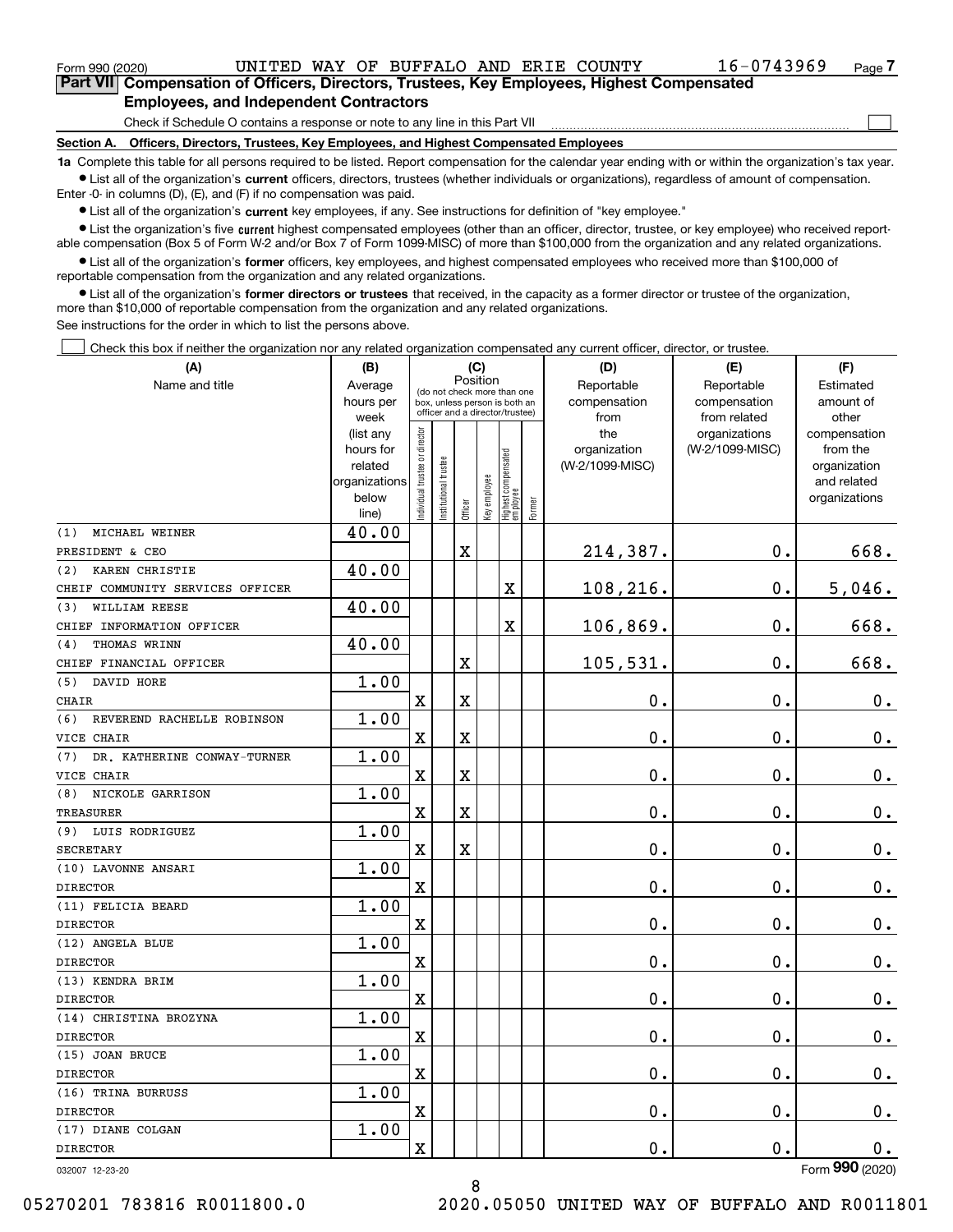|                         | Form 990 (2020)                                                                                                                                                                                                                                                     |                          |                                |                                                              |          |              |                                 |        | UNITED WAY OF BUFFALO AND ERIE COUNTY | 16-0743969       |   |     |                 | Page 8        |
|-------------------------|---------------------------------------------------------------------------------------------------------------------------------------------------------------------------------------------------------------------------------------------------------------------|--------------------------|--------------------------------|--------------------------------------------------------------|----------|--------------|---------------------------------|--------|---------------------------------------|------------------|---|-----|-----------------|---------------|
|                         | <b>Part VII</b><br>Section A. Officers, Directors, Trustees, Key Employees, and Highest Compensated Employees (continued)                                                                                                                                           |                          |                                |                                                              |          |              |                                 |        |                                       |                  |   |     |                 |               |
|                         | (A)                                                                                                                                                                                                                                                                 | (B)                      |                                |                                                              | (C)      |              |                                 |        | (D)                                   | (E)              |   |     | (F)             |               |
|                         | Name and title                                                                                                                                                                                                                                                      | Average                  |                                |                                                              | Position |              |                                 |        | Reportable                            | Reportable       |   |     | Estimated       |               |
|                         |                                                                                                                                                                                                                                                                     | hours per                |                                | (do not check more than one<br>box, unless person is both an |          |              |                                 |        | compensation                          | compensation     |   |     | amount of       |               |
|                         |                                                                                                                                                                                                                                                                     | week                     |                                | officer and a director/trustee)                              |          |              |                                 |        | from                                  | from related     |   |     | other           |               |
|                         |                                                                                                                                                                                                                                                                     | (list any                |                                |                                                              |          |              |                                 |        | the                                   | organizations    |   |     | compensation    |               |
|                         |                                                                                                                                                                                                                                                                     | hours for                |                                |                                                              |          |              |                                 |        | organization                          | (W-2/1099-MISC)  |   |     | from the        |               |
|                         |                                                                                                                                                                                                                                                                     | related<br>organizations |                                |                                                              |          |              |                                 |        | (W-2/1099-MISC)                       |                  |   |     | organization    |               |
|                         |                                                                                                                                                                                                                                                                     | below                    |                                |                                                              |          |              |                                 |        |                                       |                  |   |     | and related     |               |
|                         |                                                                                                                                                                                                                                                                     | line)                    | Individual trustee or director | nstitutional trustee                                         | Officer  | key employee | Highest compensated<br>employee | Former |                                       |                  |   |     | organizations   |               |
|                         | (18) REVEREND JULIAN ARMAND COOK                                                                                                                                                                                                                                    | 1.00                     |                                |                                                              |          |              |                                 |        |                                       |                  |   |     |                 |               |
| <b>DIRECTOR</b>         |                                                                                                                                                                                                                                                                     |                          | $\mathbf X$                    |                                                              |          |              |                                 |        | 0.                                    | 0.               |   |     |                 | $0_{.}$       |
|                         | (19) NICK FABOZZI                                                                                                                                                                                                                                                   | 1.00                     |                                |                                                              |          |              |                                 |        |                                       |                  |   |     |                 |               |
| <b>DIRECTOR</b>         |                                                                                                                                                                                                                                                                     |                          | X                              |                                                              |          |              |                                 |        | 0.                                    | 0.               |   |     |                 | 0.            |
|                         | (20) JAMIE FERULLO                                                                                                                                                                                                                                                  | 1.00                     |                                |                                                              |          |              |                                 |        |                                       |                  |   |     |                 |               |
| <b>DIRECTOR</b>         |                                                                                                                                                                                                                                                                     |                          | X                              |                                                              |          |              |                                 |        | 0.                                    | 0.               |   |     |                 | $0_{.}$       |
|                         | (21) KATHY GILL                                                                                                                                                                                                                                                     | 1.00                     |                                |                                                              |          |              |                                 |        |                                       |                  |   |     |                 |               |
| <b>DIRECTOR</b>         |                                                                                                                                                                                                                                                                     |                          | $\mathbf X$                    |                                                              |          |              |                                 |        | 0.                                    | 0.               |   |     |                 | $0_{.}$       |
|                         | (22) SHARON HANSON                                                                                                                                                                                                                                                  | 1.00                     |                                |                                                              |          |              |                                 |        |                                       |                  |   |     |                 |               |
| <b>DIRECTOR</b>         |                                                                                                                                                                                                                                                                     |                          | $\mathbf X$                    |                                                              |          |              |                                 |        | 0.                                    | 0.               |   |     |                 | 0.            |
|                         | (23) SARAH HEDGES                                                                                                                                                                                                                                                   | 1.00                     |                                |                                                              |          |              |                                 |        |                                       |                  |   |     |                 |               |
| <b>DIRECTOR</b>         |                                                                                                                                                                                                                                                                     |                          | $\mathbf X$                    |                                                              |          |              |                                 |        | 0.                                    | 0.               |   |     |                 | 0.            |
|                         | (24) AUSTIN HOULDING                                                                                                                                                                                                                                                | 1.00                     |                                |                                                              |          |              |                                 |        |                                       |                  |   |     |                 |               |
| <b>DIRECTOR</b>         |                                                                                                                                                                                                                                                                     |                          | $\mathbf X$                    |                                                              |          |              |                                 |        | 0.                                    | 0.               |   |     |                 | $\mathbf 0$ . |
|                         | (25) MARIJKE KEMBLE                                                                                                                                                                                                                                                 | 1.00                     |                                |                                                              |          |              |                                 |        |                                       |                  |   |     |                 |               |
| <b>DIRECTOR</b>         |                                                                                                                                                                                                                                                                     |                          | $\mathbf X$                    |                                                              |          |              |                                 |        | 0.                                    | 0.               |   |     |                 | 0.            |
|                         | (26) JOSHUA LYNCH                                                                                                                                                                                                                                                   | 1.00                     |                                |                                                              |          |              |                                 |        |                                       |                  |   |     |                 |               |
| <b>DIRECTOR</b>         |                                                                                                                                                                                                                                                                     |                          | $\mathbf X$                    |                                                              |          |              |                                 |        | 0.                                    | 0.               |   |     |                 | 0.            |
|                         |                                                                                                                                                                                                                                                                     |                          |                                |                                                              |          |              |                                 |        | 535,003.                              | $\overline{0}$ . |   |     | 7,050.          |               |
| 1b Subtotal<br>0.<br>0. |                                                                                                                                                                                                                                                                     |                          |                                |                                                              |          |              |                                 |        |                                       | $0$ .            |   |     |                 |               |
|                         |                                                                                                                                                                                                                                                                     |                          |                                |                                                              |          |              |                                 |        | 535,003.                              | 0.               |   |     | 7,050.          |               |
| 2                       | Total number of individuals (including but not limited to those listed above) who received more than \$100,000 of reportable                                                                                                                                        |                          |                                |                                                              |          |              |                                 |        |                                       |                  |   |     |                 |               |
|                         | compensation from the organization $\blacktriangleright$                                                                                                                                                                                                            |                          |                                |                                                              |          |              |                                 |        |                                       |                  |   |     |                 | 1             |
|                         |                                                                                                                                                                                                                                                                     |                          |                                |                                                              |          |              |                                 |        |                                       |                  |   |     | Yes             | No            |
| 3                       | Did the organization list any former officer, director, trustee, key employee, or highest compensated employee on                                                                                                                                                   |                          |                                |                                                              |          |              |                                 |        |                                       |                  |   |     |                 |               |
|                         |                                                                                                                                                                                                                                                                     |                          |                                |                                                              |          |              |                                 |        |                                       |                  |   | 3   |                 | х             |
| 4                       | line 1a? If "Yes," complete Schedule J for such individual manufactured contained and the Ves," complete Schedule J for such individual<br>For any individual listed on line 1a, is the sum of reportable compensation and other compensation from the organization |                          |                                |                                                              |          |              |                                 |        |                                       |                  |   |     |                 |               |
|                         |                                                                                                                                                                                                                                                                     |                          |                                |                                                              |          |              |                                 |        |                                       |                  |   | 4   | X               |               |
| 5                       | Did any person listed on line 1a receive or accrue compensation from any unrelated organization or individual for services                                                                                                                                          |                          |                                |                                                              |          |              |                                 |        |                                       |                  |   |     |                 |               |
|                         |                                                                                                                                                                                                                                                                     |                          |                                |                                                              |          |              |                                 |        |                                       |                  | 5 |     |                 | х             |
|                         | <b>Section B. Independent Contractors</b>                                                                                                                                                                                                                           |                          |                                |                                                              |          |              |                                 |        |                                       |                  |   |     |                 |               |
| 1                       | Complete this table for your five highest compensated independent contractors that received more than \$100,000 of compensation from                                                                                                                                |                          |                                |                                                              |          |              |                                 |        |                                       |                  |   |     |                 |               |
|                         | the organization. Report compensation for the calendar year ending with or within the organization's tax year.                                                                                                                                                      |                          |                                |                                                              |          |              |                                 |        |                                       |                  |   |     |                 |               |
|                         | (A)                                                                                                                                                                                                                                                                 |                          |                                |                                                              |          |              |                                 |        | (B)                                   |                  |   | (C) |                 |               |
|                         | Name and business address                                                                                                                                                                                                                                           |                          |                                | <b>NONE</b>                                                  |          |              |                                 |        | Description of services               |                  |   |     | Compensation    |               |
|                         |                                                                                                                                                                                                                                                                     |                          |                                |                                                              |          |              |                                 |        |                                       |                  |   |     |                 |               |
|                         |                                                                                                                                                                                                                                                                     |                          |                                |                                                              |          |              |                                 |        |                                       |                  |   |     |                 |               |
|                         |                                                                                                                                                                                                                                                                     |                          |                                |                                                              |          |              |                                 |        |                                       |                  |   |     |                 |               |
|                         |                                                                                                                                                                                                                                                                     |                          |                                |                                                              |          |              |                                 |        |                                       |                  |   |     |                 |               |
|                         |                                                                                                                                                                                                                                                                     |                          |                                |                                                              |          |              |                                 |        |                                       |                  |   |     |                 |               |
|                         |                                                                                                                                                                                                                                                                     |                          |                                |                                                              |          |              |                                 |        |                                       |                  |   |     |                 |               |
|                         |                                                                                                                                                                                                                                                                     |                          |                                |                                                              |          |              |                                 |        |                                       |                  |   |     |                 |               |
|                         |                                                                                                                                                                                                                                                                     |                          |                                |                                                              |          |              |                                 |        |                                       |                  |   |     |                 |               |
|                         |                                                                                                                                                                                                                                                                     |                          |                                |                                                              |          |              |                                 |        |                                       |                  |   |     |                 |               |
|                         |                                                                                                                                                                                                                                                                     |                          |                                |                                                              |          |              |                                 |        |                                       |                  |   |     |                 |               |
| 2                       | Total number of independent contractors (including but not limited to those listed above) who received more than                                                                                                                                                    |                          |                                |                                                              |          |              |                                 |        |                                       |                  |   |     |                 |               |
|                         | \$100,000 of compensation from the organization                                                                                                                                                                                                                     |                          |                                |                                                              |          | 0            |                                 |        |                                       |                  |   |     |                 |               |
|                         | SEE PART VII, SECTION A CONTINUATION SHEETS                                                                                                                                                                                                                         |                          |                                |                                                              |          |              |                                 |        |                                       |                  |   |     | Form 990 (2020) |               |

032008 12-23-20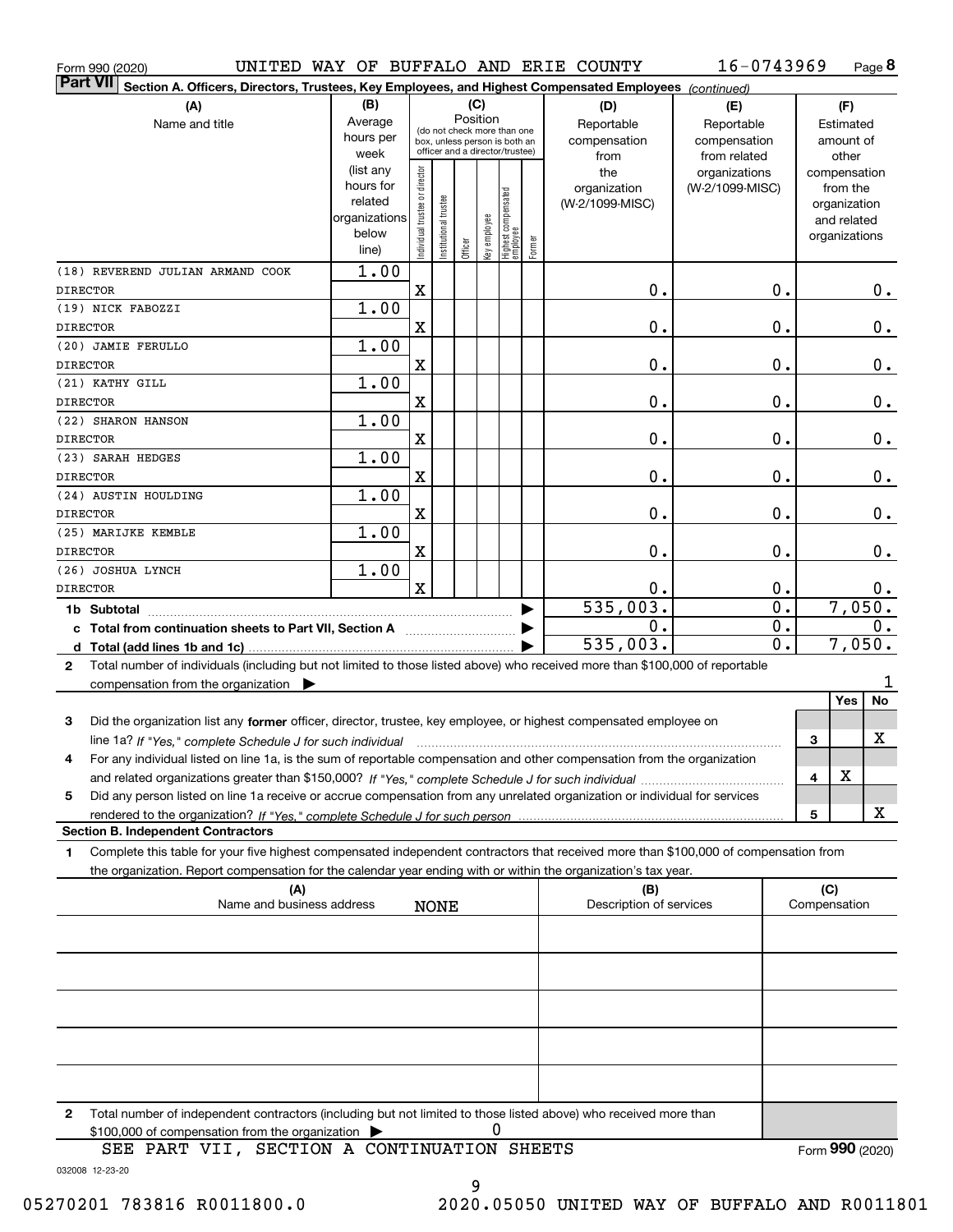| Form 990                                                                                                                     |                        |                                |                       |         |              |                              |        | UNITED WAY OF BUFFALO AND ERIE COUNTY | 16-0743969                    |                       |  |
|------------------------------------------------------------------------------------------------------------------------------|------------------------|--------------------------------|-----------------------|---------|--------------|------------------------------|--------|---------------------------------------|-------------------------------|-----------------------|--|
| <b>Part VII</b><br>Officers, Directors, Trustees, Key Employees, and Highest Compensated Employees (continued)<br>Section A. |                        |                                |                       |         |              |                              |        |                                       |                               |                       |  |
| (A)                                                                                                                          | (B)                    |                                |                       |         | (C)          |                              |        | (D)                                   | (E)                           | (F)                   |  |
| Name and title                                                                                                               | Average                |                                |                       |         | Position     |                              |        | Reportable                            | Reportable                    | Estimated             |  |
|                                                                                                                              | hours                  | (check all that apply)         |                       |         |              |                              |        | compensation                          | compensation                  | amount of             |  |
|                                                                                                                              | per<br>week            |                                |                       |         |              |                              |        | from<br>the                           | from related<br>organizations | other<br>compensation |  |
|                                                                                                                              | (list any              |                                |                       |         |              |                              |        | organization                          | (W-2/1099-MISC)               | from the              |  |
|                                                                                                                              | hours for              |                                |                       |         |              |                              |        | (W-2/1099-MISC)                       |                               | organization          |  |
|                                                                                                                              | related                |                                |                       |         |              |                              |        |                                       |                               | and related           |  |
|                                                                                                                              | organizations<br>below |                                |                       |         |              |                              |        |                                       |                               | organizations         |  |
|                                                                                                                              | line)                  | Individual trustee or director | Institutional trustee | Officer | Key employee | Highest compensated employee | Former |                                       |                               |                       |  |
| (27) PATRICK T. MCGUIRE                                                                                                      | $\overline{1.00}$      |                                |                       |         |              |                              |        |                                       |                               |                       |  |
| <b>DIRECTOR</b>                                                                                                              |                        | $\mathbf X$                    |                       |         |              |                              |        | 0.                                    | 0.                            | 0.                    |  |
| (28) MICHAEL MCMAHON                                                                                                         | 1.00                   |                                |                       |         |              |                              |        |                                       |                               |                       |  |
| <b>DIRECTOR</b>                                                                                                              |                        | $\mathbf X$                    |                       |         |              |                              |        | 0.                                    | 0.                            | 0.                    |  |
| (29) ROBERT MOOTRY JR.                                                                                                       | 1.00                   |                                |                       |         |              |                              |        |                                       |                               |                       |  |
| <b>DIRECTOR</b>                                                                                                              |                        | $\mathbf X$                    |                       |         |              |                              |        | 0.                                    | 0.                            | 0.                    |  |
| (30) THOMAS O'SHEI                                                                                                           | 1.00                   |                                |                       |         |              |                              |        |                                       |                               |                       |  |
| <b>DIRECTOR</b>                                                                                                              |                        | $\overline{\textbf{X}}$        |                       |         |              |                              |        | 0.                                    | 0.                            | 0.                    |  |
| (31) KATHLEEN RIZZO YOUNG                                                                                                    | 1.00                   |                                |                       |         |              |                              |        |                                       |                               |                       |  |
| <b>DIRECTOR</b>                                                                                                              |                        | $\overline{\textbf{X}}$        |                       |         |              |                              |        | 0.                                    | 0.                            | 0.                    |  |
| (32) JOHN RODGERS                                                                                                            | 1.00                   |                                |                       |         |              |                              |        |                                       |                               |                       |  |
| <b>DIRECTOR</b>                                                                                                              |                        | $\overline{\textbf{X}}$        |                       |         |              |                              |        | 0.                                    | 0.                            | 0.                    |  |
| (33) HUGH RUSS, III                                                                                                          | 1.00                   |                                |                       |         |              |                              |        |                                       |                               |                       |  |
| <b>DIRECTOR</b>                                                                                                              |                        | $\overline{\textbf{X}}$        |                       |         |              |                              |        | 0.                                    | 0.                            | 0.                    |  |
| (34) RUPA SHANMUGAM                                                                                                          | 1.00                   |                                |                       |         |              |                              |        |                                       |                               |                       |  |
| <b>DIRECTOR</b>                                                                                                              |                        | $\overline{\textbf{X}}$        |                       |         |              |                              |        | 0.                                    | 0.                            | $0_{.}$               |  |
| (35) THOMASINA STENHOUSE                                                                                                     | 1.00                   |                                |                       |         |              |                              |        |                                       |                               |                       |  |
| <b>DIRECTOR</b>                                                                                                              |                        | $\mathbf X$                    |                       |         |              |                              |        | 0.                                    | 0.                            | 0.                    |  |
| (36) TREVOR STEVENSON                                                                                                        | 1.00                   |                                |                       |         |              |                              |        |                                       |                               |                       |  |
| <b>DIRECTOR</b><br>(37) DEMARIO STRICKLAND                                                                                   | 1.00                   | $\mathbf X$                    |                       |         |              |                              |        | 0.                                    | 0.                            | 0.                    |  |
| <b>DIRECTOR</b>                                                                                                              |                        | $\mathbf X$                    |                       |         |              |                              |        | 0.                                    | 0.                            | 0.                    |  |
| (38) STEPHEN TURKOVICH                                                                                                       | 1.00                   |                                |                       |         |              |                              |        |                                       |                               |                       |  |
| <b>DIRECTOR</b>                                                                                                              |                        | $\overline{\mathbf{X}}$        |                       |         |              |                              |        | 0.                                    | 0.                            | 0.                    |  |
|                                                                                                                              |                        |                                |                       |         |              |                              |        |                                       |                               |                       |  |
|                                                                                                                              |                        |                                |                       |         |              |                              |        |                                       |                               |                       |  |
|                                                                                                                              |                        |                                |                       |         |              |                              |        |                                       |                               |                       |  |
|                                                                                                                              |                        |                                |                       |         |              |                              |        |                                       |                               |                       |  |
|                                                                                                                              |                        |                                |                       |         |              |                              |        |                                       |                               |                       |  |
|                                                                                                                              |                        |                                |                       |         |              |                              |        |                                       |                               |                       |  |
|                                                                                                                              |                        |                                |                       |         |              |                              |        |                                       |                               |                       |  |
|                                                                                                                              |                        |                                |                       |         |              |                              |        |                                       |                               |                       |  |
|                                                                                                                              |                        |                                |                       |         |              |                              |        |                                       |                               |                       |  |
|                                                                                                                              |                        |                                |                       |         |              |                              |        |                                       |                               |                       |  |
|                                                                                                                              |                        |                                |                       |         |              |                              |        |                                       |                               |                       |  |
|                                                                                                                              |                        |                                |                       |         |              |                              |        |                                       |                               |                       |  |
|                                                                                                                              |                        |                                |                       |         |              |                              |        |                                       |                               |                       |  |
|                                                                                                                              |                        |                                |                       |         |              |                              |        |                                       |                               |                       |  |
|                                                                                                                              |                        |                                |                       |         |              |                              |        |                                       |                               |                       |  |
|                                                                                                                              |                        |                                |                       |         |              |                              |        |                                       |                               |                       |  |
|                                                                                                                              |                        |                                |                       |         |              |                              |        |                                       |                               |                       |  |
| Total to Part VII, Section A, line 1c                                                                                        |                        |                                |                       |         |              |                              |        |                                       |                               |                       |  |

032201 04-01-20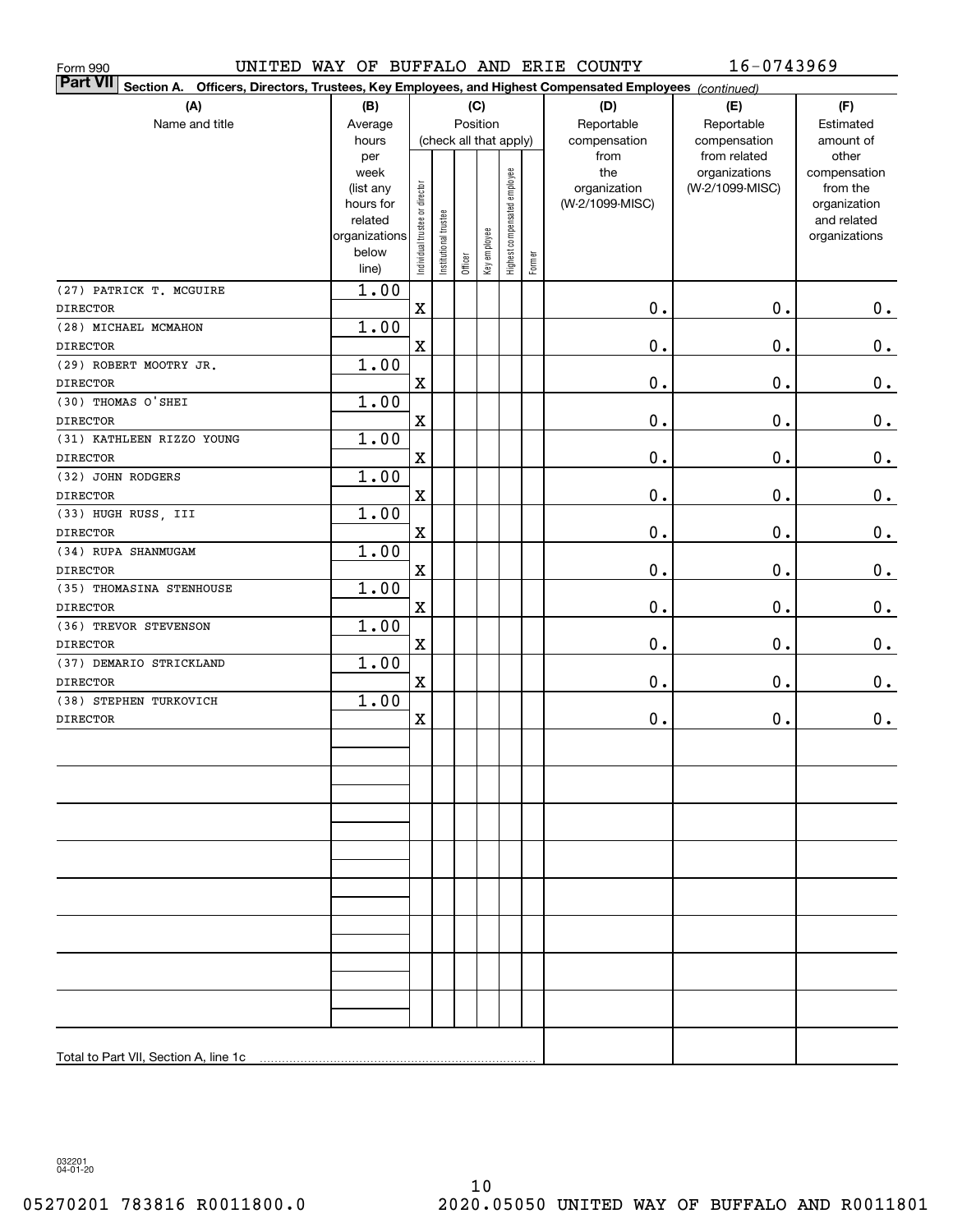|                                                           |                  |        | Form 990 (2020)                                                                                                                                                                                                                              |          |                     |                      | UNITED WAY OF BUFFALO AND ERIE COUNTY |                                       | 16-0743969                    | Page 9                                                          |
|-----------------------------------------------------------|------------------|--------|----------------------------------------------------------------------------------------------------------------------------------------------------------------------------------------------------------------------------------------------|----------|---------------------|----------------------|---------------------------------------|---------------------------------------|-------------------------------|-----------------------------------------------------------------|
|                                                           | <b>Part VIII</b> |        | <b>Statement of Revenue</b>                                                                                                                                                                                                                  |          |                     |                      |                                       |                                       |                               |                                                                 |
|                                                           |                  |        | Check if Schedule O contains a response or note to any line in this Part VIII                                                                                                                                                                |          |                     |                      |                                       | $\overbrace{ }$ (B) (C)               |                               |                                                                 |
|                                                           |                  |        |                                                                                                                                                                                                                                              |          |                     |                      | (A)<br>Total revenue                  | Related or exempt<br>function revenue | Unrelated<br>business revenue | (D)<br>Revenue excluded<br>from tax under<br>sections 512 - 514 |
|                                                           |                  |        | 1 a Federated campaigns                                                                                                                                                                                                                      |          | 1a                  |                      |                                       |                                       |                               |                                                                 |
|                                                           |                  | b      | Membership dues                                                                                                                                                                                                                              |          | 1 <sub>b</sub>      |                      |                                       |                                       |                               |                                                                 |
|                                                           |                  |        | c Fundraising events                                                                                                                                                                                                                         |          | 1 <sub>c</sub>      |                      |                                       |                                       |                               |                                                                 |
|                                                           |                  |        | d Related organizations                                                                                                                                                                                                                      |          | 1 <sub>d</sub>      |                      |                                       |                                       |                               |                                                                 |
|                                                           |                  |        | e Government grants (contributions)                                                                                                                                                                                                          |          | 1e                  | 3,160,542.           |                                       |                                       |                               |                                                                 |
|                                                           |                  |        | f All other contributions, gifts, grants, and                                                                                                                                                                                                |          |                     |                      |                                       |                                       |                               |                                                                 |
|                                                           |                  |        | similar amounts not included above                                                                                                                                                                                                           |          | 1f                  | 11,746,832.          |                                       |                                       |                               |                                                                 |
| Contributions, Gifts, Grants<br>and Other Similar Amounts |                  | g      | Noncash contributions included in lines 1a-1f                                                                                                                                                                                                |          | $1g$ \$             |                      |                                       |                                       |                               |                                                                 |
|                                                           |                  |        |                                                                                                                                                                                                                                              |          |                     | <b>Business Code</b> | 14,907,374.                           |                                       |                               |                                                                 |
|                                                           | 2 a              |        |                                                                                                                                                                                                                                              |          |                     |                      |                                       |                                       |                               |                                                                 |
|                                                           |                  | b      | <u>experience</u> and the contract of the contract of the contract of the contract of the contract of the contract of                                                                                                                        |          |                     |                      |                                       |                                       |                               |                                                                 |
|                                                           |                  | с      | <u> 1989 - Johann Stein, marwolaethau a bhann an t-Amhair an t-Amhair an t-Amhair an t-Amhair an t-Amhair an t-A</u><br><u> Alexandria de la contrada de la contrada de la contrada de la contrada de la contrada de la contrada de la c</u> |          |                     |                      |                                       |                                       |                               |                                                                 |
|                                                           |                  | d      | <u> 1980 - Johann Barn, mars ann an t-Amhair ann an t-Amhair an t-Amhair ann an t-Amhair an t-Amhair ann an t-A</u>                                                                                                                          |          |                     |                      |                                       |                                       |                               |                                                                 |
| Program Service<br>Revenue                                |                  | е      |                                                                                                                                                                                                                                              |          |                     |                      |                                       |                                       |                               |                                                                 |
|                                                           |                  |        | f All other program service revenue                                                                                                                                                                                                          |          |                     |                      |                                       |                                       |                               |                                                                 |
|                                                           |                  | a      |                                                                                                                                                                                                                                              |          |                     |                      |                                       |                                       |                               |                                                                 |
|                                                           | 3                |        | Investment income (including dividends, interest, and                                                                                                                                                                                        |          |                     |                      |                                       |                                       |                               |                                                                 |
|                                                           |                  |        |                                                                                                                                                                                                                                              |          |                     |                      | 48,667.                               |                                       |                               | 48,667.                                                         |
|                                                           | 4                |        | Income from investment of tax-exempt bond proceeds                                                                                                                                                                                           |          |                     |                      |                                       |                                       |                               |                                                                 |
|                                                           | 5                |        |                                                                                                                                                                                                                                              |          |                     |                      |                                       |                                       |                               |                                                                 |
|                                                           |                  |        |                                                                                                                                                                                                                                              |          | (i) Real<br>23,074. | (ii) Personal        |                                       |                                       |                               |                                                                 |
|                                                           |                  |        | 6 a Gross rents                                                                                                                                                                                                                              | 6a<br>6b | $\mathbf{0}$ .      |                      |                                       |                                       |                               |                                                                 |
|                                                           |                  | b<br>c | Less: rental expenses<br>Rental income or (loss)                                                                                                                                                                                             | 6с       | 23,074.             |                      |                                       |                                       |                               |                                                                 |
|                                                           |                  |        | d Net rental income or (loss)                                                                                                                                                                                                                |          |                     |                      | 23,074.                               |                                       |                               | 23,074.                                                         |
|                                                           |                  |        | 7 a Gross amount from sales of                                                                                                                                                                                                               |          | (i) Securities      | (ii) Other           |                                       |                                       |                               |                                                                 |
|                                                           |                  |        | assets other than inventory                                                                                                                                                                                                                  | 7a       | 5.678.              |                      |                                       |                                       |                               |                                                                 |
|                                                           |                  |        | <b>b</b> Less: cost or other basis                                                                                                                                                                                                           |          |                     |                      |                                       |                                       |                               |                                                                 |
|                                                           |                  |        | and sales expenses                                                                                                                                                                                                                           | 7b       | 5,678.              |                      |                                       |                                       |                               |                                                                 |
| evenue                                                    |                  |        | c Gain or (loss)                                                                                                                                                                                                                             | 7c       | $\mathbf 0$ .       |                      |                                       |                                       |                               |                                                                 |
| Œ                                                         |                  |        |                                                                                                                                                                                                                                              |          |                     |                      |                                       |                                       |                               |                                                                 |
| Other                                                     |                  |        | 8 a Gross income from fundraising events (not<br>including \$<br><u>and the state of</u>                                                                                                                                                     |          |                     |                      |                                       |                                       |                               |                                                                 |
|                                                           |                  |        | contributions reported on line 1c). See                                                                                                                                                                                                      |          |                     |                      |                                       |                                       |                               |                                                                 |
|                                                           |                  |        |                                                                                                                                                                                                                                              |          | 8a                  |                      |                                       |                                       |                               |                                                                 |
|                                                           |                  |        | c Net income or (loss) from fundraising events ____________                                                                                                                                                                                  |          | 8b                  |                      |                                       |                                       |                               |                                                                 |
|                                                           |                  |        | 9 a Gross income from gaming activities. See                                                                                                                                                                                                 |          |                     |                      |                                       |                                       |                               |                                                                 |
|                                                           |                  |        |                                                                                                                                                                                                                                              |          | 9a                  |                      |                                       |                                       |                               |                                                                 |
|                                                           |                  |        | <b>b</b> Less: direct expenses <b>manually</b>                                                                                                                                                                                               |          | 9b                  |                      |                                       |                                       |                               |                                                                 |
|                                                           |                  |        | c Net income or (loss) from gaming activities                                                                                                                                                                                                |          |                     | .                    |                                       |                                       |                               |                                                                 |
|                                                           |                  |        | 10 a Gross sales of inventory, less returns                                                                                                                                                                                                  |          |                     |                      |                                       |                                       |                               |                                                                 |
|                                                           |                  |        |                                                                                                                                                                                                                                              |          | 10a                 |                      |                                       |                                       |                               |                                                                 |
|                                                           |                  |        | <b>b</b> Less: cost of goods sold                                                                                                                                                                                                            |          | 10b                 |                      |                                       |                                       |                               |                                                                 |
|                                                           |                  |        | c Net income or (loss) from sales of inventory                                                                                                                                                                                               |          |                     |                      |                                       |                                       |                               |                                                                 |
|                                                           |                  |        |                                                                                                                                                                                                                                              |          |                     | <b>Business Code</b> |                                       |                                       |                               |                                                                 |
|                                                           |                  |        | 11 a SERVICE AND OTHER FEES                                                                                                                                                                                                                  |          |                     | 561000               | 426,060.                              | 426,060.                              |                               |                                                                 |
|                                                           |                  | b      |                                                                                                                                                                                                                                              |          |                     |                      |                                       |                                       |                               |                                                                 |
| Miscellaneous<br>Revenue                                  |                  | с      |                                                                                                                                                                                                                                              |          |                     |                      |                                       |                                       |                               |                                                                 |
|                                                           |                  |        |                                                                                                                                                                                                                                              |          |                     |                      | 426,060.                              |                                       |                               |                                                                 |
|                                                           | 12               |        |                                                                                                                                                                                                                                              |          |                     |                      | 15,405,175.                           | 426,060.                              | 0.                            | 71,741.                                                         |
| 032009 12-23-20                                           |                  |        |                                                                                                                                                                                                                                              |          |                     |                      |                                       |                                       |                               | Form 990 (2020)                                                 |

11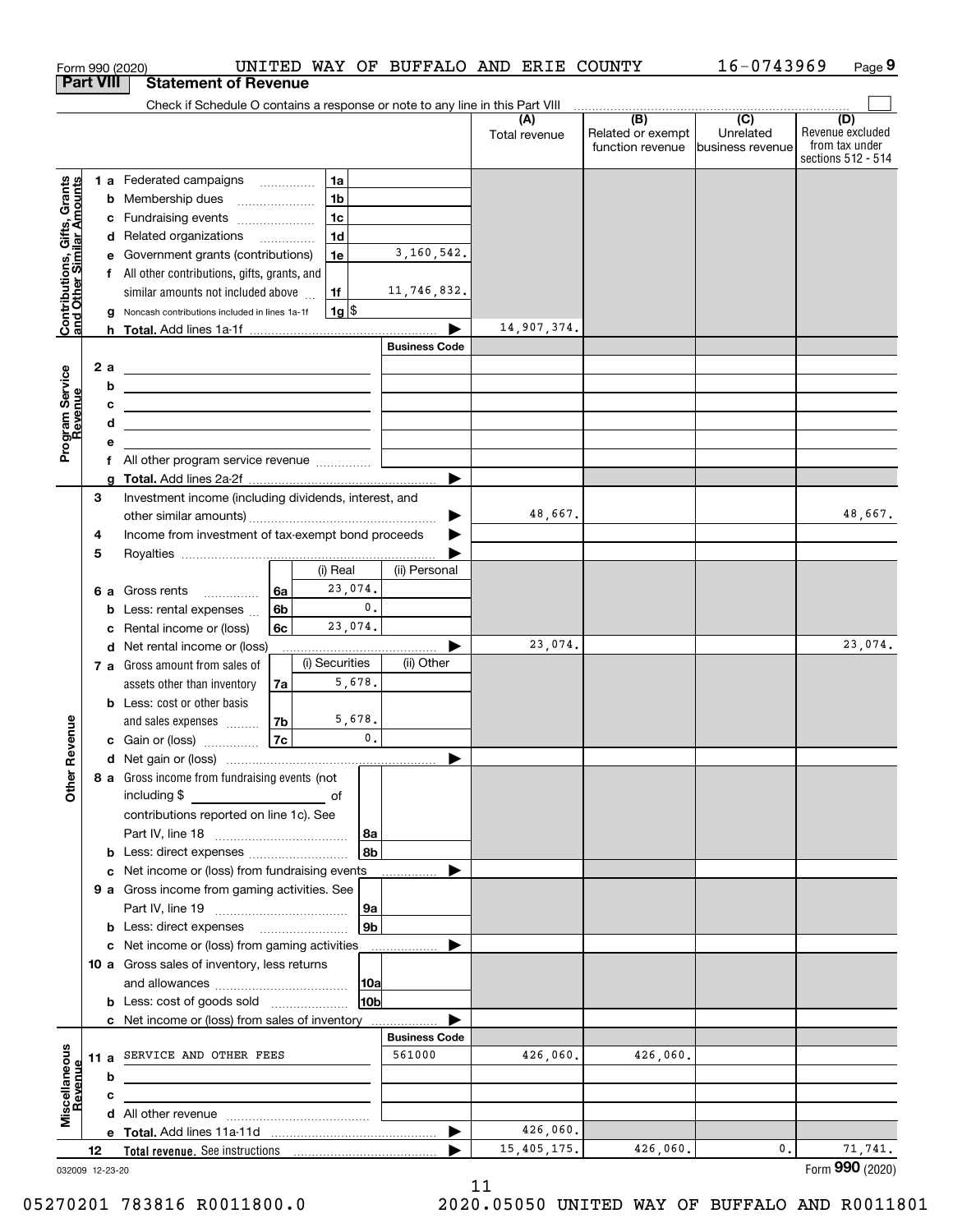**Part IX Statement of Functional Expenses**

*Section 501(c)(3) and 501(c)(4) organizations must complete all columns. All other organizations must complete column (A).*

|              | Check if Schedule O contains a response or note to any line in this Part IX                                                   |                       |                                    |                                           |                         |  |  |  |  |
|--------------|-------------------------------------------------------------------------------------------------------------------------------|-----------------------|------------------------------------|-------------------------------------------|-------------------------|--|--|--|--|
|              | Do not include amounts reported on lines 6b,<br>7b, 8b, 9b, and 10b of Part VIII.                                             | (A)<br>Total expenses | (B)<br>Program service<br>expenses | (C)<br>Management and<br>general expenses | Fundraising<br>expenses |  |  |  |  |
| $\mathbf{1}$ | Grants and other assistance to domestic organizations                                                                         |                       |                                    |                                           |                         |  |  |  |  |
|              | and domestic governments. See Part IV, line 21                                                                                | 11,483,168.           | 11,483,168.                        |                                           |                         |  |  |  |  |
| $\mathbf{2}$ | Grants and other assistance to domestic                                                                                       |                       |                                    |                                           |                         |  |  |  |  |
|              | individuals. See Part IV, line 22                                                                                             | 47,060.               | 47,060.                            |                                           |                         |  |  |  |  |
| 3            | Grants and other assistance to foreign                                                                                        |                       |                                    |                                           |                         |  |  |  |  |
|              | organizations, foreign governments, and foreign                                                                               |                       |                                    |                                           |                         |  |  |  |  |
|              | individuals. See Part IV, lines 15 and 16                                                                                     | 24, 250.              | 24,250.                            |                                           |                         |  |  |  |  |
| 4            | Benefits paid to or for members                                                                                               |                       |                                    |                                           |                         |  |  |  |  |
| 5            | Compensation of current officers, directors,                                                                                  |                       |                                    |                                           |                         |  |  |  |  |
|              |                                                                                                                               | 321,254.              |                                    | 321,254.                                  |                         |  |  |  |  |
| 6            | Compensation not included above to disqualified                                                                               |                       |                                    |                                           |                         |  |  |  |  |
|              | persons (as defined under section 4958(f)(1)) and                                                                             |                       |                                    |                                           |                         |  |  |  |  |
|              | persons described in section 4958(c)(3)(B)                                                                                    |                       | 1,794,039.                         |                                           |                         |  |  |  |  |
| 7            | Other salaries and wages                                                                                                      | 3,079,118.            |                                    | 486,648.                                  | 798,431.                |  |  |  |  |
| 8            | Pension plan accruals and contributions (include                                                                              | 271,469.              | 143,379.                           | 64,381.                                   | 63,709.                 |  |  |  |  |
| 9            | section 401(k) and 403(b) employer contributions)                                                                             | 376, 796.             | 199,714.                           | 88,341.                                   | 88,741.                 |  |  |  |  |
| 10           |                                                                                                                               | 234,419.              | 123,811.                           | 55,594.                                   | 55,014.                 |  |  |  |  |
| 11           | Fees for services (nonemployees):                                                                                             |                       |                                    |                                           |                         |  |  |  |  |
|              |                                                                                                                               |                       |                                    |                                           |                         |  |  |  |  |
| b            |                                                                                                                               |                       |                                    |                                           |                         |  |  |  |  |
|              |                                                                                                                               |                       |                                    |                                           |                         |  |  |  |  |
|              |                                                                                                                               |                       |                                    |                                           |                         |  |  |  |  |
|              | e Professional fundraising services. See Part IV, line 17                                                                     |                       |                                    |                                           |                         |  |  |  |  |
|              | f Investment management fees                                                                                                  |                       |                                    |                                           |                         |  |  |  |  |
|              | g Other. (If line 11g amount exceeds 10% of line 25,                                                                          |                       |                                    |                                           |                         |  |  |  |  |
|              | column (A) amount, list line 11g expenses on Sch O.)                                                                          | 137,319.              | 50,958.                            | 53, 216.                                  | 33,145.                 |  |  |  |  |
| 12           |                                                                                                                               |                       |                                    |                                           |                         |  |  |  |  |
| 13           |                                                                                                                               | 142,672.              | 59,336.                            | 12,741.                                   | 70, 595.                |  |  |  |  |
| 14           |                                                                                                                               |                       |                                    |                                           |                         |  |  |  |  |
| 15           |                                                                                                                               |                       |                                    |                                           |                         |  |  |  |  |
| 16           |                                                                                                                               | 220,929.<br>5,960.    | 117,530.<br>1,324.                 | 48,222.<br>3,635.                         | 55, 177.<br>1,001.      |  |  |  |  |
| 17           | Travel                                                                                                                        |                       |                                    |                                           |                         |  |  |  |  |
| 18           | Payments of travel or entertainment expenses<br>for any federal, state, or local public officials                             |                       |                                    |                                           |                         |  |  |  |  |
| 19           | Conferences, conventions, and meetings                                                                                        | $10,067$ .            | 2,236.                             | 6,140.                                    | 1,691.                  |  |  |  |  |
| 20           | Interest                                                                                                                      |                       |                                    |                                           |                         |  |  |  |  |
| 21           |                                                                                                                               | 301,751.              | 166,882.                           | 56, 269.                                  | 78,600.                 |  |  |  |  |
| 22           | Depreciation, depletion, and amortization                                                                                     | 202,959.              | 112,246.                           | 37,847.                                   | 52,866.                 |  |  |  |  |
| 23           | Insurance                                                                                                                     |                       |                                    |                                           |                         |  |  |  |  |
| 24           | Other expenses. Itemize expenses not covered<br>above (List miscellaneous expenses on line 24e. If                            |                       |                                    |                                           |                         |  |  |  |  |
|              | line 24e amount exceeds 10% of line 25, column (A)<br>amount, list line 24e expenses on Schedule O.)                          |                       |                                    |                                           |                         |  |  |  |  |
| a            | RENTAL AND M<br>EOUIPMENT                                                                                                     | 157,662.              | 87,194.                            | 29,400.                                   | 41,068.                 |  |  |  |  |
| b            | DUES & SUBSCRIPTIONS                                                                                                          | 81,293.               | 51,814.                            | 15,444.                                   | 14,035.                 |  |  |  |  |
| с            |                                                                                                                               |                       |                                    |                                           |                         |  |  |  |  |
| d            |                                                                                                                               |                       |                                    |                                           |                         |  |  |  |  |
| е            | All other expenses                                                                                                            | 27,565.               | 16,837.                            | 4,476.                                    | 6, 252.                 |  |  |  |  |
| 25           | Total functional expenses. Add lines 1 through 24e                                                                            | 17, 125, 711.         | 14,481,778.                        | 1,283,608.                                | 1,360,325.              |  |  |  |  |
| 26           | Joint costs. Complete this line only if the organization                                                                      |                       |                                    |                                           |                         |  |  |  |  |
|              | reported in column (B) joint costs from a combined                                                                            |                       |                                    |                                           |                         |  |  |  |  |
|              | educational campaign and fundraising solicitation.<br>Check here $\blacktriangleright$<br>if following SOP 98-2 (ASC 958-720) |                       |                                    |                                           |                         |  |  |  |  |
|              |                                                                                                                               |                       |                                    |                                           |                         |  |  |  |  |

032010 12-23-20

12

Form (2020) **990**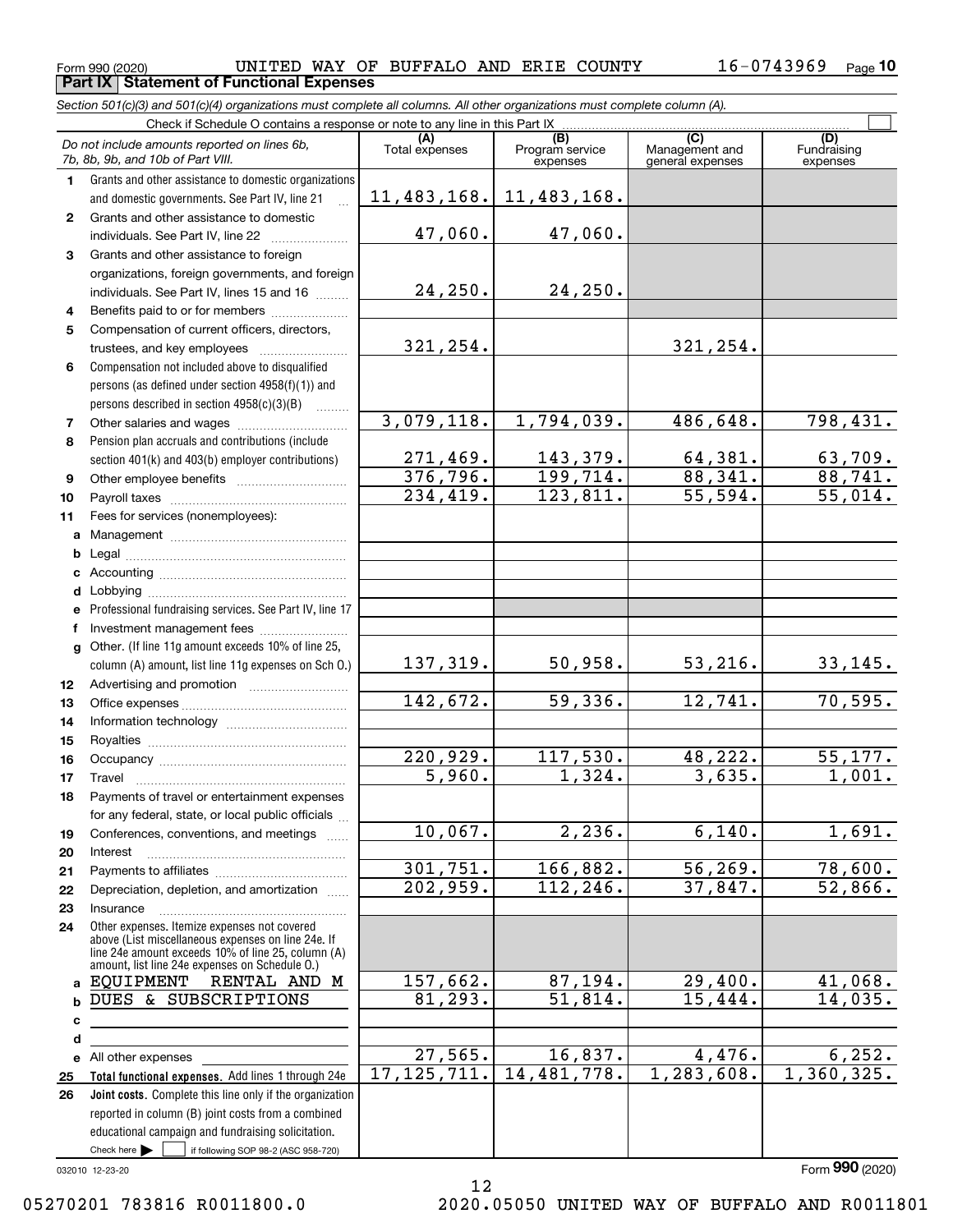$_{\rm Form}$   $_{990}$  (2020) UNITED WAY OF BUFFALO AND ERIE COUNTY  $_{\rm 16-0743969}$   $_{\rm Page}$ **Part X Balance Sheet**

**11**

|                             |          | Check if Schedule O contains a response or note to any line in this Part X                                                                                                                                                     |  |                          |                           |                 |                             |  |  |  |
|-----------------------------|----------|--------------------------------------------------------------------------------------------------------------------------------------------------------------------------------------------------------------------------------|--|--------------------------|---------------------------|-----------------|-----------------------------|--|--|--|
|                             |          |                                                                                                                                                                                                                                |  |                          | (A)<br>Beginning of year  |                 | (B)<br>End of year          |  |  |  |
|                             | 1        |                                                                                                                                                                                                                                |  |                          |                           | 1               |                             |  |  |  |
|                             | 2        |                                                                                                                                                                                                                                |  |                          | 3, 573, 093.              | $\mathbf 2$     | 3,642,101.                  |  |  |  |
|                             | 3        |                                                                                                                                                                                                                                |  | 9,130,851.               | $\mathbf{3}$              | 7,184,040.      |                             |  |  |  |
|                             | 4        |                                                                                                                                                                                                                                |  |                          |                           | 4               |                             |  |  |  |
|                             | 5        | Loans and other receivables from any current or former officer, director,                                                                                                                                                      |  |                          |                           |                 |                             |  |  |  |
|                             |          | trustee, key employee, creator or founder, substantial contributor, or 35%                                                                                                                                                     |  |                          |                           |                 |                             |  |  |  |
|                             |          | controlled entity or family member of any of these persons                                                                                                                                                                     |  |                          |                           | 5               |                             |  |  |  |
|                             | 6        | Loans and other receivables from other disqualified persons (as defined                                                                                                                                                        |  |                          |                           |                 |                             |  |  |  |
|                             |          | under section $4958(f)(1)$ , and persons described in section $4958(c)(3)(B)$                                                                                                                                                  |  | $\ldots$                 |                           | 6               |                             |  |  |  |
|                             | 7        |                                                                                                                                                                                                                                |  |                          |                           | $\overline{7}$  |                             |  |  |  |
| Assets                      | 8        |                                                                                                                                                                                                                                |  |                          |                           | 8               |                             |  |  |  |
|                             | 9        | Prepaid expenses and deferred charges                                                                                                                                                                                          |  |                          | 151, 157.                 | $\mathbf{9}$    | 186,858.                    |  |  |  |
|                             |          | 10a Land, buildings, and equipment: cost or other                                                                                                                                                                              |  |                          |                           |                 |                             |  |  |  |
|                             |          | basis. Complete Part VI of Schedule D  10a                                                                                                                                                                                     |  | 7,714,691.<br>5,646,776. |                           |                 |                             |  |  |  |
|                             |          | <u>  1</u> 0b<br><b>b</b> Less: accumulated depreciation                                                                                                                                                                       |  |                          | 2,174,867.                | 10 <sub>c</sub> | 2,067,915.                  |  |  |  |
|                             | 11       |                                                                                                                                                                                                                                |  | 3,764,918.               | 11<br>12                  | 3,796,024.      |                             |  |  |  |
|                             | 12       |                                                                                                                                                                                                                                |  |                          |                           |                 |                             |  |  |  |
|                             | 13       |                                                                                                                                                                                                                                |  |                          | 13                        |                 |                             |  |  |  |
|                             | 14       |                                                                                                                                                                                                                                |  | 14                       |                           |                 |                             |  |  |  |
|                             | 15       |                                                                                                                                                                                                                                |  | 10,893,593.              | 15                        | 15,866,932.     |                             |  |  |  |
|                             | 16       |                                                                                                                                                                                                                                |  |                          | 29,688,479.               | 16              | 32,743,870.                 |  |  |  |
|                             | 17       |                                                                                                                                                                                                                                |  |                          | 1,454,724.                | 17              | 1, 162, 625.                |  |  |  |
|                             | 18       |                                                                                                                                                                                                                                |  |                          | 5,743,441.                | 18              | 4,735,223.                  |  |  |  |
|                             | 19       | Deferred revenue manual contracts and contracts are contracted and contract and contract are contracted and contract are contracted and contract are contracted and contract are contracted and contract are contracted and co |  |                          | 110,549.                  | 19              | 60,788.                     |  |  |  |
|                             | 20       |                                                                                                                                                                                                                                |  |                          |                           | 20              |                             |  |  |  |
|                             | 21       | Escrow or custodial account liability. Complete Part IV of Schedule D                                                                                                                                                          |  |                          |                           | 21              |                             |  |  |  |
|                             | 22       | Loans and other payables to any current or former officer, director,                                                                                                                                                           |  |                          |                           |                 |                             |  |  |  |
| Liabilities                 |          | trustee, key employee, creator or founder, substantial contributor, or 35%                                                                                                                                                     |  |                          |                           |                 |                             |  |  |  |
|                             |          | controlled entity or family member of any of these persons                                                                                                                                                                     |  |                          |                           | 22              |                             |  |  |  |
|                             | 23       | Secured mortgages and notes payable to unrelated third parties                                                                                                                                                                 |  |                          |                           | 23              |                             |  |  |  |
|                             | 24       |                                                                                                                                                                                                                                |  |                          |                           | 24              | $\overline{1,460}$ , 700.   |  |  |  |
|                             | 25       | Other liabilities (including federal income tax, payables to related third                                                                                                                                                     |  |                          |                           |                 |                             |  |  |  |
|                             |          | parties, and other liabilities not included on lines 17-24). Complete Part X                                                                                                                                                   |  |                          |                           |                 |                             |  |  |  |
|                             |          | of Schedule D                                                                                                                                                                                                                  |  |                          | 2,334,791.                | 25              | 2,464,567.                  |  |  |  |
|                             | 26       | Total liabilities. Add lines 17 through 25                                                                                                                                                                                     |  |                          | 9,643,505.                | 26              | 9,883,903.                  |  |  |  |
|                             |          | Organizations that follow FASB ASC 958, check here $\triangleright \lfloor X \rfloor$                                                                                                                                          |  |                          |                           |                 |                             |  |  |  |
|                             |          | and complete lines 27, 28, 32, and 33.                                                                                                                                                                                         |  |                          | 12,490,825.               |                 | 14,809,894.                 |  |  |  |
|                             | 27       |                                                                                                                                                                                                                                |  |                          | $\overline{7,554,149}$ .  | 27              | 8,050,073.                  |  |  |  |
|                             | 28       |                                                                                                                                                                                                                                |  |                          |                           | 28              |                             |  |  |  |
|                             |          | Organizations that do not follow FASB ASC 958, check here $\blacktriangleright$                                                                                                                                                |  |                          |                           |                 |                             |  |  |  |
| Net Assets or Fund Balances |          | and complete lines 29 through 33.                                                                                                                                                                                              |  |                          |                           |                 |                             |  |  |  |
|                             | 29       |                                                                                                                                                                                                                                |  |                          |                           | 29              |                             |  |  |  |
|                             | 30       | Paid-in or capital surplus, or land, building, or equipment fund                                                                                                                                                               |  |                          |                           | 30<br>31        |                             |  |  |  |
|                             | 31       | Retained earnings, endowment, accumulated income, or other funds                                                                                                                                                               |  |                          | $\overline{20,044,974}$ . | 32              | $\overline{22}$ , 859, 967. |  |  |  |
|                             | 32<br>33 |                                                                                                                                                                                                                                |  |                          | 29,688,479.               | 33              | 32,743,870.                 |  |  |  |
|                             |          |                                                                                                                                                                                                                                |  |                          |                           |                 |                             |  |  |  |

Form (2020) **990**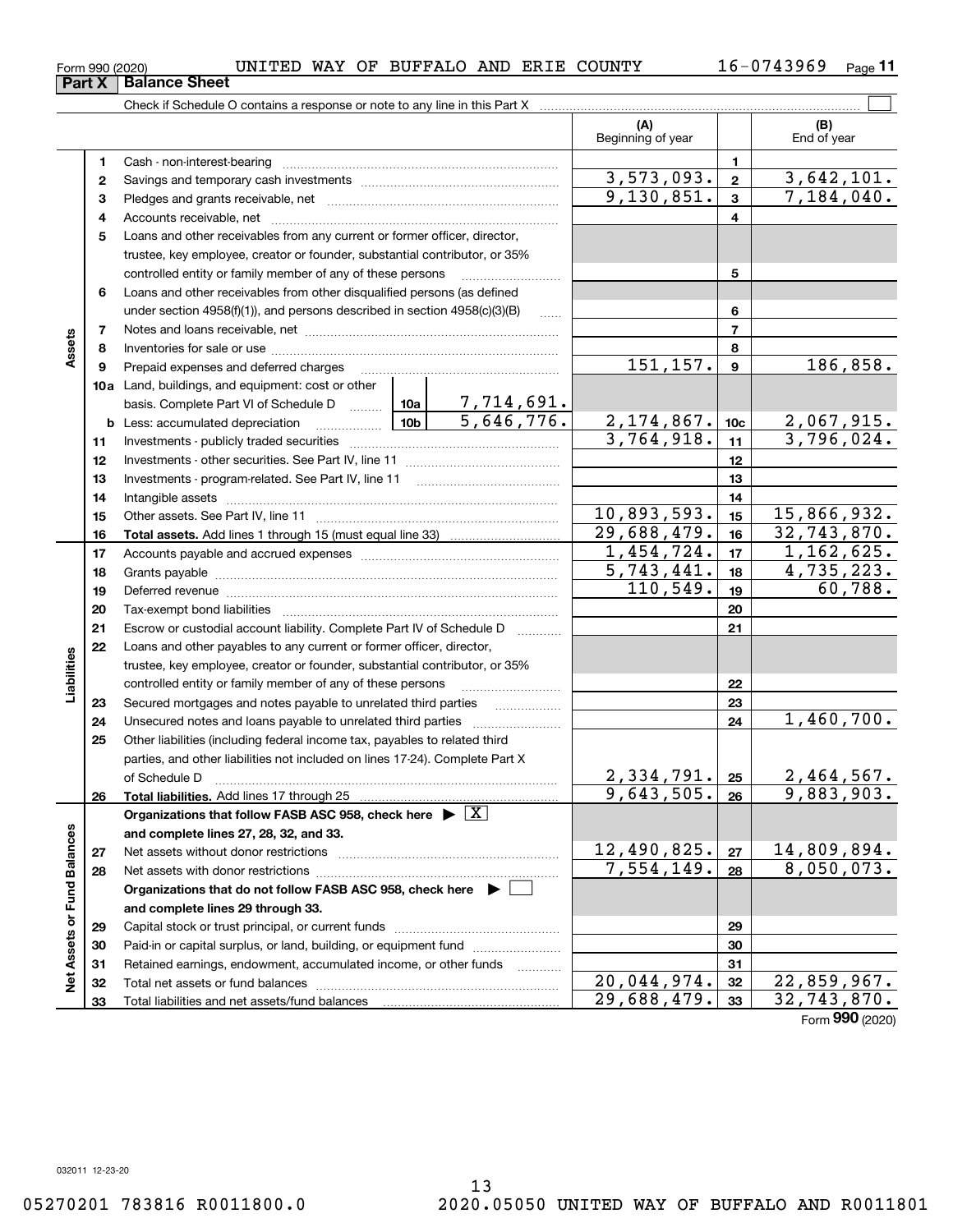|                | UNITED WAY OF BUFFALO AND ERIE COUNTY<br>Form 990 (2020)                                                                        |                         | 16-0743969     |             | Page 12                 |  |  |  |
|----------------|---------------------------------------------------------------------------------------------------------------------------------|-------------------------|----------------|-------------|-------------------------|--|--|--|
|                | <b>Reconciliation of Net Assets</b><br>Part XI                                                                                  |                         |                |             |                         |  |  |  |
|                |                                                                                                                                 |                         |                |             | $\overline{\mathbf{X}}$ |  |  |  |
|                |                                                                                                                                 |                         |                |             |                         |  |  |  |
| 1              |                                                                                                                                 | $\mathbf{1}$            | 15,405,175.    |             |                         |  |  |  |
| $\overline{2}$ |                                                                                                                                 | $\overline{2}$          | 17, 125, 711.  |             |                         |  |  |  |
| 3              | Revenue less expenses. Subtract line 2 from line 1                                                                              | 3                       | $-1,720,536.$  |             |                         |  |  |  |
| 4              |                                                                                                                                 | $\overline{\mathbf{A}}$ | 20,044,974.    |             |                         |  |  |  |
| 5              |                                                                                                                                 | 5                       | 4,723,836.     |             |                         |  |  |  |
| 6              |                                                                                                                                 | 6                       |                |             |                         |  |  |  |
| 7              | Investment expenses www.communication.com/www.communication.com/www.communication.com/www.communication.com                     | $\overline{7}$          |                |             |                         |  |  |  |
| 8              | 8<br>Prior period adjustments                                                                                                   |                         |                |             |                         |  |  |  |
| 9              | Other changes in net assets or fund balances (explain on Schedule O)                                                            | 9                       | $-188, 307.$   |             |                         |  |  |  |
| 10             | Net assets or fund balances at end of year. Combine lines 3 through 9 (must equal Part X, line 32,                              |                         |                |             |                         |  |  |  |
|                | 22,859,967.<br>10                                                                                                               |                         |                |             |                         |  |  |  |
|                | Part XII Financial Statements and Reporting                                                                                     |                         |                |             |                         |  |  |  |
|                |                                                                                                                                 |                         |                |             | $\mathbf{X}$            |  |  |  |
|                |                                                                                                                                 |                         |                | Yes         | <b>No</b>               |  |  |  |
| 1              | $\boxed{\mathbf{X}}$ Accrual<br>Accounting method used to prepare the Form 990: <u>June</u> Cash<br>Other                       |                         |                |             |                         |  |  |  |
|                | If the organization changed its method of accounting from a prior year or checked "Other," explain in Schedule O.               |                         |                |             |                         |  |  |  |
|                | x<br>2a Were the organization's financial statements compiled or reviewed by an independent accountant?<br>2a                   |                         |                |             |                         |  |  |  |
|                | If "Yes," check a box below to indicate whether the financial statements for the year were compiled or reviewed on a            |                         |                |             |                         |  |  |  |
|                | separate basis, consolidated basis, or both:                                                                                    |                         |                |             |                         |  |  |  |
|                | Separate basis<br><b>Consolidated basis</b><br>Both consolidated and separate basis                                             |                         |                |             |                         |  |  |  |
|                | <b>b</b> Were the organization's financial statements audited by an independent accountant?                                     |                         | 2 <sub>b</sub> | x           |                         |  |  |  |
|                | If "Yes," check a box below to indicate whether the financial statements for the year were audited on a separate basis,         |                         |                |             |                         |  |  |  |
|                | consolidated basis, or both:                                                                                                    |                         |                |             |                         |  |  |  |
|                | $ \mathbf{X} $ Separate basis<br><b>Consolidated basis</b><br>Both consolidated and separate basis                              |                         |                |             |                         |  |  |  |
|                | c If "Yes" to line 2a or 2b, does the organization have a committee that assumes responsibility for oversight of the audit,     |                         |                |             |                         |  |  |  |
|                | x<br>2c                                                                                                                         |                         |                |             |                         |  |  |  |
|                | If the organization changed either its oversight process or selection process during the tax year, explain on Schedule O.       |                         |                |             |                         |  |  |  |
|                | 3a As a result of a federal award, was the organization required to undergo an audit or audits as set forth in the Single Audit |                         |                |             |                         |  |  |  |
|                |                                                                                                                                 |                         | За             | X           |                         |  |  |  |
|                | b If "Yes," did the organization undergo the required audit or audits? If the organization did not undergo the required audit   |                         |                |             |                         |  |  |  |
|                |                                                                                                                                 |                         | 3 <sub>b</sub> | х<br>$\sim$ |                         |  |  |  |

Form (2020) **990**

032012 12-23-20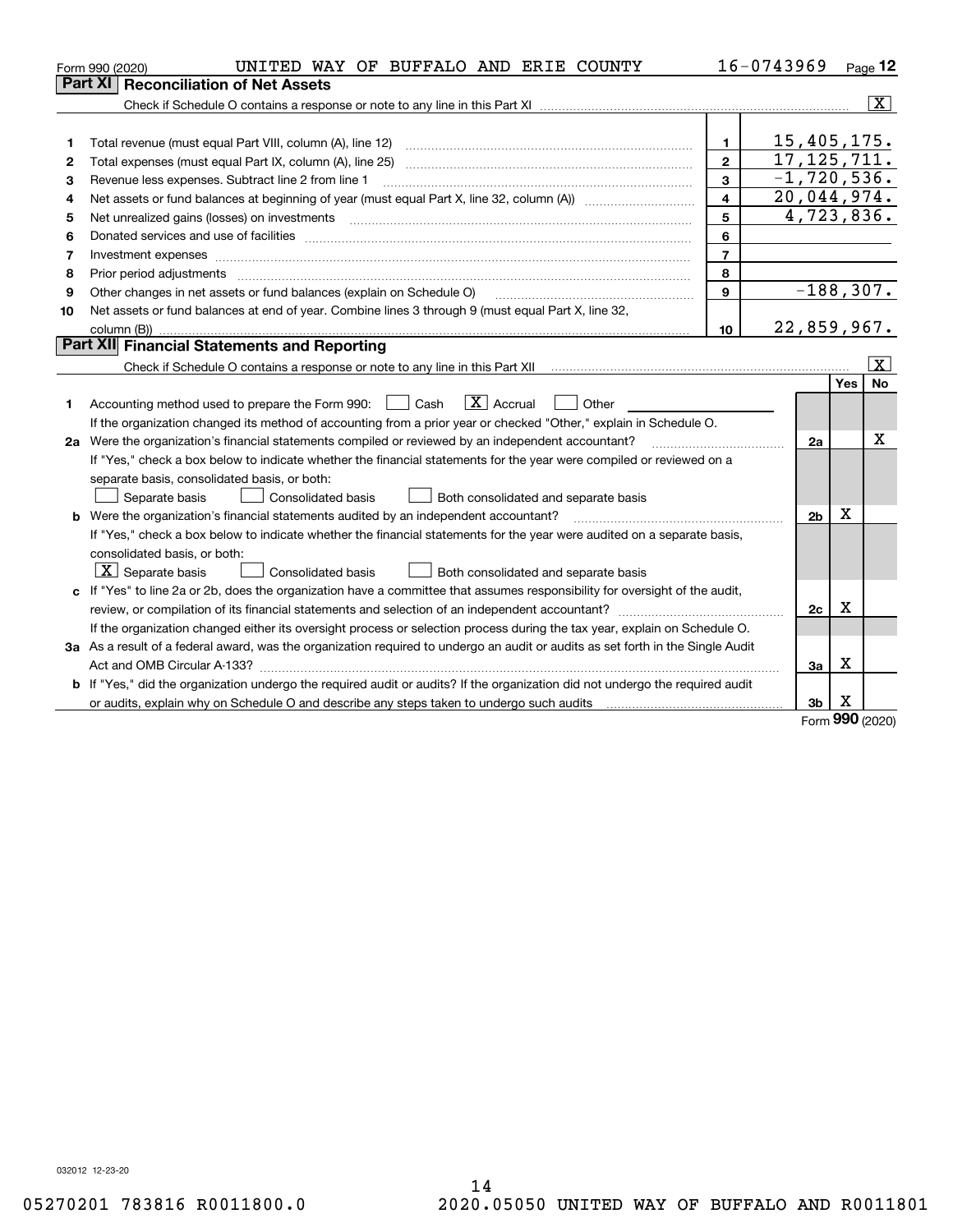Department of the Treasury Internal Revenue Service

|  |  | (Form 990 or 990-EZ) |  |
|--|--|----------------------|--|
|  |  |                      |  |

## **Public Charity Status and Public Support**

**Complete if the organization is a section 501(c)(3) organization or a section 4947(a)(1) nonexempt charitable trust.**

| Attach to Form 990 or Form 990-EZ. |  |  |  |
|------------------------------------|--|--|--|
|                                    |  |  |  |

**| Go to www.irs.gov/Form990 for instructions and the latest information.**

| OMB No 1545-0047                    |
|-------------------------------------|
| U                                   |
| <b>Open to Public</b><br>Inspection |

| Name of the organization |
|--------------------------|

|               |                     | Name of the organization                                                                                                                                                                   |          |                                                       |                             |                                 |                            | <b>Employer identification number</b> |
|---------------|---------------------|--------------------------------------------------------------------------------------------------------------------------------------------------------------------------------------------|----------|-------------------------------------------------------|-----------------------------|---------------------------------|----------------------------|---------------------------------------|
| <b>Part I</b> |                     | Reason for Public Charity Status. (All organizations must complete this part.) See instructions.                                                                                           |          | UNITED WAY OF BUFFALO AND ERIE COUNTY                 |                             |                                 |                            | 16-0743969                            |
|               |                     |                                                                                                                                                                                            |          |                                                       |                             |                                 |                            |                                       |
| 1             |                     | The organization is not a private foundation because it is: (For lines 1 through 12, check only one box.)                                                                                  |          |                                                       |                             |                                 |                            |                                       |
|               |                     | A church, convention of churches, or association of churches described in section 170(b)(1)(A)(i).                                                                                         |          |                                                       |                             |                                 |                            |                                       |
| 2             |                     | A school described in section 170(b)(1)(A)(ii). (Attach Schedule E (Form 990 or 990-EZ).)                                                                                                  |          |                                                       |                             |                                 |                            |                                       |
| з             |                     | A hospital or a cooperative hospital service organization described in section 170(b)(1)(A)(iii).                                                                                          |          |                                                       |                             |                                 |                            |                                       |
| 4             |                     | A medical research organization operated in conjunction with a hospital described in section 170(b)(1)(A)(iii). Enter the hospital's name,<br>city, and state:                             |          |                                                       |                             |                                 |                            |                                       |
| 5             |                     | An organization operated for the benefit of a college or university owned or operated by a governmental unit described in                                                                  |          |                                                       |                             |                                 |                            |                                       |
|               |                     | section 170(b)(1)(A)(iv). (Complete Part II.)                                                                                                                                              |          |                                                       |                             |                                 |                            |                                       |
|               |                     |                                                                                                                                                                                            |          |                                                       |                             |                                 |                            |                                       |
| 6<br>7        | $\lfloor x \rfloor$ | A federal, state, or local government or governmental unit described in section 170(b)(1)(A)(v).                                                                                           |          |                                                       |                             |                                 |                            |                                       |
|               |                     | An organization that normally receives a substantial part of its support from a governmental unit or from the general public described in<br>section 170(b)(1)(A)(vi). (Complete Part II.) |          |                                                       |                             |                                 |                            |                                       |
| 8             |                     | A community trust described in section 170(b)(1)(A)(vi). (Complete Part II.)                                                                                                               |          |                                                       |                             |                                 |                            |                                       |
| 9             |                     |                                                                                                                                                                                            |          |                                                       |                             |                                 |                            |                                       |
|               |                     | An agricultural research organization described in section 170(b)(1)(A)(ix) operated in conjunction with a land-grant college                                                              |          |                                                       |                             |                                 |                            |                                       |
|               |                     | or university or a non-land-grant college of agriculture (see instructions). Enter the name, city, and state of the college or<br>university:                                              |          |                                                       |                             |                                 |                            |                                       |
| 10            |                     | An organization that normally receives (1) more than 33 1/3% of its support from contributions, membership fees, and gross receipts from                                                   |          |                                                       |                             |                                 |                            |                                       |
|               |                     | activities related to its exempt functions, subject to certain exceptions; and (2) no more than 33 1/3% of its support from gross investment                                               |          |                                                       |                             |                                 |                            |                                       |
|               |                     | income and unrelated business taxable income (less section 511 tax) from businesses acquired by the organization after June 30, 1975.                                                      |          |                                                       |                             |                                 |                            |                                       |
|               |                     | See section 509(a)(2). (Complete Part III.)                                                                                                                                                |          |                                                       |                             |                                 |                            |                                       |
| 11            |                     | An organization organized and operated exclusively to test for public safety. See section 509(a)(4).                                                                                       |          |                                                       |                             |                                 |                            |                                       |
| 12            |                     | An organization organized and operated exclusively for the benefit of, to perform the functions of, or to carry out the purposes of one or                                                 |          |                                                       |                             |                                 |                            |                                       |
|               |                     | more publicly supported organizations described in section 509(a)(1) or section 509(a)(2). See section 509(a)(3). Check the box in                                                         |          |                                                       |                             |                                 |                            |                                       |
|               |                     | lines 12a through 12d that describes the type of supporting organization and complete lines 12e, 12f, and 12g.                                                                             |          |                                                       |                             |                                 |                            |                                       |
| а             |                     | Type I. A supporting organization operated, supervised, or controlled by its supported organization(s), typically by giving                                                                |          |                                                       |                             |                                 |                            |                                       |
|               |                     | the supported organization(s) the power to regularly appoint or elect a majority of the directors or trustees of the supporting                                                            |          |                                                       |                             |                                 |                            |                                       |
|               |                     | organization. You must complete Part IV, Sections A and B.                                                                                                                                 |          |                                                       |                             |                                 |                            |                                       |
| b             |                     | Type II. A supporting organization supervised or controlled in connection with its supported organization(s), by having                                                                    |          |                                                       |                             |                                 |                            |                                       |
|               |                     |                                                                                                                                                                                            |          |                                                       |                             |                                 |                            |                                       |
|               |                     | control or management of the supporting organization vested in the same persons that control or manage the supported<br>organization(s). You must complete Part IV, Sections A and C.      |          |                                                       |                             |                                 |                            |                                       |
|               |                     | Type III functionally integrated. A supporting organization operated in connection with, and functionally integrated with,                                                                 |          |                                                       |                             |                                 |                            |                                       |
| с             |                     | its supported organization(s) (see instructions). You must complete Part IV, Sections A, D, and E.                                                                                         |          |                                                       |                             |                                 |                            |                                       |
|               |                     | Type III non-functionally integrated. A supporting organization operated in connection with its supported organization(s)                                                                  |          |                                                       |                             |                                 |                            |                                       |
| d             |                     | that is not functionally integrated. The organization generally must satisfy a distribution requirement and an attentiveness                                                               |          |                                                       |                             |                                 |                            |                                       |
|               |                     | requirement (see instructions). You must complete Part IV, Sections A and D, and Part V.                                                                                                   |          |                                                       |                             |                                 |                            |                                       |
|               |                     | Check this box if the organization received a written determination from the IRS that it is a Type I, Type II, Type III                                                                    |          |                                                       |                             |                                 |                            |                                       |
|               |                     | functionally integrated, or Type III non-functionally integrated supporting organization.                                                                                                  |          |                                                       |                             |                                 |                            |                                       |
| f             |                     | Enter the number of supported organizations                                                                                                                                                |          |                                                       |                             |                                 |                            |                                       |
|               |                     | Provide the following information about the supported organization(s).                                                                                                                     |          |                                                       |                             |                                 |                            |                                       |
|               |                     | (i) Name of supported                                                                                                                                                                      | (ii) EIN | (iii) Type of organization                            | in vour aoverning document? | (iv) Is the organization listed | (v) Amount of monetary     | (vi) Amount of other                  |
|               |                     | organization                                                                                                                                                                               |          | (described on lines 1-10<br>above (see instructions)) | Yes                         | No                              | support (see instructions) | support (see instructions)            |
|               |                     |                                                                                                                                                                                            |          |                                                       |                             |                                 |                            |                                       |
|               |                     |                                                                                                                                                                                            |          |                                                       |                             |                                 |                            |                                       |
|               |                     |                                                                                                                                                                                            |          |                                                       |                             |                                 |                            |                                       |
|               |                     |                                                                                                                                                                                            |          |                                                       |                             |                                 |                            |                                       |
|               |                     |                                                                                                                                                                                            |          |                                                       |                             |                                 |                            |                                       |
|               |                     |                                                                                                                                                                                            |          |                                                       |                             |                                 |                            |                                       |
|               |                     |                                                                                                                                                                                            |          |                                                       |                             |                                 |                            |                                       |
|               |                     |                                                                                                                                                                                            |          |                                                       |                             |                                 |                            |                                       |
|               |                     |                                                                                                                                                                                            |          |                                                       |                             |                                 |                            |                                       |
|               |                     |                                                                                                                                                                                            |          |                                                       |                             |                                 |                            |                                       |
| Total         |                     |                                                                                                                                                                                            |          |                                                       |                             |                                 |                            |                                       |

LHA For Paperwork Reduction Act Notice, see the Instructions for Form 990 or 990-EZ. <sub>032021</sub> o1-25-21 Schedule A (Form 990 or 990-EZ) 2020 15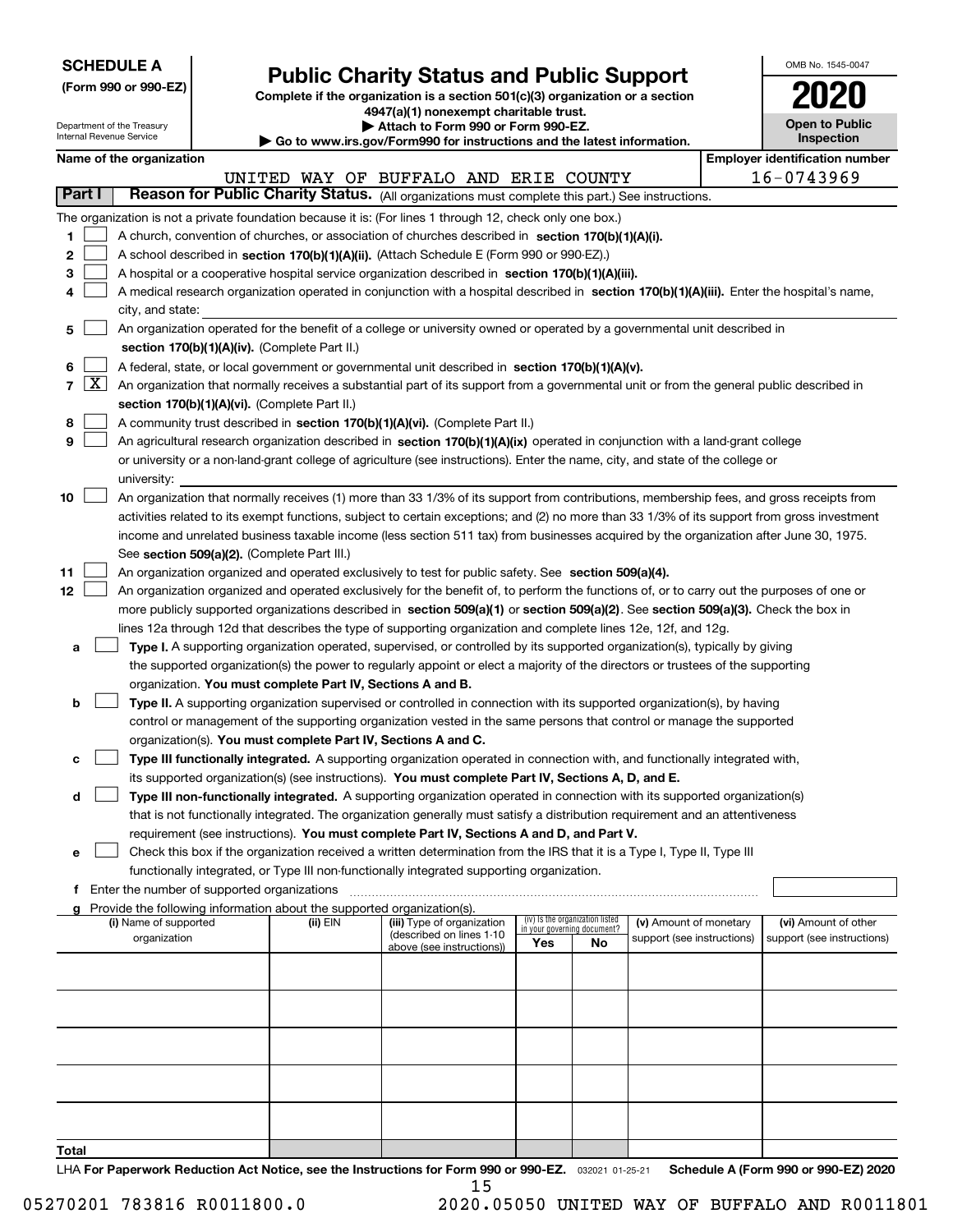### **2** Schedule A (Form 990 or 990-EZ) 2020 <code>UNITED WAY OF BUFFALO AND ERIE COUNTY  $16\text{--}0743969$  Page</code> **Part II Support Schedule for Organizations Described in Sections 170(b)(1)(A)(iv) and 170(b)(1)(A)(vi)**

(Complete only if you checked the box on line 5, 7, or 8 of Part I or if the organization failed to qualify under Part III. If the organization fails to qualify under the tests listed below, please complete Part III.)

|    | <b>Section A. Public Support</b>                                                                                                               |                                                        |          |            |            |          |                                          |
|----|------------------------------------------------------------------------------------------------------------------------------------------------|--------------------------------------------------------|----------|------------|------------|----------|------------------------------------------|
|    | Calendar year (or fiscal year beginning in) $\blacktriangleright$                                                                              | (a) 2016                                               | (b) 2017 | $(c)$ 2018 | $(d)$ 2019 | (e) 2020 | (f) Total                                |
|    | <b>1</b> Gifts, grants, contributions, and<br>membership fees received. (Do not                                                                |                                                        |          |            |            |          |                                          |
|    | include any "unusual grants.")                                                                                                                 | 16962946.22091057.17823912.17731772.14907374.89517061. |          |            |            |          |                                          |
|    | 2 Tax revenues levied for the organ-<br>ization's benefit and either paid to<br>or expended on its behalf                                      |                                                        |          |            |            |          |                                          |
|    | 3 The value of services or facilities                                                                                                          |                                                        |          |            |            |          |                                          |
|    | furnished by a governmental unit to<br>the organization without charge                                                                         |                                                        |          |            |            |          |                                          |
|    | 4 Total. Add lines 1 through 3                                                                                                                 | 16962946.22091057.17823912.17731772.14907374.89517061. |          |            |            |          |                                          |
| 5. | The portion of total contributions                                                                                                             |                                                        |          |            |            |          |                                          |
|    | by each person (other than a                                                                                                                   |                                                        |          |            |            |          |                                          |
|    | governmental unit or publicly                                                                                                                  |                                                        |          |            |            |          |                                          |
|    | supported organization) included                                                                                                               |                                                        |          |            |            |          |                                          |
|    | on line 1 that exceeds 2% of the                                                                                                               |                                                        |          |            |            |          |                                          |
|    | amount shown on line 11,                                                                                                                       |                                                        |          |            |            |          |                                          |
|    | column (f)                                                                                                                                     |                                                        |          |            |            |          | 144,586.                                 |
|    | 6 Public support. Subtract line 5 from line 4.                                                                                                 |                                                        |          |            |            |          | 89372475.                                |
|    | <b>Section B. Total Support</b>                                                                                                                |                                                        |          |            |            |          |                                          |
|    | Calendar year (or fiscal year beginning in)                                                                                                    | (a) 2016                                               | (b) 2017 | $(c)$ 2018 | $(d)$ 2019 | (e) 2020 | (f) Total                                |
|    | <b>7</b> Amounts from line 4                                                                                                                   | 16962946.22091057.17823912.17731772.14907374.89517061. |          |            |            |          |                                          |
|    | 8 Gross income from interest,                                                                                                                  |                                                        |          |            |            |          |                                          |
|    | dividends, payments received on                                                                                                                |                                                        |          |            |            |          |                                          |
|    | securities loans, rents, royalties,                                                                                                            |                                                        |          |            |            |          |                                          |
|    | and income from similar sources                                                                                                                | 61,001.                                                | 71,229.  | 94,767.    | 109,432.   | 71,741.  | 408,170.                                 |
|    | 9 Net income from unrelated business                                                                                                           |                                                        |          |            |            |          |                                          |
|    | activities, whether or not the                                                                                                                 |                                                        |          |            |            |          |                                          |
|    | business is regularly carried on                                                                                                               |                                                        |          |            |            |          |                                          |
|    | <b>10</b> Other income. Do not include gain                                                                                                    |                                                        |          |            |            |          |                                          |
|    | or loss from the sale of capital                                                                                                               |                                                        |          |            |            |          |                                          |
|    | assets (Explain in Part VI.)                                                                                                                   |                                                        |          |            |            |          |                                          |
|    | <b>11 Total support.</b> Add lines 7 through 10                                                                                                |                                                        |          |            |            |          | 89925231.                                |
|    | <b>12</b> Gross receipts from related activities, etc. (see instructions)                                                                      |                                                        |          |            |            | 12       | 546,400.                                 |
|    | 13 First 5 years. If the Form 990 is for the organization's first, second, third, fourth, or fifth tax year as a section 501(c)(3)             |                                                        |          |            |            |          |                                          |
|    | organization, check this box and stop here                                                                                                     |                                                        |          |            |            |          |                                          |
|    | <b>Section C. Computation of Public Support Percentage</b>                                                                                     |                                                        |          |            |            |          |                                          |
|    | 14 Public support percentage for 2020 (line 6, column (f), divided by line 11, column (f) <i>mummumumum</i>                                    |                                                        |          |            |            | 14       | 99.39<br>%                               |
|    |                                                                                                                                                |                                                        |          |            |            | 15       | 97.71<br>$\%$                            |
|    | 16a 33 1/3% support test - 2020. If the organization did not check the box on line 13, and line 14 is 33 1/3% or more, check this box and      |                                                        |          |            |            |          |                                          |
|    | stop here. The organization qualifies as a publicly supported organization                                                                     |                                                        |          |            |            |          | $\blacktriangleright$ $\boxed{\text{X}}$ |
|    | b 33 1/3% support test - 2019. If the organization did not check a box on line 13 or 16a, and line 15 is 33 1/3% or more, check this box       |                                                        |          |            |            |          |                                          |
|    | and stop here. The organization qualifies as a publicly supported organization                                                                 |                                                        |          |            |            |          |                                          |
|    | 17a 10% -facts-and-circumstances test - 2020. If the organization did not check a box on line 13, 16a, or 16b, and line 14 is 10% or more,     |                                                        |          |            |            |          |                                          |
|    | and if the organization meets the facts-and-circumstances test, check this box and stop here. Explain in Part VI how the organization          |                                                        |          |            |            |          |                                          |
|    | meets the facts-and-circumstances test. The organization qualifies as a publicly supported organization                                        |                                                        |          |            |            |          |                                          |
|    | <b>b 10% -facts-and-circumstances test - 2019.</b> If the organization did not check a box on line 13, 16a, 16b, or 17a, and line 15 is 10% or |                                                        |          |            |            |          |                                          |
|    | more, and if the organization meets the facts-and-circumstances test, check this box and stop here. Explain in Part VI how the                 |                                                        |          |            |            |          |                                          |
|    | organization meets the facts-and-circumstances test. The organization qualifies as a publicly supported organization                           |                                                        |          |            |            |          |                                          |
| 18 | Private foundation. If the organization did not check a box on line 13, 16a, 16b, 17a, or 17b, check this box and see instructions             |                                                        |          |            |            |          |                                          |
|    |                                                                                                                                                |                                                        |          |            |            |          | Schedule A (Form 990 or 990-EZ) 2020     |

032022 01-25-21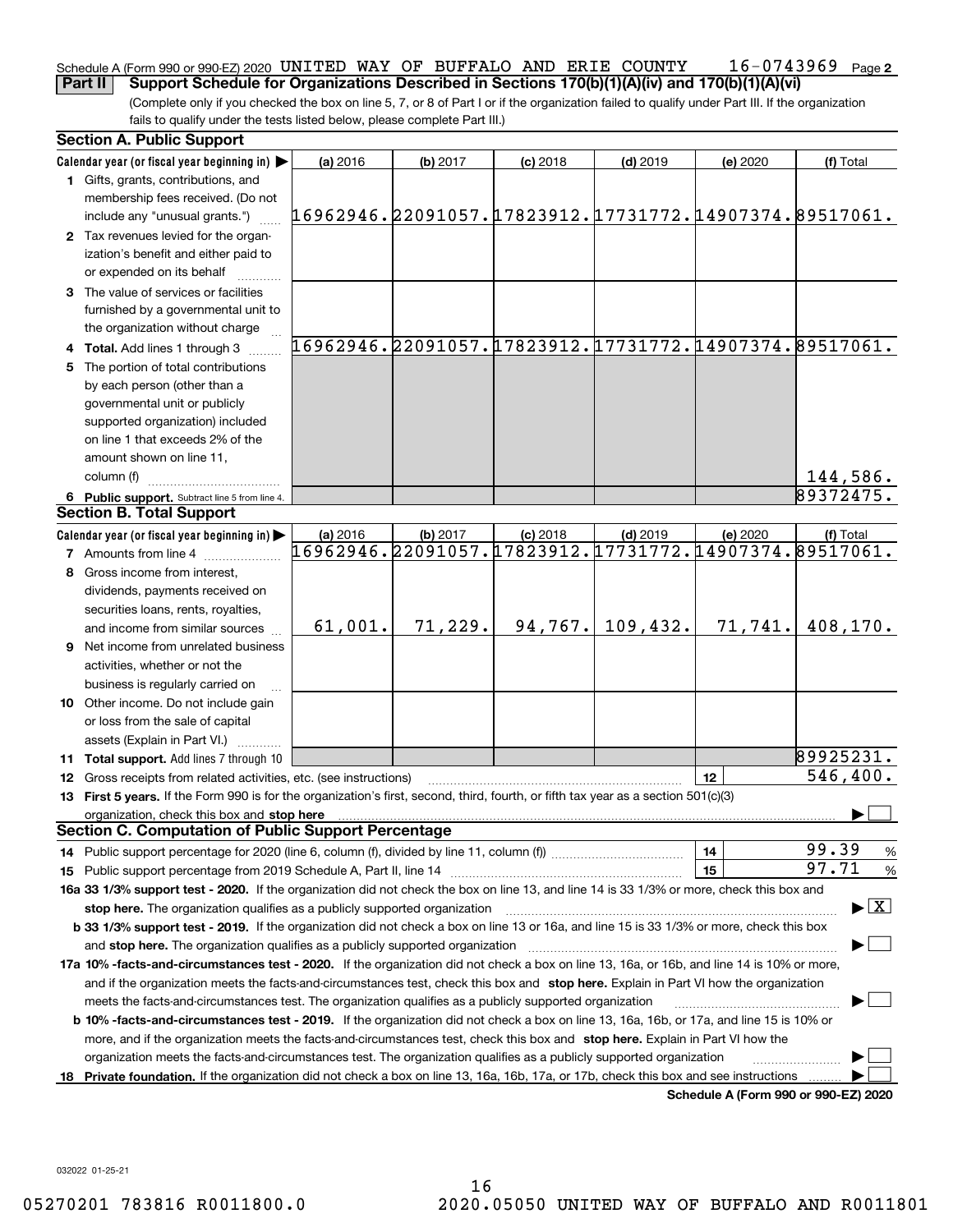### **3** Schedule A (Form 990 or 990-EZ) 2020 <code>UNITED WAY OF BUFFALO AND ERIE COUNTY  $16\text{--}0743969$  Page</code> **Part III Support Schedule for Organizations Described in Section 509(a)(2)**

(Complete only if you checked the box on line 10 of Part I or if the organization failed to qualify under Part II. If the organization fails to qualify under the tests listed below, please complete Part II.)

|    | <b>Section A. Public Support</b>                                                                                                                                                                                                      |          |          |            |            |                                      |           |
|----|---------------------------------------------------------------------------------------------------------------------------------------------------------------------------------------------------------------------------------------|----------|----------|------------|------------|--------------------------------------|-----------|
|    | Calendar year (or fiscal year beginning in) $\blacktriangleright$                                                                                                                                                                     | (a) 2016 | (b) 2017 | $(c)$ 2018 | $(d)$ 2019 | (e) 2020                             | (f) Total |
|    | 1 Gifts, grants, contributions, and                                                                                                                                                                                                   |          |          |            |            |                                      |           |
|    | membership fees received. (Do not                                                                                                                                                                                                     |          |          |            |            |                                      |           |
|    | include any "unusual grants.")                                                                                                                                                                                                        |          |          |            |            |                                      |           |
|    | 2 Gross receipts from admissions,<br>merchandise sold or services per-<br>formed, or facilities furnished in<br>any activity that is related to the<br>organization's tax-exempt purpose                                              |          |          |            |            |                                      |           |
|    | 3 Gross receipts from activities that<br>are not an unrelated trade or bus-<br>iness under section 513                                                                                                                                |          |          |            |            |                                      |           |
|    | 4 Tax revenues levied for the organ-<br>ization's benefit and either paid to                                                                                                                                                          |          |          |            |            |                                      |           |
|    | or expended on its behalf<br>.                                                                                                                                                                                                        |          |          |            |            |                                      |           |
|    | 5 The value of services or facilities                                                                                                                                                                                                 |          |          |            |            |                                      |           |
|    | furnished by a governmental unit to                                                                                                                                                                                                   |          |          |            |            |                                      |           |
|    | the organization without charge                                                                                                                                                                                                       |          |          |            |            |                                      |           |
|    | <b>6 Total.</b> Add lines 1 through 5                                                                                                                                                                                                 |          |          |            |            |                                      |           |
|    | 7a Amounts included on lines 1, 2, and                                                                                                                                                                                                |          |          |            |            |                                      |           |
|    | 3 received from disqualified persons<br><b>b</b> Amounts included on lines 2 and 3 received                                                                                                                                           |          |          |            |            |                                      |           |
|    | from other than disqualified persons that                                                                                                                                                                                             |          |          |            |            |                                      |           |
|    | exceed the greater of \$5,000 or 1% of the<br>amount on line 13 for the year                                                                                                                                                          |          |          |            |            |                                      |           |
|    | c Add lines 7a and 7b                                                                                                                                                                                                                 |          |          |            |            |                                      |           |
|    | 8 Public support. (Subtract line 7c from line 6.)                                                                                                                                                                                     |          |          |            |            |                                      |           |
|    | <b>Section B. Total Support</b>                                                                                                                                                                                                       |          |          |            |            |                                      |           |
|    | Calendar year (or fiscal year beginning in) $\blacktriangleright$                                                                                                                                                                     | (a) 2016 | (b) 2017 | $(c)$ 2018 | $(d)$ 2019 | (e) 2020                             | (f) Total |
|    | 9 Amounts from line 6                                                                                                                                                                                                                 |          |          |            |            |                                      |           |
|    | 10a Gross income from interest,<br>dividends, payments received on<br>securities loans, rents, royalties,<br>and income from similar sources                                                                                          |          |          |            |            |                                      |           |
|    | <b>b</b> Unrelated business taxable income                                                                                                                                                                                            |          |          |            |            |                                      |           |
|    | (less section 511 taxes) from businesses                                                                                                                                                                                              |          |          |            |            |                                      |           |
|    | acquired after June 30, 1975                                                                                                                                                                                                          |          |          |            |            |                                      |           |
|    | c Add lines 10a and 10b<br>11 Net income from unrelated business<br>activities not included in line 10b,<br>whether or not the business is<br>regularly carried on                                                                    |          |          |            |            |                                      |           |
|    | <b>12</b> Other income. Do not include gain<br>or loss from the sale of capital<br>assets (Explain in Part VI.)                                                                                                                       |          |          |            |            |                                      |           |
|    | <b>13</b> Total support. (Add lines 9, 10c, 11, and 12.)                                                                                                                                                                              |          |          |            |            |                                      |           |
|    | 14 First 5 years. If the Form 990 is for the organization's first, second, third, fourth, or fifth tax year as a section 501(c)(3) organization,                                                                                      |          |          |            |            |                                      |           |
|    | check this box and stop here with the continuum control to the change of the state of the state of the change of the state of the change of the change of the state of the change of the change of the change of the change of        |          |          |            |            |                                      |           |
|    | <b>Section C. Computation of Public Support Percentage</b>                                                                                                                                                                            |          |          |            |            |                                      |           |
|    | 15 Public support percentage for 2020 (line 8, column (f), divided by line 13, column (f))                                                                                                                                            |          |          |            |            | 15                                   | %         |
|    | 16 Public support percentage from 2019 Schedule A, Part III, line 15<br><b>Section D. Computation of Investment Income Percentage</b>                                                                                                 |          |          |            |            | 16                                   | %         |
|    |                                                                                                                                                                                                                                       |          |          |            |            | 17                                   |           |
|    | 17 Investment income percentage for 2020 (line 10c, column (f), divided by line 13, column (f))                                                                                                                                       |          |          |            |            | 18                                   | %         |
|    | <b>18</b> Investment income percentage from <b>2019</b> Schedule A, Part III, line 17<br>19a 33 1/3% support tests - 2020. If the organization did not check the box on line 14, and line 15 is more than 33 1/3%, and line 17 is not |          |          |            |            |                                      | %         |
|    | more than 33 1/3%, check this box and stop here. The organization qualifies as a publicly supported organization                                                                                                                      |          |          |            |            |                                      | ▶         |
|    | b 33 1/3% support tests - 2019. If the organization did not check a box on line 14 or line 19a, and line 16 is more than 33 1/3%, and                                                                                                 |          |          |            |            |                                      |           |
|    | line 18 is not more than 33 1/3%, check this box and stop here. The organization qualifies as a publicly supported organization                                                                                                       |          |          |            |            |                                      |           |
| 20 | Private foundation. If the organization did not check a box on line 14, 19a, or 19b, check this box and see instructions                                                                                                              |          |          |            |            | .                                    |           |
|    | 032023 01-25-21                                                                                                                                                                                                                       |          |          |            |            | Schedule A (Form 990 or 990-EZ) 2020 |           |

17

 <sup>05270201 783816</sup> R0011800.0 2020.05050 UNITED WAY OF BUFFALO AND R0011801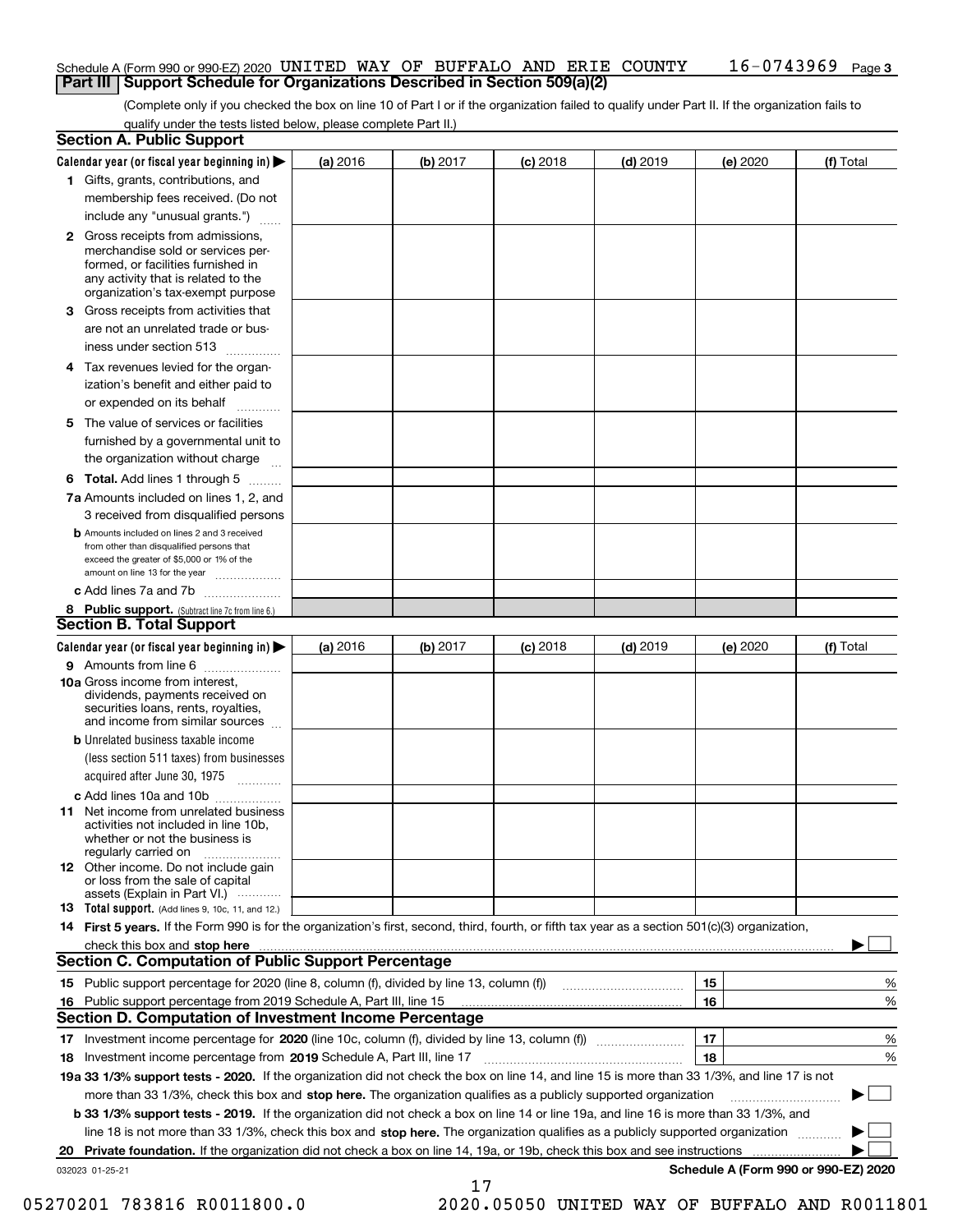| Schedule A (Form 990 or 990-EZ) 2020 UNITED WAY OF BUFFALO AND ERIE COUNTY |  |  |  | $16 - 0743969$ Page 4 |  |
|----------------------------------------------------------------------------|--|--|--|-----------------------|--|
| _____________                                                              |  |  |  |                       |  |

### **Part IV Supporting Organizations**

(Complete only if you checked a box in line 12 on Part I. If you checked box 12a, Part I, complete Sections A and B. If you checked box 12b, Part I, complete Sections A and C. If you checked box 12c, Part I, complete Sections A, D, and E. If you checked box 12d, Part I, complete Sections A and D, and complete Part V.)

### **Section A. All Supporting Organizations**

- **1** Are all of the organization's supported organizations listed by name in the organization's governing documents? If "No," describe in **Part VI** how the supported organizations are designated. If designated by *class or purpose, describe the designation. If historic and continuing relationship, explain.*
- **2** Did the organization have any supported organization that does not have an IRS determination of status under section 509(a)(1) or (2)? If "Yes," explain in Part VI how the organization determined that the supported *organization was described in section 509(a)(1) or (2).*
- **3a** Did the organization have a supported organization described in section 501(c)(4), (5), or (6)? If "Yes," answer *lines 3b and 3c below.*
- **b** Did the organization confirm that each supported organization qualified under section 501(c)(4), (5), or (6) and satisfied the public support tests under section 509(a)(2)? If "Yes," describe in **Part VI** when and how the *organization made the determination.*
- **c**Did the organization ensure that all support to such organizations was used exclusively for section 170(c)(2)(B) purposes? If "Yes," explain in **Part VI** what controls the organization put in place to ensure such use.
- **4a***If* Was any supported organization not organized in the United States ("foreign supported organization")? *"Yes," and if you checked box 12a or 12b in Part I, answer lines 4b and 4c below.*
- **b** Did the organization have ultimate control and discretion in deciding whether to make grants to the foreign supported organization? If "Yes," describe in **Part VI** how the organization had such control and discretion *despite being controlled or supervised by or in connection with its supported organizations.*
- **c** Did the organization support any foreign supported organization that does not have an IRS determination under sections 501(c)(3) and 509(a)(1) or (2)? If "Yes," explain in **Part VI** what controls the organization used *to ensure that all support to the foreign supported organization was used exclusively for section 170(c)(2)(B) purposes.*
- **5a** Did the organization add, substitute, or remove any supported organizations during the tax year? If "Yes," answer lines 5b and 5c below (if applicable). Also, provide detail in **Part VI,** including (i) the names and EIN *numbers of the supported organizations added, substituted, or removed; (ii) the reasons for each such action; (iii) the authority under the organization's organizing document authorizing such action; and (iv) how the action was accomplished (such as by amendment to the organizing document).*
- **b** Type I or Type II only. Was any added or substituted supported organization part of a class already designated in the organization's organizing document?
- **cSubstitutions only.**  Was the substitution the result of an event beyond the organization's control?
- **6** Did the organization provide support (whether in the form of grants or the provision of services or facilities) to **Part VI.** *If "Yes," provide detail in* support or benefit one or more of the filing organization's supported organizations? anyone other than (i) its supported organizations, (ii) individuals that are part of the charitable class benefited by one or more of its supported organizations, or (iii) other supporting organizations that also
- **7**Did the organization provide a grant, loan, compensation, or other similar payment to a substantial contributor *If "Yes," complete Part I of Schedule L (Form 990 or 990-EZ).* regard to a substantial contributor? (as defined in section 4958(c)(3)(C)), a family member of a substantial contributor, or a 35% controlled entity with
- **8** Did the organization make a loan to a disqualified person (as defined in section 4958) not described in line 7? *If "Yes," complete Part I of Schedule L (Form 990 or 990-EZ).*
- **9a** Was the organization controlled directly or indirectly at any time during the tax year by one or more in section 509(a)(1) or (2))? If "Yes," *provide detail in* <code>Part VI.</code> disqualified persons, as defined in section 4946 (other than foundation managers and organizations described
- **b**the supporting organization had an interest? If "Yes," provide detail in P**art VI**. Did one or more disqualified persons (as defined in line 9a) hold a controlling interest in any entity in which
- **c**Did a disqualified person (as defined in line 9a) have an ownership interest in, or derive any personal benefit from, assets in which the supporting organization also had an interest? If "Yes," provide detail in P**art VI.**
- **10a** Was the organization subject to the excess business holdings rules of section 4943 because of section supporting organizations)? If "Yes," answer line 10b below. 4943(f) (regarding certain Type II supporting organizations, and all Type III non-functionally integrated
- **b** Did the organization have any excess business holdings in the tax year? (Use Schedule C, Form 4720, to *determine whether the organization had excess business holdings.)*

18

032024 01-25-21

**Schedule A (Form 990 or 990-EZ) 2020**

**YesNo**

**1**

**2**

**3a**

**3b**

**3c**

**4a**

**4b**

**4c**

**5a**

**5b5c**

**6**

**7**

**8**

**9a**

**9b**

**9c**

**10a**

**10b**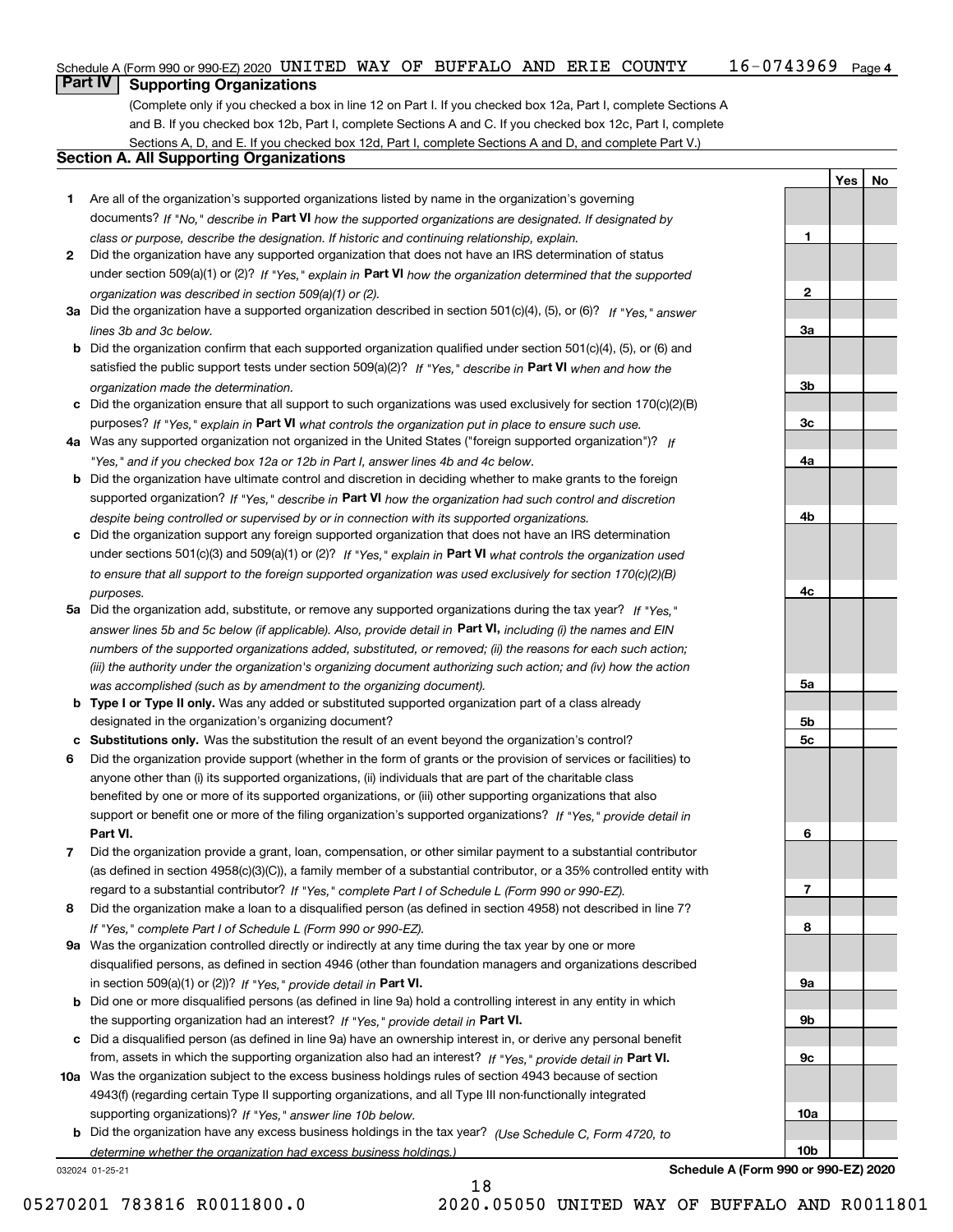### $16 - 0743969$  Page 5 Schedule A (Form 990 or 990-EZ) 2020 <code>UNITED WAY OF BUFFALO AND ERIE COUNTY  $16\text{--}0743969$  Page</code> **Part IV Supporting Organizations** *(continued)*

|              | <u>commune</u>                                                                                                                                                                                                                                                                                                                                                                                                                                                                                                                                                                                                                                                                                                                                                           |                 |     |           |
|--------------|--------------------------------------------------------------------------------------------------------------------------------------------------------------------------------------------------------------------------------------------------------------------------------------------------------------------------------------------------------------------------------------------------------------------------------------------------------------------------------------------------------------------------------------------------------------------------------------------------------------------------------------------------------------------------------------------------------------------------------------------------------------------------|-----------------|-----|-----------|
|              |                                                                                                                                                                                                                                                                                                                                                                                                                                                                                                                                                                                                                                                                                                                                                                          |                 | Yes | <b>No</b> |
| 11           | Has the organization accepted a gift or contribution from any of the following persons?                                                                                                                                                                                                                                                                                                                                                                                                                                                                                                                                                                                                                                                                                  |                 |     |           |
|              | a A person who directly or indirectly controls, either alone or together with persons described in lines 11b and                                                                                                                                                                                                                                                                                                                                                                                                                                                                                                                                                                                                                                                         |                 |     |           |
|              | 11c below, the governing body of a supported organization?                                                                                                                                                                                                                                                                                                                                                                                                                                                                                                                                                                                                                                                                                                               | 11a             |     |           |
|              | <b>b</b> A family member of a person described in line 11a above?                                                                                                                                                                                                                                                                                                                                                                                                                                                                                                                                                                                                                                                                                                        | 11 <sub>b</sub> |     |           |
|              | c A 35% controlled entity of a person described in line 11a or 11b above? If "Yes" to line 11a, 11b, or 11c, provide                                                                                                                                                                                                                                                                                                                                                                                                                                                                                                                                                                                                                                                     |                 |     |           |
|              | detail in Part VI.                                                                                                                                                                                                                                                                                                                                                                                                                                                                                                                                                                                                                                                                                                                                                       | 11c             |     |           |
|              | <b>Section B. Type I Supporting Organizations</b>                                                                                                                                                                                                                                                                                                                                                                                                                                                                                                                                                                                                                                                                                                                        |                 |     |           |
|              |                                                                                                                                                                                                                                                                                                                                                                                                                                                                                                                                                                                                                                                                                                                                                                          |                 | Yes | <b>No</b> |
|              | Did the governing body, members of the governing body, officers acting in their official capacity, or membership of one or<br>more supported organizations have the power to regularly appoint or elect at least a majority of the organization's officers,<br>directors, or trustees at all times during the tax year? If "No," describe in Part VI how the supported organization(s)<br>effectively operated, supervised, or controlled the organization's activities. If the organization had more than one supported<br>organization, describe how the powers to appoint and/or remove officers, directors, or trustees were allocated among the<br>supported organizations and what conditions or restrictions, if any, applied to such powers during the tax year. |                 |     |           |
| $\mathbf{2}$ | Did the organization operate for the benefit of any supported organization other than the supported                                                                                                                                                                                                                                                                                                                                                                                                                                                                                                                                                                                                                                                                      |                 |     |           |
|              | organization(s) that operated, supervised, or controlled the supporting organization? If "Yes," explain in                                                                                                                                                                                                                                                                                                                                                                                                                                                                                                                                                                                                                                                               |                 |     |           |
|              | Part VI how providing such benefit carried out the purposes of the supported organization(s) that operated,                                                                                                                                                                                                                                                                                                                                                                                                                                                                                                                                                                                                                                                              |                 |     |           |
|              | supervised, or controlled the supporting organization.                                                                                                                                                                                                                                                                                                                                                                                                                                                                                                                                                                                                                                                                                                                   | $\mathbf{2}$    |     |           |
|              | <b>Section C. Type II Supporting Organizations</b>                                                                                                                                                                                                                                                                                                                                                                                                                                                                                                                                                                                                                                                                                                                       |                 |     |           |
|              |                                                                                                                                                                                                                                                                                                                                                                                                                                                                                                                                                                                                                                                                                                                                                                          |                 | Yes | <b>No</b> |
| 1            | Were a majority of the organization's directors or trustees during the tax year also a majority of the directors                                                                                                                                                                                                                                                                                                                                                                                                                                                                                                                                                                                                                                                         |                 |     |           |
|              | or trustees of each of the organization's supported organization(s)? If "No," describe in Part VI how control                                                                                                                                                                                                                                                                                                                                                                                                                                                                                                                                                                                                                                                            |                 |     |           |
|              | or management of the supporting organization was vested in the same persons that controlled or managed                                                                                                                                                                                                                                                                                                                                                                                                                                                                                                                                                                                                                                                                   |                 |     |           |
|              | the supported organization(s).                                                                                                                                                                                                                                                                                                                                                                                                                                                                                                                                                                                                                                                                                                                                           |                 |     |           |

|              |                                                                                                                        |              | Yes | <b>No</b> |
|--------------|------------------------------------------------------------------------------------------------------------------------|--------------|-----|-----------|
|              | Did the organization provide to each of its supported organizations, by the last day of the fifth month of the         |              |     |           |
|              | organization's tax year, (i) a written notice describing the type and amount of support provided during the prior tax  |              |     |           |
|              | year, (ii) a copy of the Form 990 that was most recently filed as of the date of notification, and (iii) copies of the |              |     |           |
|              | organization's governing documents in effect on the date of notification, to the extent not previously provided?       |              |     |           |
| $\mathbf{2}$ | Were any of the organization's officers, directors, or trustees either (i) appointed or elected by the supported       |              |     |           |
|              | organization(s) or (ii) serving on the governing body of a supported organization? If "No," explain in Part VI how     |              |     |           |
|              | the organization maintained a close and continuous working relationship with the supported organization(s).            | $\mathbf{2}$ |     |           |
| 3            | By reason of the relationship described in line 2, above, did the organization's supported organizations have a        |              |     |           |
|              | significant voice in the organization's investment policies and in directing the use of the organization's             |              |     |           |
|              | income or assets at all times during the tax year? If "Yes," describe in Part VI the role the organization's           |              |     |           |
|              | supported organizations played in this regard                                                                          | 3            |     |           |

## *supported organizations played in this regard.* **Section E. Type III Functionally Integrated Supporting Organizations**

|  | Check the box next to the method that the organization used to satisfy the Integral Part Test during the year (see instructions). |  |  |  |
|--|-----------------------------------------------------------------------------------------------------------------------------------|--|--|--|
|--|-----------------------------------------------------------------------------------------------------------------------------------|--|--|--|

- **alinupy** The organization satisfied the Activities Test. Complete line 2 below.
- **b**The organization is the parent of each of its supported organizations. *Complete* line 3 *below.*  $\mathcal{L}^{\text{max}}$

|  |  | c $\Box$ The organization supported a governmental entity. Describe in Part VI how you supported a governmental entity (see instructions). |  |  |  |  |
|--|--|--------------------------------------------------------------------------------------------------------------------------------------------|--|--|--|--|
|--|--|--------------------------------------------------------------------------------------------------------------------------------------------|--|--|--|--|

19

**2Answer lines 2a and 2b below. Yes No** Activities Test.

**Section D. All Type III Supporting Organizations**

- **a** Did substantially all of the organization's activities during the tax year directly further the exempt purposes of **b** Did the activities described in line 2a, above, constitute activities that, but for the organization's involvement, the supported organization(s) to which the organization was responsive? If "Yes," then in **Part VI identify those supported organizations and explain**  *how these activities directly furthered their exempt purposes, how the organization was responsive to those supported organizations, and how the organization determined that these activities constituted substantially all of its activities.*
- **Part VI**  *the reasons for the organization's position that its supported organization(s) would have engaged in* one or more of the organization's supported organization(s) would have been engaged in? If "Yes," e*xplain in these activities but for the organization's involvement.*
- **3** Parent of Supported Organizations. Answer lines 3a and 3b below.

**a** Did the organization have the power to regularly appoint or elect a majority of the officers, directors, or trustees of each of the supported organizations? If "Yes" or "No" provide details in **Part VI.** 

**b** Did the organization exercise a substantial degree of direction over the policies, programs, and activities of each of its supported organizations? If "Yes," describe in Part VI the role played by the organization in this regard.

032025 01-25-21

**Schedule A (Form 990 or 990-EZ) 2020**

**2a**

**2b**

**3a**

**3b**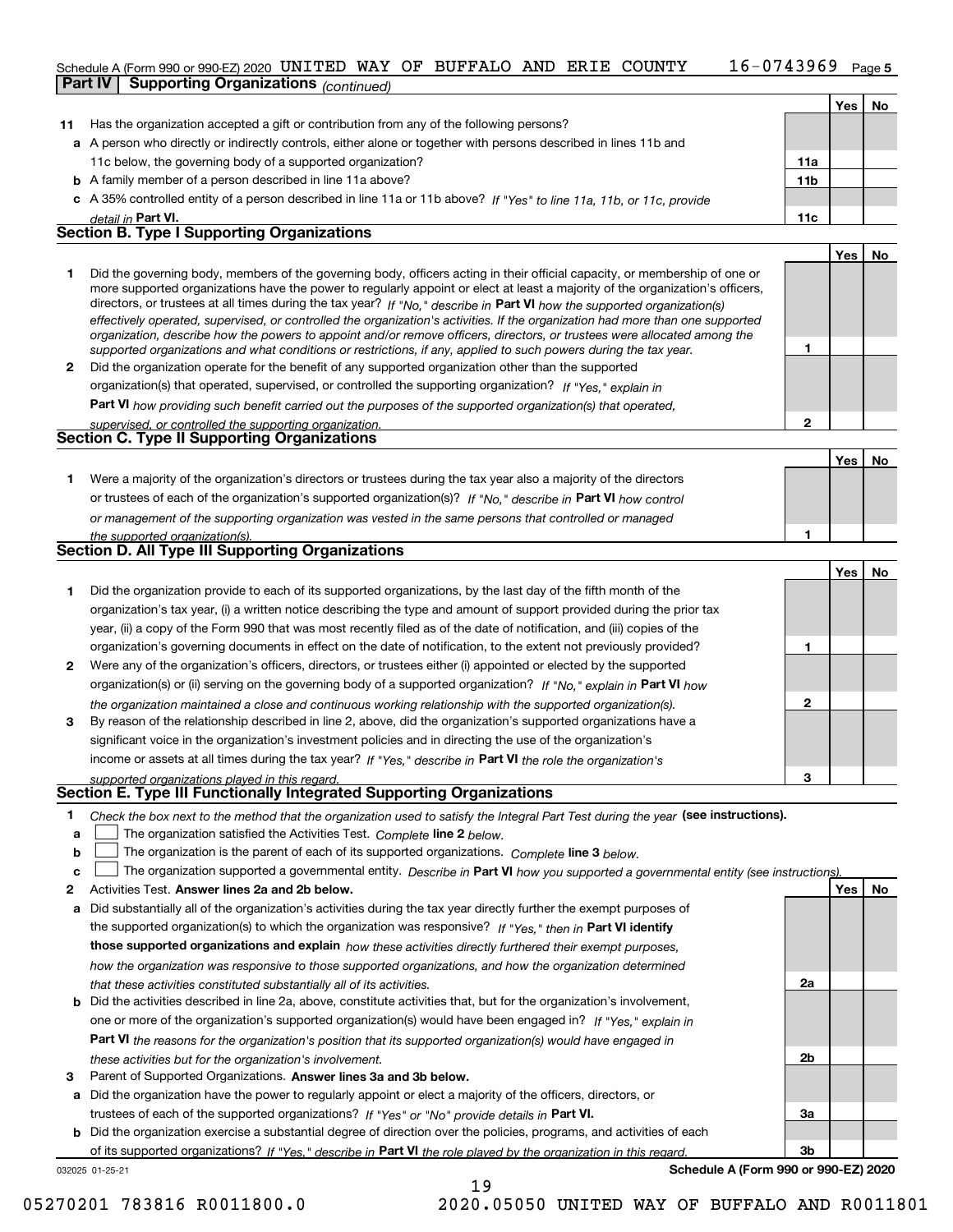| Part V | Schedule A (Form 990 or 990-EZ) 2020 UNITED WAY OF BUFFALO AND ERIE COUNTY<br>Type III Non-Functionally Integrated 509(a)(3) Supporting Organizations                                                                                                         |                |                | $16 - 0743969$<br>Page 6       |
|--------|---------------------------------------------------------------------------------------------------------------------------------------------------------------------------------------------------------------------------------------------------------------|----------------|----------------|--------------------------------|
|        |                                                                                                                                                                                                                                                               |                |                |                                |
| 1      | Check here if the organization satisfied the Integral Part Test as a qualifying trust on Nov. 20, 1970 (explain in Part VI). See instructions.<br>All other Type III non-functionally integrated supporting organizations must complete Sections A through E. |                |                |                                |
|        | Section A - Adjusted Net Income                                                                                                                                                                                                                               |                | (A) Prior Year | (B) Current Year<br>(optional) |
| 1      | Net short-term capital gain                                                                                                                                                                                                                                   | 1              |                |                                |
| 2      | Recoveries of prior-year distributions                                                                                                                                                                                                                        | $\overline{2}$ |                |                                |
| З      | Other gross income (see instructions)                                                                                                                                                                                                                         | 3              |                |                                |
| 4      | Add lines 1 through 3.                                                                                                                                                                                                                                        | 4              |                |                                |
| 5      | Depreciation and depletion                                                                                                                                                                                                                                    | 5              |                |                                |
| 6      | Portion of operating expenses paid or incurred for production or                                                                                                                                                                                              |                |                |                                |
|        | collection of gross income or for management, conservation, or                                                                                                                                                                                                |                |                |                                |
|        | maintenance of property held for production of income (see instructions)                                                                                                                                                                                      | 6              |                |                                |
| 7      | Other expenses (see instructions)                                                                                                                                                                                                                             | $\overline{7}$ |                |                                |
| 8      | Adjusted Net Income (subtract lines 5, 6, and 7 from line 4)                                                                                                                                                                                                  | 8              |                |                                |
|        | <b>Section B - Minimum Asset Amount</b>                                                                                                                                                                                                                       |                | (A) Prior Year | (B) Current Year<br>(optional) |
| 1      | Aggregate fair market value of all non-exempt-use assets (see                                                                                                                                                                                                 |                |                |                                |
|        | instructions for short tax year or assets held for part of year):                                                                                                                                                                                             |                |                |                                |
|        | a Average monthly value of securities                                                                                                                                                                                                                         | 1a             |                |                                |
|        | <b>b</b> Average monthly cash balances                                                                                                                                                                                                                        | 1b             |                |                                |
|        | <b>c</b> Fair market value of other non-exempt-use assets                                                                                                                                                                                                     | 1c             |                |                                |
|        | d Total (add lines 1a, 1b, and 1c)                                                                                                                                                                                                                            | 1d             |                |                                |
|        | e Discount claimed for blockage or other factors                                                                                                                                                                                                              |                |                |                                |
|        | (explain in detail in Part VI):                                                                                                                                                                                                                               |                |                |                                |
| 2      | Acquisition indebtedness applicable to non-exempt-use assets                                                                                                                                                                                                  | $\mathbf{2}$   |                |                                |
| 3      | Subtract line 2 from line 1d.                                                                                                                                                                                                                                 | 3              |                |                                |
| 4      | Cash deemed held for exempt use. Enter 0.015 of line 3 (for greater amount,                                                                                                                                                                                   |                |                |                                |
|        | see instructions).                                                                                                                                                                                                                                            | 4              |                |                                |
| 5      | Net value of non-exempt-use assets (subtract line 4 from line 3)                                                                                                                                                                                              | 5              |                |                                |
| 6      | Multiply line 5 by 0.035.                                                                                                                                                                                                                                     | 6              |                |                                |
| 7      | Recoveries of prior-year distributions                                                                                                                                                                                                                        | $\overline{7}$ |                |                                |
| 8      | Minimum Asset Amount (add line 7 to line 6)                                                                                                                                                                                                                   | 8              |                |                                |
|        | <b>Section C - Distributable Amount</b>                                                                                                                                                                                                                       |                |                | <b>Current Year</b>            |
|        | Adjusted net income for prior year (from Section A, line 8, column A)                                                                                                                                                                                         | 1              |                |                                |
| 2      | Enter 0.85 of line 1.                                                                                                                                                                                                                                         | 2              |                |                                |
| 3      | Minimum asset amount for prior year (from Section B, line 8, column A)                                                                                                                                                                                        | 3              |                |                                |
| 4      | Enter greater of line 2 or line 3.                                                                                                                                                                                                                            | 4              |                |                                |
| 5      | Income tax imposed in prior year                                                                                                                                                                                                                              | 5              |                |                                |
| 6      | <b>Distributable Amount.</b> Subtract line 5 from line 4, unless subject to                                                                                                                                                                                   |                |                |                                |
|        | emergency temporary reduction (see instructions).                                                                                                                                                                                                             | 6              |                |                                |
| 7      | Check here if the current year is the organization's first as a non-functionally integrated Type III supporting organization (see                                                                                                                             |                |                |                                |

instructions).

**Schedule A (Form 990 or 990-EZ) 2020**

032026 01-25-21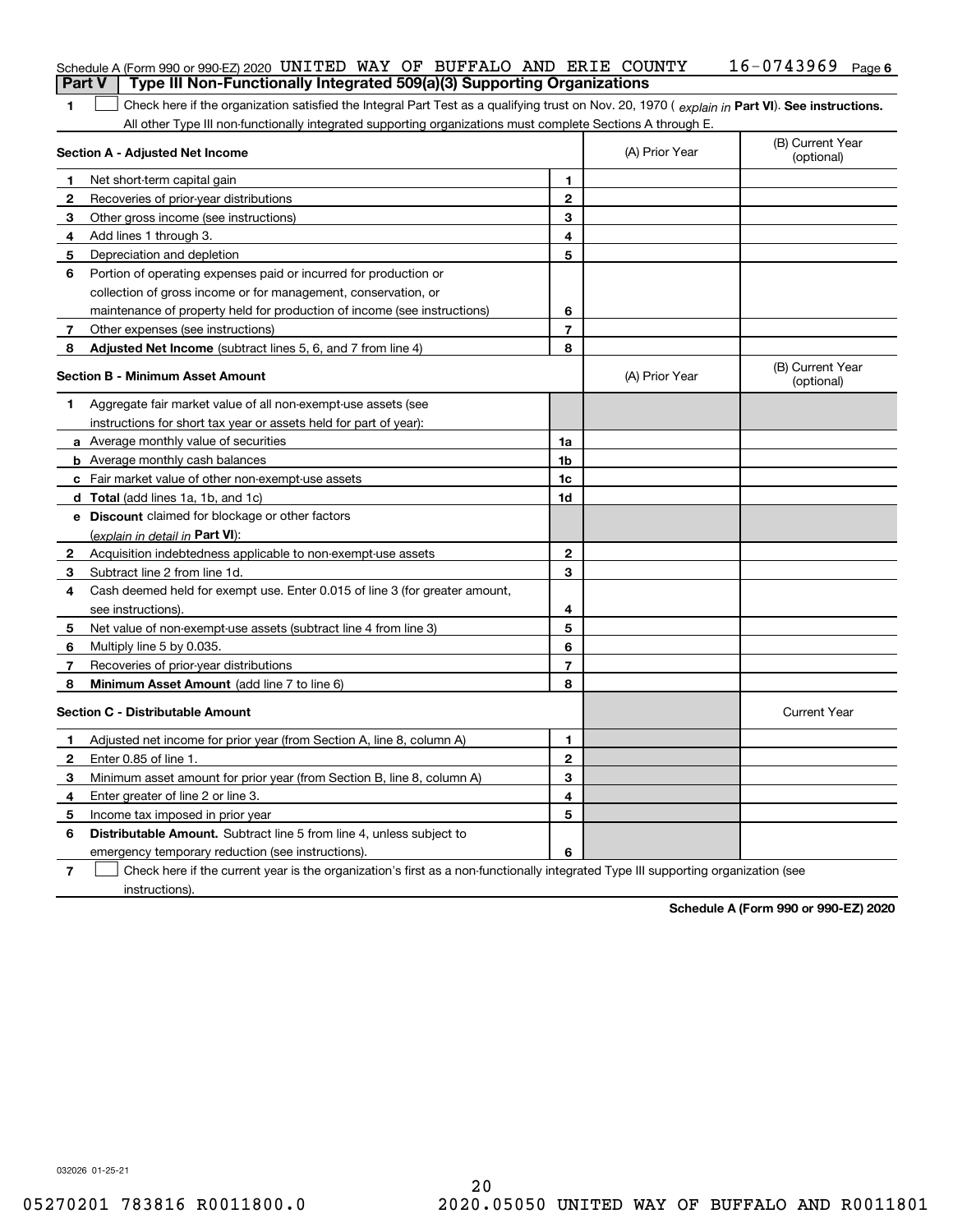### **7** Schedule A (Form 990 or 990-EZ) 2020 UN L'I'EID WAY OF BUFFALO AND ERIE COUN'I'Y I 6-U 7 4 3 9 6 9 Page UNITED WAY OF BUFFALO AND ERIE COUNTY 16-0743969

| <b>Part V</b> | Type III Non-Functionally Integrated 509(a)(3) Supporting Organizations                    |                                    | (continued)                                   |    |                                                  |
|---------------|--------------------------------------------------------------------------------------------|------------------------------------|-----------------------------------------------|----|--------------------------------------------------|
|               | <b>Section D - Distributions</b>                                                           |                                    |                                               |    | <b>Current Year</b>                              |
| 1             | Amounts paid to supported organizations to accomplish exempt purposes                      |                                    |                                               | 1  |                                                  |
| 2             | Amounts paid to perform activity that directly furthers exempt purposes of supported       |                                    |                                               |    |                                                  |
|               | organizations, in excess of income from activity                                           |                                    |                                               | 2  |                                                  |
| 3             | Administrative expenses paid to accomplish exempt purposes of supported organizations      |                                    |                                               | 3  |                                                  |
| 4             | Amounts paid to acquire exempt-use assets                                                  |                                    |                                               | 4  |                                                  |
| 5             | Qualified set-aside amounts (prior IRS approval required - provide details in Part VI)     |                                    |                                               | 5  |                                                  |
| 6             | Other distributions ( <i>describe in</i> Part VI). See instructions.                       |                                    |                                               | 6  |                                                  |
| 7             | Total annual distributions. Add lines 1 through 6.                                         |                                    |                                               | 7  |                                                  |
| 8             | Distributions to attentive supported organizations to which the organization is responsive |                                    |                                               |    |                                                  |
|               | (provide details in Part VI). See instructions.                                            |                                    |                                               | 8  |                                                  |
| 9             | Distributable amount for 2020 from Section C, line 6                                       |                                    |                                               | 9  |                                                  |
| 10            | Line 8 amount divided by line 9 amount                                                     |                                    |                                               | 10 |                                                  |
|               | <b>Section E - Distribution Allocations</b> (see instructions)                             | (i)<br><b>Excess Distributions</b> | (ii)<br><b>Underdistributions</b><br>Pre-2020 |    | (iii)<br><b>Distributable</b><br>Amount for 2020 |
| 1             | Distributable amount for 2020 from Section C, line 6                                       |                                    |                                               |    |                                                  |
| 2             | Underdistributions, if any, for years prior to 2020 (reason-                               |                                    |                                               |    |                                                  |
|               | able cause required - explain in Part VI). See instructions.                               |                                    |                                               |    |                                                  |
| 3             | Excess distributions carryover, if any, to 2020                                            |                                    |                                               |    |                                                  |
|               | a From 2015                                                                                |                                    |                                               |    |                                                  |
|               | <b>b</b> From 2016                                                                         |                                    |                                               |    |                                                  |
|               | $c$ From 2017                                                                              |                                    |                                               |    |                                                  |
|               | d From 2018                                                                                |                                    |                                               |    |                                                  |
|               | e From 2019                                                                                |                                    |                                               |    |                                                  |
|               | f Total of lines 3a through 3e                                                             |                                    |                                               |    |                                                  |
|               | g Applied to underdistributions of prior years                                             |                                    |                                               |    |                                                  |
|               | <b>h</b> Applied to 2020 distributable amount                                              |                                    |                                               |    |                                                  |
|               | Carryover from 2015 not applied (see instructions)                                         |                                    |                                               |    |                                                  |
|               | Remainder. Subtract lines 3g, 3h, and 3i from line 3f.                                     |                                    |                                               |    |                                                  |
| 4             | Distributions for 2020 from Section D,                                                     |                                    |                                               |    |                                                  |
|               | line $7:$                                                                                  |                                    |                                               |    |                                                  |
|               | a Applied to underdistributions of prior years                                             |                                    |                                               |    |                                                  |
|               | <b>b</b> Applied to 2020 distributable amount                                              |                                    |                                               |    |                                                  |
|               | c Remainder. Subtract lines 4a and 4b from line 4.                                         |                                    |                                               |    |                                                  |
| 5.            | Remaining underdistributions for years prior to 2020, if                                   |                                    |                                               |    |                                                  |
|               | any. Subtract lines 3g and 4a from line 2. For result greater                              |                                    |                                               |    |                                                  |
|               | than zero, explain in Part VI. See instructions.                                           |                                    |                                               |    |                                                  |
| 6             | Remaining underdistributions for 2020. Subtract lines 3h                                   |                                    |                                               |    |                                                  |
|               | and 4b from line 1. For result greater than zero, explain in                               |                                    |                                               |    |                                                  |
|               | Part VI. See instructions.                                                                 |                                    |                                               |    |                                                  |
| 7             | Excess distributions carryover to 2021. Add lines 3j                                       |                                    |                                               |    |                                                  |
|               | and 4c.                                                                                    |                                    |                                               |    |                                                  |
| 8             | Breakdown of line 7:                                                                       |                                    |                                               |    |                                                  |
|               | a Excess from 2016                                                                         |                                    |                                               |    |                                                  |
|               | <b>b</b> Excess from 2017                                                                  |                                    |                                               |    |                                                  |
|               | c Excess from 2018                                                                         |                                    |                                               |    |                                                  |
|               | d Excess from 2019                                                                         |                                    |                                               |    |                                                  |
|               | e Excess from 2020                                                                         |                                    |                                               |    |                                                  |

**Schedule A (Form 990 or 990-EZ) 2020**

032027 01-25-21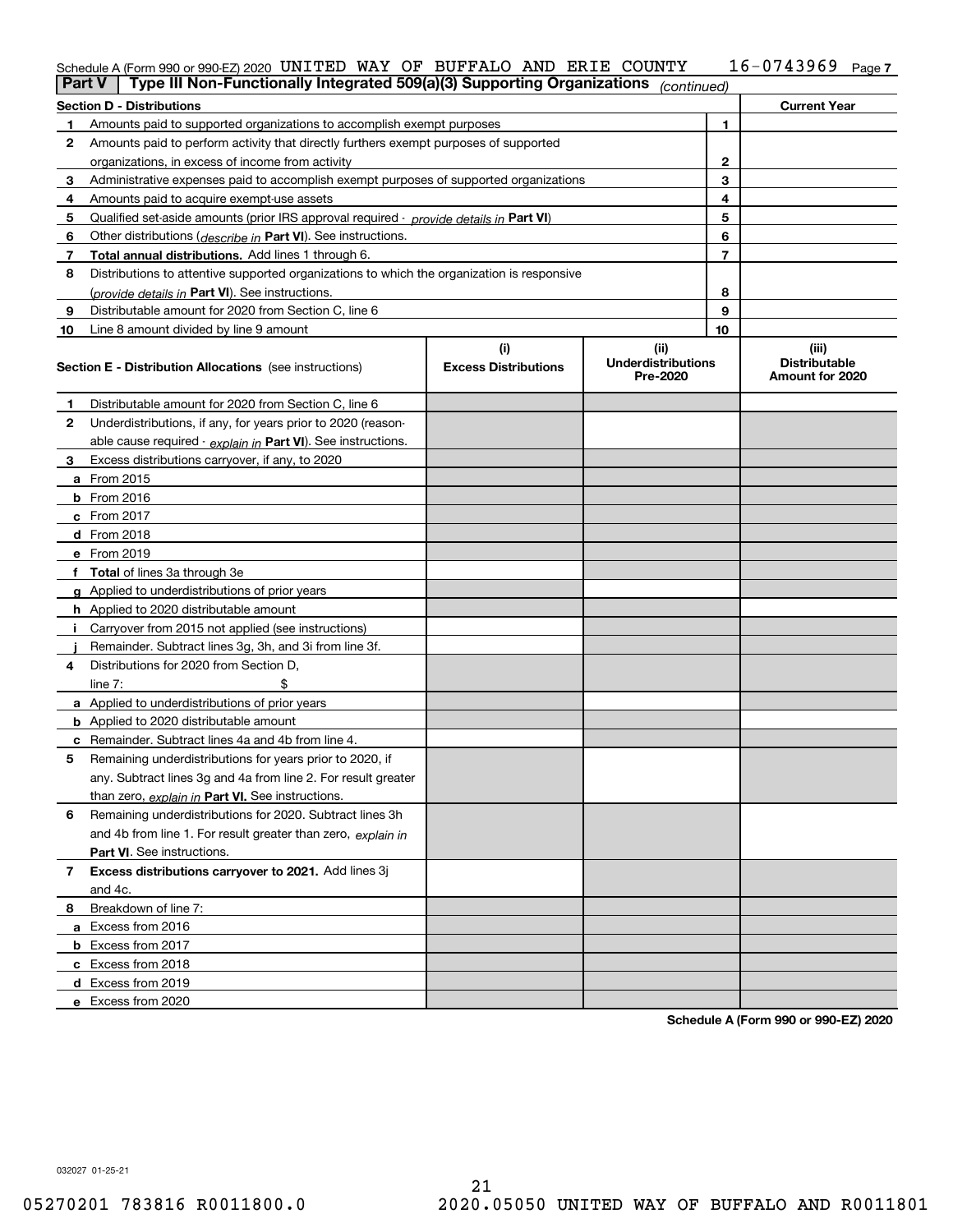|                 | Schedule A (Form 990 or 990-EZ) 2020 UNITED WAY OF BUFFALO AND ERIE COUNTY                                                      |  |  |    |  | $16 - 0743969$ Page 8                                                                                                                                                                                                                                                         |  |
|-----------------|---------------------------------------------------------------------------------------------------------------------------------|--|--|----|--|-------------------------------------------------------------------------------------------------------------------------------------------------------------------------------------------------------------------------------------------------------------------------------|--|
| <b>Part VI</b>  |                                                                                                                                 |  |  |    |  | Supplemental Information. Provide the explanations required by Part II, line 10; Part II, line 17a or 17b; Part III, line 12;<br>Part IV, Section A, lines 1, 2, 3b, 3c, 4b, 4c, 5a, 6, 9a, 9b, 9c, 11a, 11b, and 11c; Part IV, Section B, lines 1 and 2; Part IV, Section C, |  |
|                 | Section D, lines 5, 6, and 8; and Part V, Section E, lines 2, 5, and 6. Also complete this part for any additional information. |  |  |    |  | line 1; Part IV, Section D, lines 2 and 3; Part IV, Section E, lines 1c, 2a, 2b, 3a, and 3b; Part V, line 1; Part V, Section B, line 1e; Part V,                                                                                                                              |  |
|                 | (See instructions.)                                                                                                             |  |  |    |  |                                                                                                                                                                                                                                                                               |  |
|                 |                                                                                                                                 |  |  |    |  |                                                                                                                                                                                                                                                                               |  |
|                 |                                                                                                                                 |  |  |    |  |                                                                                                                                                                                                                                                                               |  |
|                 |                                                                                                                                 |  |  |    |  |                                                                                                                                                                                                                                                                               |  |
|                 |                                                                                                                                 |  |  |    |  |                                                                                                                                                                                                                                                                               |  |
|                 |                                                                                                                                 |  |  |    |  |                                                                                                                                                                                                                                                                               |  |
|                 |                                                                                                                                 |  |  |    |  |                                                                                                                                                                                                                                                                               |  |
|                 |                                                                                                                                 |  |  |    |  |                                                                                                                                                                                                                                                                               |  |
|                 |                                                                                                                                 |  |  |    |  |                                                                                                                                                                                                                                                                               |  |
|                 |                                                                                                                                 |  |  |    |  |                                                                                                                                                                                                                                                                               |  |
|                 |                                                                                                                                 |  |  |    |  |                                                                                                                                                                                                                                                                               |  |
|                 |                                                                                                                                 |  |  |    |  |                                                                                                                                                                                                                                                                               |  |
|                 |                                                                                                                                 |  |  |    |  |                                                                                                                                                                                                                                                                               |  |
|                 |                                                                                                                                 |  |  |    |  |                                                                                                                                                                                                                                                                               |  |
|                 |                                                                                                                                 |  |  |    |  |                                                                                                                                                                                                                                                                               |  |
|                 |                                                                                                                                 |  |  |    |  |                                                                                                                                                                                                                                                                               |  |
|                 |                                                                                                                                 |  |  |    |  |                                                                                                                                                                                                                                                                               |  |
|                 |                                                                                                                                 |  |  |    |  |                                                                                                                                                                                                                                                                               |  |
|                 |                                                                                                                                 |  |  |    |  |                                                                                                                                                                                                                                                                               |  |
|                 |                                                                                                                                 |  |  |    |  |                                                                                                                                                                                                                                                                               |  |
|                 |                                                                                                                                 |  |  |    |  |                                                                                                                                                                                                                                                                               |  |
|                 |                                                                                                                                 |  |  |    |  |                                                                                                                                                                                                                                                                               |  |
|                 |                                                                                                                                 |  |  |    |  |                                                                                                                                                                                                                                                                               |  |
|                 |                                                                                                                                 |  |  |    |  |                                                                                                                                                                                                                                                                               |  |
|                 |                                                                                                                                 |  |  |    |  |                                                                                                                                                                                                                                                                               |  |
|                 |                                                                                                                                 |  |  |    |  |                                                                                                                                                                                                                                                                               |  |
|                 |                                                                                                                                 |  |  |    |  |                                                                                                                                                                                                                                                                               |  |
|                 |                                                                                                                                 |  |  |    |  |                                                                                                                                                                                                                                                                               |  |
|                 |                                                                                                                                 |  |  |    |  |                                                                                                                                                                                                                                                                               |  |
|                 |                                                                                                                                 |  |  |    |  |                                                                                                                                                                                                                                                                               |  |
|                 |                                                                                                                                 |  |  |    |  |                                                                                                                                                                                                                                                                               |  |
|                 |                                                                                                                                 |  |  |    |  |                                                                                                                                                                                                                                                                               |  |
|                 |                                                                                                                                 |  |  |    |  |                                                                                                                                                                                                                                                                               |  |
|                 |                                                                                                                                 |  |  |    |  |                                                                                                                                                                                                                                                                               |  |
|                 |                                                                                                                                 |  |  |    |  |                                                                                                                                                                                                                                                                               |  |
|                 |                                                                                                                                 |  |  |    |  |                                                                                                                                                                                                                                                                               |  |
| 032028 01-25-21 |                                                                                                                                 |  |  |    |  | Schedule A (Form 990 or 990-EZ) 2020                                                                                                                                                                                                                                          |  |
|                 |                                                                                                                                 |  |  | 22 |  |                                                                                                                                                                                                                                                                               |  |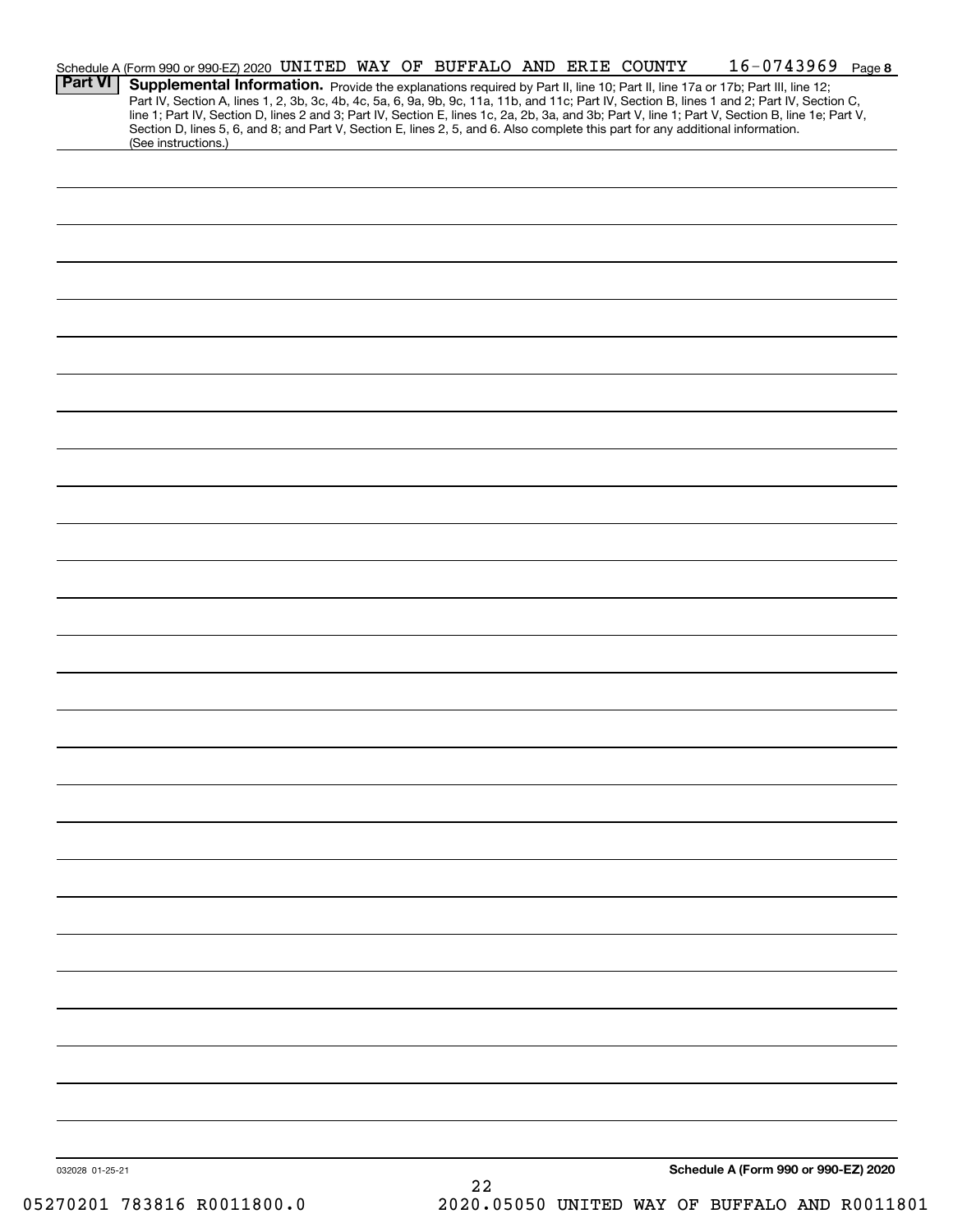| <b>SCHEDULE D</b> |
|-------------------|
|-------------------|

| (Form 990) |  |
|------------|--|
|------------|--|

## **Supplemental Financial Statements**

(Form 990)<br>
Pepartment of the Treasury<br>
Department of the Treasury<br>
Department of the Treasury<br>
Department of the Treasury<br> **Co to www.irs.gov/Form990 for instructions and the latest information.**<br> **Co to www.irs.gov/Form9** 



Department of the Treasury Internal Revenue Service

**Name of the organization Employer identification number** UNITED WAY OF BUFFALO AND ERIE COUNTY 16-0743969

| Part I  | Organizations Maintaining Donor Advised Funds or Other Similar Funds or Accounts. Complete if the                                                                                                                                                   |                         |                                                    |
|---------|-----------------------------------------------------------------------------------------------------------------------------------------------------------------------------------------------------------------------------------------------------|-------------------------|----------------------------------------------------|
|         | organization answered "Yes" on Form 990, Part IV, line 6.                                                                                                                                                                                           |                         |                                                    |
|         |                                                                                                                                                                                                                                                     | (a) Donor advised funds | (b) Funds and other accounts                       |
| 1       |                                                                                                                                                                                                                                                     |                         |                                                    |
| 2       | Aggregate value of contributions to (during year)                                                                                                                                                                                                   |                         |                                                    |
| з       | Aggregate value of grants from (during year)                                                                                                                                                                                                        |                         |                                                    |
| 4       |                                                                                                                                                                                                                                                     |                         |                                                    |
| 5       | Did the organization inform all donors and donor advisors in writing that the assets held in donor advised funds                                                                                                                                    |                         |                                                    |
|         |                                                                                                                                                                                                                                                     |                         | $\boxed{\text{X}}$ Yes<br>No                       |
| 6       | Did the organization inform all grantees, donors, and donor advisors in writing that grant funds can be used only                                                                                                                                   |                         |                                                    |
|         | for charitable purposes and not for the benefit of the donor or donor advisor, or for any other purpose conferring                                                                                                                                  |                         |                                                    |
|         | impermissible private benefit?                                                                                                                                                                                                                      |                         | $\boxed{\text{X}}$ Yes<br>No                       |
| Part II | Conservation Easements. Complete if the organization answered "Yes" on Form 990, Part IV, line 7.                                                                                                                                                   |                         |                                                    |
| 1       | Purpose(s) of conservation easements held by the organization (check all that apply).                                                                                                                                                               |                         |                                                    |
|         | Preservation of land for public use (for example, recreation or education)                                                                                                                                                                          |                         | Preservation of a historically important land area |
|         | Protection of natural habitat                                                                                                                                                                                                                       |                         | Preservation of a certified historic structure     |
|         | Preservation of open space                                                                                                                                                                                                                          |                         |                                                    |
| 2       | Complete lines 2a through 2d if the organization held a qualified conservation contribution in the form of a conservation easement on the last                                                                                                      |                         |                                                    |
|         | day of the tax year.                                                                                                                                                                                                                                |                         | Held at the End of the Tax Year                    |
| a       |                                                                                                                                                                                                                                                     |                         | 2a                                                 |
| b       | Total acreage restricted by conservation easements                                                                                                                                                                                                  |                         | 2b<br>2c                                           |
| с<br>d  | Number of conservation easements included in (c) acquired after 7/25/06, and not on a historic structure                                                                                                                                            |                         |                                                    |
|         | listed in the National Register [11, 1200] [12] The National Register [11, 1200] [12] The National Register [11, 1200] [12] The National Register [11, 1200] [12] The National Register [11, 1200] [12] The National Register                       |                         | 2d                                                 |
| 3       | Number of conservation easements modified, transferred, released, extinguished, or terminated by the organization during the tax                                                                                                                    |                         |                                                    |
|         | $year \blacktriangleright$                                                                                                                                                                                                                          |                         |                                                    |
| 4       | Number of states where property subject to conservation easement is located >                                                                                                                                                                       |                         |                                                    |
| 5       | Does the organization have a written policy regarding the periodic monitoring, inspection, handling of                                                                                                                                              |                         |                                                    |
|         | violations, and enforcement of the conservation easements it holds?                                                                                                                                                                                 |                         | Yes<br>No                                          |
| 6       | Staff and volunteer hours devoted to monitoring, inspecting, handling of violations, and enforcing conservation easements during the year                                                                                                           |                         |                                                    |
|         |                                                                                                                                                                                                                                                     |                         |                                                    |
| 7       | Amount of expenses incurred in monitoring, inspecting, handling of violations, and enforcing conservation easements during the year                                                                                                                 |                         |                                                    |
|         | $\blacktriangleright$ \$                                                                                                                                                                                                                            |                         |                                                    |
| 8       | Does each conservation easement reported on line 2(d) above satisfy the requirements of section 170(h)(4)(B)(i)                                                                                                                                     |                         |                                                    |
|         |                                                                                                                                                                                                                                                     |                         | Yes<br>No                                          |
| 9       | In Part XIII, describe how the organization reports conservation easements in its revenue and expense statement and                                                                                                                                 |                         |                                                    |
|         | balance sheet, and include, if applicable, the text of the footnote to the organization's financial statements that describes the                                                                                                                   |                         |                                                    |
|         | organization's accounting for conservation easements.                                                                                                                                                                                               |                         |                                                    |
|         | Organizations Maintaining Collections of Art, Historical Treasures, or Other Similar Assets.<br>Part III                                                                                                                                            |                         |                                                    |
|         | Complete if the organization answered "Yes" on Form 990, Part IV, line 8.                                                                                                                                                                           |                         |                                                    |
|         | 1a If the organization elected, as permitted under FASB ASC 958, not to report in its revenue statement and balance sheet works                                                                                                                     |                         |                                                    |
|         | of art, historical treasures, or other similar assets held for public exhibition, education, or research in furtherance of public<br>service, provide in Part XIII the text of the footnote to its financial statements that describes these items. |                         |                                                    |
| b       | If the organization elected, as permitted under FASB ASC 958, to report in its revenue statement and balance sheet works of                                                                                                                         |                         |                                                    |
|         | art, historical treasures, or other similar assets held for public exhibition, education, or research in furtherance of public service,                                                                                                             |                         |                                                    |
|         | provide the following amounts relating to these items:                                                                                                                                                                                              |                         |                                                    |
|         |                                                                                                                                                                                                                                                     |                         | \$                                                 |
|         | (ii) Assets included in Form 990, Part X                                                                                                                                                                                                            |                         | $\blacktriangleright$ \$                           |
| 2       | If the organization received or held works of art, historical treasures, or other similar assets for financial gain, provide                                                                                                                        |                         |                                                    |
|         | the following amounts required to be reported under FASB ASC 958 relating to these items:                                                                                                                                                           |                         |                                                    |
| а       |                                                                                                                                                                                                                                                     |                         | \$                                                 |
|         |                                                                                                                                                                                                                                                     |                         | $\blacktriangleright$ s                            |
|         | LHA For Paperwork Reduction Act Notice, see the Instructions for Form 990.                                                                                                                                                                          |                         | Schedule D (Form 990) 2020                         |
|         | 032051 12-01-20                                                                                                                                                                                                                                     |                         |                                                    |

|  |      | 23 |   |  |
|--|------|----|---|--|
|  | ヽ^^^ |    | ⌒ |  |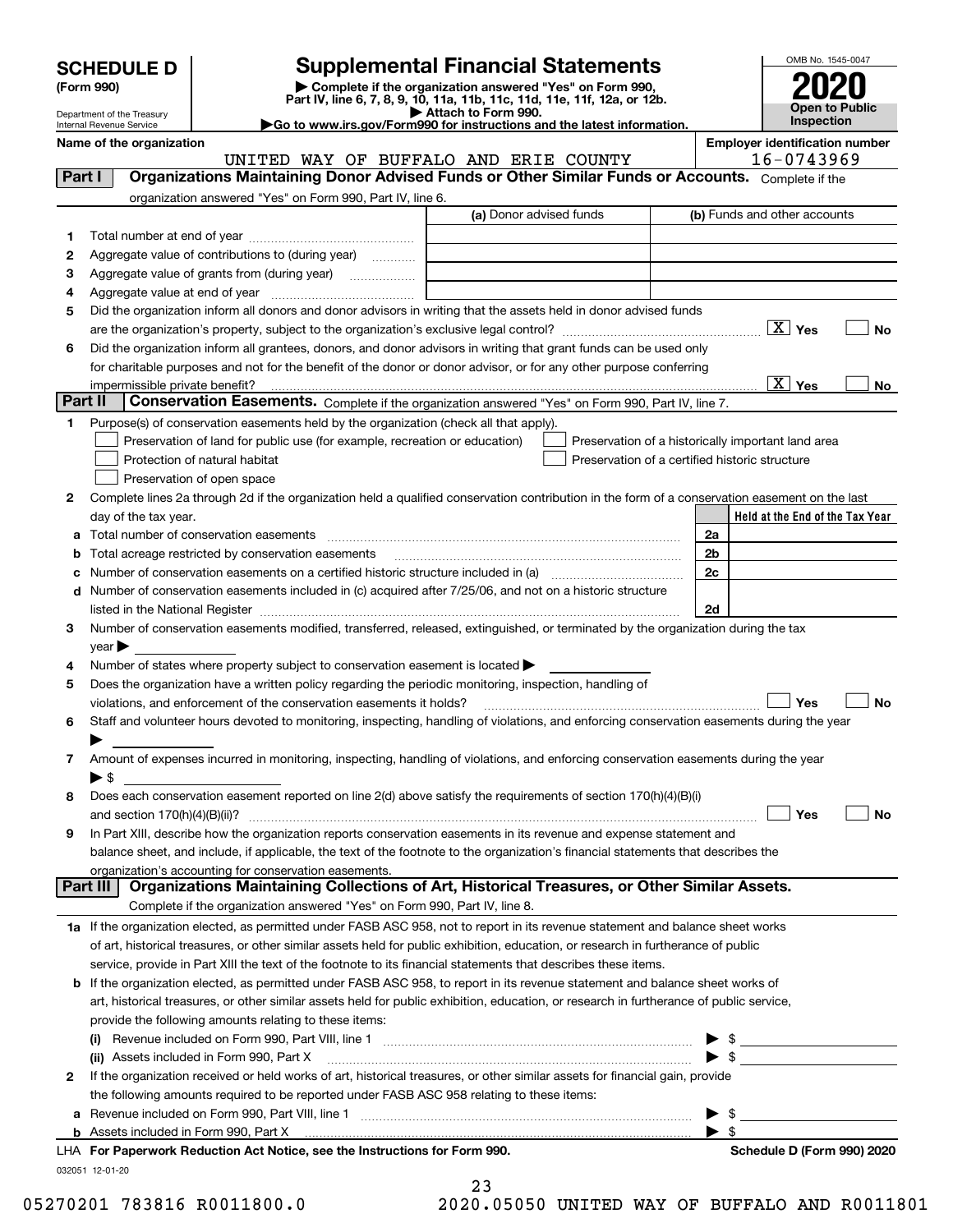|          | Schedule D (Form 990) 2020                                                                                                                                                                                                     | UNITED WAY OF BUFFALO AND ERIE COUNTY |                |                          |               |                 | 16-0743969                 |                     |            | Page $2$  |
|----------|--------------------------------------------------------------------------------------------------------------------------------------------------------------------------------------------------------------------------------|---------------------------------------|----------------|--------------------------|---------------|-----------------|----------------------------|---------------------|------------|-----------|
| Part III | Organizations Maintaining Collections of Art, Historical Treasures, or Other Similar Assets (continued)                                                                                                                        |                                       |                |                          |               |                 |                            |                     |            |           |
| З        | Using the organization's acquisition, accession, and other records, check any of the following that make significant use of its                                                                                                |                                       |                |                          |               |                 |                            |                     |            |           |
|          | collection items (check all that apply):                                                                                                                                                                                       |                                       |                |                          |               |                 |                            |                     |            |           |
| a        | Public exhibition                                                                                                                                                                                                              | d                                     |                | Loan or exchange program |               |                 |                            |                     |            |           |
| b        | Scholarly research                                                                                                                                                                                                             | e                                     |                |                          |               |                 |                            |                     |            |           |
| c        | Preservation for future generations                                                                                                                                                                                            |                                       |                |                          |               |                 |                            |                     |            |           |
| 4        | Provide a description of the organization's collections and explain how they further the organization's exempt purpose in Part XIII.                                                                                           |                                       |                |                          |               |                 |                            |                     |            |           |
| 5        | During the year, did the organization solicit or receive donations of art, historical treasures, or other similar assets                                                                                                       |                                       |                |                          |               |                 |                            |                     |            |           |
|          | to be sold to raise funds rather than to be maintained as part of the organization's collection?                                                                                                                               |                                       |                |                          |               |                 |                            | Yes                 |            | No        |
|          | Part IV<br>Escrow and Custodial Arrangements. Complete if the organization answered "Yes" on Form 990, Part IV, line 9, or                                                                                                     |                                       |                |                          |               |                 |                            |                     |            |           |
|          | reported an amount on Form 990, Part X, line 21.                                                                                                                                                                               |                                       |                |                          |               |                 |                            |                     |            |           |
|          | 1a Is the organization an agent, trustee, custodian or other intermediary for contributions or other assets not included                                                                                                       |                                       |                |                          |               |                 |                            |                     |            |           |
|          | on Form 990, Part X? [11] matter contracts and contracts and contracts are contracted and contracts are contracted and contract of the set of the set of the set of the set of the set of the set of the set of the set of the |                                       |                |                          |               |                 |                            | Yes                 |            | <b>No</b> |
|          | If "Yes," explain the arrangement in Part XIII and complete the following table:                                                                                                                                               |                                       |                |                          |               |                 |                            |                     |            |           |
|          |                                                                                                                                                                                                                                |                                       |                |                          |               |                 |                            | Amount              |            |           |
| c        | Beginning balance                                                                                                                                                                                                              |                                       |                |                          |               | 1c              |                            |                     |            |           |
| d        | Additions during the year manufactured and an according to the year manufactured and according the year manufactured and according the year manufactured and according the year manufactured and according the year manufactur |                                       |                |                          |               | 1d              |                            |                     |            |           |
| е        | Distributions during the year manufactured and continuum and contained and the parameter of the set of the set of the set of the set of the set of the set of the set of the set of the set of the set of the set of the set o |                                       |                |                          |               | 1e              |                            |                     |            |           |
|          |                                                                                                                                                                                                                                |                                       |                |                          |               | 1f              |                            |                     |            |           |
|          | 2a Did the organization include an amount on Form 990, Part X, line 21, for escrow or custodial account liability?                                                                                                             |                                       |                |                          |               |                 |                            | Yes                 |            | No        |
| Part V   | <b>b</b> If "Yes," explain the arrangement in Part XIII. Check here if the explanation has been provided on Part XIII<br>Endowment Funds. Complete if the organization answered "Yes" on Form 990, Part IV, line 10.           |                                       |                |                          |               |                 |                            |                     |            |           |
|          |                                                                                                                                                                                                                                | (a) Current year                      | (b) Prior year | (c) Two years back       |               |                 | (d) Three years back       | (e) Four years back |            |           |
| 1a       | Beginning of year balance                                                                                                                                                                                                      | 10,893,593.                           | 11, 912, 717.  | 11, 150, 904.            |               |                 | 8,138,490.                 |                     | 7,049,632. |           |
| b        |                                                                                                                                                                                                                                | 523,966.                              | 290,569.       |                          | 621,799.      |                 | 2,331,267.                 |                     | 261,738.   |           |
|          | 4,741,389.<br>$-1, 246, 399.$<br>240,014.<br>777,047.<br>Net investment earnings, gains, and losses                                                                                                                            |                                       |                |                          |               |                 |                            |                     |            | 927,120.  |
| d        | Grants or scholarships                                                                                                                                                                                                         |                                       |                |                          |               |                 |                            |                     |            |           |
|          | e Other expenditures for facilities                                                                                                                                                                                            |                                       |                |                          |               |                 |                            |                     |            |           |
|          | and programs                                                                                                                                                                                                                   | $-292,016.$                           | $-63, 294.$    |                          | 100,000.      |                 | 96,000.                    |                     | 100,000.   |           |
|          | f Administrative expenses                                                                                                                                                                                                      |                                       |                |                          |               |                 |                            |                     |            |           |
| g        | End of year balance                                                                                                                                                                                                            | 15,866,932.                           | 10,893,593.    |                          | 11, 912, 717. |                 | 11, 150, 904.              |                     | 8,138,490. |           |
| 2        | Provide the estimated percentage of the current year end balance (line 1g, column (a)) held as:                                                                                                                                |                                       |                |                          |               |                 |                            |                     |            |           |
| а        | Board designated or quasi-endowment >                                                                                                                                                                                          | 71.0000                               | %              |                          |               |                 |                            |                     |            |           |
| b        | Permanent endowment > 25.0000                                                                                                                                                                                                  | %                                     |                |                          |               |                 |                            |                     |            |           |
| c        | Term endowment $\blacktriangleright$ 4.0000<br>%                                                                                                                                                                               |                                       |                |                          |               |                 |                            |                     |            |           |
|          | The percentages on lines 2a, 2b, and 2c should equal 100%.                                                                                                                                                                     |                                       |                |                          |               |                 |                            |                     |            |           |
|          | 3a Are there endowment funds not in the possession of the organization that are held and administered for the organization                                                                                                     |                                       |                |                          |               |                 |                            |                     |            |           |
|          | by:                                                                                                                                                                                                                            |                                       |                |                          |               |                 |                            |                     | Yes        | No        |
|          | (i)                                                                                                                                                                                                                            |                                       |                |                          |               |                 |                            | 3a(i)               |            | х         |
|          |                                                                                                                                                                                                                                |                                       |                |                          |               |                 |                            | 3a(ii)              |            | X         |
|          |                                                                                                                                                                                                                                |                                       |                |                          |               |                 |                            | 3b                  |            |           |
|          | Describe in Part XIII the intended uses of the organization's endowment funds.                                                                                                                                                 |                                       |                |                          |               |                 |                            |                     |            |           |
|          | Land, Buildings, and Equipment.<br>Part VI                                                                                                                                                                                     |                                       |                |                          |               |                 |                            |                     |            |           |
|          | Complete if the organization answered "Yes" on Form 990, Part IV, line 11a. See Form 990, Part X, line 10.                                                                                                                     |                                       |                |                          |               |                 |                            |                     |            |           |
|          | Description of property                                                                                                                                                                                                        | (a) Cost or other                     |                | (b) Cost or other        |               | (c) Accumulated |                            | (d) Book value      |            |           |
|          |                                                                                                                                                                                                                                | basis (investment)                    |                | basis (other)            |               | depreciation    |                            |                     |            |           |
|          |                                                                                                                                                                                                                                |                                       |                | 158,930.                 |               |                 |                            |                     | 158,930.   |           |
| b        |                                                                                                                                                                                                                                |                                       |                | $\overline{3,730},509.$  |               | 2,138,206.      |                            | 1,592,303.          |            |           |
|          |                                                                                                                                                                                                                                |                                       |                |                          |               |                 |                            |                     |            |           |
|          |                                                                                                                                                                                                                                |                                       |                | 3,825,252.               |               | 3,508,570.      |                            |                     | 316,682.   |           |
|          | e Other                                                                                                                                                                                                                        |                                       |                |                          |               |                 |                            |                     |            |           |
|          | Total. Add lines 1a through 1e. (Column (d) must equal Form 990. Part X, column (B), line 10c.)                                                                                                                                |                                       |                |                          |               |                 |                            | 2,067,915.          |            |           |
|          |                                                                                                                                                                                                                                |                                       |                |                          |               |                 | Schedule D (Form 990) 2020 |                     |            |           |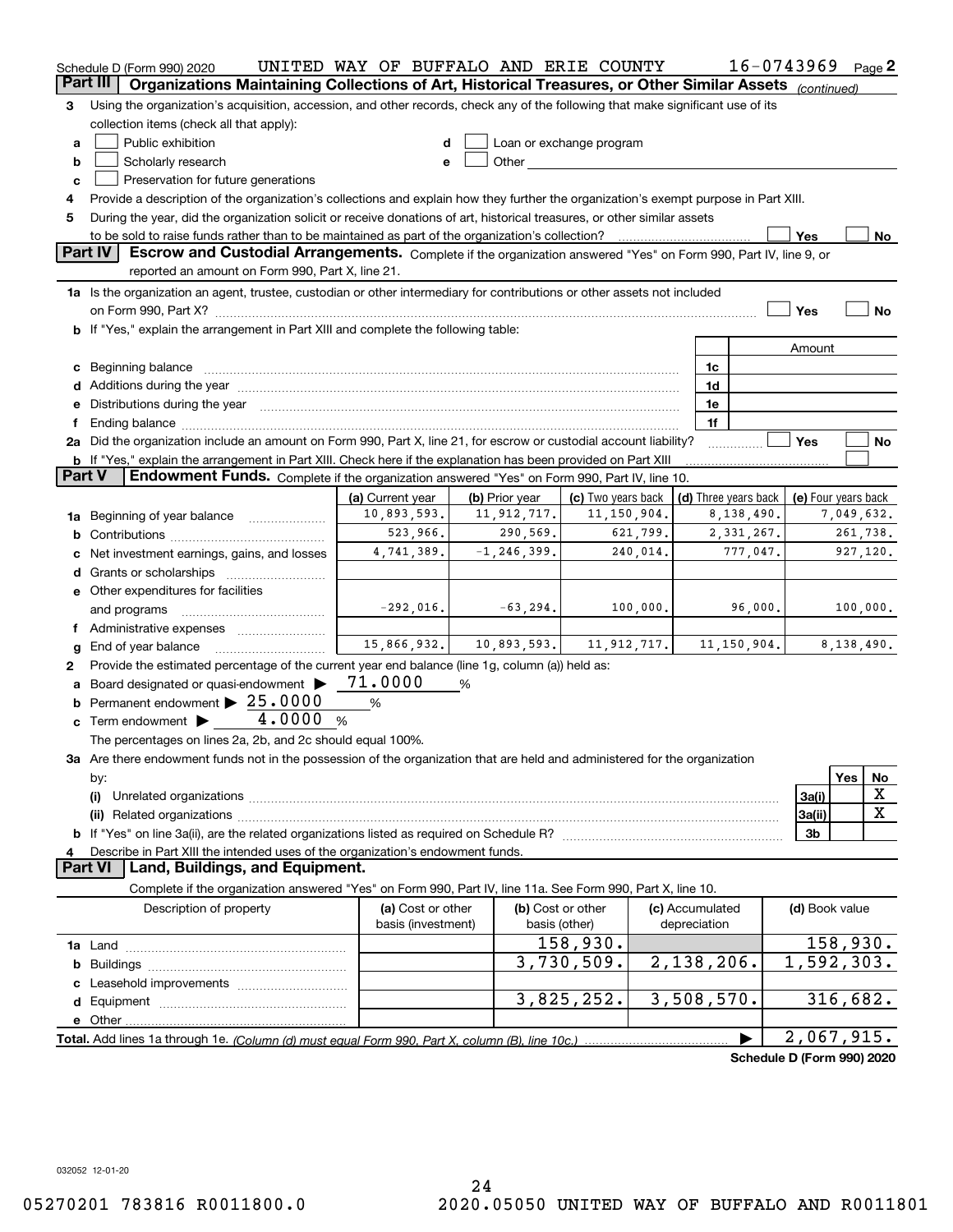| Schedule D (Form 990) 2020                                                                                                                           | UNITED WAY OF BUFFALO AND ERIE COUNTY                                                                             |                        |  |  | 16-0743969                                                | Page $3$ |
|------------------------------------------------------------------------------------------------------------------------------------------------------|-------------------------------------------------------------------------------------------------------------------|------------------------|--|--|-----------------------------------------------------------|----------|
| Part VII Investments - Other Securities.                                                                                                             |                                                                                                                   |                        |  |  |                                                           |          |
|                                                                                                                                                      | Complete if the organization answered "Yes" on Form 990, Part IV, line 11b. See Form 990, Part X, line 12.        |                        |  |  |                                                           |          |
| (a) Description of security or category (including name of security)                                                                                 |                                                                                                                   | (b) Book value         |  |  | (c) Method of valuation: Cost or end-of-year market value |          |
| (1) Financial derivatives                                                                                                                            |                                                                                                                   |                        |  |  |                                                           |          |
| (2) Closely held equity interests                                                                                                                    |                                                                                                                   |                        |  |  |                                                           |          |
| $(3)$ Other                                                                                                                                          |                                                                                                                   |                        |  |  |                                                           |          |
| (A)                                                                                                                                                  |                                                                                                                   |                        |  |  |                                                           |          |
| (B)                                                                                                                                                  |                                                                                                                   |                        |  |  |                                                           |          |
| (C)                                                                                                                                                  |                                                                                                                   |                        |  |  |                                                           |          |
| (D)                                                                                                                                                  |                                                                                                                   |                        |  |  |                                                           |          |
| (E)                                                                                                                                                  |                                                                                                                   |                        |  |  |                                                           |          |
| (F)                                                                                                                                                  |                                                                                                                   |                        |  |  |                                                           |          |
| (G)                                                                                                                                                  |                                                                                                                   |                        |  |  |                                                           |          |
| (H)                                                                                                                                                  |                                                                                                                   |                        |  |  |                                                           |          |
| Total. (Col. (b) must equal Form 990, Part X, col. (B) line 12.)                                                                                     |                                                                                                                   |                        |  |  |                                                           |          |
| Part VIII Investments - Program Related.                                                                                                             |                                                                                                                   |                        |  |  |                                                           |          |
|                                                                                                                                                      | Complete if the organization answered "Yes" on Form 990, Part IV, line 11c. See Form 990, Part X, line 13.        |                        |  |  |                                                           |          |
| (a) Description of investment                                                                                                                        |                                                                                                                   | (b) Book value         |  |  | (c) Method of valuation: Cost or end-of-year market value |          |
| (1)                                                                                                                                                  |                                                                                                                   |                        |  |  |                                                           |          |
| (2)                                                                                                                                                  |                                                                                                                   |                        |  |  |                                                           |          |
| (3)                                                                                                                                                  |                                                                                                                   |                        |  |  |                                                           |          |
| (4)                                                                                                                                                  |                                                                                                                   |                        |  |  |                                                           |          |
| (5)                                                                                                                                                  |                                                                                                                   |                        |  |  |                                                           |          |
| (6)                                                                                                                                                  |                                                                                                                   |                        |  |  |                                                           |          |
| (7)                                                                                                                                                  |                                                                                                                   |                        |  |  |                                                           |          |
| (8)                                                                                                                                                  |                                                                                                                   |                        |  |  |                                                           |          |
| (9)                                                                                                                                                  |                                                                                                                   |                        |  |  |                                                           |          |
| Total. (Col. (b) must equal Form 990, Part X, col. (B) line 13.)                                                                                     |                                                                                                                   |                        |  |  |                                                           |          |
| <b>Other Assets.</b><br>Part IX                                                                                                                      |                                                                                                                   |                        |  |  |                                                           |          |
|                                                                                                                                                      | Complete if the organization answered "Yes" on Form 990, Part IV, line 11d. See Form 990, Part X, line 15.        |                        |  |  |                                                           |          |
|                                                                                                                                                      |                                                                                                                   | (a) Description        |  |  | (b) Book value                                            |          |
| <b>BENEFICIAL</b><br>(1)                                                                                                                             | INTEREST                                                                                                          | IN ASSETS HELD AT CFGB |  |  | 15,866,932.                                               |          |
| (2)                                                                                                                                                  |                                                                                                                   |                        |  |  |                                                           |          |
| (3)                                                                                                                                                  |                                                                                                                   |                        |  |  |                                                           |          |
| (4)                                                                                                                                                  |                                                                                                                   |                        |  |  |                                                           |          |
| (5)                                                                                                                                                  |                                                                                                                   |                        |  |  |                                                           |          |
| (6)                                                                                                                                                  |                                                                                                                   |                        |  |  |                                                           |          |
| (7)                                                                                                                                                  |                                                                                                                   |                        |  |  |                                                           |          |
| (8)                                                                                                                                                  |                                                                                                                   |                        |  |  |                                                           |          |
| (9)                                                                                                                                                  |                                                                                                                   |                        |  |  |                                                           |          |
|                                                                                                                                                      |                                                                                                                   |                        |  |  | 15,866,932.                                               |          |
| Part X<br><b>Other Liabilities.</b>                                                                                                                  |                                                                                                                   |                        |  |  |                                                           |          |
|                                                                                                                                                      | Complete if the organization answered "Yes" on Form 990, Part IV, line 11e or 11f. See Form 990, Part X, line 25. |                        |  |  |                                                           |          |
| 1.                                                                                                                                                   | (a) Description of liability                                                                                      |                        |  |  | (b) Book value                                            |          |
| (1)<br>Federal income taxes                                                                                                                          |                                                                                                                   |                        |  |  |                                                           |          |
| ACCRUED POSTRETIREMENT BENEFIT                                                                                                                       |                                                                                                                   |                        |  |  |                                                           |          |
| (2)<br>OBLIGATION                                                                                                                                    |                                                                                                                   |                        |  |  |                                                           | 140,000. |
| (3)<br>ACCRUED PENSION LIABILITY                                                                                                                     |                                                                                                                   |                        |  |  | 2,324,567.                                                |          |
| (4)                                                                                                                                                  |                                                                                                                   |                        |  |  |                                                           |          |
| (5)                                                                                                                                                  |                                                                                                                   |                        |  |  |                                                           |          |
| (6)                                                                                                                                                  |                                                                                                                   |                        |  |  |                                                           |          |
| (7)                                                                                                                                                  |                                                                                                                   |                        |  |  |                                                           |          |
| (8)                                                                                                                                                  |                                                                                                                   |                        |  |  |                                                           |          |
| (9)                                                                                                                                                  |                                                                                                                   |                        |  |  |                                                           |          |
|                                                                                                                                                      |                                                                                                                   |                        |  |  | 2,464,567.                                                |          |
| 2. Liability for uncertain tax positions. In Part XIII, provide the text of the footnote to the organization's financial statements that reports the |                                                                                                                   |                        |  |  |                                                           |          |

organization's liability for uncertain tax positions under FASB ASC 740. Check here if the text of the footnote has been provided in Part XIII

**Schedule D (Form 990) 2020**

16-0743969 Page 3

 $\mathcal{L}^{\text{max}}$ 

032053 12-01-20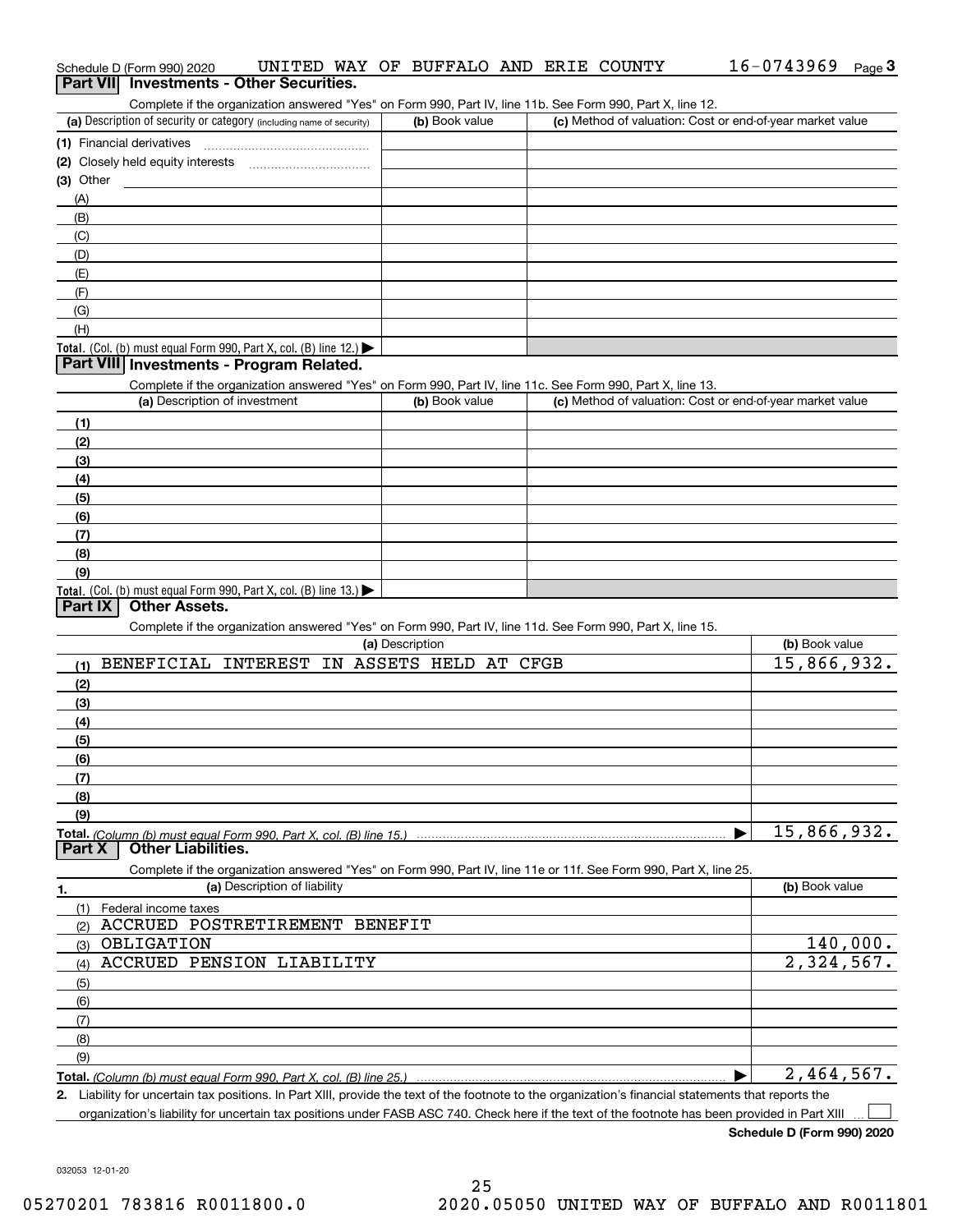|    | UNITED WAY OF BUFFALO AND ERIE COUNTY<br>Schedule D (Form 990) 2020                                                                                                                                                           |              |                | 16-0743969<br>Page $4$ |
|----|-------------------------------------------------------------------------------------------------------------------------------------------------------------------------------------------------------------------------------|--------------|----------------|------------------------|
|    | Part XI<br>Reconciliation of Revenue per Audited Financial Statements With Revenue per Return.                                                                                                                                |              |                |                        |
|    | Complete if the organization answered "Yes" on Form 990, Part IV, line 12a.                                                                                                                                                   |              |                |                        |
| 1  | Total revenue, gains, and other support per audited financial statements                                                                                                                                                      |              | $\blacksquare$ | 16,835,636.            |
| 2  | Amounts included on line 1 but not on Form 990, Part VIII, line 12:                                                                                                                                                           |              |                |                        |
| a  | 2a                                                                                                                                                                                                                            | 4,723,836.   |                |                        |
|    | 2 <sub>b</sub>                                                                                                                                                                                                                |              |                |                        |
|    | 2c                                                                                                                                                                                                                            |              |                |                        |
| d  | 2d                                                                                                                                                                                                                            |              |                |                        |
| е  | Add lines 2a through 2d                                                                                                                                                                                                       |              | 2e             | 4,723,836.             |
| 3  |                                                                                                                                                                                                                               |              | $\mathbf{3}$   | 12, 111, 800.          |
| 4  | Amounts included on Form 990, Part VIII, line 12, but not on line 1:                                                                                                                                                          |              |                |                        |
|    | Investment expenses not included on Form 990, Part VIII, line 7b [<br>4a                                                                                                                                                      |              |                |                        |
|    | 4 <sub>b</sub>                                                                                                                                                                                                                | 3, 293, 375. |                |                        |
| c. | Add lines 4a and 4b                                                                                                                                                                                                           |              | 4c             | 3, 293, 375.           |
|    |                                                                                                                                                                                                                               |              |                |                        |
|    |                                                                                                                                                                                                                               |              | 5 <sup>5</sup> | 15,405,175.            |
|    | Part XII   Reconciliation of Expenses per Audited Financial Statements With Expenses per Return.                                                                                                                              |              |                |                        |
|    | Complete if the organization answered "Yes" on Form 990, Part IV, line 12a.                                                                                                                                                   |              |                |                        |
| 1  | Total expenses and losses per audited financial statements [11, 11] manuscription control expenses and losses per audited financial statements [11] manuscription of the statements [11] manuscription of the statements [11] |              | $\blacksquare$ | 13,832,336.            |
| 2  | Amounts included on line 1 but not on Form 990, Part IX, line 25:                                                                                                                                                             |              |                |                        |
| a  | 2a                                                                                                                                                                                                                            |              |                |                        |
| b  | 2 <sub>b</sub><br>Prior year adjustments <b>constructed</b> and construction of the construction of the construction of the construction                                                                                      |              |                |                        |
| C. | 2c                                                                                                                                                                                                                            |              |                |                        |
|    | 2d                                                                                                                                                                                                                            |              |                |                        |
|    |                                                                                                                                                                                                                               |              | 2e             | 0.                     |
| 3  |                                                                                                                                                                                                                               |              | $\mathbf{a}$   | 13,832,336.            |
| 4  | Amounts included on Form 990, Part IX, line 25, but not on line 1:                                                                                                                                                            |              |                |                        |
|    | Investment expenses not included on Form 990, Part VIII, line 7b [1000000000000000000000000000000000<br>4a                                                                                                                    |              |                |                        |
| b  | 4 <sub>b</sub>                                                                                                                                                                                                                | 3, 293, 375. |                |                        |
|    | c Add lines 4a and 4b                                                                                                                                                                                                         |              | 4c             | 3, 293, 375.           |
|    | Part XIII Supplemental Information.                                                                                                                                                                                           |              | 5              | 17, 125, 711.          |

Provide the descriptions required for Part II, lines 3, 5, and 9; Part III, lines 1a and 4; Part IV, lines 1b and 2b; Part V, line 4; Part X, line 2; Part XI, lines 2d and 4b; and Part XII, lines 2d and 4b. Also complete this part to provide any additional information.

## PART XI, LINE 4B - OTHER ADJUSTMENTS:

### DONOR DESIGNATIONS

### PART XII, LINE 4B - OTHER ADJUSTMENTS:

### DONOR DESIGNITIONS

032054 12-01-20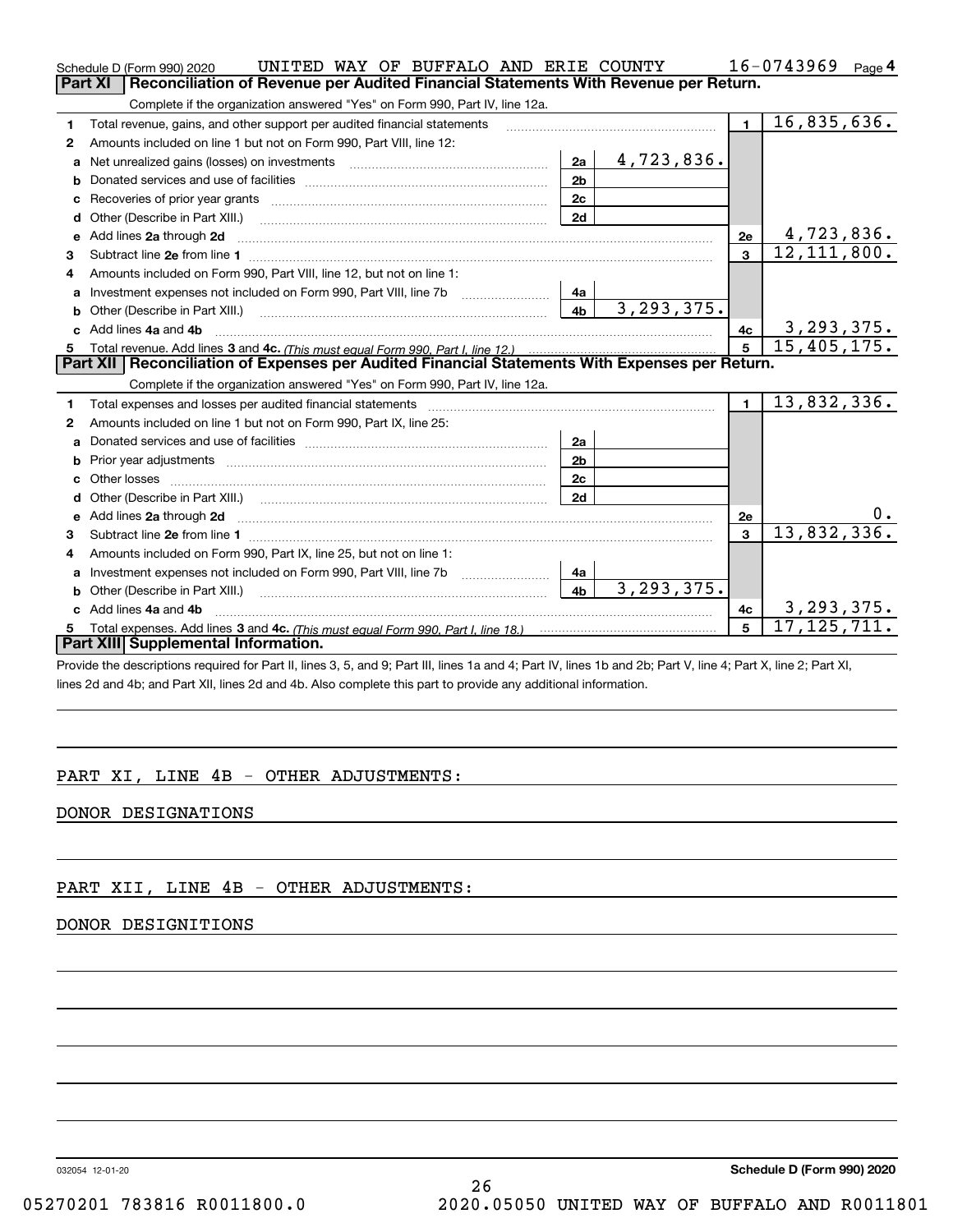|  | and 3b)         | . |  |                            | 0 |                                                                            |  |                            |  |                                               |  |  |  |
|--|-----------------|---|--|----------------------------|---|----------------------------------------------------------------------------|--|----------------------------|--|-----------------------------------------------|--|--|--|
|  |                 |   |  |                            |   | LHA For Paperwork Reduction Act Notice, see the Instructions for Form 990. |  | Schedule F (Form 990) 2020 |  |                                               |  |  |  |
|  |                 |   |  |                            |   |                                                                            |  |                            |  |                                               |  |  |  |
|  |                 |   |  |                            |   |                                                                            |  |                            |  |                                               |  |  |  |
|  | 032071 12-03-20 |   |  |                            |   |                                                                            |  |                            |  |                                               |  |  |  |
|  |                 |   |  |                            |   | 27                                                                         |  |                            |  |                                               |  |  |  |
|  |                 |   |  | 05270201 783816 R0011800.0 |   |                                                                            |  |                            |  | 2020.05050 UNITED WAY OF BUFFALO AND R0011801 |  |  |  |
|  |                 |   |  |                            |   |                                                                            |  |                            |  |                                               |  |  |  |
|  |                 |   |  |                            |   |                                                                            |  |                            |  |                                               |  |  |  |
|  |                 |   |  |                            |   |                                                                            |  |                            |  |                                               |  |  |  |
|  |                 |   |  |                            |   |                                                                            |  |                            |  |                                               |  |  |  |

0.

0.

**3 a** Subtotal .................. **b** Total from continuation

**c Totals**  (add lines 3a

and 3b)

sheets to Part  $1$   $\ldots$ 

# **1For grantmakers.**  Does the organization maintain records to substantiate the amount of its grants and other assistance, **(a)** Region  $\begin{pmatrix} \mathbf{b} \end{pmatrix}$  Number of  $\begin{pmatrix} \mathbf{c} \end{pmatrix}$  Mumber of  $\begin{pmatrix} \mathbf{d} \end{pmatrix}$  Activities conducted in the region  $\begin{pmatrix} \mathbf{e} \end{pmatrix}$  If activity listed in (d)  $\begin{pmatrix} \mathbf{f} \end{pmatrix}$ **Part I**  $\parallel$  General Information on Activities Outside the United States. Complete if the organization answered "Yes" on Form 990, Part IV, line 14b. Activities per Region. (The following Part I, line 3 table can be duplicated if additional space is needed.) (a) Region (b) Number of officesin the region (c) Number of employees, agents, and independent contractors in the region (by type) (such as, fundraising, program services, investments, grants to recipients located in the region) (e) If activity listed in (d) is a program service, describe specific type of service(s) in the region Total expenditures for and investments in the region UNITED WAY OF BUFFALO AND ERIE COUNTY 16-0743969

0

0

0

0

**Yes** X **No** the grantees' eligibility for the grants or assistance, and the selection criteria used to award the grants or assistance?

**2For grantmakers.**  Describe in Part V the organization's procedures for monitoring the use of its grants and other assistance outside the United States.

|  |  | 3 Activities per Region. (The following Part I, line 3 table can be duplicated if additional space is needed.) |  |
|--|--|----------------------------------------------------------------------------------------------------------------|--|

**| Complete if the organization answered "Yes" on Form 990, Part IV, line 14b, 15, or 16. Statement of Activities Outside the United States** 

**| Attach to Form 990.**

**| Go to www.irs.gov/Form990 for instructions and the latest information.**

Department of the Treasury Internal Revenue Service

Name of the organization

| SUNEDULE F |  |  |
|------------|--|--|
| (Form 990) |  |  |

OMB No. 1545-0047 **Open to Public 2020**

**InspectionEmployer identification number**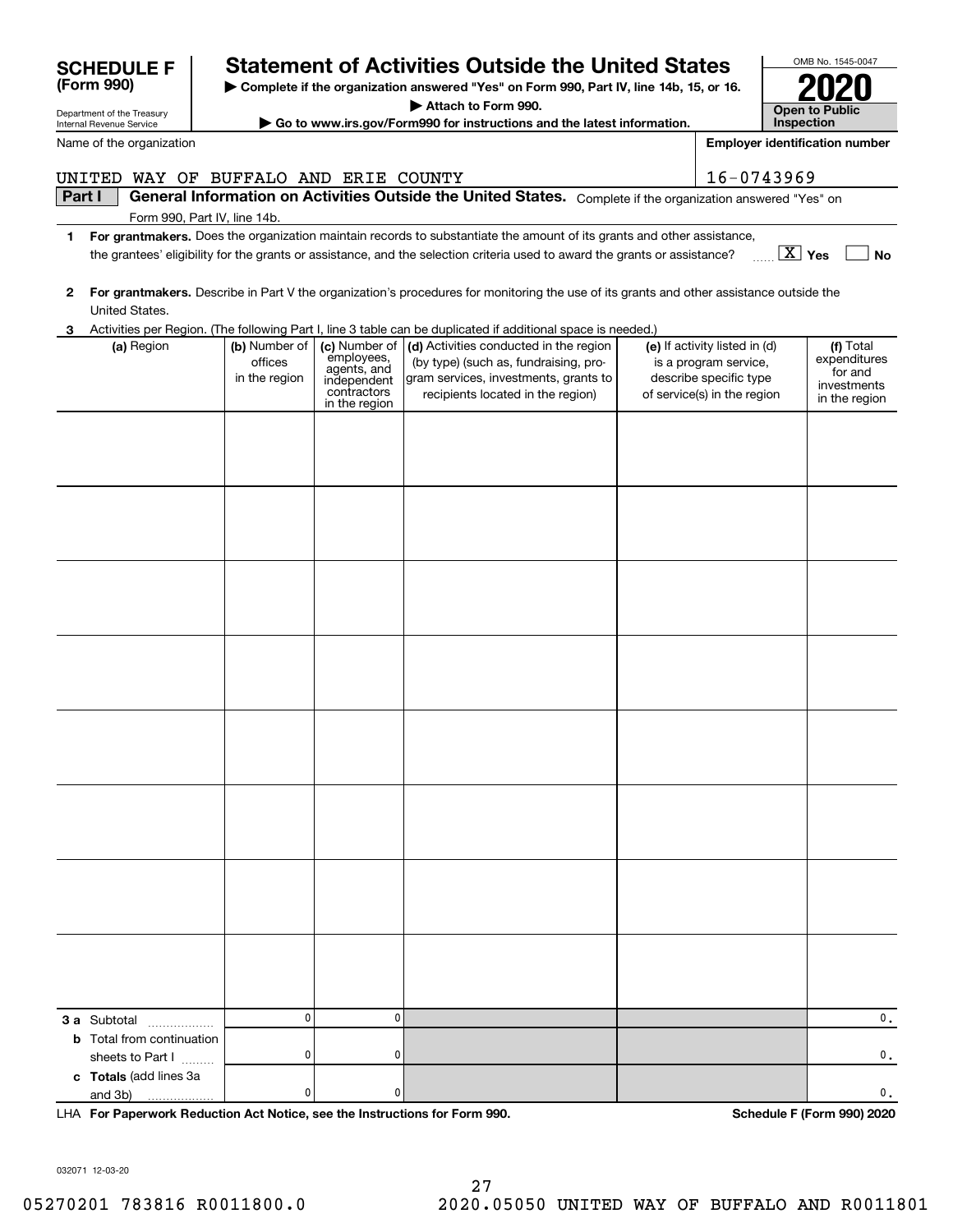Part II | Grants and Other Assistance to Organizations or Entities Outside the United States. Complete if the organization answered "Yes" on Form 990, Part IV, line 15, for any recipient who received more than \$5,000. Part II can be duplicated if additional space is needed.

| $\mathbf{1}$<br>(a) Name of organization                | (b) IRS code section<br>and EIN (if applicable) | (c) Region                     | (d) Purpose of<br>grant                                                                                                                   | (e) Amount<br>of cash grant | (f) Manner of<br>cash disbursement | (g) Amount of<br>noncash<br>assistance | (h) Description<br>of noncash<br>assistance | (i) Method of<br>valuation (book, FMV,<br>appraisal, other) |
|---------------------------------------------------------|-------------------------------------------------|--------------------------------|-------------------------------------------------------------------------------------------------------------------------------------------|-----------------------------|------------------------------------|----------------------------------------|---------------------------------------------|-------------------------------------------------------------|
|                                                         |                                                 | EUROPE (INCLUDING<br>ICELAND & |                                                                                                                                           |                             |                                    |                                        |                                             |                                                             |
|                                                         |                                                 | GREENLAND)                     | WNY GIRLS IN SPORTS                                                                                                                       | 24, 250. CHECK              |                                    | $\mathfrak o$ .                        |                                             |                                                             |
|                                                         |                                                 |                                |                                                                                                                                           |                             |                                    |                                        |                                             |                                                             |
|                                                         |                                                 |                                |                                                                                                                                           |                             |                                    |                                        |                                             |                                                             |
|                                                         |                                                 |                                |                                                                                                                                           |                             |                                    |                                        |                                             |                                                             |
|                                                         |                                                 |                                |                                                                                                                                           |                             |                                    |                                        |                                             |                                                             |
|                                                         |                                                 |                                |                                                                                                                                           |                             |                                    |                                        |                                             |                                                             |
|                                                         |                                                 |                                |                                                                                                                                           |                             |                                    |                                        |                                             |                                                             |
|                                                         |                                                 |                                |                                                                                                                                           |                             |                                    |                                        |                                             |                                                             |
|                                                         |                                                 |                                |                                                                                                                                           |                             |                                    |                                        |                                             |                                                             |
|                                                         |                                                 |                                |                                                                                                                                           |                             |                                    |                                        |                                             |                                                             |
|                                                         |                                                 |                                |                                                                                                                                           |                             |                                    |                                        |                                             |                                                             |
|                                                         |                                                 |                                |                                                                                                                                           |                             |                                    |                                        |                                             |                                                             |
|                                                         |                                                 |                                |                                                                                                                                           |                             |                                    |                                        |                                             |                                                             |
|                                                         |                                                 |                                |                                                                                                                                           |                             |                                    |                                        |                                             |                                                             |
|                                                         |                                                 |                                |                                                                                                                                           |                             |                                    |                                        |                                             |                                                             |
|                                                         |                                                 |                                |                                                                                                                                           |                             |                                    |                                        |                                             |                                                             |
|                                                         |                                                 |                                |                                                                                                                                           |                             |                                    |                                        |                                             |                                                             |
|                                                         |                                                 |                                |                                                                                                                                           |                             |                                    |                                        |                                             |                                                             |
|                                                         |                                                 |                                |                                                                                                                                           |                             |                                    |                                        |                                             |                                                             |
|                                                         |                                                 |                                |                                                                                                                                           |                             |                                    |                                        |                                             |                                                             |
|                                                         |                                                 |                                |                                                                                                                                           |                             |                                    |                                        |                                             |                                                             |
|                                                         |                                                 |                                |                                                                                                                                           |                             |                                    |                                        |                                             |                                                             |
|                                                         |                                                 |                                |                                                                                                                                           |                             |                                    |                                        |                                             |                                                             |
|                                                         |                                                 |                                |                                                                                                                                           |                             |                                    |                                        |                                             |                                                             |
|                                                         |                                                 |                                | 2 Enter total number of recipient organizations listed above that are recognized as charities by the foreign country, recognized as a tax |                             |                                    |                                        |                                             |                                                             |
| 3 Enter total number of other organizations or entities |                                                 |                                | exempt 501(c)(3) organization by the IRS, or for which the grantee or counsel has provided a section 501(c)(3) equivalency letter         |                             |                                    |                                        |                                             |                                                             |
|                                                         |                                                 |                                |                                                                                                                                           |                             |                                    |                                        |                                             |                                                             |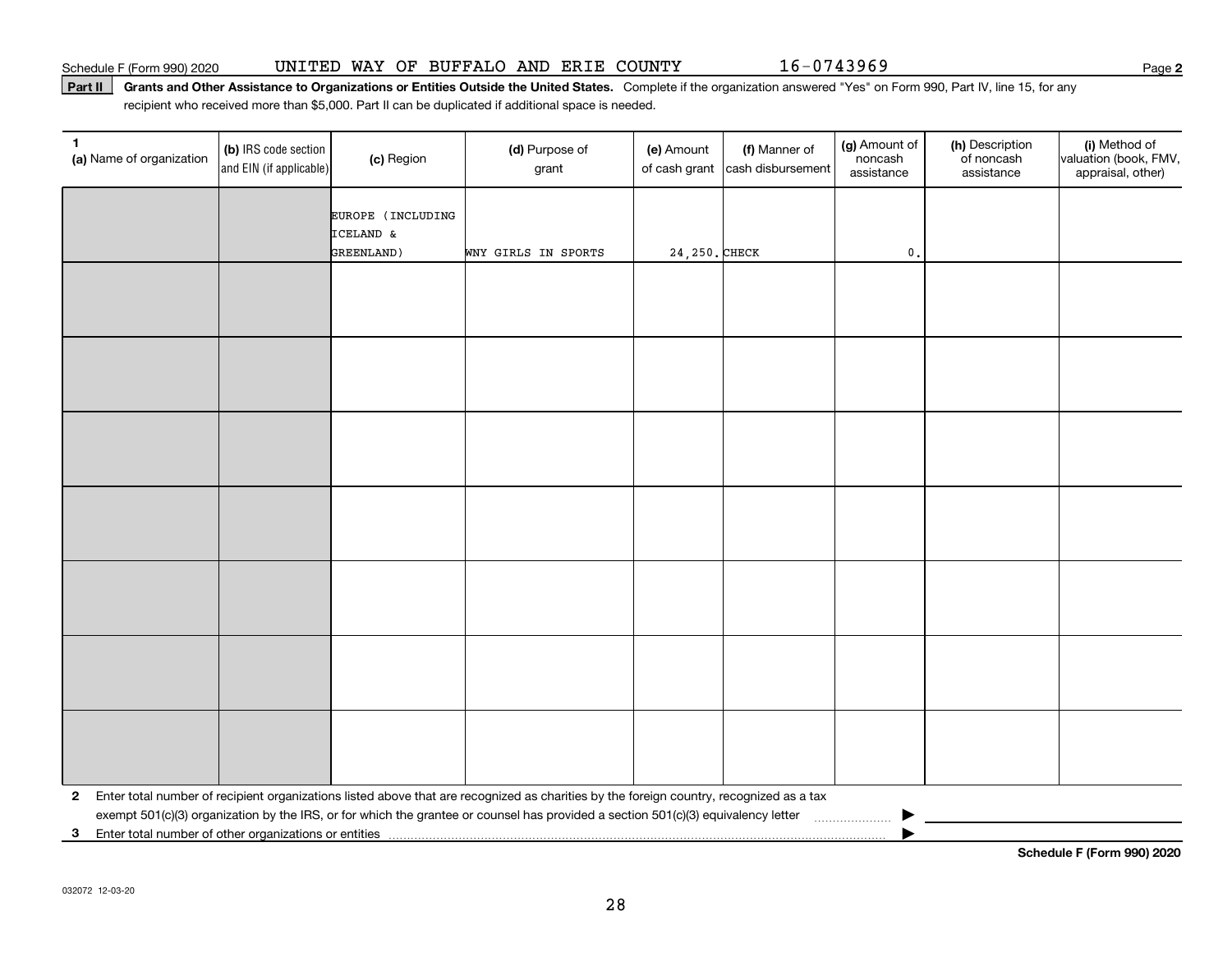## Part III Grants and Other Assistance to Individuals Outside the United States. Complete if the organization answered "Yes" on Form 990, Part IV, line 16.  $\overline{\phantom{0}}$

Part III can be duplicated if additional space is needed.

| T are in car be depiled to a domini space is riceded.<br>(a) Type of grant or assistance | (b) Region | (c) Number of<br>recipients | (d) Amount of<br>cash grant | (e) Manner of<br>cash disbursement | (f) Amount of<br>noncash<br>assistance | (g) Description of<br>noncash assistance | (h) Method of<br>valuation<br>(book, FMV,<br>appraisal, other) |
|------------------------------------------------------------------------------------------|------------|-----------------------------|-----------------------------|------------------------------------|----------------------------------------|------------------------------------------|----------------------------------------------------------------|
|                                                                                          |            |                             |                             |                                    |                                        |                                          |                                                                |
|                                                                                          |            |                             |                             |                                    |                                        |                                          |                                                                |
|                                                                                          |            |                             |                             |                                    |                                        |                                          |                                                                |
|                                                                                          |            |                             |                             |                                    |                                        |                                          |                                                                |
|                                                                                          |            |                             |                             |                                    |                                        |                                          |                                                                |
|                                                                                          |            |                             |                             |                                    |                                        |                                          |                                                                |
|                                                                                          |            |                             |                             |                                    |                                        |                                          |                                                                |
|                                                                                          |            |                             |                             |                                    |                                        |                                          |                                                                |
|                                                                                          |            |                             |                             |                                    |                                        |                                          |                                                                |
|                                                                                          |            |                             |                             |                                    |                                        |                                          |                                                                |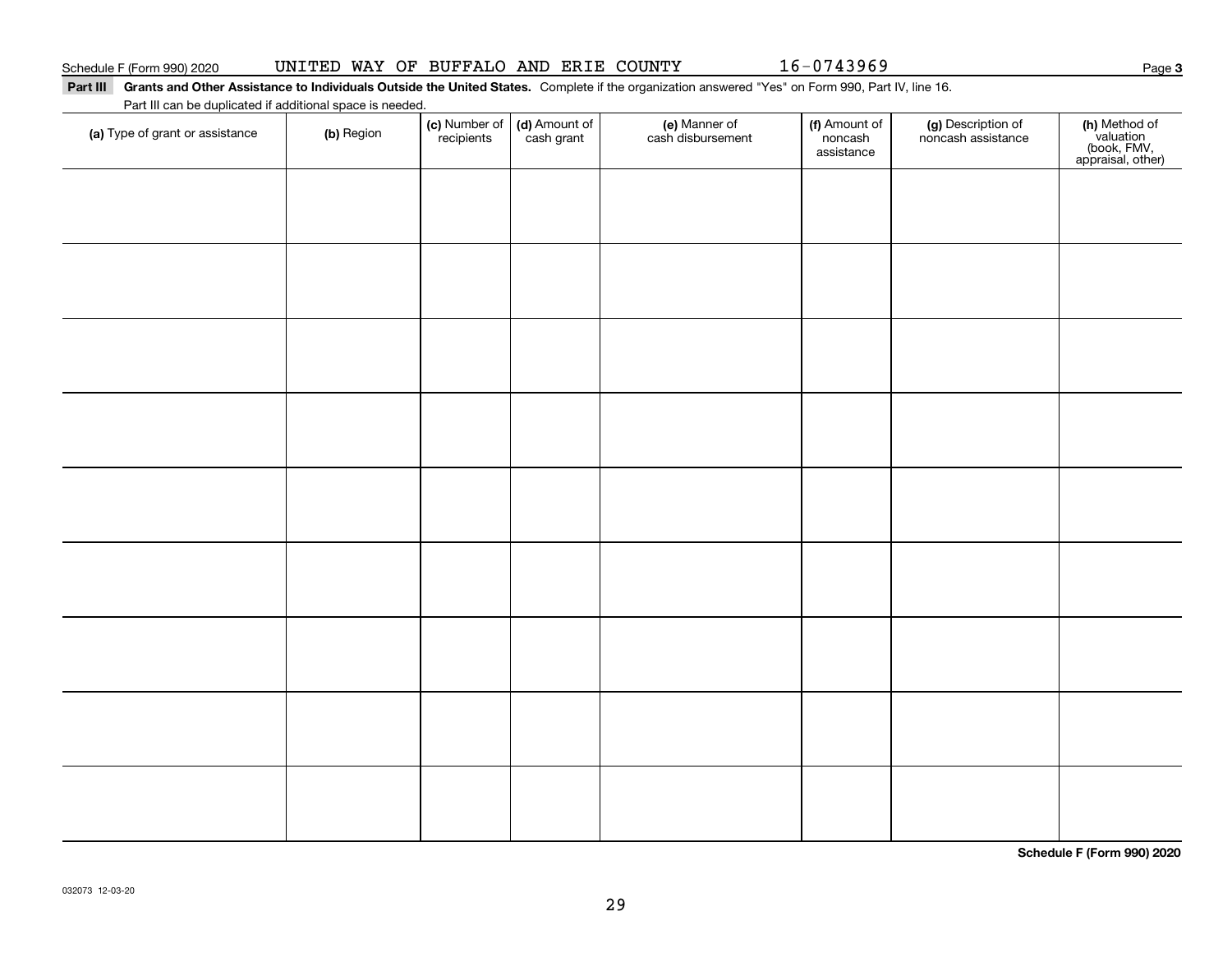| 1            | Was the organization a U.S. transferor of property to a foreign corporation during the tax year? If "Yes."<br>the organization may be required to file Form 926, Return by a U.S. Transferor of Property to a Foreign<br>Corporation (see Instructions for Form 926)                                                                                                                                                                    | Yes | X∣No             |
|--------------|-----------------------------------------------------------------------------------------------------------------------------------------------------------------------------------------------------------------------------------------------------------------------------------------------------------------------------------------------------------------------------------------------------------------------------------------|-----|------------------|
| $\mathbf{2}$ | Did the organization have an interest in a foreign trust during the tax year? If "Yes," the organization may<br>be required to separately file Form 3520, Annual Return To Report Transactions With Foreign Trusts and<br>Receipt of Certain Foreign Gifts, and/or Form 3520-A, Annual Information Return of Foreign Trust With a                                                                                                       | Yes | $X \mid N_{0}$   |
| 3            | Did the organization have an ownership interest in a foreign corporation during the tax year? If "Yes."<br>the organization may be required to file Form 5471, Information Return of U.S. Persons With Respect to                                                                                                                                                                                                                       | Yes | $X \mid N_0$     |
| 4            | Was the organization a direct or indirect shareholder of a passive foreign investment company or a<br>qualified electing fund during the tax year? If "Yes," the organization may be required to file Form 8621,<br>Information Return by a Shareholder of a Passive Foreign Investment Company or Qualified Electing<br>Fund (see Instructions for Form 8621) manufactured control and the control of the state of the state of the st | Yes | X  <br><b>No</b> |
| 5            | Did the organization have an ownership interest in a foreign partnership during the tax year? If "Yes."<br>the organization may be required to file Form 8865. Return of U.S. Persons With Respect to Certain<br>Foreign Partnerships (see Instructions for Form 8865) <i>manual content content content content content content</i> co                                                                                                 | Yes | X I<br><b>No</b> |
| 6            | Did the organization have any operations in or related to any boycotting countries during the tax year? If<br>"Yes," the organization may be required to separately file Form 5713, International Boycott Report (see                                                                                                                                                                                                                   | Yes |                  |

**Schedule F (Form 990) 2020**

032074 12-03-20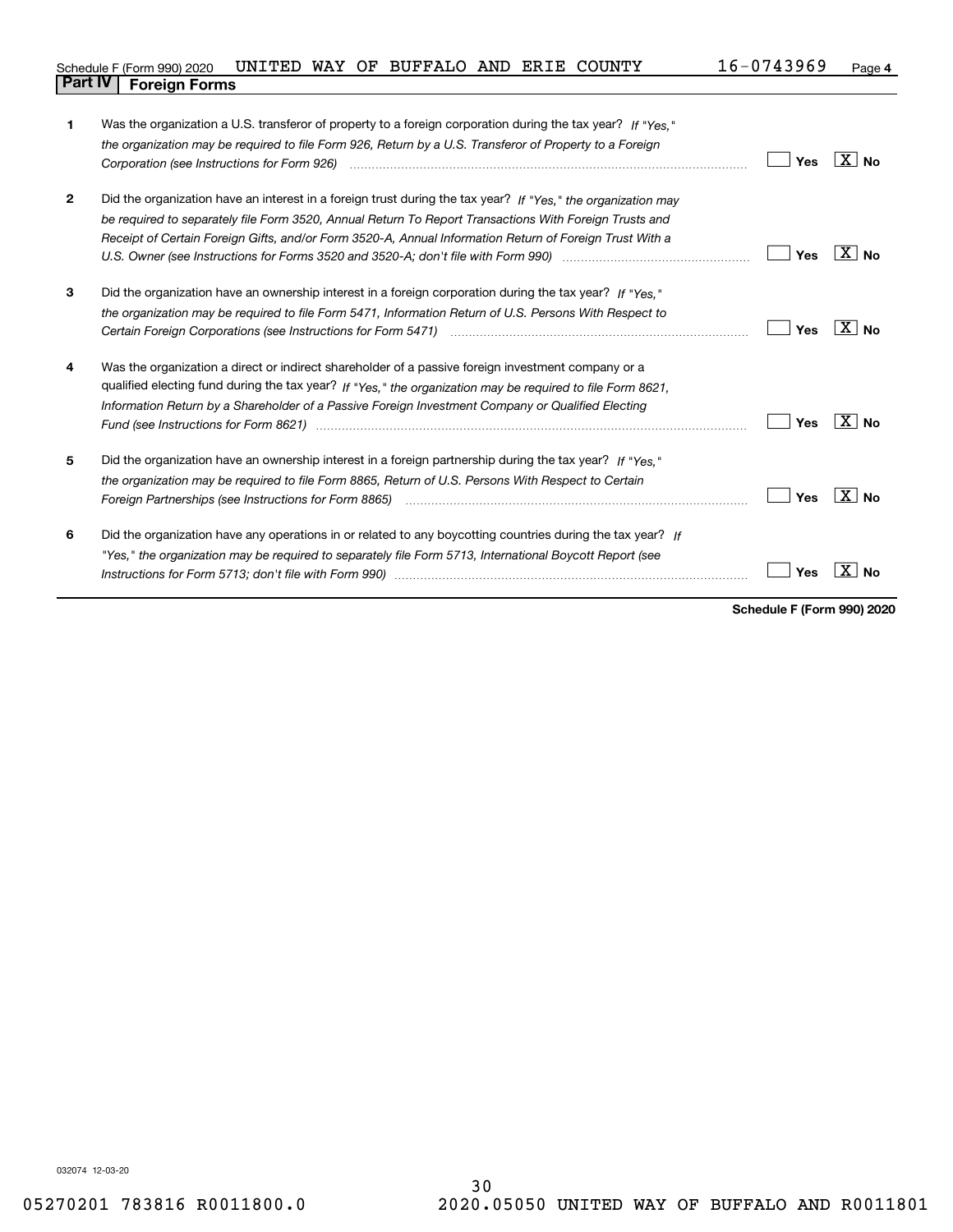| Schedule F (Form 990) 2020                       |  | UNITED WAY OF BUFFALO AND ERIE COUNTY |  | $16 - 0743969$                                                                                                                        | Page 5 |
|--------------------------------------------------|--|---------------------------------------|--|---------------------------------------------------------------------------------------------------------------------------------------|--------|
| <b>Part V</b><br><b>Supplemental Information</b> |  |                                       |  |                                                                                                                                       |        |
|                                                  |  |                                       |  | Provide the information required by Part I, line 2 (monitoring of funds); Part I, line 3, column (f) (accounting method; amounts of   |        |
|                                                  |  |                                       |  | investments vs. expenditures per region); Part II, line 1 (accounting method); Part III (accounting method); and Part III, column (c) |        |
|                                                  |  |                                       |  | (estimated number of recipients), as applicable. Also complete this part to provide any additional information. See instructions.     |        |
| PART I, LINE 2:                                  |  |                                       |  |                                                                                                                                       |        |
|                                                  |  |                                       |  |                                                                                                                                       |        |

EACH FUNDED PROGRAM IS MONITORED THROUGHOUT THE YEAR FOR PERFORMANCE

AGAINST PROPOSED OUTCOMES. IF CONCERNS ARE NOTED OR BROUGHT TO OUR

ATTENTION, MORE INTENSIVE INVESTIGATION AND CONSULTATION WITH THE PROGRAM

AGENCY PARTNER IS COMMENCED. ANNUALLY EACH GRANTEE SUBMITS FORMAL

PROGRAMMATIC OUTCOMES REPORTS. EFFECTIVELY MEETING PROPOSED PERFORMANCE

OUTCOMES ON CURRENT PROGRAMS IS TAKEN INTO CONSIDERATION IN ALL FUTURE

GRANT REQUESTS FROM THE PROGRAM AGENCY PARTNER.

032075 12-03-20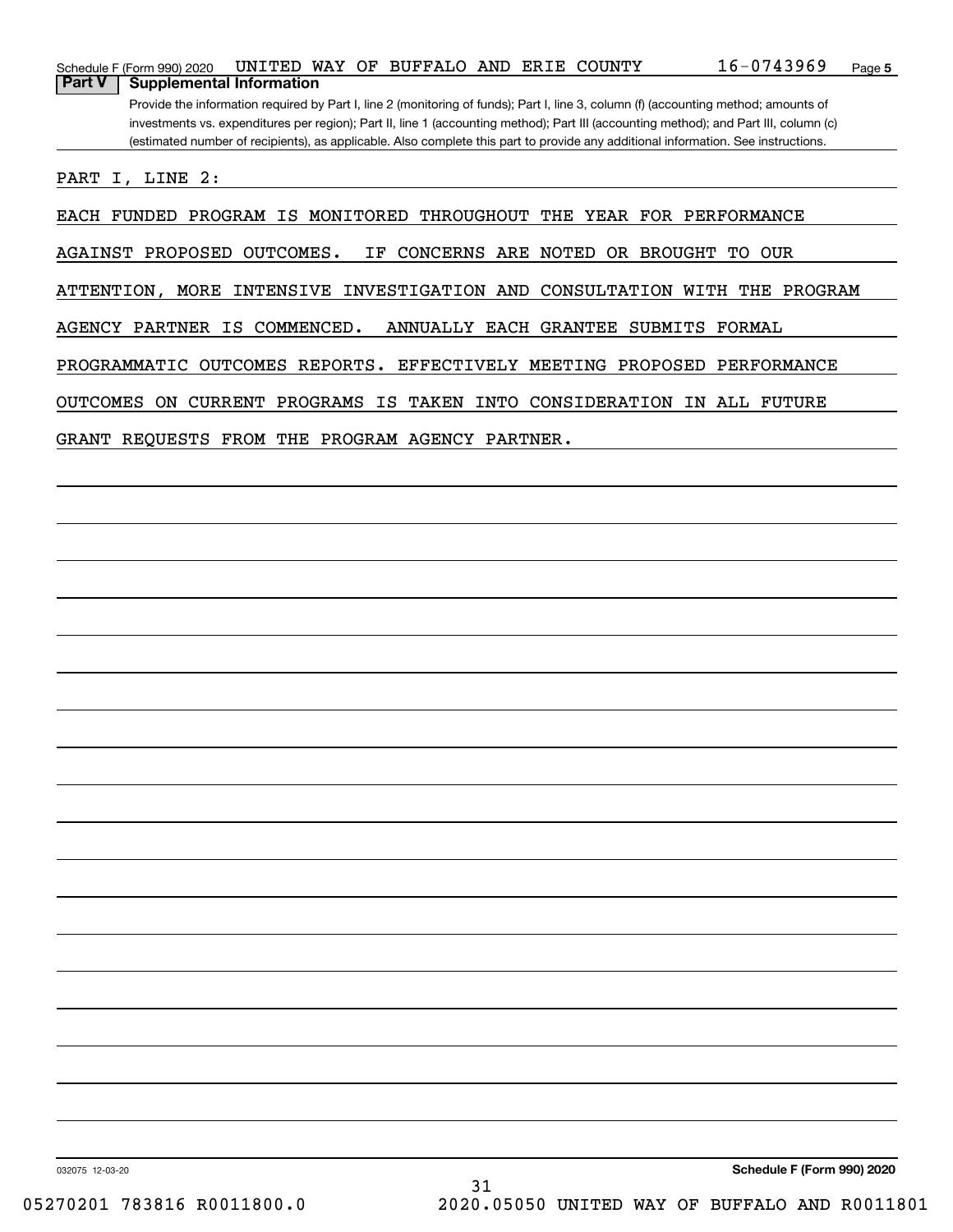| <b>SCHEDULE I</b><br>(Form 990)                                                                                                                                                                                                                                                                                 |                          | <b>Grants and Other Assistance to Organizations,</b><br>Governments, and Individuals in the United States |                                                                              |                                         |                                                                |                                          | OMB No. 1545-0047                                          |
|-----------------------------------------------------------------------------------------------------------------------------------------------------------------------------------------------------------------------------------------------------------------------------------------------------------------|--------------------------|-----------------------------------------------------------------------------------------------------------|------------------------------------------------------------------------------|-----------------------------------------|----------------------------------------------------------------|------------------------------------------|------------------------------------------------------------|
| Department of the Treasury<br>Internal Revenue Service                                                                                                                                                                                                                                                          |                          | Complete if the organization answered "Yes" on Form 990, Part IV, line 21 or 22.                          | Attach to Form 990.<br>Go to www.irs.gov/Form990 for the latest information. |                                         |                                                                |                                          | <b>Open to Public</b><br>Inspection                        |
| Name of the organization                                                                                                                                                                                                                                                                                        |                          | UNITED WAY OF BUFFALO AND ERIE COUNTY                                                                     |                                                                              |                                         |                                                                |                                          | <b>Employer identification number</b><br>16-0743969        |
| <b>General Information on Grants and Assistance</b><br>Part I                                                                                                                                                                                                                                                   |                          |                                                                                                           |                                                                              |                                         |                                                                |                                          |                                                            |
| Does the organization maintain records to substantiate the amount of the grants or assistance, the grantees' eligibility for the grants or assistance, and the selection<br>1.<br>Describe in Part IV the organization's procedures for monitoring the use of grant funds in the United States.<br>$\mathbf{2}$ |                          |                                                                                                           |                                                                              |                                         |                                                                |                                          | $\sqrt{X}$ Yes<br>  No                                     |
| Part II<br>Grants and Other Assistance to Domestic Organizations and Domestic Governments. Complete if the organization answered "Yes" on Form 990, Part IV, line 21, for any                                                                                                                                   |                          |                                                                                                           |                                                                              |                                         |                                                                |                                          |                                                            |
| recipient that received more than \$5,000. Part II can be duplicated if additional space is needed.                                                                                                                                                                                                             |                          |                                                                                                           |                                                                              |                                         |                                                                |                                          |                                                            |
| <b>1 (a)</b> Name and address of organization<br>or government                                                                                                                                                                                                                                                  | $(b)$ EIN                | (c) IRC section<br>(if applicable)                                                                        | (d) Amount of<br>cash grant                                                  | (e) Amount of<br>non-cash<br>assistance | (f) Method of<br>valuation (book,<br>FMV, appraisal,<br>other) | (g) Description of<br>noncash assistance | (h) Purpose of grant<br>or assistance                      |
| AFL-CIO EMERGENCY SERVICES<br><b>742 DELAWARE AVENUE</b><br>BUFFALO NY 14209                                                                                                                                                                                                                                    | $16-0743969$ 501(C)(3)   |                                                                                                           | 15,000,                                                                      | $\mathbf{0}$                            |                                                                |                                          | PROGRAM FUNDING                                            |
| AFRICAN CULTURAL CENTER OF BUFFALO<br><b>350 MASTEN AVENUE</b><br>BUFFALO, NY 14209                                                                                                                                                                                                                             | $16-0920652$ 501(C)(3)   |                                                                                                           | 21,206.                                                                      | 0.                                      |                                                                |                                          | PROGRAM FUNDING                                            |
| ALGONQUIN SPORTS FOR KIDS<br>403 MAIN STREET 200<br>BUFFALO, NY 14203                                                                                                                                                                                                                                           | $26 - 0682893$ 501(C)(3) |                                                                                                           | 29,250.                                                                      | 0.                                      |                                                                |                                          | PROGRAM FUNDING                                            |
| ALGONOUIN SPORTS FOR KIDS<br>403 MAIN STREET 200<br>BUFFALO, NY 14203                                                                                                                                                                                                                                           | $26 - 0682893$ 501(C)(3) |                                                                                                           | 30,491,                                                                      | 0.                                      |                                                                |                                          | WNY GIRLS IN SPORTS                                        |
| ALUDYNE NEW YORK LLC<br>4320 FEDERAL DRIVE<br>BATAVIA, NY 14020                                                                                                                                                                                                                                                 | 38-2973536               |                                                                                                           | 21,335.                                                                      | $\mathbf{0}$                            |                                                                |                                          | AMERICAN APPRENTICESHIP<br><b>INITIATIVE FEDERAL GRANT</b> |
| ALUDYNE NEW YORK LLC<br>4320 FEDERAL DRIVE<br>BATAVIA, NY 14020                                                                                                                                                                                                                                                 | 38-2973536               |                                                                                                           | 2,359                                                                        | $\mathbf{0}$                            |                                                                |                                          | WORKFORCE DEVELOPMENT<br>APPRENTICESHIP TOOLS<br>GRANT     |
| Enter total number of section 501(c)(3) and government organizations listed in the line 1 table<br>$\mathbf{2}$<br>Enter total number of other organizations listed in the line 1 table<br>-3                                                                                                                   |                          |                                                                                                           |                                                                              |                                         |                                                                |                                          | 122.<br>19.                                                |

**For Paperwork Reduction Act Notice, see the Instructions for Form 990. Schedule I (Form 990) 2020** LHA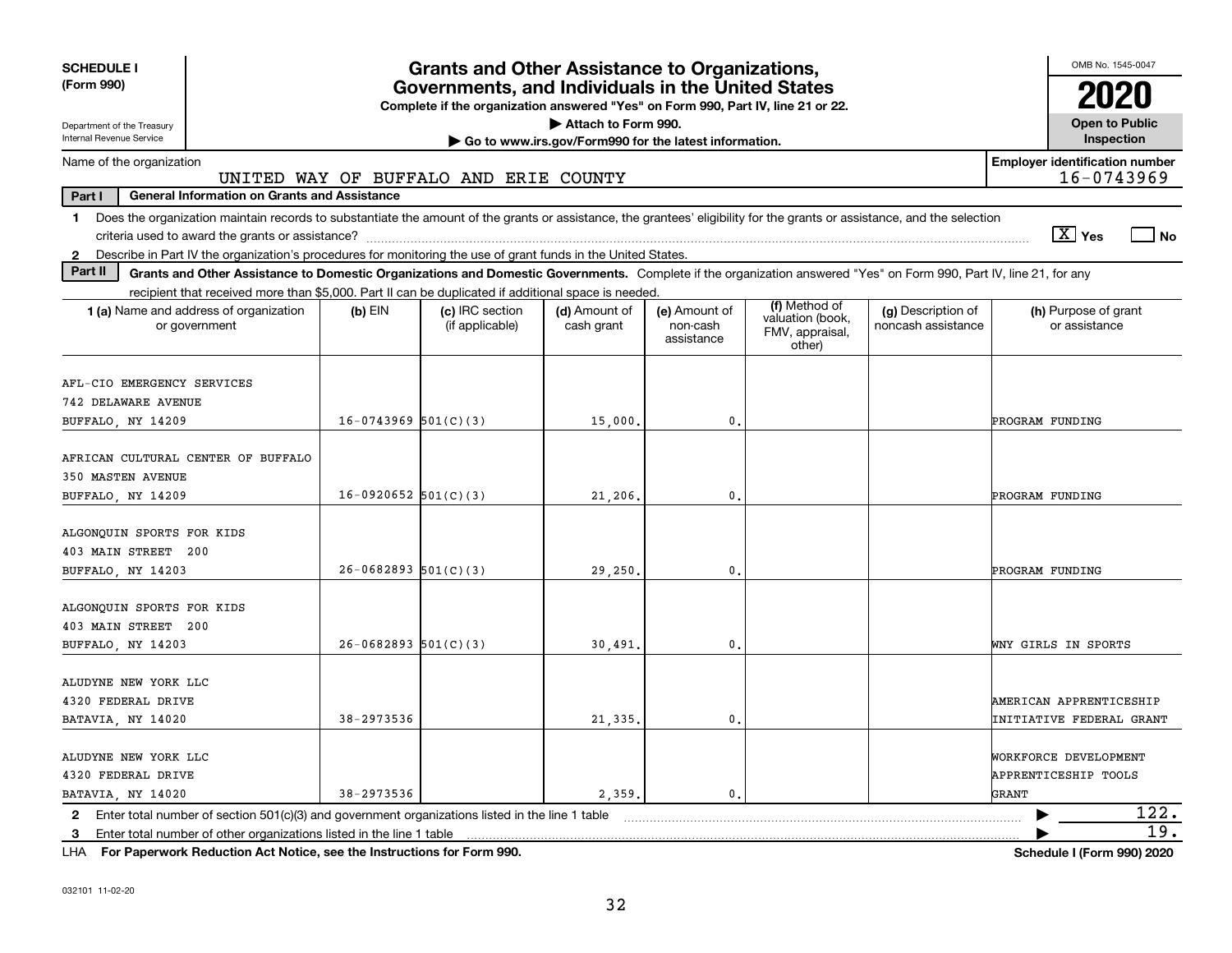### Schedule I (Form 990) Page 1 UNITED WAY OF BUFFALO AND ERIE COUNTY 16-0743969

| Part II   Continuation of Grants and Other Assistance to Domestic Organizations and Domestic Governments (Schedule I (Form 990), Part II.) |                          |                                  |                             |                                         |                                                                |                                           |                                                 |
|--------------------------------------------------------------------------------------------------------------------------------------------|--------------------------|----------------------------------|-----------------------------|-----------------------------------------|----------------------------------------------------------------|-------------------------------------------|-------------------------------------------------|
| (a) Name and address of<br>organization or government                                                                                      | $(b)$ EIN                | (c) IRC section<br>if applicable | (d) Amount of<br>cash grant | (e) Amount of<br>non-cash<br>assistance | (f) Method of<br>valuation<br>(book, FMV,<br>appraisal, other) | (g) Description of<br>non-cash assistance | (h) Purpose of grant<br>or assistance           |
| AMERICAN RED CROSS SERVING ERIE                                                                                                            |                          |                                  |                             |                                         |                                                                |                                           |                                                 |
| AND NIAGARA COUNTIES - 786                                                                                                                 |                          |                                  |                             |                                         |                                                                |                                           |                                                 |
| DELAWARE AVENUE - BUFFALO, NY                                                                                                              |                          |                                  |                             |                                         |                                                                |                                           |                                                 |
| 14209-2088                                                                                                                                 | 53-0196605 $501(C)(3)$   |                                  | 50,000.                     | 0.                                      |                                                                |                                           | PROGRAM FUNDING                                 |
| BAKER VICTORY SERVICES<br>780 RIDGE ROAD<br>LACKAWANNA, NY 14218                                                                           | $16-0743191$ $501(C)(3)$ |                                  | 29,250.                     | 0.                                      |                                                                |                                           | PROGRAM FUNDING                                 |
| BE A FRIEND PROGRAM INC.<br>85 RIVER ROCK DRIVE, SUITE 107<br>BUFFALO, NY 14207                                                            | $16-1106399$ $501(C)(3)$ |                                  | 90,425.                     | 0.                                      |                                                                |                                           | PROGRAM FUNDING                                 |
|                                                                                                                                            |                          |                                  |                             |                                         |                                                                |                                           |                                                 |
| BELMONT HOUSING RESOURCES FOR WNY                                                                                                          |                          |                                  |                             |                                         |                                                                |                                           |                                                 |
| 1195 MAIN STREET                                                                                                                           |                          |                                  |                             |                                         |                                                                |                                           | FAMILY HOUSING STABILITY                        |
| BUFFALO, NY 14209                                                                                                                          | $16-1080227$ 501(C)(3)   |                                  | 97,853.                     | 0.                                      |                                                                |                                           | CASE MANAGEMENT                                 |
| BELMONT HOUSING RESOURCES FOR WNY<br>1195 MAIN STREET                                                                                      |                          |                                  |                             |                                         |                                                                |                                           |                                                 |
| BUFFALO, NY 14209                                                                                                                          | $16-1080227$ 501(C)(3)   |                                  | 14,265.                     | 0.                                      |                                                                |                                           | GO BUFFALO MOM & SUPPLIES                       |
| BELMONT HOUSING RESOURCES FOR WNY<br>1195 MAIN STREET<br>BUFFALO, NY 14209                                                                 | $16-1080227$ 501(C)(3)   |                                  | 2,825.                      | 0.                                      |                                                                |                                           | HEALTH FOUNDATION WCNY GO<br><b>BUFFALO MOM</b> |
| BELMONT HOUSING RESOURCES FOR WNY<br>1195 MAIN STREET                                                                                      | $16-1080227$ 501(C)(3)   |                                  |                             | 0.                                      |                                                                |                                           | PROGRAM FUNDING                                 |
| BUFFALO, NY 14209                                                                                                                          |                          |                                  | 117,975.                    |                                         |                                                                |                                           |                                                 |
| BELMONT HOUSING RESOURCES FOR WNY<br>1195 MAIN STREET                                                                                      |                          |                                  |                             |                                         |                                                                |                                           |                                                 |
| BUFFALO, NY 14209                                                                                                                          | $16-1080227$ 501(C)(3)   |                                  | 8,809.                      | 0.                                      |                                                                |                                           | UNITED WAY WORKS                                |
| BELMONT HOUSING RESOURCES FOR WNY<br>1195 MAIN STREET<br>BUFFALO, NY 14209                                                                 | $16-1080227$ 501(C)(3)   |                                  | 10,450.                     | $\mathfrak{o}$ .                        |                                                                |                                           | WORK/LIFE SOLUTIONS                             |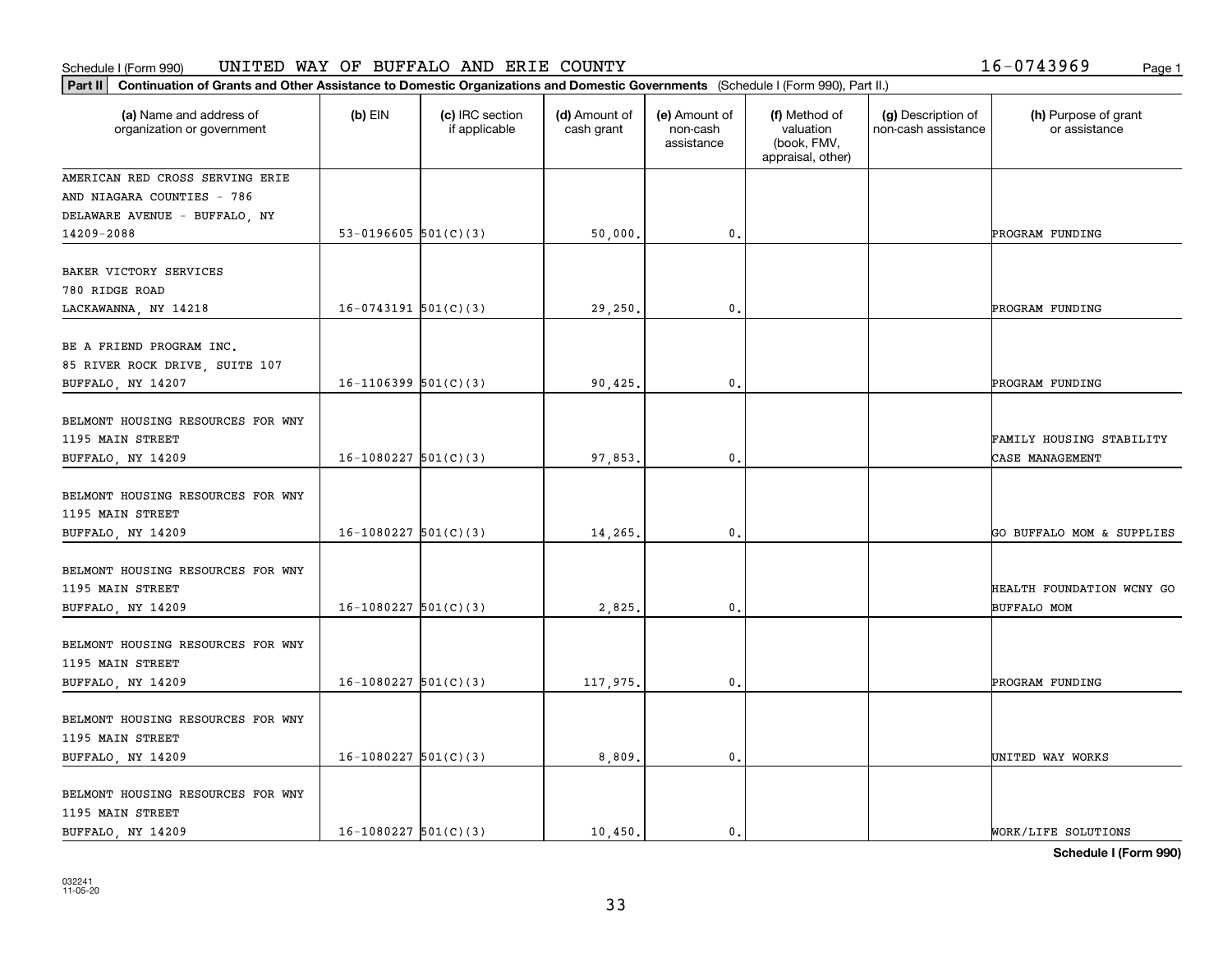### Schedule I (Form 990) Page 1 UNITED WAY OF BUFFALO AND ERIE COUNTY 16-0743969

| Part II   Continuation of Grants and Other Assistance to Domestic Organizations and Domestic Governments (Schedule I (Form 990), Part II.) |                            |                                  |                             |                                         |                                                                |                                           |                                       |
|--------------------------------------------------------------------------------------------------------------------------------------------|----------------------------|----------------------------------|-----------------------------|-----------------------------------------|----------------------------------------------------------------|-------------------------------------------|---------------------------------------|
| (a) Name and address of<br>organization or government                                                                                      | $(b)$ EIN                  | (c) IRC section<br>if applicable | (d) Amount of<br>cash grant | (e) Amount of<br>non-cash<br>assistance | (f) Method of<br>valuation<br>(book, FMV,<br>appraisal, other) | (g) Description of<br>non-cash assistance | (h) Purpose of grant<br>or assistance |
| BESTSELF BEHAVIORAL HEALTH                                                                                                                 |                            |                                  |                             |                                         |                                                                |                                           | CLOSING THE GAP - FUND                |
| 255 DELAWARE AVE., SUITE 300                                                                                                               |                            |                                  |                             |                                         |                                                                |                                           | FOR THE IMPROVEMENT OF                |
| BUFFALO, NY 14202                                                                                                                          | $16-1004090$ $501(C)(3)$   |                                  | 24,870.                     | $\mathbf{0}$ .                          |                                                                |                                           | <b>EDUCATION FEDERAL GRANT</b>        |
|                                                                                                                                            |                            |                                  |                             |                                         |                                                                |                                           |                                       |
| BESTSELF BEHAVIORAL HEALTH                                                                                                                 |                            |                                  |                             |                                         |                                                                |                                           |                                       |
| 255 DELAWARE AVE., SUITE 300                                                                                                               |                            |                                  |                             |                                         |                                                                |                                           |                                       |
| BUFFALO, NY 14202                                                                                                                          | $16-1004090$ $501(C)(3)$   |                                  | 313,922.                    | $^{\circ}$ .                            |                                                                |                                           | PROGRAM FUNDING                       |
|                                                                                                                                            |                            |                                  |                             |                                         |                                                                |                                           |                                       |
| BOYS AND GIRLS CLUB OF BUFFALO                                                                                                             |                            |                                  |                             |                                         |                                                                |                                           |                                       |
| INC. - 282 BABCOCK STREET -                                                                                                                |                            |                                  |                             |                                         |                                                                |                                           |                                       |
| BUFFALO, NY 14210                                                                                                                          | $16-0849516$ 501(C)(3)     |                                  | 153,533.                    | $\mathfrak{o}$ .                        |                                                                |                                           | PROGRAM FUNDING                       |
|                                                                                                                                            |                            |                                  |                             |                                         |                                                                |                                           |                                       |
| BOYS AND GIRLS CLUB OF THE                                                                                                                 |                            |                                  |                             |                                         |                                                                |                                           |                                       |
| NORTHTOWNS OF WNY - 54 RIVERDALE                                                                                                           |                            |                                  |                             |                                         |                                                                |                                           |                                       |
| AVENUE - BUFFALO, NY 14207                                                                                                                 | $16-0755733$ $501(C)(3)$   |                                  | 81,949                      | $\mathfrak{o}$ .                        |                                                                |                                           | PROGRAM FUNDING                       |
| BPS ADULT LEARNING CENTER/BUFFALO                                                                                                          |                            |                                  |                             |                                         |                                                                |                                           |                                       |
| PUBLIC SCHOOLS FOUNDATION - 389                                                                                                            |                            |                                  |                             |                                         |                                                                |                                           |                                       |
| VIRGINIA STREET - BUFFALO, NY                                                                                                              |                            |                                  |                             |                                         |                                                                |                                           |                                       |
| 14201                                                                                                                                      | $38-3704493$ 501(C)(3)     |                                  | 514,475.                    | 0.                                      |                                                                |                                           | UNITED WAY WORKS                      |
| BUFFALO & ERIE COUNTY WORKFORCE                                                                                                            |                            |                                  |                             |                                         |                                                                |                                           |                                       |
| DEVELOPMENT CONSORTIUM - 726                                                                                                               |                            |                                  |                             |                                         |                                                                |                                           |                                       |
| EXCHANGE STREET, SUITE 630 -                                                                                                               |                            |                                  |                             |                                         |                                                                |                                           | EMPIRE STATE POVERTY                  |
| BUFFALO, NY 14210                                                                                                                          | $16 - 1585625$ $501(C)(3)$ |                                  | 241,686.                    | 0.                                      |                                                                |                                           | REDUCTION INITIATIVE                  |
|                                                                                                                                            |                            |                                  |                             |                                         |                                                                |                                           |                                       |
| BUFFALO ALL STAR EXTREME, LLC                                                                                                              |                            |                                  |                             |                                         |                                                                |                                           |                                       |
| 1245 MAIN STREET                                                                                                                           |                            |                                  |                             |                                         |                                                                |                                           |                                       |
| BUFFALO, NY 14209                                                                                                                          | 83-1998776                 |                                  | 12,400                      | $\mathfrak o$ .                         |                                                                |                                           | WNY GIRLS IN SPORTS                   |
|                                                                                                                                            |                            |                                  |                             |                                         |                                                                |                                           |                                       |
| BUFFALO CENTER FOR ARTS AND                                                                                                                |                            |                                  |                             |                                         |                                                                |                                           |                                       |
| TECHNOLOGY - 1221 MAIN STREET -                                                                                                            |                            |                                  |                             |                                         |                                                                |                                           |                                       |
| BUFFALO, NY 14209                                                                                                                          | $45 - 5213027$ 501(C)(3)   |                                  | 29,250.                     | $\mathfrak o$ .                         |                                                                |                                           | PROGRAM FUNDING                       |
| BUFFALO FEDERATION OF NEIGHBORHOOD                                                                                                         |                            |                                  |                             |                                         |                                                                |                                           |                                       |
| CENTERS INC. (BFNC) - 97 LEMON                                                                                                             |                            |                                  |                             |                                         |                                                                |                                           |                                       |
| STREET - BUFFALO, NY 14204-1297                                                                                                            | $16-1172623$ 501(C)(3)     |                                  | 144,800.                    | $\mathbf{0}$ .                          |                                                                |                                           | PROGRAM FUNDING                       |
|                                                                                                                                            |                            |                                  |                             |                                         |                                                                |                                           |                                       |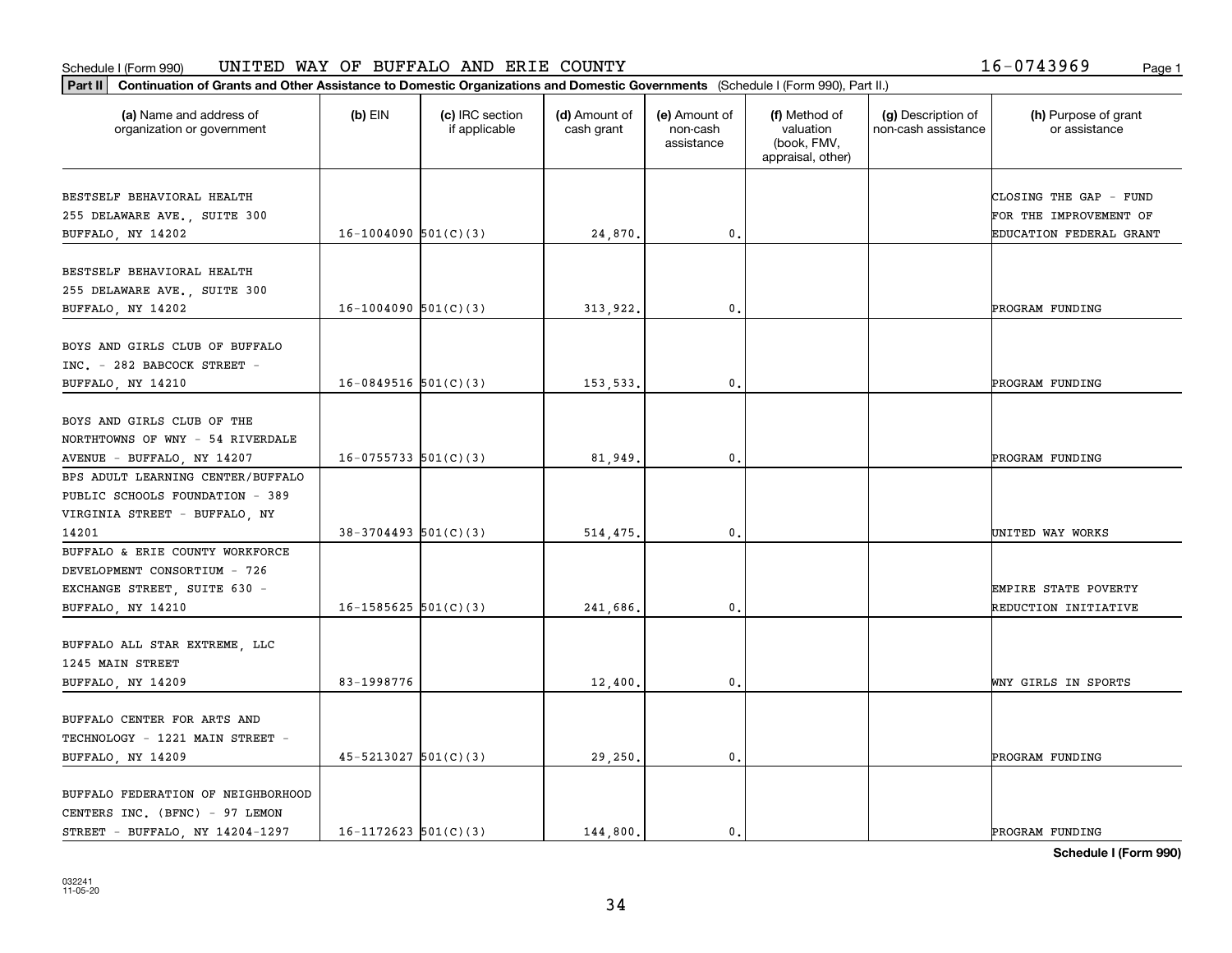#### Schedule I (Form 990) UN L'I'ED WAY OF BUFFALO AND ERTE COUN'I'Y Page 1 UNITED WAY OF BUFFALO AND ERIE COUNTY 16-0743969

| Part II   Continuation of Grants and Other Assistance to Domestic Organizations and Domestic Governments (Schedule I (Form 990), Part II.) |                          |                                  |                             |                                         |                                                                |                                           |                                       |
|--------------------------------------------------------------------------------------------------------------------------------------------|--------------------------|----------------------------------|-----------------------------|-----------------------------------------|----------------------------------------------------------------|-------------------------------------------|---------------------------------------|
| (a) Name and address of<br>organization or government                                                                                      | $(b)$ EIN                | (c) IRC section<br>if applicable | (d) Amount of<br>cash grant | (e) Amount of<br>non-cash<br>assistance | (f) Method of<br>valuation<br>(book, FMV,<br>appraisal, other) | (g) Description of<br>non-cash assistance | (h) Purpose of grant<br>or assistance |
|                                                                                                                                            |                          |                                  |                             |                                         |                                                                |                                           |                                       |
| BUFFALO FEDERATION OF NEIGHBORHOOD<br>CENTERS INC. (BFNC) - 97 LEMON                                                                       |                          |                                  |                             |                                         |                                                                |                                           | TARGETED FOOD STAMP                   |
| STREET - BUFFALO, NY 14204-1297                                                                                                            | $16-1172623$ $501(C)(3)$ |                                  | 19,929.                     | $\mathbf{0}$ .                          |                                                                |                                           | OUTREACH PROGRAM                      |
|                                                                                                                                            |                          |                                  |                             |                                         |                                                                |                                           |                                       |
| BUFFALO FEDERATION OF NEIGHBORHOOD                                                                                                         |                          |                                  |                             |                                         |                                                                |                                           |                                       |
| CENTERS INC. (BFNC) - 97 LEMON                                                                                                             |                          |                                  |                             |                                         |                                                                |                                           | VOLUNTEER INCOME TAX                  |
| STREET - BUFFALO, NY 14204-1297                                                                                                            | $16-1172623$ $501(C)(3)$ |                                  | 21,818                      | 0.                                      |                                                                |                                           | ASSISTANCE                            |
|                                                                                                                                            |                          |                                  |                             |                                         |                                                                |                                           |                                       |
| BUFFALO HEARING AND SPEECH CENTER                                                                                                          |                          |                                  |                             |                                         |                                                                |                                           |                                       |
| 50 EAST NORTH STREET                                                                                                                       |                          |                                  |                             |                                         |                                                                |                                           |                                       |
| BUFFALO, NY 14203                                                                                                                          | $16-0776186$ 501(C)(3)   |                                  | 19,500                      | $\mathbf{0}$ .                          |                                                                |                                           | PROGRAM FUNDING                       |
|                                                                                                                                            |                          |                                  |                             |                                         |                                                                |                                           |                                       |
| BUFFALO PRENATAL PERINATAL                                                                                                                 |                          |                                  |                             |                                         |                                                                |                                           |                                       |
| SERVICES - 625 DELAWARE AVENUE                                                                                                             |                          |                                  |                             |                                         |                                                                |                                           | DISASTER RELIEF FUND -                |
| SUITE 410 - BUFFALO, NY 14202                                                                                                              | $16-1302764$ 501(C)(3)   |                                  | 1,000                       | $\mathbf{0}$ .                          |                                                                |                                           | COVID 19                              |
| BUFFALO PRENATAL PERINATAL                                                                                                                 |                          |                                  |                             |                                         |                                                                |                                           |                                       |
| SERVICES - 625 DELAWARE AVENUE                                                                                                             |                          |                                  |                             |                                         |                                                                |                                           |                                       |
| SUITE 410 - BUFFALO, NY 14202                                                                                                              | $16-1302764$ 501(C)(3)   |                                  | 102,361                     | 0.                                      |                                                                |                                           | GO BUFFALO MOM & SUPPLIES             |
|                                                                                                                                            |                          |                                  |                             |                                         |                                                                |                                           |                                       |
| BUFFALO PRENATAL PERINATAL                                                                                                                 |                          |                                  |                             |                                         |                                                                |                                           |                                       |
| SERVICES - 625 DELAWARE AVENUE                                                                                                             |                          |                                  |                             |                                         |                                                                |                                           | HEALTH FOUNDATION WCNY GO             |
| SUITE 410 - BUFFALO, NY 14202                                                                                                              | $16-1302764$ 501(C)(3)   |                                  | 3,624                       | 0.                                      |                                                                |                                           | <b>BUFFALO MOM</b>                    |
|                                                                                                                                            |                          |                                  |                             |                                         |                                                                |                                           |                                       |
| BUFFALO PRENATAL PERINATAL                                                                                                                 |                          |                                  |                             |                                         |                                                                |                                           |                                       |
| SERVICES - 625 DELAWARE AVENUE                                                                                                             |                          |                                  |                             |                                         |                                                                |                                           |                                       |
| SUITE 410 - BUFFALO, NY 14202                                                                                                              | $16-1302764$ 501(C)(3)   |                                  | 48,750.                     | $\mathbf{0}$ .                          |                                                                |                                           | PROGRAM FUNDING                       |
|                                                                                                                                            |                          |                                  |                             |                                         |                                                                |                                           |                                       |
| BUFFALO PROMISE NEIGHBORHOOD                                                                                                               |                          |                                  |                             |                                         |                                                                |                                           |                                       |
| 465 MAIN STREET., SUITE 510                                                                                                                |                          |                                  |                             |                                         |                                                                |                                           |                                       |
| BUFFALO, NY 14203                                                                                                                          | $20-1405438$ 501(C)(3)   |                                  | 29,250.                     | $\mathfrak o$ .                         |                                                                |                                           | PROGRAM FUNDING                       |
|                                                                                                                                            |                          |                                  |                             |                                         |                                                                |                                           |                                       |
| BUFFALO URBAN LEAGUE INC.                                                                                                                  |                          |                                  |                             |                                         |                                                                |                                           |                                       |
| 15 GENESEE STREET<br>BUFFALO, NY 14203                                                                                                     | $16-0743940$ 501(C)(3)   |                                  | 116,025.                    | $\mathbf{0}$ .                          |                                                                |                                           | PROGRAM FUNDING                       |
|                                                                                                                                            |                          |                                  |                             |                                         |                                                                |                                           |                                       |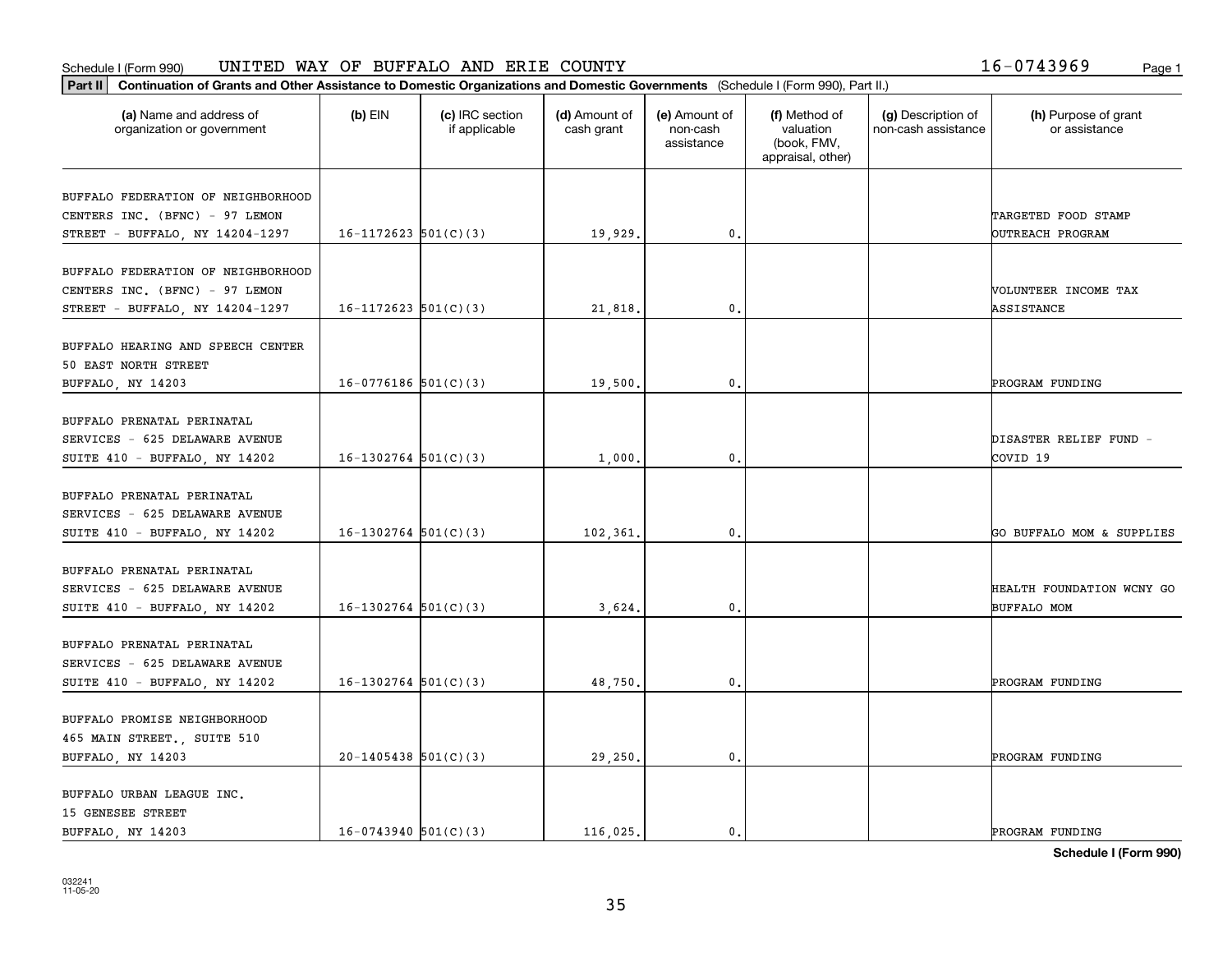### Schedule I (Form 990) Page 1 UNITED WAY OF BUFFALO AND ERIE COUNTY 16-0743969

| Part II   Continuation of Grants and Other Assistance to Domestic Organizations and Domestic Governments (Schedule I (Form 990), Part II.) |                            |                                  |                             |                                         |                                                                |                                           |                                                                        |
|--------------------------------------------------------------------------------------------------------------------------------------------|----------------------------|----------------------------------|-----------------------------|-----------------------------------------|----------------------------------------------------------------|-------------------------------------------|------------------------------------------------------------------------|
| (a) Name and address of<br>organization or government                                                                                      | $(b)$ EIN                  | (c) IRC section<br>if applicable | (d) Amount of<br>cash grant | (e) Amount of<br>non-cash<br>assistance | (f) Method of<br>valuation<br>(book, FMV,<br>appraisal, other) | (g) Description of<br>non-cash assistance | (h) Purpose of grant<br>or assistance                                  |
| CATHOLIC CHARITIES OF BUFFALO<br>741 DELAWARE AVENUE                                                                                       |                            |                                  |                             |                                         |                                                                |                                           | CLOSING THE GAP - FUND<br>FOR THE IMPROVEMENT OF                       |
| BUFFALO, NY 14209                                                                                                                          | $16-0743251$ 501(C)(3)     |                                  | 106,240.                    | 0.                                      |                                                                |                                           | EDUCATION FEDERAL GRANT                                                |
| CATHOLIC CHARITIES OF BUFFALO<br>741 DELAWARE AVENUE<br>BUFFALO, NY 14209                                                                  | $16-0743251$ 501(C)(3)     |                                  | 13,942.                     | 0.                                      |                                                                |                                           | COMMUNITY BABY SHOWER<br>DONOR SUPPORT                                 |
| CATHOLIC CHARITIES OF BUFFALO<br>741 DELAWARE AVENUE<br>BUFFALO, NY 14209                                                                  | $16-0743251$ 501(C)(3)     |                                  | 65, 315.                    | 0.                                      |                                                                |                                           | TARGETED FOOD STAMP<br><b>DUTREACH PROGRAM</b>                         |
| CATHOLIC CHARITIES OF BUFFALO<br>741 DELAWARE AVENUE<br>BUFFALO, NY 14209                                                                  | $16-0743251$ 501(C)(3)     |                                  | 83,078.                     | $\mathfrak{o}$ .                        |                                                                |                                           | UNITED WAY WORKS                                                       |
| CENTER FOR EMPLOYMENT<br>OPPORTUNITIES - 170 FRANKLIN<br>STREET SUITE 701 - BUFFALO, NY                                                    |                            |                                  |                             |                                         |                                                                |                                           |                                                                        |
| 14202                                                                                                                                      | $13 - 3843322$ $501(C)(3)$ |                                  | 39,000                      | 0.                                      |                                                                |                                           | PROGRAM FUNDING                                                        |
| CENTER FOR GOVERNMENTAL RESEARCH<br>ONE SOUTH WASHINGTON STREET, SUITE<br>ROCHESTER, NY 14614                                              | $16-0754774$ $501(C)(3)$   |                                  | 43,130.                     | 0.                                      |                                                                |                                           | CLOSING THE GAP -<br>EVALUATIONS, MEETINGS &<br>SURVEY REPORTS         |
| CENTER FOR GOVERNMENTAL RESEARCH<br>ONE SOUTH WASHINGTON STREET, SUITE<br>ROCHESTER, NY 14614                                              | $16-0754774$ 501(C)(3)     |                                  | 26,665.                     | $\mathbf{0}$ .                          |                                                                |                                           | CLOSING THE GAP CLEVEHILL<br>EVALUATIONS, MEETINGS &<br>SURVEY REPORTS |
| CENTER FOR GOVERNMENTAL RESEARCH<br>ONE SOUTH WASHINGTON STREET, SUITE<br>ROCHESTER, NY 14614                                              | $16-0754774$ 501(C)(3)     |                                  | 34,924.                     | $\mathbf{0}$ .                          |                                                                |                                           | EMPIRE STATE POVERTY<br>REDUCTION INITIATIVE                           |
| CHAMPION PROJECT INC.<br>425 MEYER ROAD<br>WEST SENECA, NY 14224                                                                           | $47 - 2123202$ 501(C)(3)   |                                  | 7.160.                      | 0.                                      |                                                                |                                           | WNY GIRLS IN SPORTS                                                    |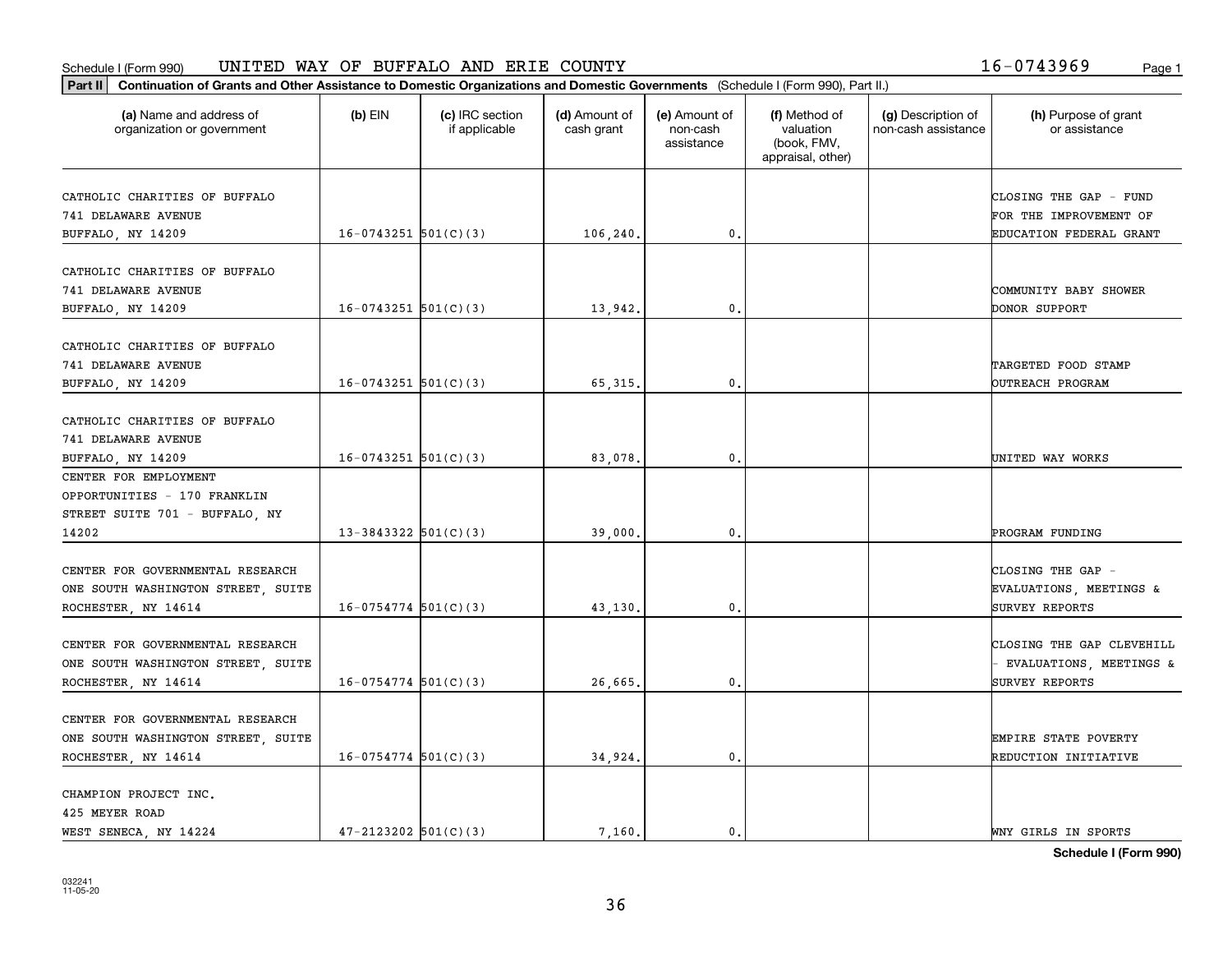### **Part II Continuation of Grants and Other Assistance to Domestic Organizations and Domestic Continuation of Grants and Other Assistance to Domestic Organizations and Domestic Continuation of Grants and Other Assistance t** Schedule I (Form 990) Page 1 UNITED WAY OF BUFFALO AND ERIE COUNTY 16-0743969

| 16-0743969<br>Page: |  |  |  |  |  |  |  |  |  |  |  |
|---------------------|--|--|--|--|--|--|--|--|--|--|--|
|---------------------|--|--|--|--|--|--|--|--|--|--|--|

| Continuation of Grants and Other Assistance to Domestic Organizations and Domestic Governments (Schedule I (Form 990), Part II.)<br>Part II |                            |                                  |                             |                                         |                                                                |                                           |                                                                                        |
|---------------------------------------------------------------------------------------------------------------------------------------------|----------------------------|----------------------------------|-----------------------------|-----------------------------------------|----------------------------------------------------------------|-------------------------------------------|----------------------------------------------------------------------------------------|
| (a) Name and address of<br>organization or government                                                                                       | $(b)$ EIN                  | (c) IRC section<br>if applicable | (d) Amount of<br>cash grant | (e) Amount of<br>non-cash<br>assistance | (f) Method of<br>valuation<br>(book, FMV,<br>appraisal, other) | (g) Description of<br>non-cash assistance | (h) Purpose of grant<br>or assistance                                                  |
| CHILD & FAMILY SERVICES OF ERIE<br>COUNTY - 330 DELAWARE AVENUE -<br>BUFFALO, NY 14202                                                      | $16-1004825$ 501(C)(3)     |                                  | 172,575.                    | $\mathfrak o$ .                         |                                                                |                                           | PROGRAM FUNDING                                                                        |
| CHILD CARE RESOURCE NETWORK<br>1000 HERTEL AVENUE<br>BUFFALO, NY 14216                                                                      | $22 - 2916451$ 501(C)(3)   |                                  | 5,000.                      | $\mathfrak{o}$ .                        |                                                                |                                           | CLOSING THE GAP - FUND<br>FOR THE IMPROVEMENT OF<br><b>EDUCATION FEDERAL GRANT</b>     |
| CHILD CARE RESOURCE NETWORK<br>1000 HERTEL AVENUE<br>BUFFALO, NY 14216                                                                      | $22 - 2916451$ 501(C)(3)   |                                  | 63,375                      | $\mathbf{0}$                            |                                                                |                                           | PROGRAM FUNDING                                                                        |
| CLASSROOM CHAMPIONS INC.<br>236 LIVINGSTON STREET, SUITE 23C<br>BROOKLYN, NY 11201                                                          | $45 - 1256761$ $501(C)(3)$ |                                  | 14,000.                     | 0.                                      |                                                                |                                           | WNY GIRLS IN SPORTS                                                                    |
| CLEVELAND HILL FAMILY RESOURCE<br>CENTER - 105 MAPLEVIEW ROAD -<br>CHEEKTOWAGA, NY 14215                                                    | $16 - 6001638$ 501(C)(3)   |                                  | 36,707.                     | $\mathfrak{o}$ .                        |                                                                |                                           | CLOSING THE GAP CLEVEHILL<br>FUND FOR THE<br>IMPROVEMENT OF EDUCATION<br>FEDERAL GRANT |
| COMMUNITY FOUNDATION FOR GREATER<br>BUFFALO - 726 EXCHANGE STREET,<br>SUITE 525 - BUFFALO, NY 14210                                         | $16-0743969$ 501(C)(3)     |                                  | 763,266.                    | $\mathbf{0}$                            |                                                                |                                           | DISASTER RELIEF FUND -<br>COVID 19                                                     |
| COMPASS HOUSE<br>1451 MAIN STREET<br>BUFFALO, NY 14209                                                                                      | $23 - 7363167$ 501(C)(3)   |                                  | 105,398.                    | $\mathfrak o$ .                         |                                                                |                                           | PROGRAM FUNDING                                                                        |
| COMPEER OF GREATER BUFFALO<br>135 DELAWARE AVENUE, SUITE 210<br>BUFFALO, NY 14202                                                           | $16-1454202$ $501(C)(3)$   |                                  | 84,903.                     | $\mathbf{0}$ .                          |                                                                |                                           | PROGRAM FUNDING                                                                        |
| CONSUMER CREDIT COUNSELING<br>SERVICES - 40 GARDENVILLE PARKWAY,<br>SUITE 300 - WEST SENECA, NY 14224                                       | $16-0909583$ 501(C)(3)     |                                  | 29.250.                     | $\mathbf{0}$ .                          |                                                                |                                           | PROGRAM FUNDING                                                                        |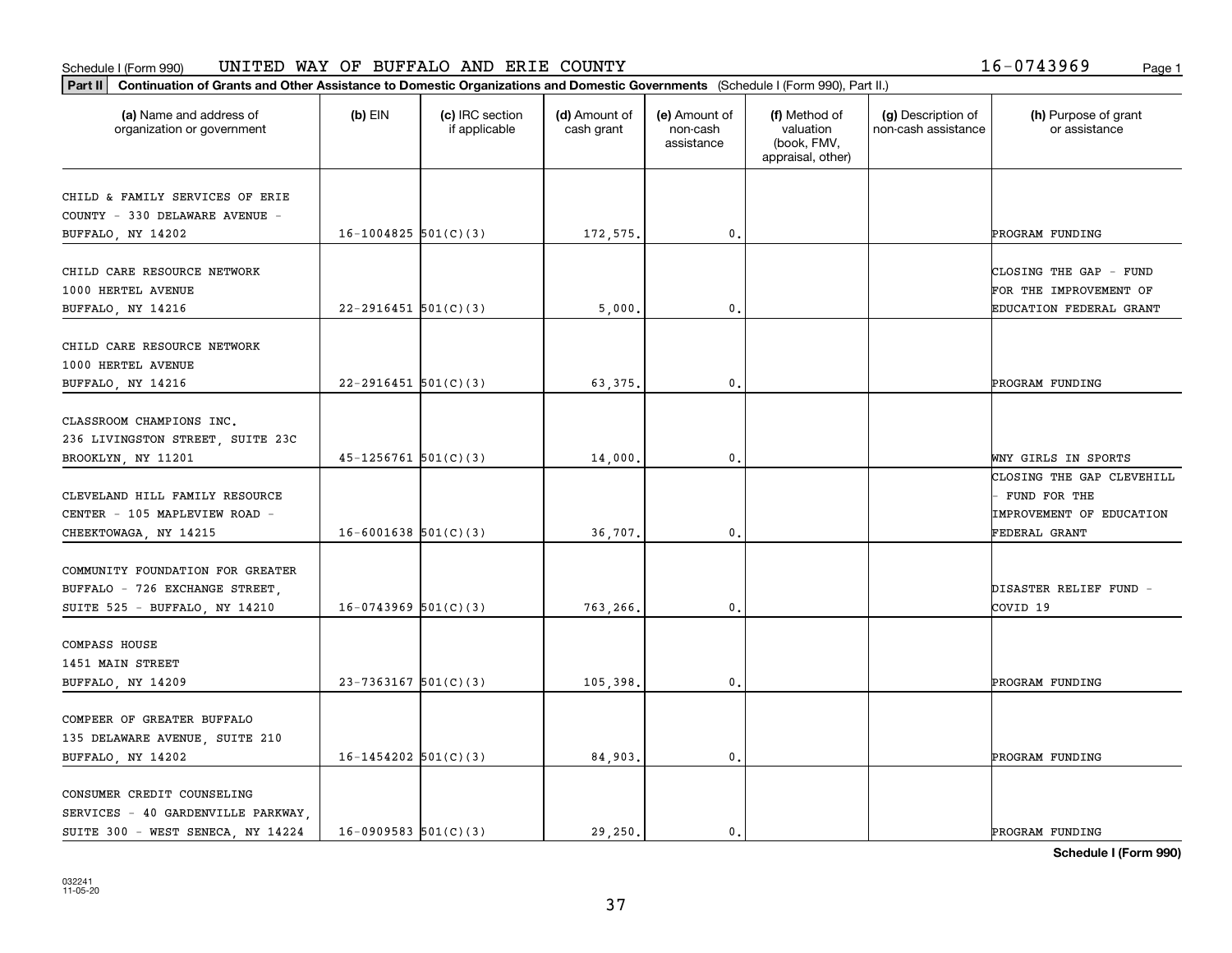#### Schedule I (Form 990) UN L'I'ED WAY OF BUFFALO AND ERTE COUN'I'Y Page 1 UNITED WAY OF BUFFALO AND ERIE COUNTY 16-0743969

| (a) Name and address of<br>organization or government       | $(b)$ EIN                  | (c) IRC section<br>if applicable | (d) Amount of<br>cash grant | (e) Amount of<br>non-cash<br>assistance | (f) Method of<br>valuation<br>(book, FMV,<br>appraisal, other) | (g) Description of<br>non-cash assistance | (h) Purpose of grant<br>or assistance |
|-------------------------------------------------------------|----------------------------|----------------------------------|-----------------------------|-----------------------------------------|----------------------------------------------------------------|-------------------------------------------|---------------------------------------|
| CRADLE BEACH CAMP INC.                                      |                            |                                  |                             |                                         |                                                                |                                           | CLOSING THE GAP - FUND                |
| 8038 OLD LAKESHORE ROAD                                     |                            |                                  |                             |                                         |                                                                |                                           | FOR THE IMPROVEMENT OF                |
| ANGOLA, NY 14006                                            | $16-0743025$ 501(C)(3)     |                                  | 27, 271.                    | 0.                                      |                                                                |                                           | EDUCATION FEDERAL GRANT               |
| CRADLE BEACH CAMP INC.                                      |                            |                                  |                             |                                         |                                                                |                                           |                                       |
| 8038 OLD LAKESHORE ROAD                                     |                            |                                  |                             |                                         |                                                                |                                           |                                       |
| ANGOLA, NY 14006                                            | $16-0743025$ 501(C)(3)     |                                  | 39,020.                     | $\mathbf{0}$ .                          |                                                                |                                           | PROGRAM FUNDING                       |
|                                                             |                            |                                  |                             |                                         |                                                                |                                           |                                       |
|                                                             |                            |                                  |                             |                                         |                                                                |                                           | DONOR DESIGNATIONS TO                 |
| DONOR DESIGNATIONS TO AGENCIES                              |                            | 501(C)(3)                        | 3, 293, 375.                | $\mathbf{0}$ .                          |                                                                |                                           | AGENCIES                              |
| EASTMAN KODAK CO                                            |                            |                                  |                             |                                         |                                                                |                                           |                                       |
| 343 STATE STREET                                            |                            |                                  |                             |                                         |                                                                |                                           | AMERICAN APPRENTICESHIP               |
| ROCHESTER, NY 14650                                         | $16 - 0417150$             |                                  | 47,510.                     | 0.                                      |                                                                |                                           | INITIATIVE FEDERAL GRANT              |
|                                                             |                            |                                  |                             |                                         |                                                                |                                           |                                       |
| EASTMAN KODAK CO                                            |                            |                                  |                             |                                         |                                                                |                                           | WORKFORCE DEVELOPMENT                 |
| 343 STATE STREET                                            |                            |                                  |                             |                                         |                                                                |                                           | APPRENTICESHIP TOOLS                  |
| ROCHESTER, NY 14650                                         | $16 - 0417150$             |                                  | 15,426.                     | $\mathbf{0}$                            |                                                                |                                           | <b>GRANT</b>                          |
|                                                             |                            |                                  |                             |                                         |                                                                |                                           |                                       |
|                                                             | $16-0743969$ 501(C)(3)     |                                  |                             | 0.                                      |                                                                |                                           | PROGRAM FUNDING EMERGENT              |
| EMERGENT OPPORTUNITIES<br>ERIE REGIONAL HOUSING DEVELOPMENT |                            |                                  | 35,810.                     |                                         |                                                                |                                           | <b>OPPORTUNITIES</b>                  |
| CORP. (BELLE CENTER) - 104                                  |                            |                                  |                             |                                         |                                                                |                                           |                                       |
| MARYLAND STREET - BUFFALO, NY                               |                            |                                  |                             |                                         |                                                                |                                           |                                       |
| 14201                                                       | $16 - 1559032$ $501(C)(3)$ |                                  | 38,054.                     | $\mathbf{0}$ .                          |                                                                |                                           | UNITED WAY WORKS                      |
|                                                             |                            |                                  |                             |                                         |                                                                |                                           |                                       |
| EVERY PERSON INFLUENCES CHILDREN                            |                            |                                  |                             |                                         |                                                                |                                           |                                       |
| 1000 MAIN STREET                                            | $16-1160182$ 501(C)(3)     |                                  | 121,875.                    | $\mathbf{0}$ .                          |                                                                |                                           | PROGRAM FUNDING                       |
| BUFFALO, NY 14202                                           |                            |                                  |                             |                                         |                                                                |                                           |                                       |
| 4IMPRINT, INC.                                              |                            |                                  |                             |                                         |                                                                |                                           |                                       |
| 25303 NETWORK PLACE                                         |                            |                                  |                             |                                         |                                                                |                                           | ERIE COUNTY OPIOID                    |
| CHICAGO LL 60673                                            |                            |                                  | 18,906.                     | 0.                                      |                                                                |                                           | OVERDOSE RESPONSE                     |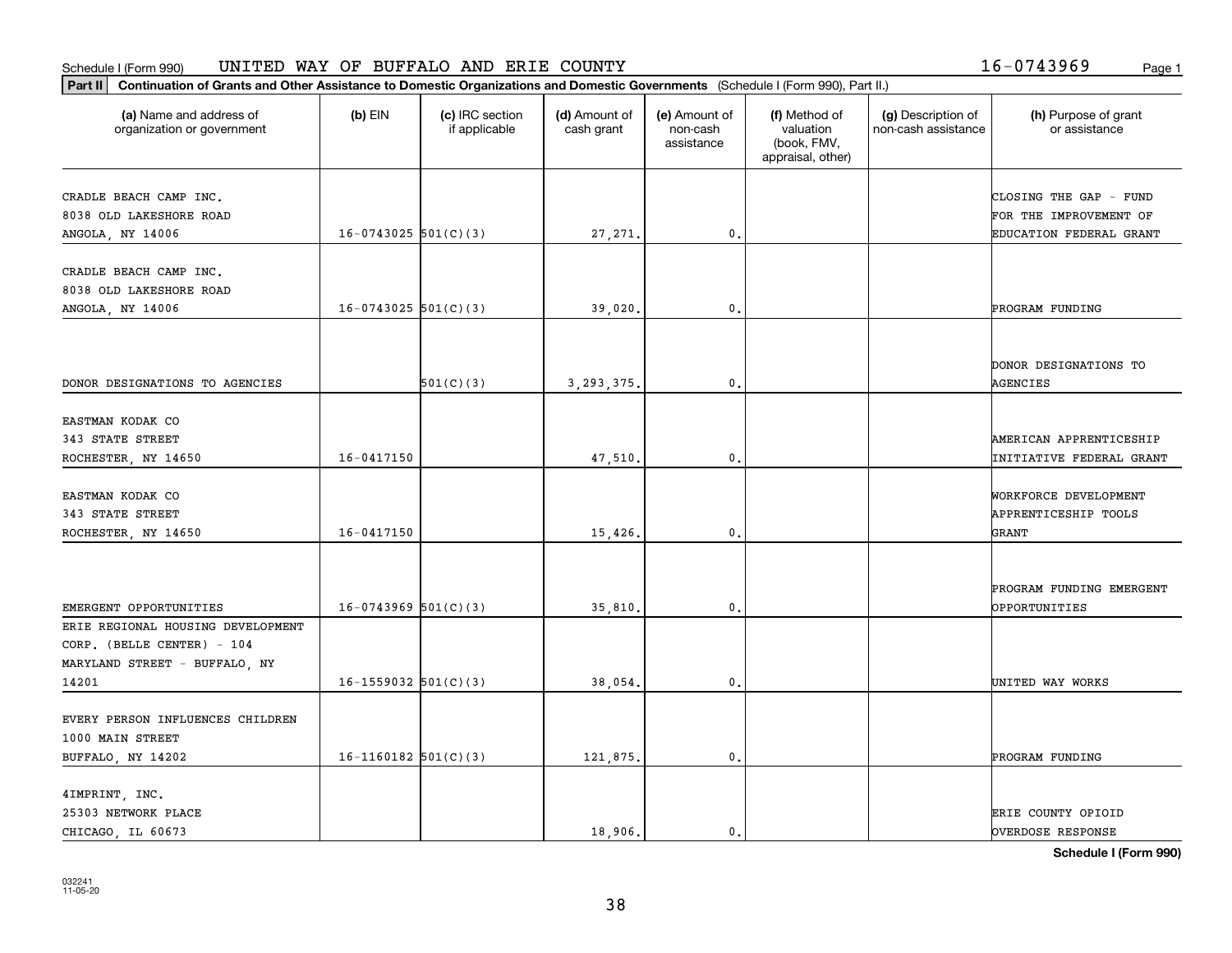#### Schedule I (Form 990) UN L'I'ED WAY OF BUFFALO AND ERTE COUN'I'Y Page 1 UNITED WAY OF BUFFALO AND ERIE COUNTY 16-0743969

| Part II   Continuation of Grants and Other Assistance to Domestic Organizations and Domestic Governments (Schedule I (Form 990), Part II.) |                            |                                  |                             |                                         |                                                                |                                           |                                          |
|--------------------------------------------------------------------------------------------------------------------------------------------|----------------------------|----------------------------------|-----------------------------|-----------------------------------------|----------------------------------------------------------------|-------------------------------------------|------------------------------------------|
| (a) Name and address of<br>organization or government                                                                                      | $(b)$ EIN                  | (c) IRC section<br>if applicable | (d) Amount of<br>cash grant | (e) Amount of<br>non-cash<br>assistance | (f) Method of<br>valuation<br>(book, FMV,<br>appraisal, other) | (g) Description of<br>non-cash assistance | (h) Purpose of grant<br>or assistance    |
| FAMILY HELP CENTER                                                                                                                         |                            |                                  |                             |                                         |                                                                |                                           |                                          |
| 60 DINGENS STREET                                                                                                                          |                            |                                  |                             |                                         |                                                                |                                           |                                          |
| BUFFALO, NY 14206                                                                                                                          | $22 - 2219511$ $501(C)(3)$ |                                  | 151,798.                    | $\mathbf 0$ .                           |                                                                |                                           | PROGRAM FUNDING                          |
|                                                                                                                                            |                            |                                  |                             |                                         |                                                                |                                           |                                          |
| FAMILY JUSTICE CENTER OF ERIE                                                                                                              |                            |                                  |                             |                                         |                                                                |                                           |                                          |
| COUNTY - 237 MAIN STREET 14TH                                                                                                              |                            |                                  |                             |                                         |                                                                |                                           |                                          |
| FLOOR - BUFFALO, NY 14203                                                                                                                  | $20 - 2250813$ $501(C)(3)$ |                                  | 121,875.                    | 0.                                      |                                                                |                                           | PROGRAM FUNDING                          |
|                                                                                                                                            |                            |                                  |                             |                                         |                                                                |                                           |                                          |
| $F-BITES$<br>ONE SYMPHONY CIRCLE                                                                                                           |                            |                                  |                             |                                         |                                                                |                                           | FOOD ACCESS, JUSTICE AND                 |
| BUFFALO, NY 14201                                                                                                                          | $47-4954148$ 501(C)(3)     |                                  | 5,067.                      | $\mathfrak{o}$ .                        |                                                                |                                           | SOVEREIGNTY                              |
|                                                                                                                                            |                            |                                  |                             |                                         |                                                                |                                           |                                          |
| FEEDMORE WNY                                                                                                                               |                            |                                  |                             |                                         |                                                                |                                           | CLOSING THE GAP - FUND                   |
| 100 JAMES E CASEY DR                                                                                                                       |                            |                                  |                             |                                         |                                                                |                                           | FOR THE IMPROVEMENT OF                   |
| BUFFALO, NY 14206                                                                                                                          | $22 - 2470820$ 501(C)(3)   |                                  | 11,865.                     | $\mathbf{0}$                            |                                                                |                                           | EDUCATION FEDERAL GRANT                  |
|                                                                                                                                            |                            |                                  |                             |                                         |                                                                |                                           |                                          |
| FRIENDS OF THE BROADWAY MARKET                                                                                                             |                            |                                  |                             |                                         |                                                                |                                           |                                          |
| 999 BROADWAY                                                                                                                               |                            |                                  |                             |                                         |                                                                |                                           | FOOD ACCESS, JUSTICE AND                 |
| BUFFALO, NY 14212                                                                                                                          | $81 - 3412914$ $501(C)(3)$ |                                  | 2,067.                      | $\mathbf{0}$                            |                                                                |                                           | SOVEREIGNTY                              |
|                                                                                                                                            |                            |                                  |                             |                                         |                                                                |                                           | CLOSING THE GAP CLEVEHILL                |
| GATEWAY-LONGVIEW, INC.<br>6350 MAIN STREET                                                                                                 |                            |                                  |                             |                                         |                                                                |                                           | FUND FOR THE<br>IMPROVEMENT OF EDUCATION |
| WILLIAMSVILLE, NY 14221                                                                                                                    | $16-0743969$ $501(C)(3)$   |                                  | 18,959.                     | 0.                                      |                                                                |                                           | FEDERAL GRANT                            |
|                                                                                                                                            |                            |                                  |                             |                                         |                                                                |                                           |                                          |
| GERARD PLACE HDFC, INC.                                                                                                                    |                            |                                  |                             |                                         |                                                                |                                           |                                          |
| 2515 BAILEY AVENUE #1                                                                                                                      |                            |                                  |                             |                                         |                                                                |                                           |                                          |
| BUFFALO, NY 14215                                                                                                                          | $16-1562738$ 501(C)(3)     |                                  | 29,250                      | $^{\rm 0}$ .                            |                                                                |                                           | PROGRAM FUNDING                          |
|                                                                                                                                            |                            |                                  |                             |                                         |                                                                |                                           |                                          |
| GIRL SCOUTS OF WESTERN NEW YORK                                                                                                            |                            |                                  |                             |                                         |                                                                |                                           |                                          |
| 3332 WALDEN AVENUE SUITE 106                                                                                                               |                            |                                  |                             |                                         |                                                                |                                           |                                          |
| DEPEW, NY 14043                                                                                                                            | $16-0743096$ 501(C)(3)     |                                  | 29,250.                     | $\mathfrak{o}$ .                        |                                                                |                                           | PROGRAM FUNDING                          |
| GOODWILL INDUSTRIES OF WNY INC.                                                                                                            |                            |                                  |                             |                                         |                                                                |                                           |                                          |
| 1119 WILLIAM STREET                                                                                                                        |                            |                                  |                             |                                         |                                                                |                                           |                                          |
| BUFFALO, NY 14206-1897                                                                                                                     | $16-0761225$ 501(C)(3)     |                                  | 71.175.                     | $\mathbf{0}$ .                          |                                                                |                                           | PROGRAM FUNDING                          |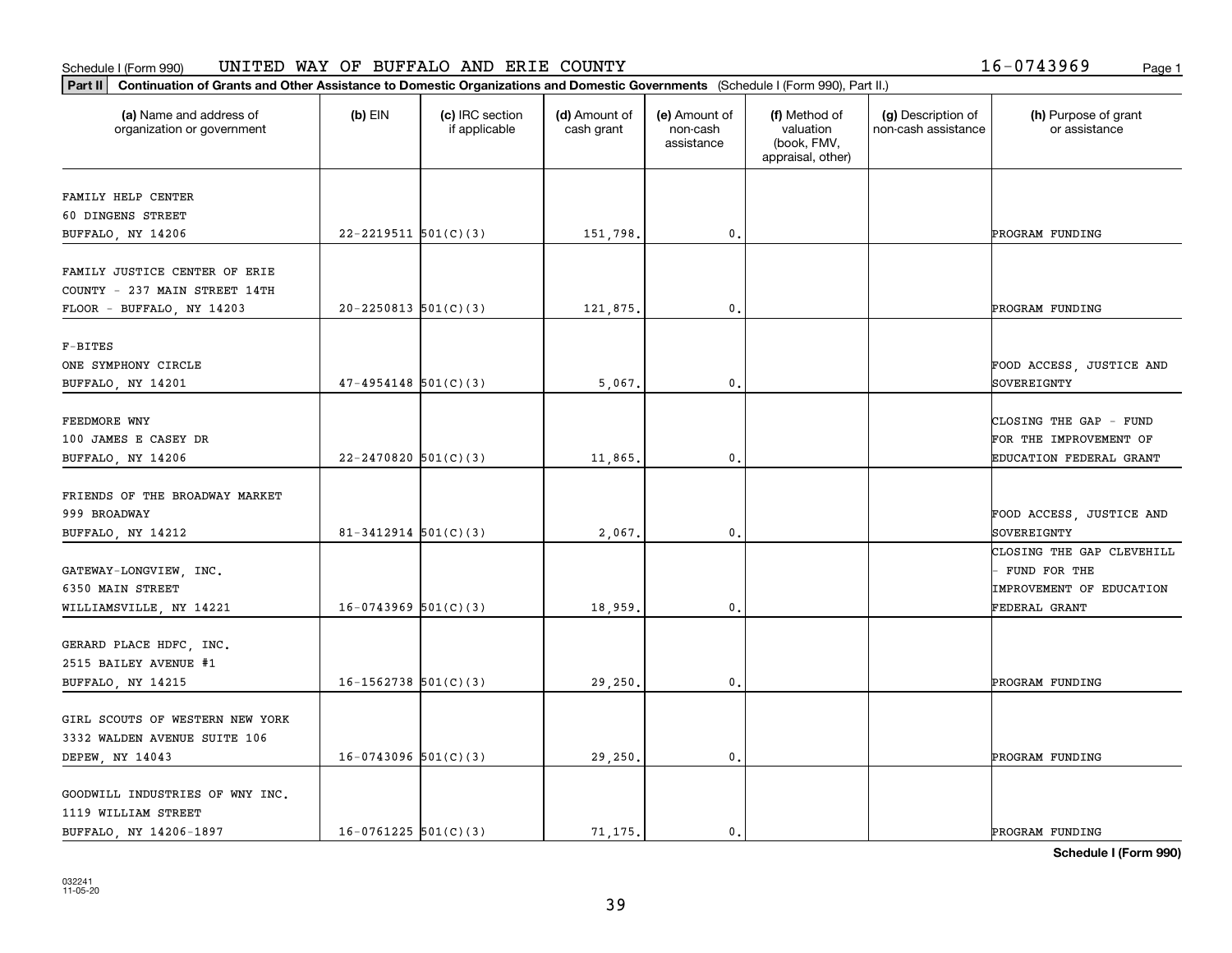### Schedule I (Form 990) Page 1 UNITED WAY OF BUFFALO AND ERIE COUNTY 16-0743969

| Part II   Continuation of Grants and Other Assistance to Domestic Organizations and Domestic Governments (Schedule I (Form 990), Part II.) |                            |                                  |                             |                                         |                                                                |                                           |                                       |
|--------------------------------------------------------------------------------------------------------------------------------------------|----------------------------|----------------------------------|-----------------------------|-----------------------------------------|----------------------------------------------------------------|-------------------------------------------|---------------------------------------|
| (a) Name and address of<br>organization or government                                                                                      | $(b)$ EIN                  | (c) IRC section<br>if applicable | (d) Amount of<br>cash grant | (e) Amount of<br>non-cash<br>assistance | (f) Method of<br>valuation<br>(book, FMV,<br>appraisal, other) | (g) Description of<br>non-cash assistance | (h) Purpose of grant<br>or assistance |
| GRASSROOTS GARDENS OF BUFFALO                                                                                                              |                            |                                  |                             |                                         |                                                                |                                           |                                       |
| 2495 MAIN STREET SUITE #408                                                                                                                |                            |                                  |                             |                                         |                                                                |                                           |                                       |
| BUFFALO, NY 14214                                                                                                                          | $16-1479159$ 501(C)(3)     |                                  | 29,250.                     | $\mathbf{0}$ .                          |                                                                |                                           | PROGRAM FUNDING                       |
|                                                                                                                                            |                            |                                  |                             |                                         |                                                                |                                           |                                       |
| HEARTS AND HANDS - FAITH IN ACTION                                                                                                         |                            |                                  |                             |                                         |                                                                |                                           |                                       |
| 50 JOHN STREET                                                                                                                             |                            |                                  |                             |                                         |                                                                |                                           | DISASTER RELIEF FUND -                |
| AKRON, NY 14001                                                                                                                            | $43 - 2008066$ $501(C)(3)$ |                                  | 1,000                       | 0.                                      |                                                                |                                           | COVID 19                              |
|                                                                                                                                            |                            |                                  |                             |                                         |                                                                |                                           |                                       |
| HEARTS AND HANDS - FAITH IN ACTION                                                                                                         |                            |                                  |                             |                                         |                                                                |                                           |                                       |
| 50 JOHN STREET                                                                                                                             | $43 - 2008066$ 501(C)(3)   |                                  | 41,243.                     | $\mathbf{0}$ .                          |                                                                |                                           | PROGRAM FUNDING                       |
| AKRON, NY 14001                                                                                                                            |                            |                                  |                             |                                         |                                                                |                                           |                                       |
| HORIZON HEALTH SERVICES                                                                                                                    |                            |                                  |                             |                                         |                                                                |                                           |                                       |
| 3020 BAILEY AVENUE 2ND FLOOR                                                                                                               |                            |                                  |                             |                                         |                                                                |                                           |                                       |
| BUFFALO, NY 14215                                                                                                                          | $16-6198498$ 501(C)(3)     |                                  | 45,825.                     | 0.                                      |                                                                |                                           | PROGRAM FUNDING                       |
|                                                                                                                                            |                            |                                  |                             |                                         |                                                                |                                           |                                       |
| INTERNATIONAL INSTITUTE OF BUFFALO                                                                                                         |                            |                                  |                             |                                         |                                                                |                                           | CLOSING THE GAP - FUND                |
| INC. - 864 DELAWARE AVENUE -                                                                                                               |                            |                                  |                             |                                         |                                                                |                                           | FOR THE IMPROVEMENT OF                |
| BUFFALO, NY 14209-2093                                                                                                                     | $16-0743052$ 501(C)(3)     |                                  | 150                         | 0.                                      |                                                                |                                           | EDUCATION FEDERAL GRANT               |
|                                                                                                                                            |                            |                                  |                             |                                         |                                                                |                                           |                                       |
| INTERNATIONAL INSTITUTE OF BUFFALO<br>INC. - 864 DELAWARE AVENUE -                                                                         |                            |                                  |                             |                                         |                                                                |                                           |                                       |
| BUFFALO, NY 14209-2093                                                                                                                     | $16-0743052$ 501(C)(3)     |                                  | 84,266,                     | $\mathfrak{o}$ .                        |                                                                |                                           | PROGRAM FUNDING                       |
|                                                                                                                                            |                            |                                  |                             |                                         |                                                                |                                           |                                       |
| INTERNATIONAL INSTITUTE OF BUFFALO                                                                                                         |                            |                                  |                             |                                         |                                                                |                                           |                                       |
| INC. - 864 DELAWARE AVENUE -                                                                                                               |                            |                                  |                             |                                         |                                                                |                                           | TARGETED FOOD STAMP                   |
| BUFFALO, NY 14209-2093                                                                                                                     | $16-0743052$ 501(C)(3)     |                                  | 4,646.                      | $\mathfrak o$ .                         |                                                                |                                           | OUTREACH PROGRAM                      |
|                                                                                                                                            |                            |                                  |                             |                                         |                                                                |                                           |                                       |
| JERICHO ROAD COMMUNITY HEALTH                                                                                                              |                            |                                  |                             |                                         |                                                                |                                           |                                       |
| CENTER - 184 BARTON STREET -                                                                                                               |                            |                                  |                             |                                         |                                                                |                                           | DISASTER RELIEF FUND -                |
| BUFFALO, NY 14213                                                                                                                          | $42 - 1571876$ 501(C)(3)   |                                  | 1,000                       | 0.                                      |                                                                |                                           | COVID 19                              |
|                                                                                                                                            |                            |                                  |                             |                                         |                                                                |                                           |                                       |
| JERICHO ROAD COMMUNITY HEALTH                                                                                                              |                            |                                  |                             |                                         |                                                                |                                           |                                       |
| CENTER - 184 BARTON STREET -<br>BUFFALO, NY 14213                                                                                          | $42 - 1571876$ 501(C)(3)   |                                  | 210,452.                    | $\mathbf{0}$ .                          |                                                                |                                           | PROGRAM FUNDING                       |
|                                                                                                                                            |                            |                                  |                             |                                         |                                                                |                                           |                                       |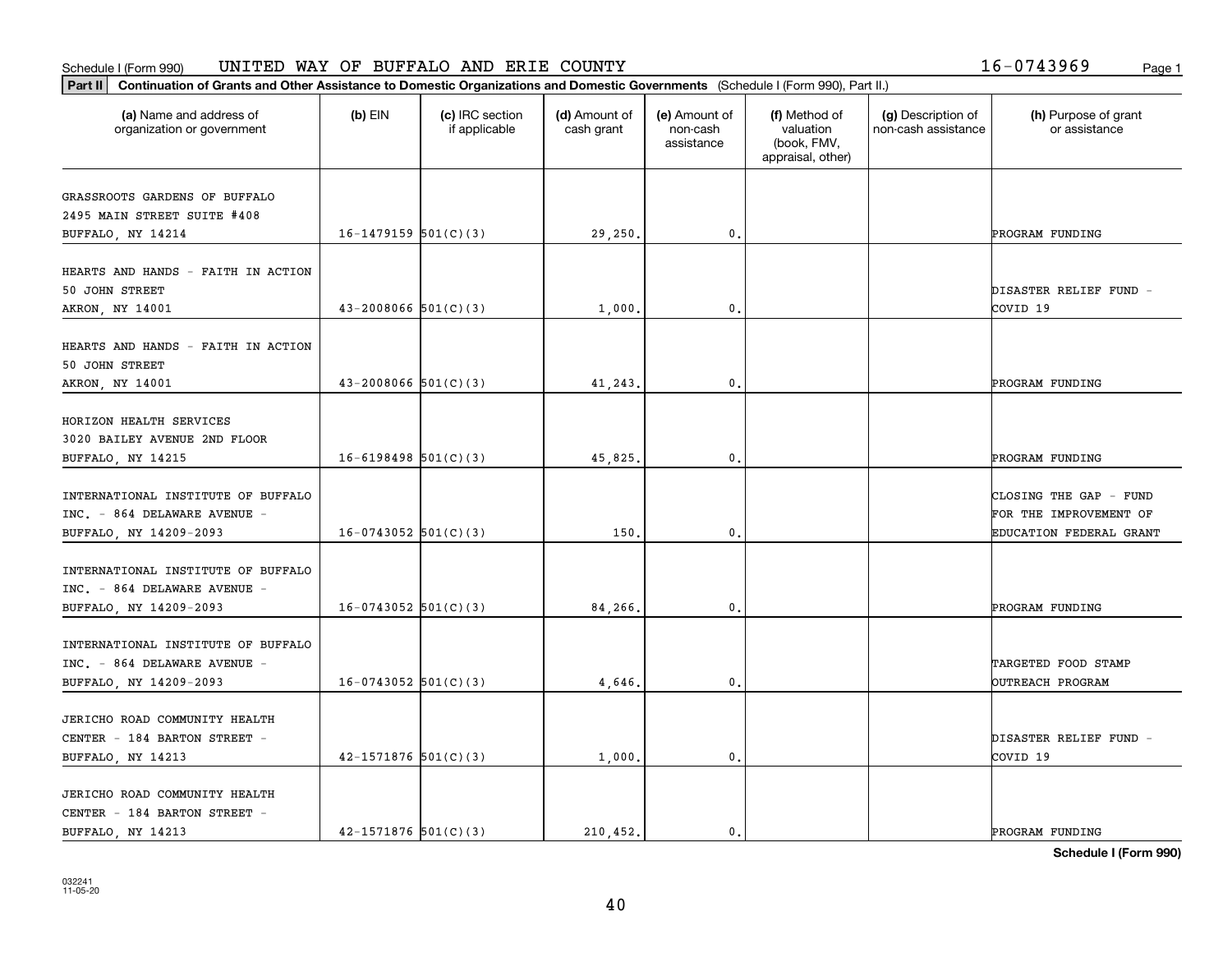#### Schedule I (Form 990) UN L'I'ED WAY OF BUFFALO AND ERTE COUN'I'Y Page 1 UNITED WAY OF BUFFALO AND ERIE COUNTY 16-0743969

| Part II   Continuation of Grants and Other Assistance to Domestic Organizations and Domestic Governments (Schedule I (Form 990), Part II.) |                            |                                  |                             |                                         |                                                                |                                           |                                       |
|--------------------------------------------------------------------------------------------------------------------------------------------|----------------------------|----------------------------------|-----------------------------|-----------------------------------------|----------------------------------------------------------------|-------------------------------------------|---------------------------------------|
| (a) Name and address of<br>organization or government                                                                                      | $(b)$ EIN                  | (c) IRC section<br>if applicable | (d) Amount of<br>cash grant | (e) Amount of<br>non-cash<br>assistance | (f) Method of<br>valuation<br>(book, FMV,<br>appraisal, other) | (g) Description of<br>non-cash assistance | (h) Purpose of grant<br>or assistance |
| JERICHO ROAD COMMUNITY HEALTH                                                                                                              |                            |                                  |                             |                                         |                                                                |                                           |                                       |
| CENTER - 184 BARTON STREET -                                                                                                               |                            |                                  |                             |                                         |                                                                |                                           | TARGETED FOOD STAMP                   |
| BUFFALO, NY 14213                                                                                                                          | $42 - 1571876$ $501(C)(3)$ |                                  | 150,000.                    | $\mathfrak o$ .                         |                                                                |                                           | OUTREACH PROGRAM                      |
|                                                                                                                                            |                            |                                  |                             |                                         |                                                                |                                           |                                       |
| JEWISH COMMUNITY CENTER OF ERIE                                                                                                            |                            |                                  |                             |                                         |                                                                |                                           |                                       |
| COUNTY - 2640 NORTH FOREST ROAD -                                                                                                          |                            |                                  |                             |                                         |                                                                |                                           |                                       |
| GETZVILLE, NY 14068                                                                                                                        | $16-0760887$ 501(C)(3)     |                                  | 34, 125,                    | $\mathfrak{o}$ .                        |                                                                |                                           | PROGRAM FUNDING                       |
|                                                                                                                                            |                            |                                  |                             |                                         |                                                                |                                           |                                       |
| JEWISH FAMILY SERVICE OF BUFFALO &                                                                                                         |                            |                                  |                             |                                         |                                                                |                                           |                                       |
| ERIE COUNTY - 70 BARKER STREET -                                                                                                           |                            |                                  |                             |                                         |                                                                |                                           | DISASTER RELIEF FUND -                |
| BUFFALO, NY 14209                                                                                                                          | $16-0760888$ $501(C)(3)$   |                                  | 1,000                       | $\mathfrak{o}$ .                        |                                                                |                                           | COVID <sub>19</sub>                   |
| JEWISH FAMILY SERVICE OF BUFFALO &                                                                                                         |                            |                                  |                             |                                         |                                                                |                                           |                                       |
| ERIE COUNTY - 70 BARKER STREET -                                                                                                           |                            |                                  |                             |                                         |                                                                |                                           |                                       |
| BUFFALO, NY 14209                                                                                                                          | $16-0760888$ 501(C)(3)     |                                  | 83,850.                     | 0.                                      |                                                                |                                           | PROGRAM FUNDING                       |
|                                                                                                                                            |                            |                                  |                             |                                         |                                                                |                                           |                                       |
| JUNIOR ACHIEVEMENT OF WNY                                                                                                                  |                            |                                  |                             |                                         |                                                                |                                           |                                       |
| 275 OAK STREET, SUITE 222                                                                                                                  |                            |                                  |                             |                                         |                                                                |                                           |                                       |
| BUFFALO, NY 14203                                                                                                                          | $16-0821488$ 501(C)(3)     |                                  | 18,330                      | $\mathbf{0}$                            |                                                                |                                           | PROGRAM FUNDING                       |
|                                                                                                                                            |                            |                                  |                             |                                         |                                                                |                                           |                                       |
| KAESER & BLAIR INCORPORATED                                                                                                                |                            |                                  |                             |                                         |                                                                |                                           |                                       |
| 4236 GRISSOM DRIVE                                                                                                                         |                            |                                  |                             |                                         |                                                                |                                           | WNY GIRLS IN SPORTS                   |
| BATAVIA, OH 45103                                                                                                                          |                            |                                  | 245,922.                    | 0.                                      |                                                                |                                           | SUPPLIES                              |
| KING URBAN LIFE CENTER INC.                                                                                                                |                            |                                  |                             |                                         |                                                                |                                           |                                       |
| 938 GENESEE STREET                                                                                                                         |                            |                                  |                             |                                         |                                                                |                                           |                                       |
| BUFFALO, NY 14211                                                                                                                          | $16-1336419$ $501(C)(3)$   |                                  | 107,250                     | $\mathbf{0}$ .                          |                                                                |                                           | PROGRAM FUNDING                       |
|                                                                                                                                            |                            |                                  |                             |                                         |                                                                |                                           |                                       |
| LA MOVEMENT FITNESS                                                                                                                        |                            |                                  |                             |                                         |                                                                |                                           |                                       |
| 3842 HARLEM ROAD SUITE 400-168                                                                                                             |                            |                                  |                             |                                         |                                                                |                                           |                                       |
| CHEEKTOWAGA, NY 14215                                                                                                                      | 82-0621066                 |                                  | 27,817.                     | $\mathbf 0$ .                           |                                                                |                                           | WNY GIRLS IN SPORTS                   |
|                                                                                                                                            |                            |                                  |                             |                                         |                                                                |                                           |                                       |
| LITERACY NEW YORK BUFFALO-NIAGARA                                                                                                          |                            |                                  |                             |                                         |                                                                |                                           |                                       |
| INC. - 1 LAFAYETTE SQUARE - 2ND                                                                                                            |                            |                                  |                             |                                         |                                                                |                                           |                                       |
| FLOOR - BUFFALO, NY 14203                                                                                                                  | $16-1199474$ 501(C)(3)     |                                  | 29.250.                     | $\mathfrak{o}$ .                        |                                                                |                                           | PROGRAM FUNDING                       |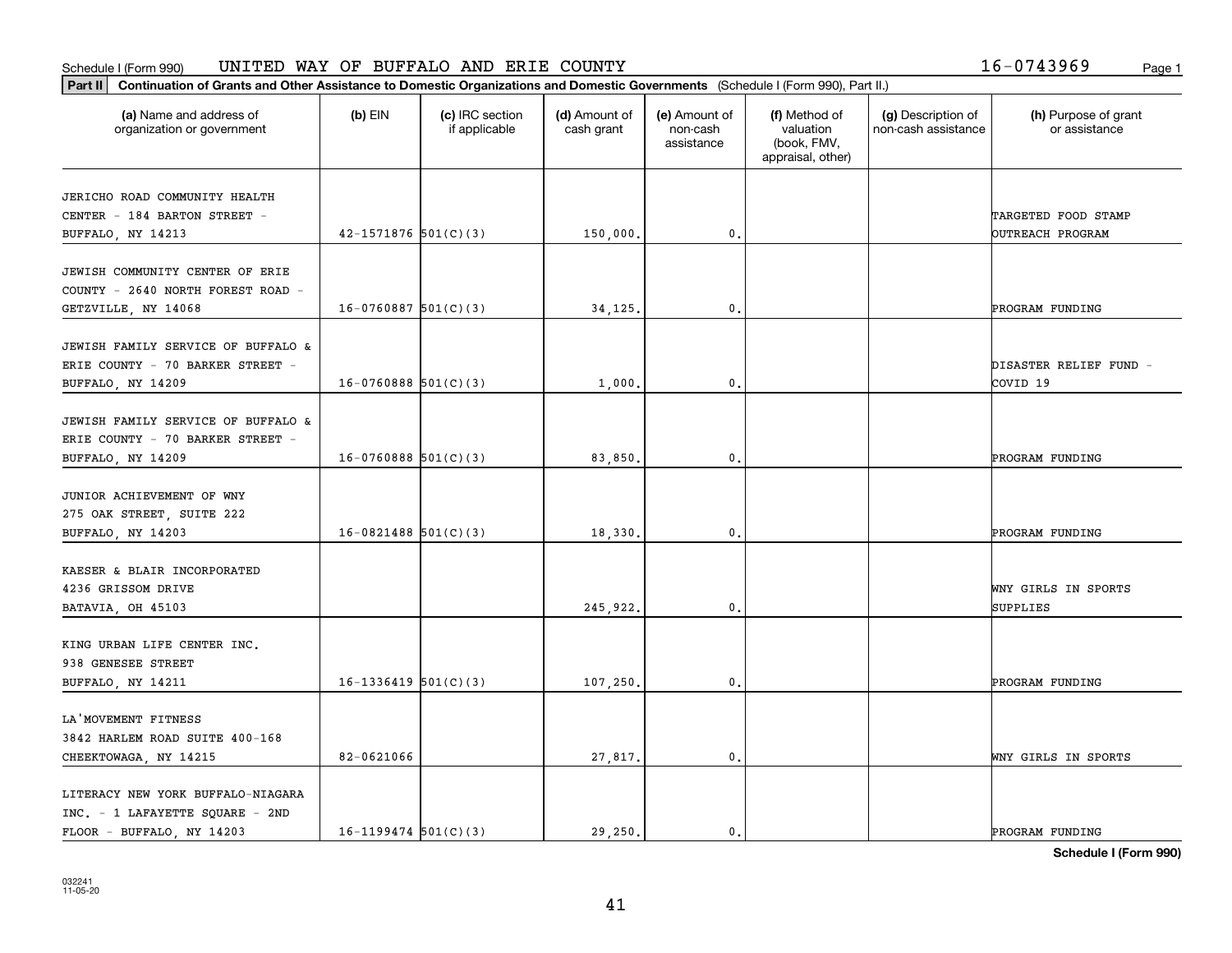#### Schedule I (Form 990) UN L'I'ED WAY OF BUFFALO AND ERTE COUN'I'Y Page 1 UNITED WAY OF BUFFALO AND ERIE COUNTY 16-0743969

|  | 6-0743969. | Page |
|--|------------|------|
|  |            |      |

| Part II   Continuation of Grants and Other Assistance to Domestic Organizations and Domestic Governments (Schedule I (Form 990), Part II.) |                            |                                  |                             |                                         |                                                                |                                           |                                         |
|--------------------------------------------------------------------------------------------------------------------------------------------|----------------------------|----------------------------------|-----------------------------|-----------------------------------------|----------------------------------------------------------------|-------------------------------------------|-----------------------------------------|
| (a) Name and address of<br>organization or government                                                                                      | $(b)$ EIN                  | (c) IRC section<br>if applicable | (d) Amount of<br>cash grant | (e) Amount of<br>non-cash<br>assistance | (f) Method of<br>valuation<br>(book, FMV,<br>appraisal, other) | (g) Description of<br>non-cash assistance | (h) Purpose of grant<br>or assistance   |
|                                                                                                                                            |                            |                                  |                             |                                         |                                                                |                                           |                                         |
| LITERACY NEW YORK BUFFALO-NIAGARA<br>INC. - 1 LAFAYETTE SQUARE - 2ND                                                                       |                            |                                  |                             |                                         |                                                                |                                           |                                         |
| FLOOR - BUFFALO, NY 14203                                                                                                                  | $16-1199474$ 501(C)(3)     |                                  | 12,853.                     | $\mathbf{0}$ .                          |                                                                |                                           | UNITED WAY WORKS                        |
| LT. COLONEL MATT URBAN HUMAN                                                                                                               |                            |                                  |                             |                                         |                                                                |                                           |                                         |
| SERVICES CENTER OF WNY - 1081                                                                                                              |                            |                                  |                             |                                         |                                                                |                                           |                                         |
| BROADWAY STREET - BUFFALO, NY                                                                                                              |                            |                                  |                             |                                         |                                                                |                                           |                                         |
| 14212                                                                                                                                      | $16-1067572$ 501(C)(3)     |                                  | 112,568                     | $\mathfrak{o}$ .                        |                                                                |                                           | PROGRAM FUNDING                         |
| LT. COLONEL MATT URBAN HUMAN                                                                                                               |                            |                                  |                             |                                         |                                                                |                                           |                                         |
|                                                                                                                                            |                            |                                  |                             |                                         |                                                                |                                           |                                         |
| SERVICES CENTER OF WNY - 1081                                                                                                              |                            |                                  |                             |                                         |                                                                |                                           |                                         |
| BROADWAY STREET - BUFFALO, NY                                                                                                              |                            |                                  |                             | $\mathfrak{o}$ .                        |                                                                |                                           | TARGETED FOOD STAMP                     |
| 14212                                                                                                                                      | $16-1067572$ 501(C)(3)     |                                  | 11,316.                     |                                         |                                                                |                                           | OUTREACH PROGRAM                        |
| LT. COLONEL MATT URBAN HUMAN                                                                                                               |                            |                                  |                             |                                         |                                                                |                                           |                                         |
| SERVICES CENTER OF WNY - 1081                                                                                                              |                            |                                  |                             |                                         |                                                                |                                           |                                         |
| BROADWAY STREET - BUFFALO, NY                                                                                                              |                            |                                  |                             |                                         |                                                                |                                           |                                         |
| 14212                                                                                                                                      | $16-1067572$ 501(C)(3)     |                                  | 57,290.                     | 0.                                      |                                                                |                                           | UNITED WAY WORKS                        |
|                                                                                                                                            |                            |                                  |                             |                                         |                                                                |                                           |                                         |
| MAGIC PENNY EARLY LEARNING                                                                                                                 |                            |                                  |                             |                                         |                                                                |                                           |                                         |
| INSTITUTE - 61 WEHRLE DRIVE -                                                                                                              |                            |                                  |                             |                                         |                                                                |                                           |                                         |
| BUFFALO, NY 14225                                                                                                                          | $20 - 5359720$ 501(C)(3)   |                                  | 29,250                      | $\mathbf{0}$                            |                                                                |                                           | PROGRAM FUNDING                         |
| MASSACHUSETTS AVENUE PROJECT                                                                                                               |                            |                                  |                             |                                         |                                                                |                                           |                                         |
|                                                                                                                                            |                            |                                  |                             |                                         |                                                                |                                           |                                         |
| 271 GRANT STREET                                                                                                                           | $16 - 1585356$ $501(C)(3)$ |                                  |                             | 0.                                      |                                                                |                                           | FOOD ACCESS, JUSTICE AND<br>SOVEREIGNTY |
| BUFFALO, NY 14213                                                                                                                          |                            |                                  | 2,067.                      |                                         |                                                                |                                           |                                         |
| MASSACHUSETTS AVENUE PROJECT                                                                                                               |                            |                                  |                             |                                         |                                                                |                                           |                                         |
| 271 GRANT STREET                                                                                                                           |                            |                                  |                             |                                         |                                                                |                                           |                                         |
|                                                                                                                                            |                            |                                  |                             |                                         |                                                                |                                           |                                         |
| BUFFALO, NY 14213                                                                                                                          | $16 - 1585356$ $501(C)(3)$ |                                  | 18,330                      | $\mathbf{0}$ .                          |                                                                |                                           | PROGRAM FUNDING                         |
| MENTAL HEALTH ADVOCATES OF WNY                                                                                                             |                            |                                  |                             |                                         |                                                                |                                           |                                         |
|                                                                                                                                            |                            |                                  |                             |                                         |                                                                |                                           |                                         |
| 999 DELAWARE AVENUE                                                                                                                        |                            |                                  |                             |                                         |                                                                |                                           |                                         |
| BUFFALO, NY 14209                                                                                                                          | $16 - 6050086$ $501(C)(3)$ |                                  | 41,925.                     | $\mathfrak o$ .                         |                                                                |                                           | PROGRAM FUNDING                         |
|                                                                                                                                            |                            |                                  |                             |                                         |                                                                |                                           |                                         |
| NEIGHBORHOOD LEGAL SERVICES INC.                                                                                                           |                            |                                  |                             |                                         |                                                                |                                           |                                         |
| 237 MAIN STREET, SUITE 400                                                                                                                 |                            |                                  |                             |                                         |                                                                |                                           |                                         |
| BUFFALO, NY 14203                                                                                                                          | $51-0198935$ $501(C)(3)$   |                                  | 56.550.                     | $\mathfrak{o}$ .                        |                                                                |                                           | PROGRAM FUNDING                         |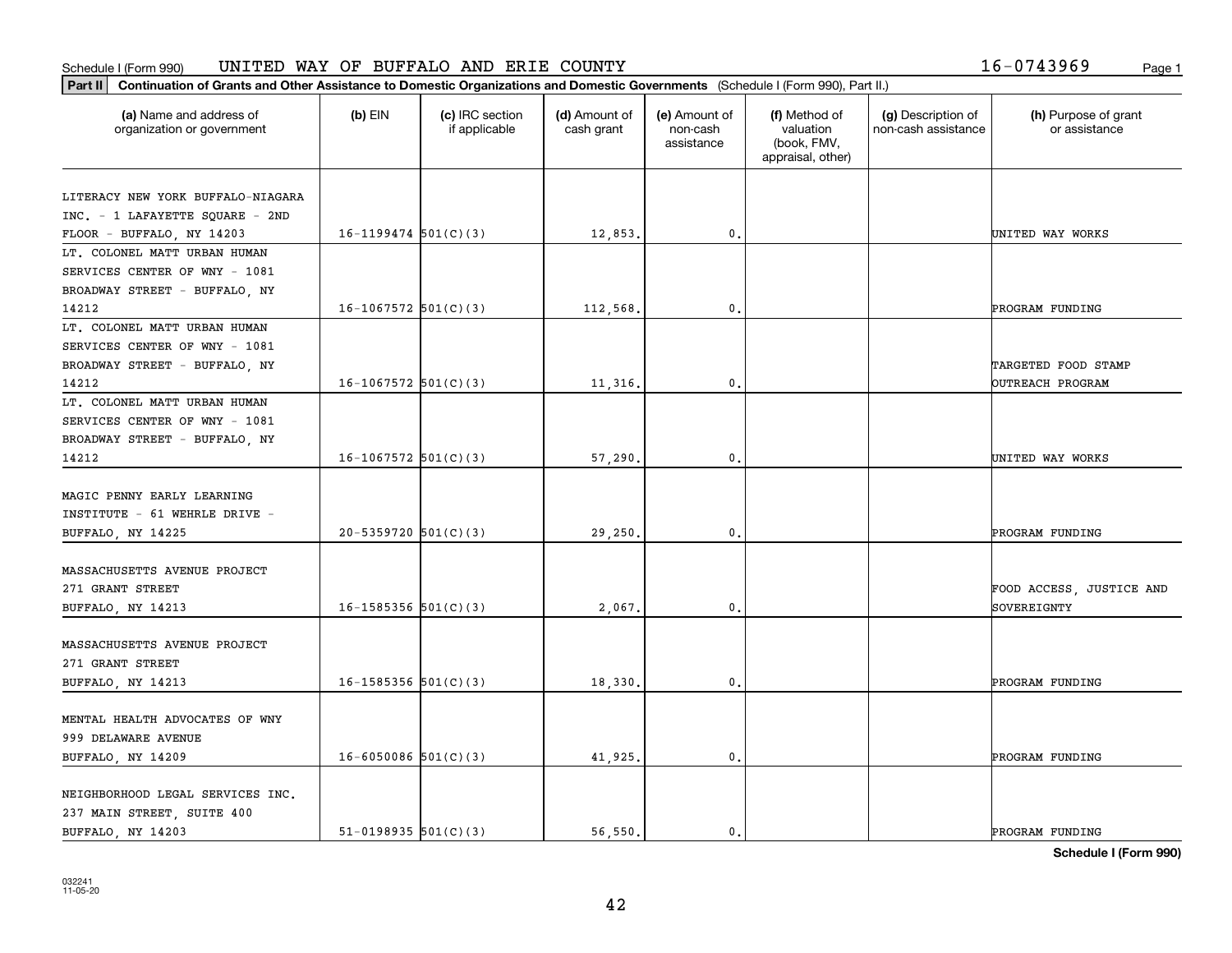### **Part III Part III Continuation of Grants and Other Assistance to Domestic Organizations Part II Continuation of Grants and Other Assistance to Domestic Organizations** Schedule I (Form 990) Page 1 UNITED WAY OF BUFFALO AND ERIE COUNTY 16-0743969

| .6-0743969 | Page |
|------------|------|
|            |      |

| Continuation of Grants and Other Assistance to Domestic Organizations and Domestic Governments (Schedule I (Form 990), Part II.)<br>$ $ Part II |                          |                                  |                             |                                         |                                                                |                                           |                                                               |
|-------------------------------------------------------------------------------------------------------------------------------------------------|--------------------------|----------------------------------|-----------------------------|-----------------------------------------|----------------------------------------------------------------|-------------------------------------------|---------------------------------------------------------------|
| (a) Name and address of<br>organization or government                                                                                           | $(b)$ EIN                | (c) IRC section<br>if applicable | (d) Amount of<br>cash grant | (e) Amount of<br>non-cash<br>assistance | (f) Method of<br>valuation<br>(book, FMV,<br>appraisal, other) | (g) Description of<br>non-cash assistance | (h) Purpose of grant<br>or assistance                         |
| NORDON INC.<br>691 EXCHANGE STREET<br>ROCHESTER, NY 14608                                                                                       | 16-1013450               |                                  | 9,673.                      | 0.                                      |                                                                |                                           | AMERICAN APPRENTICESHIP<br>INITIATIVE FEDERAL GRANT           |
| NORTHWEST BUFFALO COMMUNITY CENTER<br>INC. - 155 LAWN AVENUE - BUFFALO,<br>NY 14207                                                             | $16-1060168$ 501(C)(3)   |                                  | 16,965.                     | $\mathbf{0}$ .                          |                                                                |                                           | PROGRAM FUNDING                                               |
| NORTHWEST BUFFALO COMMUNITY CENTER<br>INC. - 155 LAWN AVENUE - BUFFALO,<br>NY 14207                                                             | $16-1060168$ $501(C)(3)$ |                                  | 83,054.                     | $\mathbf{0}$                            |                                                                |                                           | UNITED WAY WORKS                                              |
| NORTHWEST BUFFALO COMMUNITY CENTER<br>INC. - 155 LAWN AVENUE - BUFFALO,<br>NY 14207                                                             | $16-1060168$ 501(C)(3)   |                                  | 14,681.                     | $\mathbf{0}$ .                          |                                                                |                                           | VOLUNTEER INCOME TAX<br>ASSISTANCE                            |
| OPTIMAX SYSTEMS INC.<br>DEPARTMENT #107 PO BOX 92878<br>ROCHESTER, NY 14692                                                                     | 16-1399834               |                                  | 12,000.                     | $\mathbf 0$ .                           |                                                                |                                           | AMERICAN APPRENTICESHIP<br>INITIATIVE FEDERAL GRANT           |
| OPTIMAX SYSTEMS INC.<br>DEPARTMENT #107 PO BOX 92878<br>ROCHESTER, NY 14692                                                                     | 16-1399834               |                                  | 4,938                       | $\mathbf{0}$                            |                                                                |                                           | WORKFORCE DEVELOPMENT<br>APPRENTICESHIP TOOLS<br><b>GRANT</b> |
| PARENT NETWORK OF WNY<br>1021 BROADWAY ST<br>BUFFALO, NY 14212                                                                                  | $22 - 2717094$ 501(C)(3) |                                  | 29,250.                     | $\mathfrak o$ .                         |                                                                |                                           | PROGRAM FUNDING                                               |
| PEACE OF THE CITY MINISTRIES<br>301 14TH STREET<br>BUFFALO, NY 14213                                                                            | $75-3008707$ 501(C)(3)   |                                  | 46,215.                     | $\mathbf{0}$ .                          |                                                                |                                           | PROGRAM FUNDING                                               |
| READ TO SUCCEED BUFFALO<br>392 PEARL STREET SUITE 100<br>BUFFALO, NY 14202                                                                      | $26-3606661$ $501(C)(3)$ |                                  | 107, 250.                   | 0.                                      |                                                                |                                           | PROGRAM FUNDING                                               |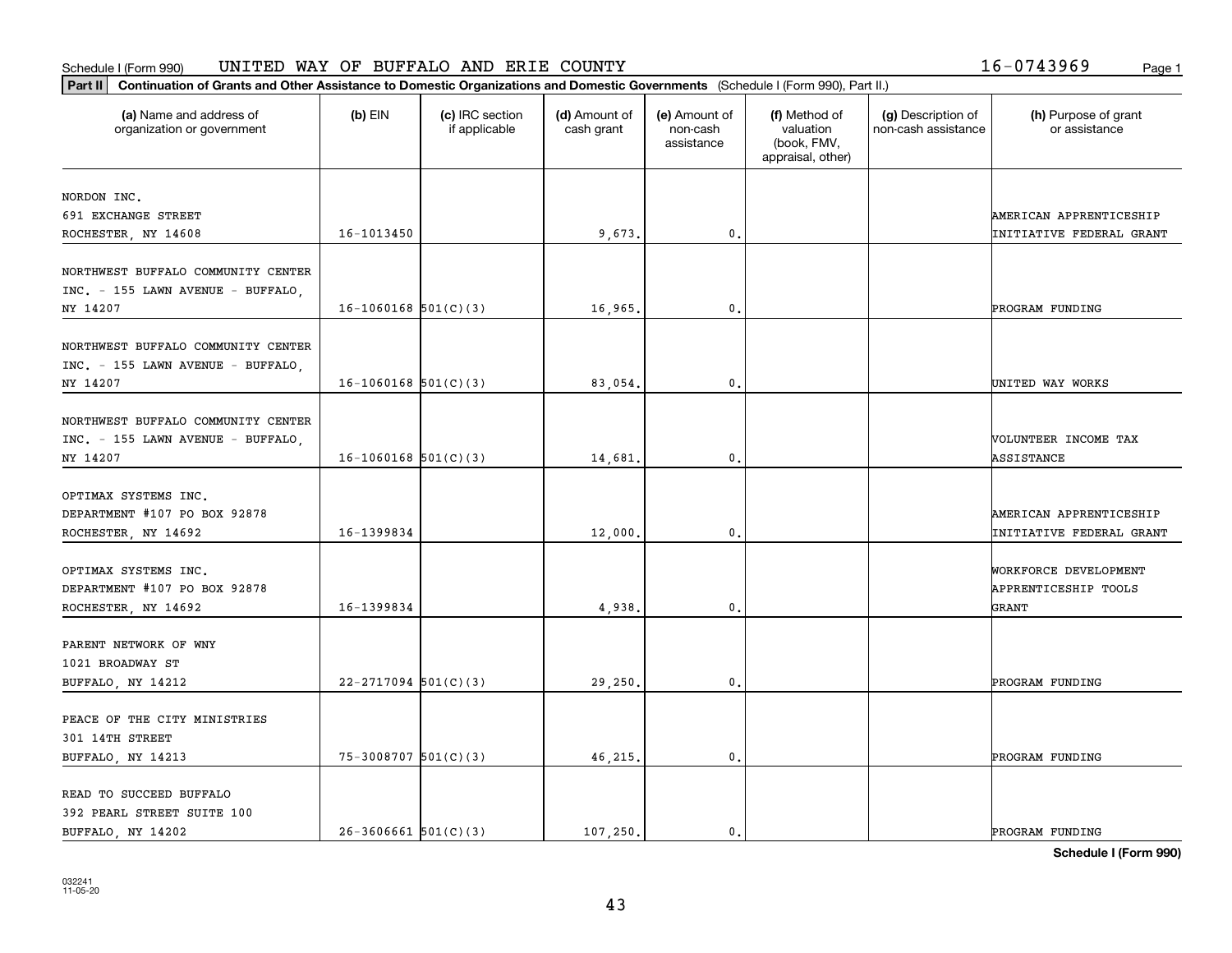### Schedule I (Form 990) Page 1 UNITED WAY OF BUFFALO AND ERIE COUNTY 16-0743969

| Part II   Continuation of Grants and Other Assistance to Domestic Organizations and Domestic Governments (Schedule I (Form 990), Part II.) |                            |                                  |                             |                                         |                                                                |                                           |                                       |
|--------------------------------------------------------------------------------------------------------------------------------------------|----------------------------|----------------------------------|-----------------------------|-----------------------------------------|----------------------------------------------------------------|-------------------------------------------|---------------------------------------|
| (a) Name and address of<br>organization or government                                                                                      | $(b)$ EIN                  | (c) IRC section<br>if applicable | (d) Amount of<br>cash grant | (e) Amount of<br>non-cash<br>assistance | (f) Method of<br>valuation<br>(book, FMV,<br>appraisal, other) | (g) Description of<br>non-cash assistance | (h) Purpose of grant<br>or assistance |
| RESEARCH FOUNDATION FOR STATE                                                                                                              |                            |                                  |                             |                                         |                                                                |                                           |                                       |
| UNIVERSITY OF NEW YORK - PO BOX 9                                                                                                          |                            |                                  |                             |                                         |                                                                |                                           | FOOD ACCESS, JUSTICE AND              |
| - ALBANY, NY 12201-0009                                                                                                                    | $14-1368361$ $501(C)(3)$   |                                  | 15,000.                     | 0.                                      |                                                                |                                           | SOVEREIGNTY                           |
|                                                                                                                                            |                            |                                  |                             |                                         |                                                                |                                           |                                       |
| RURAL OUTREACH CENTER                                                                                                                      |                            |                                  |                             |                                         |                                                                |                                           |                                       |
| 730 OLEAN ROAD                                                                                                                             |                            |                                  |                             |                                         |                                                                |                                           | DISASTER RELIEF FUND -                |
| EAST AURORA, NY 14052                                                                                                                      | $46-0817544$ $501(C)(3)$   |                                  | 1,000                       | 0.                                      |                                                                |                                           | COVID 19                              |
|                                                                                                                                            |                            |                                  |                             |                                         |                                                                |                                           |                                       |
| RURAL OUTREACH CENTER                                                                                                                      |                            |                                  |                             |                                         |                                                                |                                           |                                       |
| 730 OLEAN ROAD                                                                                                                             |                            |                                  |                             |                                         |                                                                |                                           |                                       |
| EAST AURORA, NY 14052                                                                                                                      | $46-0817544$ 501(C)(3)     |                                  | 29,250.                     | $\mathbf{0}$ .                          |                                                                |                                           | PROGRAM FUNDING                       |
|                                                                                                                                            |                            |                                  |                             |                                         |                                                                |                                           |                                       |
| SENECA BABCOCK COMMUNITY                                                                                                                   |                            |                                  |                             |                                         |                                                                |                                           |                                       |
| ASSOCIATION - 1168 SENECA STREET -                                                                                                         |                            |                                  |                             |                                         |                                                                |                                           |                                       |
| BUFFALO, NY 14210                                                                                                                          | $23 - 7367697$ 501(C)(3)   |                                  | 51,684.                     | 0.                                      |                                                                |                                           | UNITED WAY WORKS                      |
|                                                                                                                                            |                            |                                  |                             |                                         |                                                                |                                           |                                       |
| <b>SKF AEROENGINE</b>                                                                                                                      |                            |                                  |                             |                                         |                                                                |                                           |                                       |
| ONE MAROCO ROAD                                                                                                                            |                            |                                  |                             |                                         |                                                                |                                           | AMERICAN APPRENTICESHIP               |
| FALCONER, NY 14733                                                                                                                         | 23-1043740                 |                                  | 15,104.                     | $\mathbf{0}$                            |                                                                |                                           | INITIATIVE FEDERAL GRANT              |
| THE ECONOMIC DEVELOPMENT GROUP                                                                                                             |                            |                                  |                             |                                         |                                                                |                                           |                                       |
| INC. DBA NORTHLAND WORKFORCE                                                                                                               |                            |                                  |                             |                                         |                                                                |                                           |                                       |
| TRAINING CENTER - 683 NORTHLAND                                                                                                            |                            |                                  |                             |                                         |                                                                |                                           | EMPIRE STATE POVERTY                  |
| AVENUE - BUFFALO, NY 14211                                                                                                                 | $22-3781639$ 501(C)(3)     |                                  | 133,665.                    | 0.                                      |                                                                |                                           | REDUCTION INITIATIVE                  |
|                                                                                                                                            |                            |                                  |                             |                                         |                                                                |                                           |                                       |
| THE SALVATION ARMY                                                                                                                         |                            |                                  |                             |                                         |                                                                |                                           |                                       |
| 960 MAIN STREET                                                                                                                            |                            |                                  |                             |                                         |                                                                |                                           |                                       |
| BUFFALO, NY 14202                                                                                                                          | $13 - 5562351$ $501(C)(3)$ |                                  | 108,346.                    | $\mathfrak{o}$ .                        |                                                                |                                           | PROGRAM FUNDING                       |
|                                                                                                                                            |                            |                                  |                             |                                         |                                                                |                                           |                                       |
| THE SALVATION ARMY                                                                                                                         |                            |                                  |                             |                                         |                                                                |                                           |                                       |
| 960 MAIN STREET                                                                                                                            |                            |                                  |                             |                                         |                                                                |                                           | TARGETED FOOD STAMP                   |
| BUFFALO, NY 14202                                                                                                                          | 13-5562351 $501(C)(3)$     |                                  | 12,171.                     | $\mathfrak o$ .                         |                                                                |                                           | OUTREACH PROGRAM                      |
|                                                                                                                                            |                            |                                  |                             |                                         |                                                                |                                           |                                       |
| THE SERVICE COLLABORATIVE OF WNY                                                                                                           |                            |                                  |                             |                                         |                                                                |                                           |                                       |
| 173 ELM STREET SUITE 100                                                                                                                   |                            |                                  |                             |                                         |                                                                |                                           | COMMUNITY ENGAGEMENT -                |
| BUFFALO, NY 14203                                                                                                                          | $16 - 1596462$ 501(C)(3)   |                                  | 2,000.                      | $\mathbf{0}$ .                          |                                                                |                                           | SPECIAL EVENTS                        |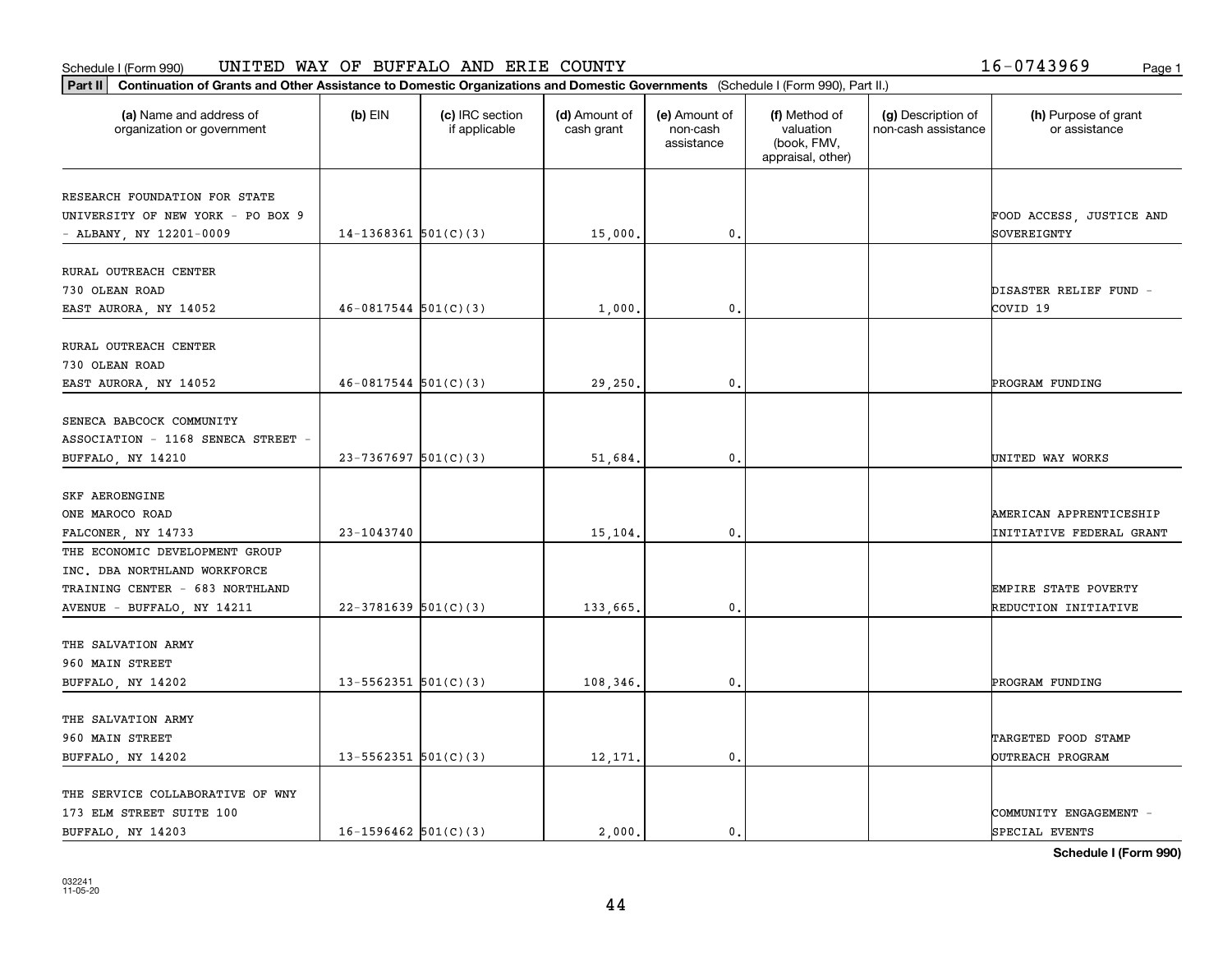### **Part II Continuation of Grants and Other Assistance to Domestic Organizations and Domestic Continuation of Grants and Other Assistance to Domestic Organizations and Domestic Continuation of Grants and Other Assistance t** Schedule I (Form 990) Page 1 UNITED WAY OF BUFFALO AND ERIE COUNTY 16-0743969

| $6 - 0743969$ | Page |
|---------------|------|
|               |      |

| Continuation of Grants and Other Assistance to Domestic Organizations and Domestic Governments (Schedule I (Form 990), Part II.)<br>Part II |                        |                                  |                             |                                         |                                                                |                                           |                                                        |
|---------------------------------------------------------------------------------------------------------------------------------------------|------------------------|----------------------------------|-----------------------------|-----------------------------------------|----------------------------------------------------------------|-------------------------------------------|--------------------------------------------------------|
| (a) Name and address of<br>organization or government                                                                                       | $(b)$ EIN              | (c) IRC section<br>if applicable | (d) Amount of<br>cash grant | (e) Amount of<br>non-cash<br>assistance | (f) Method of<br>valuation<br>(book, FMV,<br>appraisal, other) | (g) Description of<br>non-cash assistance | (h) Purpose of grant<br>or assistance                  |
| THE SERVICE COLLABORATIVE OF WNY<br>173 ELM STREET SUITE 100<br>BUFFALO, NY 14203                                                           | $16-1596462$ 501(C)(3) |                                  | 385.                        | $\mathfrak o$ .                         |                                                                |                                           | DAY OF CARING PROGRAM                                  |
| THE SERVICE COLLABORATIVE OF WNY<br>173 ELM STREET SUITE 100<br>BUFFALO, NY 14203                                                           | $16-1596462$ 501(C)(3) |                                  | 29,250.                     | $\mathfrak{o}$ .                        |                                                                |                                           | PROGRAM FUNDING                                        |
| TROCAIRE COLLEGE<br>360 CHOATE AVENUE<br>BUFFALO, NY 14220                                                                                  | $16-0909446$ 501(C)(3) |                                  | 29,250                      | 0                                       |                                                                |                                           | PROGRAM FUNDING                                        |
| TRUE COMMUNITY DEVELOPMENT CORP.<br>594 WINSLOW AVENUE<br>BUFFALO, NY 14211                                                                 | $04-3754904$ 501(C)(3) |                                  | 29,250.                     | $\mathfrak o$ .                         |                                                                |                                           | PROGRAM FUNDING                                        |
| UNIVERSITY DISTRICT COMMUNITY DEV.<br>ASSOC. / GLORIA J. PARKS COMMUNITY<br>CTR - 3242 MAIN STREET - BUFFALO,<br>NY 14214                   | $16-1072548$ 501(C)(3) |                                  | 37,781.                     | $\mathfrak{o}$ .                        |                                                                |                                           | UNITED WAY WORKS                                       |
| VALLEY COMMUNITY ASSOCIATION<br>93 LEDDY STREET<br>BUFFALO, NY 14210                                                                        | $16-0964724$ 501(C)(3) |                                  | 132,243                     | 0                                       |                                                                |                                           | PROGRAM FUNDING                                        |
| VALLEY COMMUNITY ASSOCIATION<br>93 LEDDY STREET<br>BUFFALO, NY 14210                                                                        | $16-0964724$ 501(C)(3) |                                  | 10,837.                     | $\mathfrak o$ .                         |                                                                |                                           | TARGETED FOOD STAMP<br>OUTREACH PROGRAM                |
| VANDEMARK CHEMICAL INC.<br>ONE NORTH TRANSIT ROAD<br>LOCKPORT, NY 14094                                                                     | 16-0757316             |                                  | 1,414.                      | $\mathbf 0$ .                           |                                                                |                                           | AMERICAN APPRENTICESHIP<br>INITIATIVE FEDERAL GRANT    |
| VANDEMARK CHEMICAL INC.<br>ONE NORTH TRANSIT ROAD<br>LOCKPORT, NY 14094                                                                     | 16-0757316             |                                  | 1,500.                      | $\mathfrak{o}$ .                        |                                                                |                                           | WORKFORCE DEVELOPMENT<br>APPRENTICESHIP TOOLS<br>GRANT |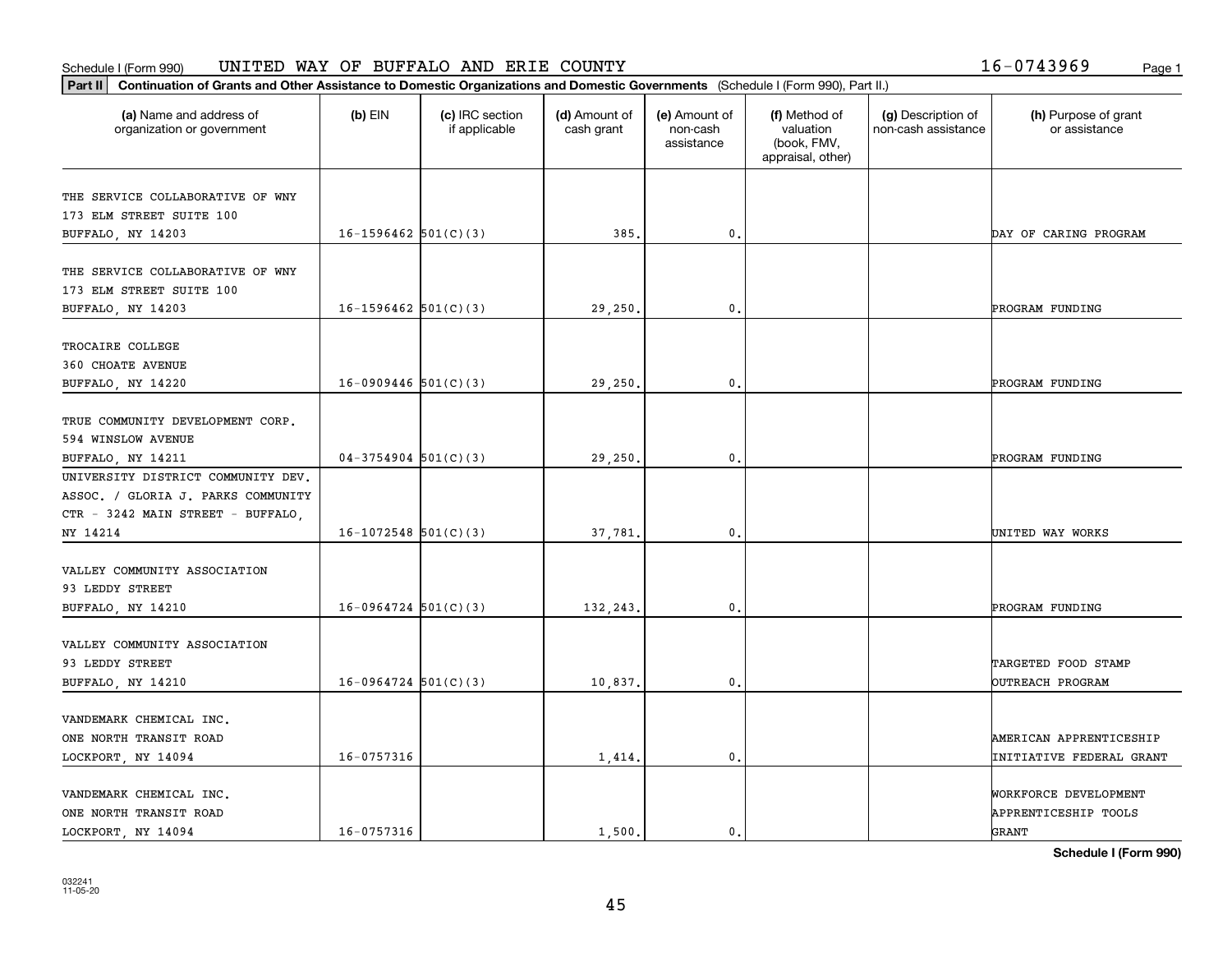#### Schedule I (Form 990) UN L'I'ED WAY OF BUFFALO AND ERTE COUN'I'Y Page 1 UNITED WAY OF BUFFALO AND ERIE COUNTY 16-0743969

| $16 - 0743969$ | Page |
|----------------|------|
|                |      |

| Part II   Continuation of Grants and Other Assistance to Domestic Organizations and Domestic Governments (Schedule I (Form 990), Part II.) |                          |                                  |                             |                                         |                                                                |                                           |                                       |
|--------------------------------------------------------------------------------------------------------------------------------------------|--------------------------|----------------------------------|-----------------------------|-----------------------------------------|----------------------------------------------------------------|-------------------------------------------|---------------------------------------|
| (a) Name and address of<br>organization or government                                                                                      | $(b)$ EIN                | (c) IRC section<br>if applicable | (d) Amount of<br>cash grant | (e) Amount of<br>non-cash<br>assistance | (f) Method of<br>valuation<br>(book, FMV,<br>appraisal, other) | (g) Description of<br>non-cash assistance | (h) Purpose of grant<br>or assistance |
| VETERANS ONE-STOP CENTER OF WNY                                                                                                            |                          |                                  |                             |                                         |                                                                |                                           |                                       |
| 1280 MAIN ST STE 204                                                                                                                       |                          |                                  |                             |                                         |                                                                |                                           |                                       |
| BUFFALO, NY 14209                                                                                                                          | $45-5098692$ 501(C)(3)   |                                  | 29,250.                     | 0.                                      |                                                                |                                           | PROGRAM FUNDING                       |
|                                                                                                                                            |                          |                                  |                             |                                         |                                                                |                                           |                                       |
| VIA - VISUALLY IMPAIRED                                                                                                                    |                          |                                  |                             |                                         |                                                                |                                           |                                       |
| ADVANCEMENT - 1170 MAIN STREET                                                                                                             |                          |                                  |                             |                                         |                                                                |                                           |                                       |
| P.O. BOX 398 - BUFFALO, NY 14209                                                                                                           | $16-0743930$ $501(C)(3)$ |                                  | 120,163,                    | 0.                                      |                                                                |                                           | PROGRAM FUNDING                       |
|                                                                                                                                            |                          |                                  |                             |                                         |                                                                |                                           |                                       |
| VIA - VISUALLY IMPAIRED                                                                                                                    |                          |                                  |                             |                                         |                                                                |                                           |                                       |
| ADVANCEMENT - 1170 MAIN STREET                                                                                                             |                          |                                  |                             |                                         |                                                                |                                           |                                       |
| P.O. BOX 398 - BUFFALO, NY 14209                                                                                                           | $16-0743930$ $501(C)(3)$ |                                  | 158,217.                    | 0.                                      |                                                                |                                           | WNY 211                               |
|                                                                                                                                            |                          |                                  |                             |                                         |                                                                |                                           |                                       |
| VICTORY SPORTS GLOBAL OUTREACH                                                                                                             |                          |                                  |                             |                                         |                                                                |                                           |                                       |
| PO BOX 266                                                                                                                                 |                          |                                  |                             |                                         |                                                                |                                           | WNY GIRLS IN SPORTS                   |
| CLARENCE, NY 14031                                                                                                                         | 82-1337818               |                                  | 9,968.                      | $\mathbf{0}$ .                          |                                                                |                                           | SUPPLIES                              |
|                                                                                                                                            |                          |                                  |                             |                                         |                                                                |                                           |                                       |
| WASSERMAN MEDIA GROUP                                                                                                                      |                          |                                  |                             |                                         |                                                                |                                           |                                       |
| 10900 WILSHIRE BLVD. SUITE 1200                                                                                                            |                          |                                  |                             |                                         |                                                                |                                           |                                       |
| LOS ANGELES, CA 90024                                                                                                                      |                          |                                  | 27,500                      | 0.                                      |                                                                |                                           | WNY GIRLS IN SPORTS                   |
|                                                                                                                                            |                          |                                  |                             |                                         |                                                                |                                           |                                       |
| WESTERN NEW YORK INDEPENDENT                                                                                                               |                          |                                  |                             |                                         |                                                                |                                           |                                       |
| LIVING - 3108 MAIN ST - BUFFALO,                                                                                                           |                          |                                  |                             |                                         |                                                                |                                           |                                       |
| NY 14214                                                                                                                                   | $22 - 2316065$ 501(C)(3) |                                  | 29,250.                     | 0.                                      |                                                                |                                           | PROGRAM FUNDING                       |
| WESTERN NEW YORK LAW CENTER                                                                                                                |                          |                                  |                             |                                         |                                                                |                                           |                                       |
| 237 MAIN STREET SUITE 1130                                                                                                                 |                          |                                  |                             |                                         |                                                                |                                           |                                       |
| BUFFALO, NY 14203                                                                                                                          | $16-1497552$ $501(C)(3)$ |                                  | 29,250.                     | 0.                                      |                                                                |                                           | PROGRAM FUNDING                       |
|                                                                                                                                            |                          |                                  |                             |                                         |                                                                |                                           |                                       |
| WESTMINSTER ECONOMIC DEVELOPMENT                                                                                                           |                          |                                  |                             |                                         |                                                                |                                           |                                       |
| INITIATIVE - 436 GRANT STREET -                                                                                                            |                          |                                  |                             |                                         |                                                                |                                           |                                       |
| BUFFALO, NY 14213                                                                                                                          | $20 - 4230463$ 501(C)(3) |                                  | 75,465.                     | $\mathbf{0}$ .                          |                                                                |                                           | PROGRAM FUNDING                       |
|                                                                                                                                            |                          |                                  |                             |                                         |                                                                |                                           |                                       |
| WNY UNITED AGAINST DRUG AND                                                                                                                |                          |                                  |                             |                                         |                                                                |                                           | CLOSING THE GAP - FUND                |
| ALCOHOL ABUSE INC. - 1195 NIAGARA                                                                                                          |                          |                                  |                             |                                         |                                                                |                                           | FOR THE IMPROVEMENT OF                |
| STREET - BUFFALO, NY 14213                                                                                                                 | $16-1425062$ 501(C)(3)   |                                  | 138,560.                    | $\mathfrak o$ .                         |                                                                |                                           | EDUCATION FEDERAL GRANT               |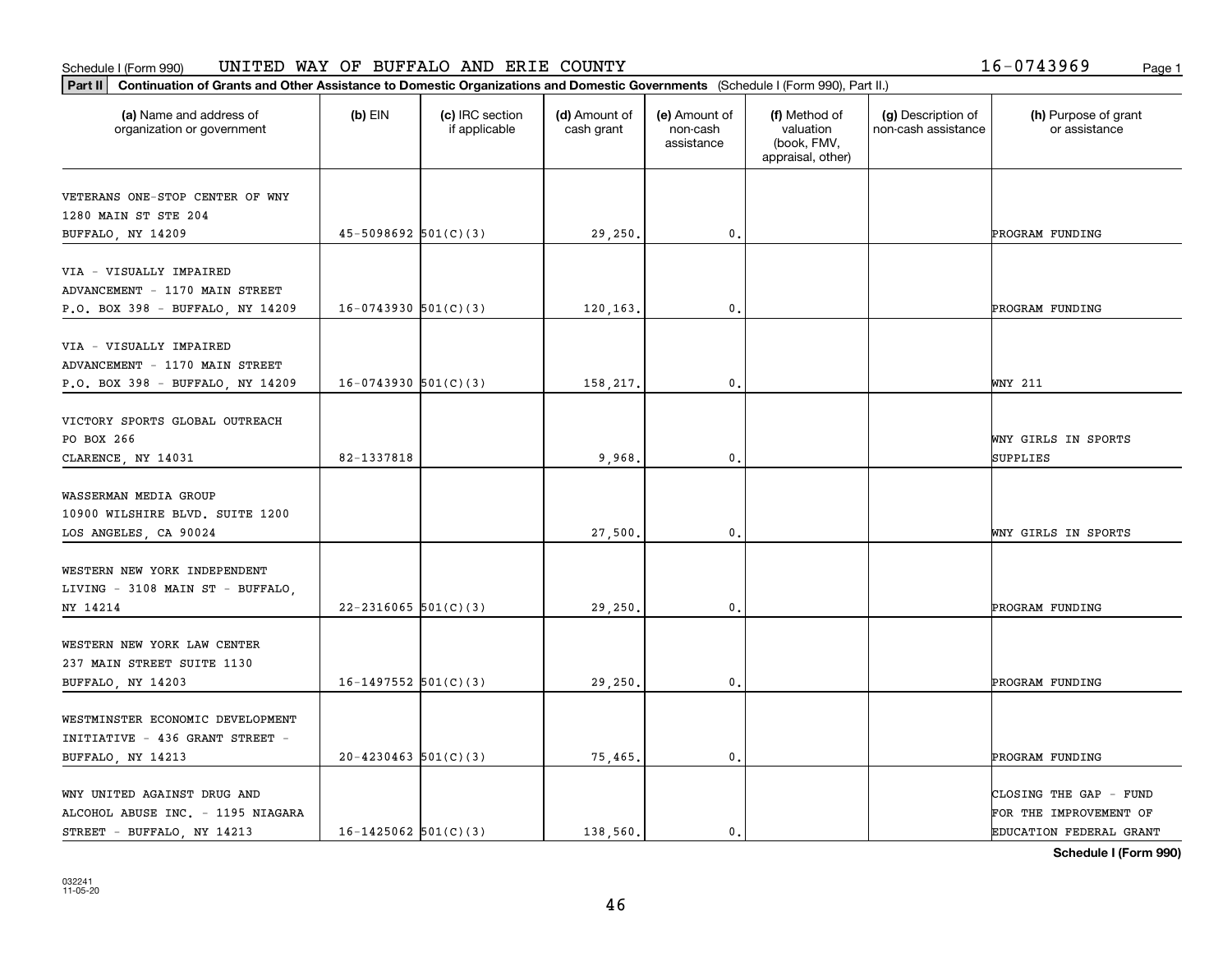### **Part II Continuation of Grants and Other Assistance to Domestic Organizations and Domestic Continuation of Grants and Other Assistance to Domestic Organizations and Domestic Continuation of Grants and Other Assistance t** Schedule I (Form 990) Page 1 UNITED WAY OF BUFFALO AND ERIE COUNTY

|  | 16-0743969 | Page |
|--|------------|------|
|  |            |      |

| Continuation of Grants and Other Assistance to Domestic Organizations and Domestic Governments (Schedule I (Form 990), Part II.)<br>Part II |                          |                                  |                             |                                         |                                                                |                                           |                                                                                               |
|---------------------------------------------------------------------------------------------------------------------------------------------|--------------------------|----------------------------------|-----------------------------|-----------------------------------------|----------------------------------------------------------------|-------------------------------------------|-----------------------------------------------------------------------------------------------|
| (a) Name and address of<br>organization or government                                                                                       | $(b)$ EIN                | (c) IRC section<br>if applicable | (d) Amount of<br>cash grant | (e) Amount of<br>non-cash<br>assistance | (f) Method of<br>valuation<br>(book, FMV,<br>appraisal, other) | (g) Description of<br>non-cash assistance | (h) Purpose of grant<br>or assistance                                                         |
| WNY UNITED AGAINST DRUG AND<br>ALCOHOL ABUSE INC. - 1195 NIAGARA<br>STREET - BUFFALO, NY 14213                                              | $16 - 1425062$ 501(C)(3) |                                  | 29,250.                     | $\mathbf{0}$ .                          |                                                                |                                           | PROGRAM FUNDING                                                                               |
| WNY WOMEN'S FOUNDATION<br><b>742 DELAWARE AVENUE</b><br>BUFFALO, NY 14209                                                                   | $27 - 4154672$ 501(C)(3) |                                  | 29,250.                     | $\mathbf{0}$ .                          |                                                                |                                           | PROGRAM FUNDING                                                                               |
| YOUNG AUDIENCES OF WNY<br>1 LAFAYETTE SQUARE<br>BUFFALO, NY 14203                                                                           | $16-0916472$ 501(C)(3)   |                                  | 19,500.                     | $\mathbf{0}$ .                          |                                                                |                                           | PROGRAM FUNDING                                                                               |
| YOUNG AUDIENCES OF WNY<br>1 LAFAYETTE SQUARE<br>BUFFALO, NY 14203                                                                           | $16-0916472$ 501(C)(3)   |                                  | 9,100.                      | $\mathbf{0}$ .                          |                                                                |                                           | WNY GIRLS IN SPORTS                                                                           |
| YWCA OF WNY<br>1005 GRANT ST STE 3<br>BUFFALO, NY 14207                                                                                     | $16-0743243$ 501(C)(3)   |                                  | 53,691.                     | $\mathbf{0}$ .                          |                                                                |                                           | CLOSING THE GAP CLEVEHILL<br>FUND FOR THE<br><b>IMPROVEMENT OF EDUCATION</b><br>FEDERAL GRANT |
| YWCA OF WNY<br>1005 GRANT ST STE 3<br>BUFFALO, NY 14207                                                                                     | $16-0743243$ 501(C)(3)   |                                  | 29,250.                     | $\mathbf{0}$ .                          |                                                                |                                           | PROGRAM FUNDING                                                                               |
|                                                                                                                                             |                          |                                  |                             |                                         |                                                                |                                           |                                                                                               |
|                                                                                                                                             |                          |                                  |                             |                                         |                                                                |                                           |                                                                                               |
|                                                                                                                                             |                          |                                  |                             |                                         |                                                                |                                           |                                                                                               |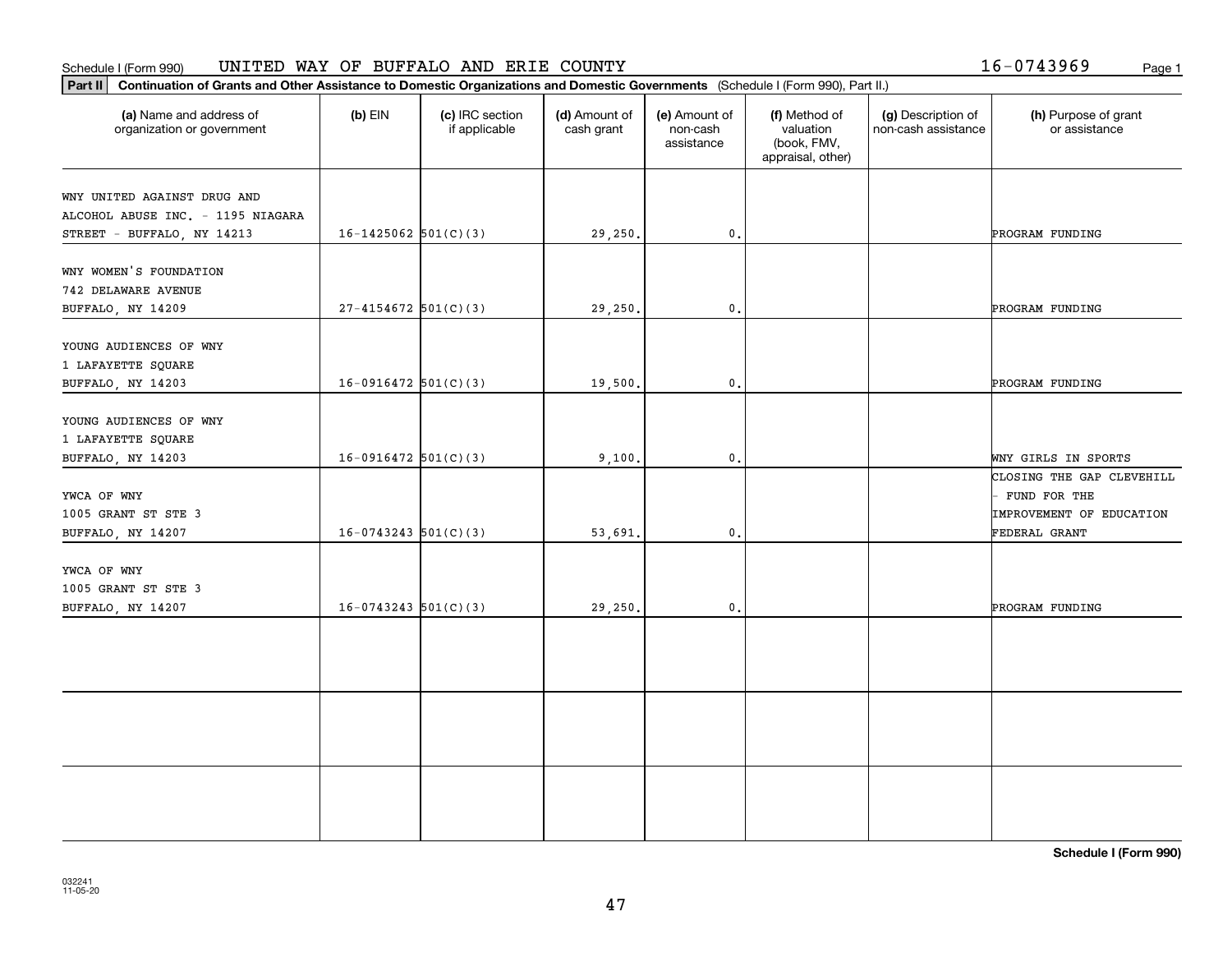### Schedule I (Form 990) 2020 UNITED WAY OF BUFFALO AND ERIE COUNTY Page

**2**

**Part III** | Grants and Other Assistance to Domestic Individuals. Complete if the organization answered "Yes" on Form 990, Part IV, line 22. Part III can be duplicated if additional space is needed.

| (a) Type of grant or assistance                                                                                                                   | (b) Number of<br>recipients | (c) Amount of<br>cash grant | (d) Amount of non-<br>cash assistance | (e) Method of valuation<br>(book, FMV, appraisal, other) | (f) Description of noncash assistance |
|---------------------------------------------------------------------------------------------------------------------------------------------------|-----------------------------|-----------------------------|---------------------------------------|----------------------------------------------------------|---------------------------------------|
|                                                                                                                                                   |                             |                             |                                       |                                                          |                                       |
| PROGRAM FUNDING AND SUPPORT                                                                                                                       |                             | 47,060.                     | $\mathbf{0}$ .                        |                                                          |                                       |
|                                                                                                                                                   |                             |                             |                                       |                                                          |                                       |
|                                                                                                                                                   |                             |                             |                                       |                                                          |                                       |
|                                                                                                                                                   |                             |                             |                                       |                                                          |                                       |
|                                                                                                                                                   |                             |                             |                                       |                                                          |                                       |
|                                                                                                                                                   |                             |                             |                                       |                                                          |                                       |
|                                                                                                                                                   |                             |                             |                                       |                                                          |                                       |
|                                                                                                                                                   |                             |                             |                                       |                                                          |                                       |
|                                                                                                                                                   |                             |                             |                                       |                                                          |                                       |
| $Part W$ , Supplemental Information. Drovide the information required in Dart Lline 2: Dart III, solumn (b); and any other additional information |                             |                             |                                       |                                                          |                                       |

Part IV | Supplemental Information. Provide the information required in Part I, line 2; Part III, column (b); and any other additional information.

PART I, LINE 2:

EACH FUNDED PROGRAM IS MONITORED THROUGHOUT THE YEAR FOR PERFORMANCE

AGAINST PROPOSED OUTCOMES. IF CONCERNS ARE NOTED OR BROUGHT TO OUR

ATTENTION, MORE INTENSIVE INVESTIGATION AND CONSULTATION WITH THE PROGRAM

AGENCY PARTNER IS COMMENCED. ANNUALLY EACH GRANTEE SUBMITS FORMAL

PROGRAMMATIC OUTCOMES REPORTS AND RECEIVES A COMPREHENSIVE ONSITE VISIT AND

REVIEW. EFFECTIVELY MEETING PROPOSED PERFORMANCE OUTCOMES ON CURRENT

PROGRAMS IS TAKEN INTO CONSIDERATION IN ALL FUTURE GRANT REQUESTS FROM THE

### PROGRAM AGENCY PARTNER.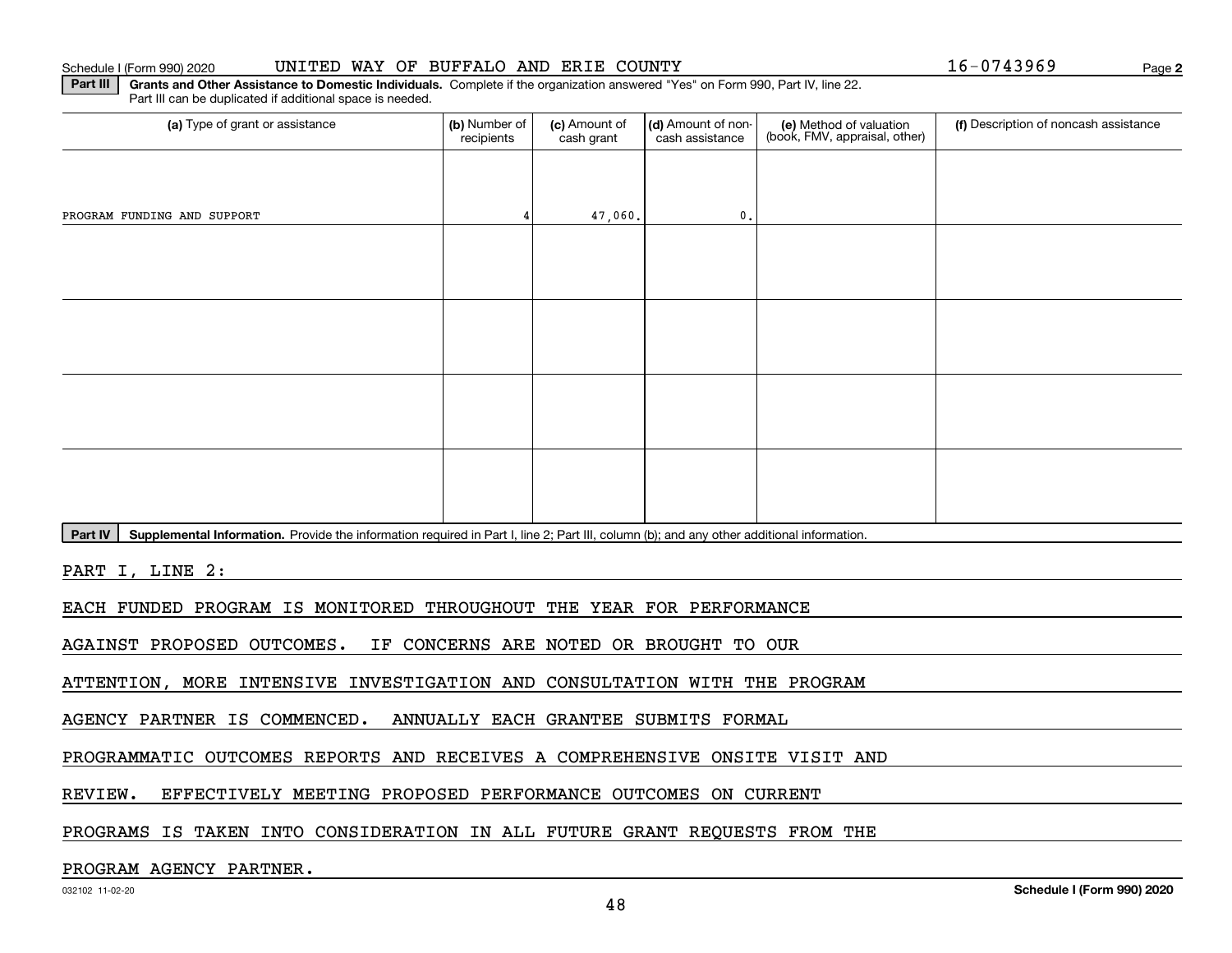|                                                                                                               | <b>Compensation Information</b><br><b>SCHEDULE J</b>                                                                                                                                                                                 | OMB No. 1545-0047     |     |                  |
|---------------------------------------------------------------------------------------------------------------|--------------------------------------------------------------------------------------------------------------------------------------------------------------------------------------------------------------------------------------|-----------------------|-----|------------------|
|                                                                                                               | (Form 990)<br>For certain Officers, Directors, Trustees, Key Employees, and Highest                                                                                                                                                  | 2020                  |     |                  |
| <b>Compensated Employees</b>                                                                                  |                                                                                                                                                                                                                                      |                       |     |                  |
|                                                                                                               | Complete if the organization answered "Yes" on Form 990, Part IV, line 23.<br>Attach to Form 990.                                                                                                                                    | <b>Open to Public</b> |     |                  |
|                                                                                                               | Department of the Treasury<br>Go to www.irs.gov/Form990 for instructions and the latest information.<br>Internal Revenue Service                                                                                                     | Inspection            |     |                  |
|                                                                                                               | <b>Employer identification number</b><br>Name of the organization                                                                                                                                                                    |                       |     |                  |
|                                                                                                               | 16-0743969<br>UNITED WAY OF BUFFALO AND ERIE COUNTY                                                                                                                                                                                  |                       |     |                  |
| Part I                                                                                                        | <b>Questions Regarding Compensation</b>                                                                                                                                                                                              |                       |     |                  |
|                                                                                                               |                                                                                                                                                                                                                                      |                       | Yes | No               |
|                                                                                                               | Check the appropriate box(es) if the organization provided any of the following to or for a person listed on Form 990,                                                                                                               |                       |     |                  |
|                                                                                                               | Part VII, Section A, line 1a. Complete Part III to provide any relevant information regarding these items.                                                                                                                           |                       |     |                  |
|                                                                                                               | First-class or charter travel<br>Housing allowance or residence for personal use                                                                                                                                                     |                       |     |                  |
|                                                                                                               | Travel for companions<br>Payments for business use of personal residence                                                                                                                                                             |                       |     |                  |
|                                                                                                               | Tax indemnification and gross-up payments<br>Health or social club dues or initiation fees                                                                                                                                           |                       |     |                  |
|                                                                                                               | Discretionary spending account<br>Personal services (such as maid, chauffeur, chef)                                                                                                                                                  |                       |     |                  |
|                                                                                                               |                                                                                                                                                                                                                                      |                       |     |                  |
|                                                                                                               | <b>b</b> If any of the boxes on line 1a are checked, did the organization follow a written policy regarding payment or                                                                                                               |                       |     |                  |
|                                                                                                               | reimbursement or provision of all of the expenses described above? If "No," complete Part III to explain                                                                                                                             | 1b                    |     |                  |
| 2                                                                                                             | Did the organization require substantiation prior to reimbursing or allowing expenses incurred by all directors,                                                                                                                     |                       |     |                  |
|                                                                                                               |                                                                                                                                                                                                                                      | $\overline{2}$        |     |                  |
|                                                                                                               |                                                                                                                                                                                                                                      |                       |     |                  |
| з                                                                                                             | Indicate which, if any, of the following the organization used to establish the compensation of the organization's                                                                                                                   |                       |     |                  |
|                                                                                                               | CEO/Executive Director. Check all that apply. Do not check any boxes for methods used by a related organization to                                                                                                                   |                       |     |                  |
|                                                                                                               | establish compensation of the CEO/Executive Director, but explain in Part III.                                                                                                                                                       |                       |     |                  |
|                                                                                                               | $X$ Compensation committee<br>$\underline{X}$ Written employment contract                                                                                                                                                            |                       |     |                  |
|                                                                                                               | Independent compensation consultant<br>Compensation survey or study                                                                                                                                                                  |                       |     |                  |
|                                                                                                               | Form 990 of other organizations<br>Approval by the board or compensation committee                                                                                                                                                   |                       |     |                  |
|                                                                                                               |                                                                                                                                                                                                                                      |                       |     |                  |
| 4                                                                                                             | During the year, did any person listed on Form 990, Part VII, Section A, line 1a, with respect to the filing                                                                                                                         |                       |     |                  |
|                                                                                                               | organization or a related organization:                                                                                                                                                                                              |                       |     |                  |
| а                                                                                                             | Receive a severance payment or change-of-control payment?                                                                                                                                                                            | 4a                    |     | х                |
| b                                                                                                             | Participate in or receive payment from a supplemental nonqualified retirement plan?                                                                                                                                                  | 4b                    |     | X                |
| c                                                                                                             | Participate in or receive payment from an equity-based compensation arrangement?                                                                                                                                                     | 4c                    |     | X                |
| If "Yes" to any of lines 4a-c, list the persons and provide the applicable amounts for each item in Part III. |                                                                                                                                                                                                                                      |                       |     |                  |
|                                                                                                               |                                                                                                                                                                                                                                      |                       |     |                  |
|                                                                                                               | Only section 501(c)(3), 501(c)(4), and 501(c)(29) organizations must complete lines 5-9.                                                                                                                                             |                       |     |                  |
| 5                                                                                                             | For persons listed on Form 990, Part VII, Section A, line 1a, did the organization pay or accrue any compensation                                                                                                                    |                       |     |                  |
|                                                                                                               | contingent on the revenues of:                                                                                                                                                                                                       |                       |     |                  |
| a                                                                                                             |                                                                                                                                                                                                                                      | 5а                    |     | X<br>$\mathbf X$ |
|                                                                                                               |                                                                                                                                                                                                                                      | 5b                    |     |                  |
|                                                                                                               | If "Yes" on line 5a or 5b, describe in Part III.                                                                                                                                                                                     |                       |     |                  |
| 6.                                                                                                            | For persons listed on Form 990, Part VII, Section A, line 1a, did the organization pay or accrue any compensation                                                                                                                    |                       |     |                  |
|                                                                                                               | contingent on the net earnings of:                                                                                                                                                                                                   |                       |     | X                |
| a                                                                                                             | The organization? <b>With the contract of the contract of the contract of the contract of the contract of the contract of the contract of the contract of the contract of the contract of the contract of the contract of the co</b> | 6a<br>6b              |     | X                |
|                                                                                                               |                                                                                                                                                                                                                                      |                       |     |                  |
|                                                                                                               | If "Yes" on line 6a or 6b, describe in Part III.                                                                                                                                                                                     |                       |     |                  |
|                                                                                                               | 7 For persons listed on Form 990, Part VII, Section A, line 1a, did the organization provide any nonfixed payments                                                                                                                   | 7                     |     | х                |
|                                                                                                               | Were any amounts reported on Form 990, Part VII, paid or accrued pursuant to a contract that was subject to the                                                                                                                      |                       |     |                  |
| 8                                                                                                             |                                                                                                                                                                                                                                      | 8                     |     | х                |
| 9                                                                                                             | initial contract exception described in Regulations section 53.4958-4(a)(3)? If "Yes," describe in Part III<br>If "Yes" on line 8, did the organization also follow the rebuttable presumption procedure described in                |                       |     |                  |
|                                                                                                               | Regulations section 53.4958-6(c)?                                                                                                                                                                                                    | 9                     |     |                  |
|                                                                                                               | convert Deduction Act Notice, can the Instructions for Form 000<br>Cahadula, LiEann 0001,0000                                                                                                                                        |                       |     |                  |

**For Paperwork Reduction Act Notice, see the Instructions for Form 990. Schedule J (Form 990) 2020** LHA

032111 12-07-20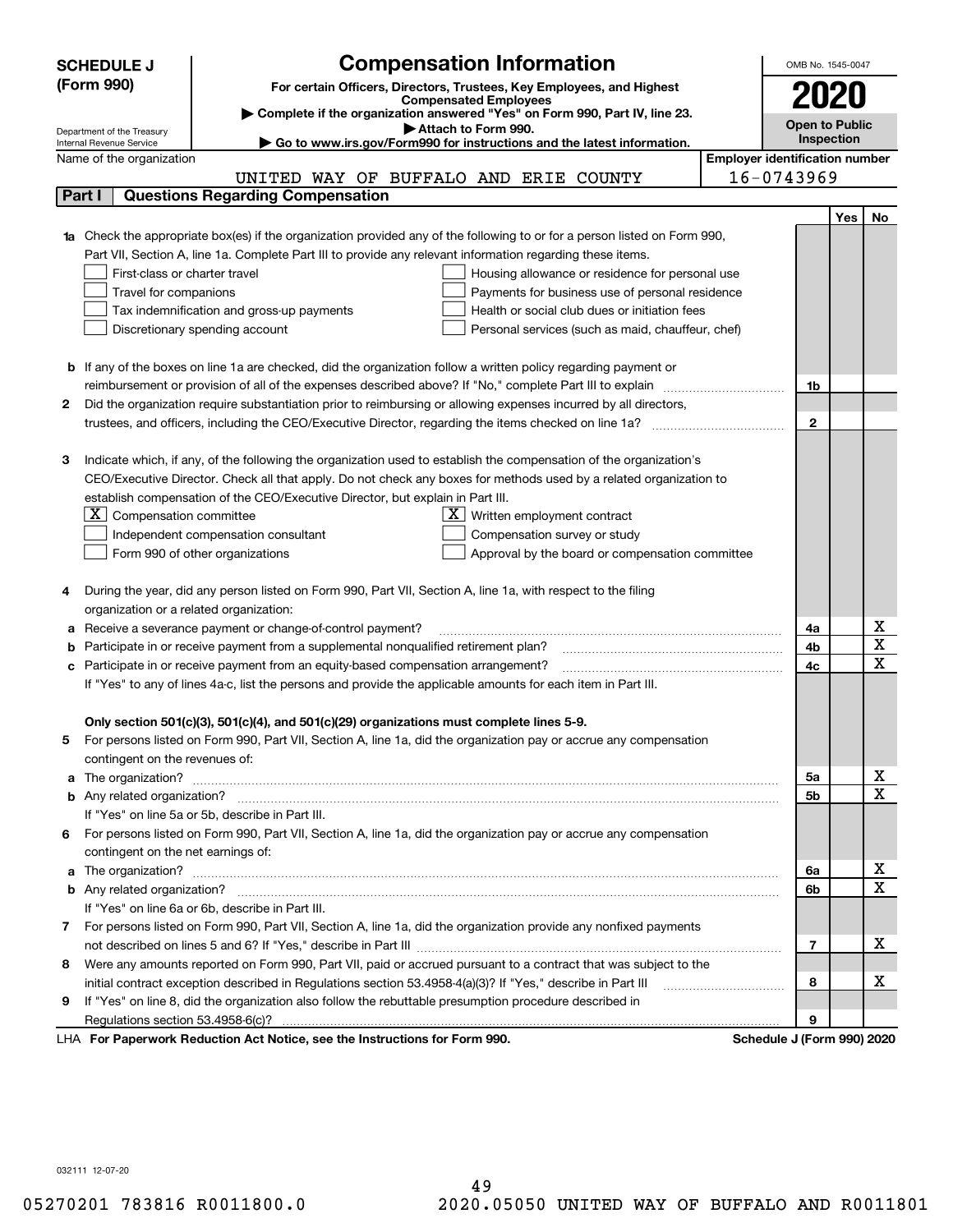# Schedule J (Form 990) 2020 UNL'I'ED WAY UF' BUF'F'ALO AND ERLE COUN'I'Y I 6 – 0 7 4 3 9 6 9<br>Part II | Officers, Directors, Trustees, Key Employees, and Highest Compensated Employees. Use

For each individual whose compensation must be reported on Schedule J, report compensation from the organization on row (i) and from related organizations, described in the instructions, on row (ii). Do not list any individuals that aren't listed on Form 990, Part VII.

**Note:**  The sum of columns (B)(i)-(iii) for each listed individual must equal the total amount of Form 990, Part VII, Section A, line 1a, applicable column (D) and (E) amounts for that individual.

|                                | (B) Breakdown of W-2 and/or 1099-MISC compensation |                                           |                                           | (C) Retirement and<br>(D) Nontaxable<br>other deferred<br>benefits | (E) Total of columns | (F) Compensation |                                                            |
|--------------------------------|----------------------------------------------------|-------------------------------------------|-------------------------------------------|--------------------------------------------------------------------|----------------------|------------------|------------------------------------------------------------|
| (A) Name and Title             | (i) Base<br>compensation                           | (ii) Bonus &<br>incentive<br>compensation | (iii) Other<br>reportable<br>compensation | compensation                                                       |                      | $(B)(i)$ - $(D)$ | in column (B)<br>reported as deferred<br>on prior Form 990 |
| (1) MICHAEL WEINER<br>(i)      | 214,387.                                           | $\overline{0}$ .                          | $\overline{0}$ .                          | $\overline{0}$ .                                                   | 668.                 | 215,055.         | $\overline{0}$ .                                           |
| PRESIDENT & CEO<br><u>(ii)</u> | $\overline{0}$ .                                   | $\overline{0}$ .                          | $\overline{0}$ .                          | $\overline{0}$ .                                                   | $\overline{0}$ .     | $\overline{0}$ . | $\overline{0}$ .                                           |
| (i)                            |                                                    |                                           |                                           |                                                                    |                      |                  |                                                            |
| <u>(ii)</u>                    |                                                    |                                           |                                           |                                                                    |                      |                  |                                                            |
| $(\sf{i})$                     |                                                    |                                           |                                           |                                                                    |                      |                  |                                                            |
| <u>(ii)</u>                    |                                                    |                                           |                                           |                                                                    |                      |                  |                                                            |
| $(\sf{i})$                     |                                                    |                                           |                                           |                                                                    |                      |                  |                                                            |
| <u>(ii)</u>                    |                                                    |                                           |                                           |                                                                    |                      |                  |                                                            |
| (i)                            |                                                    |                                           |                                           |                                                                    |                      |                  |                                                            |
| <u>(ii)</u>                    |                                                    |                                           |                                           |                                                                    |                      |                  |                                                            |
| (i)<br><u>(ii)</u>             |                                                    |                                           |                                           |                                                                    |                      |                  |                                                            |
| (i)                            |                                                    |                                           |                                           |                                                                    |                      |                  |                                                            |
| (ii)                           |                                                    |                                           |                                           |                                                                    |                      |                  |                                                            |
| (i)                            |                                                    |                                           |                                           |                                                                    |                      |                  |                                                            |
| (ii)                           |                                                    |                                           |                                           |                                                                    |                      |                  |                                                            |
| $(\sf{i})$                     |                                                    |                                           |                                           |                                                                    |                      |                  |                                                            |
| (ii)                           |                                                    |                                           |                                           |                                                                    |                      |                  |                                                            |
| (i)                            |                                                    |                                           |                                           |                                                                    |                      |                  |                                                            |
| <u>(ii)</u>                    |                                                    |                                           |                                           |                                                                    |                      |                  |                                                            |
| $(\sf{i})$                     |                                                    |                                           |                                           |                                                                    |                      |                  |                                                            |
| <u>(ii)</u>                    |                                                    |                                           |                                           |                                                                    |                      |                  |                                                            |
| $(\sf{i})$                     |                                                    |                                           |                                           |                                                                    |                      |                  |                                                            |
| <u>(ii)</u>                    |                                                    |                                           |                                           |                                                                    |                      |                  |                                                            |
| (i)                            |                                                    |                                           |                                           |                                                                    |                      |                  |                                                            |
| <u>(ii)</u>                    |                                                    |                                           |                                           |                                                                    |                      |                  |                                                            |
| (i)                            |                                                    |                                           |                                           |                                                                    |                      |                  |                                                            |
| <u>(ii)</u><br>(i)             |                                                    |                                           |                                           |                                                                    |                      |                  |                                                            |
| <u>(ii)</u>                    |                                                    |                                           |                                           |                                                                    |                      |                  |                                                            |
| (i)                            |                                                    |                                           |                                           |                                                                    |                      |                  |                                                            |
| $\vert$ (ii)                   |                                                    |                                           |                                           |                                                                    |                      |                  |                                                            |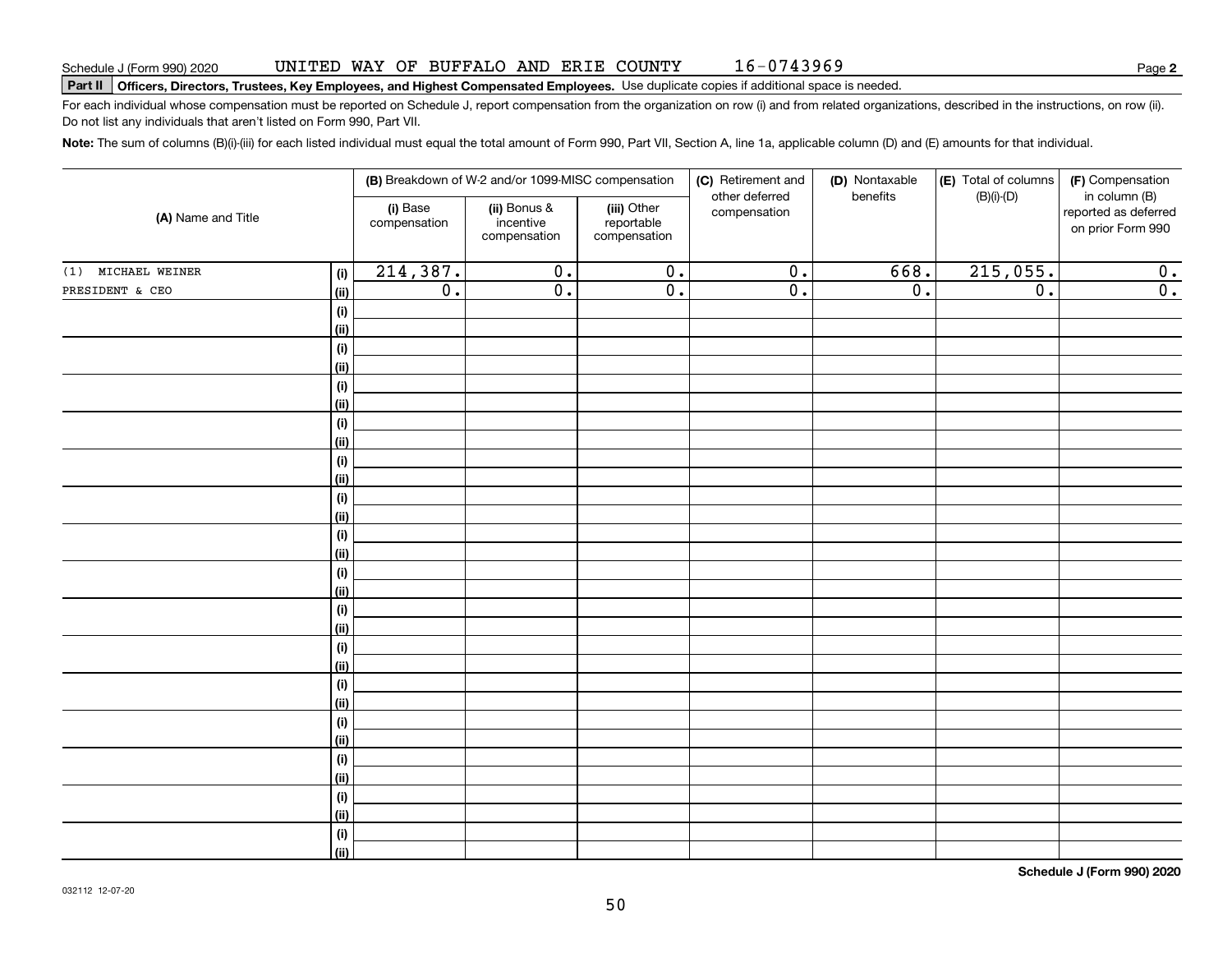**Part III Supplemental Information**

### UNITED WAY OF BUFFALO AND ERIE COUNTY

51

Page 3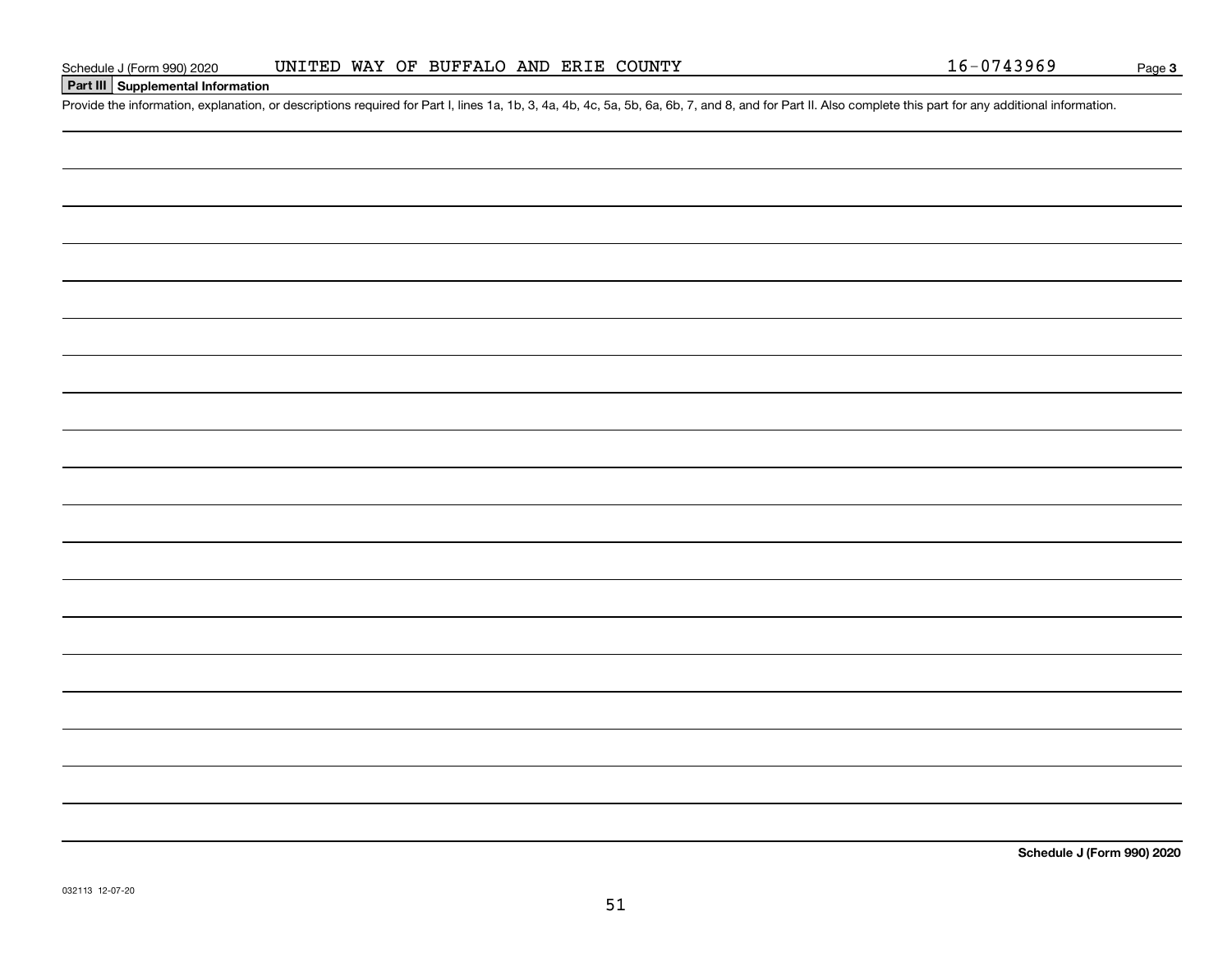**(Form 990 or 990-EZ)**

Department of the Treasury Internal Revenue Service Name of the organization

**Complete to provide information for responses to specific questions on Form 990 or 990-EZ or to provide any additional information. | Attach to Form 990 or 990-EZ. SCHEDULE O Supplemental Information to Form 990 or 990-EZ**

**Open to Public Inspection2020**

OMB No. 1545-0047

**Employer identification number** UNITED WAY OF BUFFALO AND ERIE COUNTY 16-0743969

**| Go to www.irs.gov/Form990 for the latest information.**

FORM 990, PART III, LINE 1, DESCRIPTION OF ORGANIZATION MISSION:

HIGH-QUALITY, HIGH-VALUE RESULTS. WE FOSTER A CULTURE OF RESPONSIVENESS

AND FLEXIBILITY CONDUCIVE TO INNOVATION IN EVERY AREA OF THE BUSINESS.

WE ACTIVELY INCLUDE AND ENGAGE ALL MEMBERS OF THE COMMUNITY SO THAT OUR

WORK CAN BE INFORMED AND ENRICHED BY DIVERSE EXPERIENCES AND

PERSPECTIVES. WE ENSURE THAT OUR POLICIES, PRACTICES, AND DISTRIBUTION

OF RESOURCES PRIORITIZE HISTORICALLY MARGINALIZED COMMUNITIES SO THAT

ALL MEMBERS OF OUR COMMUNITY THRIVE. WE ARE TRANSPARENT, HONEST,

DEPENDABLE AND TRUSTWORTHY IN EVERY INTERACTION AND AS STEWARDS OF

RESOURCES. WE ENSURE THAT ALL OF OUR WORK IS FOR THE GOOD OF OTHERS,

BOTH WITHIN THE ORGANIZATION AND IN THE COMMUNITY.

FORM 990, PART III, LINE 4D, OTHER PROGRAM SERVICES:

COMMUNITY IMPACT PROGRAM SERVICES - WORK DONE IN ANALYZING COMMUNITY

NEEDS, FOCUSING RESOURCES, DETERMING AND EVALUATING OUTCOMES AND

ENLISTING AGENCY SERVICES IN OUR COMMUNITY IMPACT FOCUS AREAS OF

EDUCATION, INCOME AND HEALTH AND WELLNESS.

EXPENSES \$ 1,610,968. INCLUDING GRANTS OF \$ 0. REVENUE \$ 0.

FORM 990, PART VI, SECTION A, LINE 6:

ONE CLASS OF MEMBERS IS CALLED THE ADVISORY COUNCIL. THE ADVISORY COUNCIL

IS COMPOSED OF A CROSS-SECTION OF CONTRIBUTORS, VOLUNTEERS AND OTHERS,

REFLECTIVE OF THE MISSION OF THE UNITED WAY. THE DELEGATES ARE ELECTED AT

THE ANNUAL MEETING BY A PLURALITY OF THE VOTES CAST, AND EXERCISE ALL

POWERS GRANTED TO 'MEMBERS' UNDER PROVISIONS OF THE NOT-FOR-PROFIT

032211 11-20-20 LHA For Paperwork Reduction Act Notice, see the Instructions for Form 990 or 990-EZ. Schedule O (Form 990 or 990-EZ) 2020 CORPORATION LAW. ALL DIRECTORS ARE ELECTED AT EACH ANNUAL MEETING OF THE

```
52
```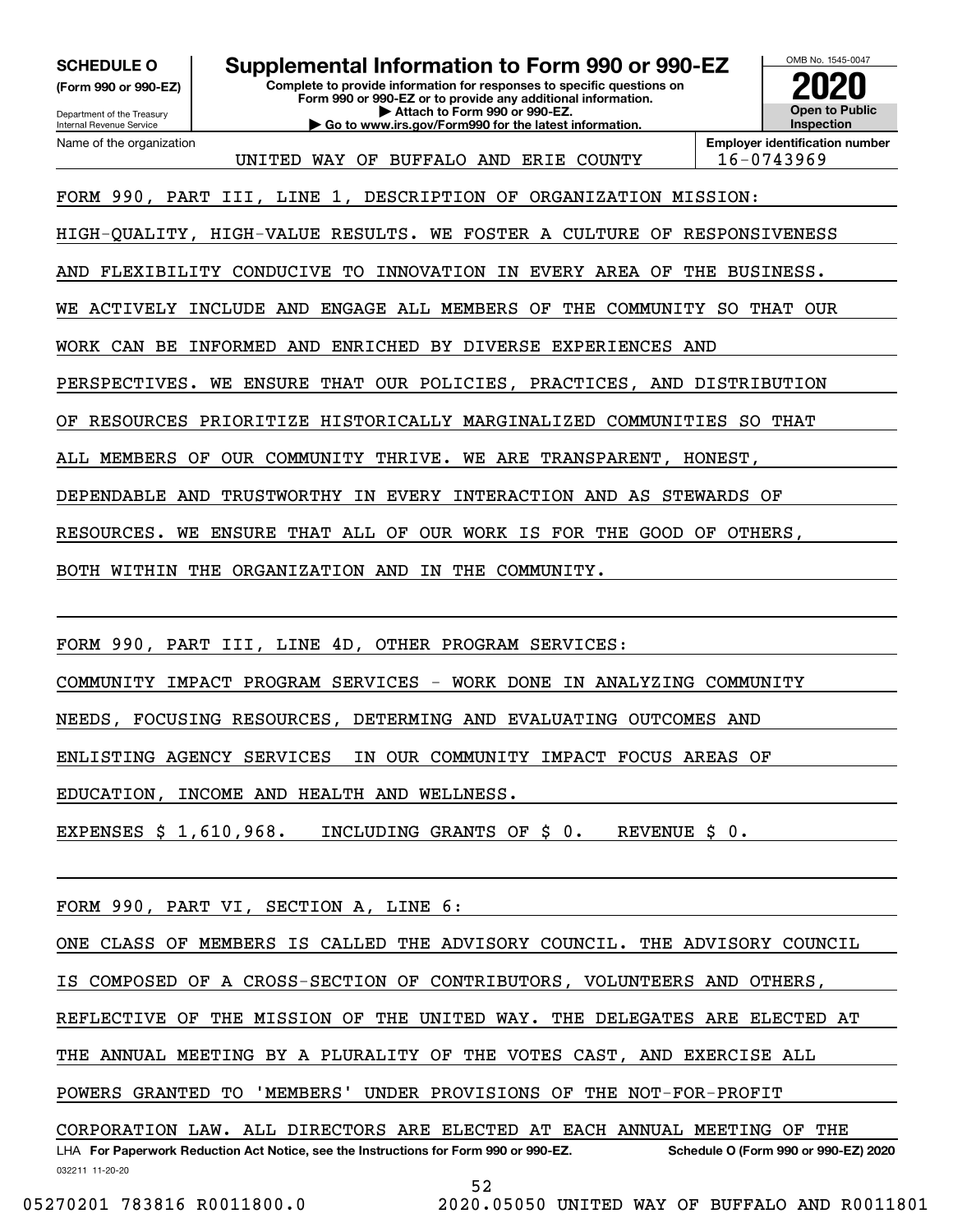| Page 2<br>Schedule O (Form 990 or 990-EZ) 2020 |                                        |                                                     |  |  |  |  |
|------------------------------------------------|----------------------------------------|-----------------------------------------------------|--|--|--|--|
| Name of the organization                       | UNITED WAY OF BUFFALO AND ERIE COUNTY  | <b>Employer identification number</b><br>16-0743969 |  |  |  |  |
| ADVISORY COUNCIL.                              |                                        |                                                     |  |  |  |  |
|                                                | FORM 990, PART VI, SECTION A, LINE 7A: |                                                     |  |  |  |  |

THE 'MEMBERS' (THE ADVISORY COUNCIL) ANNUALLY ELECT A SLATE OF DIRECTORS.

THE DIRECTORS ARE ELECTED TO A THREE YEAR TERM AND CAN SERVE NOT MORE THAN

TWO CONSECUTIVE THREE YEAR TERMS. APPROXIMATELY ONE THIRD OF THE SLATE OF

DIRECTORS IS UP FOR ELECTION EACH YEAR.

FORM 990, PART VI, SECTION B, LINE 11B:

PRIOR TO FILING, THE FORM 990 IS REVIEWED BY THE FINANCE COMMITTEE AND

BOARD OF DIRECTORS OF THE UNITED WAY.

FORM 990, PART VI, SECTION B, LINE 12C:

ON AN ANNUAL BASIS (AND/OR UPON BEING NEWLY HIRED/APPOINTED), THE ORGANIZATION'S WRITTEN "CONFLICT OF INTEREST POLICY" IS REVIEWED WITH EACH EMPLOYEE AND DIRECTOR. AS WRITTEN EVIDENCE EACH EMPLOYEE/DIRECTOR SIGNS A STATEMENT THAT HE/SHE HAS REVIEWED THE POLICY, FULLY UNDERSTANDS, HAS COMPLIED AND WILL CONTINUE TO COMPLY WITH THE POLICY. THIS CERTIFICATION PROCESS IS MANDATORY FOR ALL UNITED WAY STAFF, MEMBERS OF THE BOARD OF DIRECTORS, AND LOANED EXECUTIVES.

FORM 990, PART VI, SECTION B, LINE 15:

032212 11-20-20 **Schedule O (Form 990 or 990-EZ) 2020** THE ORGANIZATION'S BOARD CHAIRMAN IN CONJUNCTION WITH A VOLUNTEER BASED HUMAN RESOURCES COMMITTEE AND THE EXECUTIVE COMMMITTEE ANNUALLY REVIEWS THE COMPENSATION LEVEL OF THE CEO, KEY EMPLOYEES, AND THE SALARY RANGES FOR ALL OTHER PAID STAFF. THIS REVIEW FULLY CONSIDERS AND INCLUDES COMPARATIVE AND COMPETITIVE DATA, PERFORMANCE CRITERIA, SPAN OF CONTROL, AND OTHER IMPORTANT HR CONCERNS. ANY AND ALL SALARY CHANGES ARE SUBSTANTIATED BY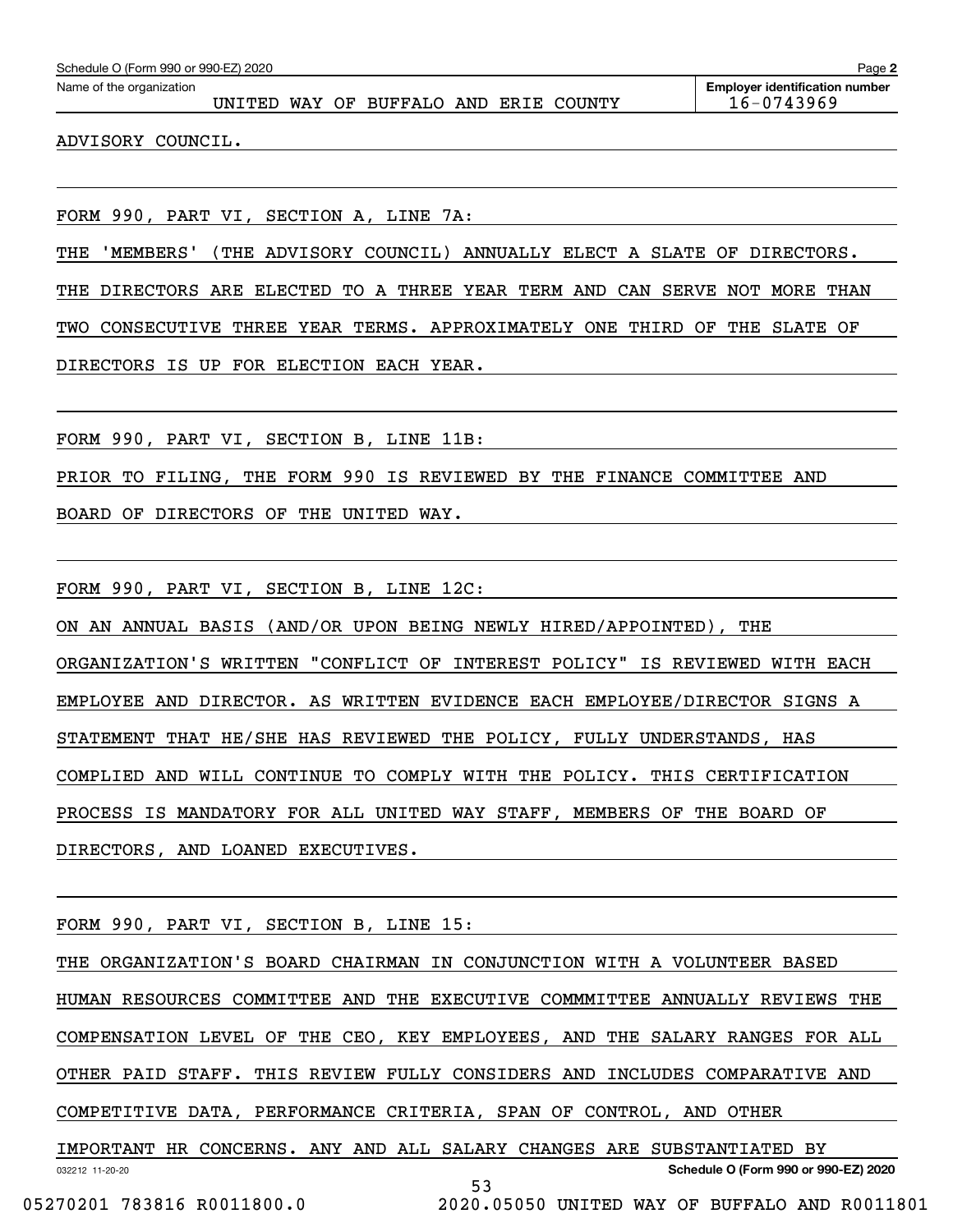| Schedule O (Form 990 or 990-EZ) 2020                                                 | Page 2                                              |
|--------------------------------------------------------------------------------------|-----------------------------------------------------|
| Name of the organization<br>BUFFALO AND ERIE<br>WAY OF<br>UNITED<br>COUNTY           | <b>Employer identification number</b><br>16-0743969 |
| MAINTAINED<br>PERMANENT<br>AND<br>THE<br>EMPLOYEE FILES.<br>WRITTEN<br>RECORD<br>IN  |                                                     |
| FORM 990, PART VI, SECTION C, LINE 19:                                               |                                                     |
| OUR FINANCIAL STATEMENTS, CONFLICT OF INTEREST POLICY, AND VARIOUS OTHER             |                                                     |
| NOMINAL INTEREST TO OUR DONORS, AGENCY PARTNERS, AND<br>GOVERNING<br>DOCUMENTS<br>OF |                                                     |
| GENERAL PUBLIC ARE ALWAYS AVAILABLE UPON REQUEST AND ARE GENERALLY<br>THE            |                                                     |
| (WWW.UWBEC.ORG) FOR EASE OF ACCESS.<br>OUR<br>WEBSITE<br>MAINTAINED<br>ON.           | INCLUDED<br>ΙN                                      |
| OUR PUBLISHED ORGANIZATIONAL GOALS IS THE REOUIREMENT OF                             | TRANSPARENCY<br>AND                                 |

ACCOUNTABILITY FOR OUR MISSION, TO OUR DONOR BASE, TO THE PROGRAMS WE

SUPPORT, AND TO THE GENERAL PUBLIC.

FORM 990, PART XI, LINE 9, CHANGES IN NET ASSETS:

ACCUMULATED NET ASSET ADJUSTMENT-ASC 715-30-25 DEFINED

BENEFIT PENSION PLAN  $-188,307$ .

PART XII, LINE 2C:

THE FINANCE COMMITTEE OVERSEES THE AUDIT AND THE SELECTION OF AN

INDEPENDENT AUDITOR AND MAKES RECOMMENDATIONS ON BOTH FOR FINAL

APPROVAL BY THE BOARD OF DIRECTORS. THERE WAS NO CHANGE IN THIS PROCESS

OVER THE PRIOR YEAR.

032212 11-20-20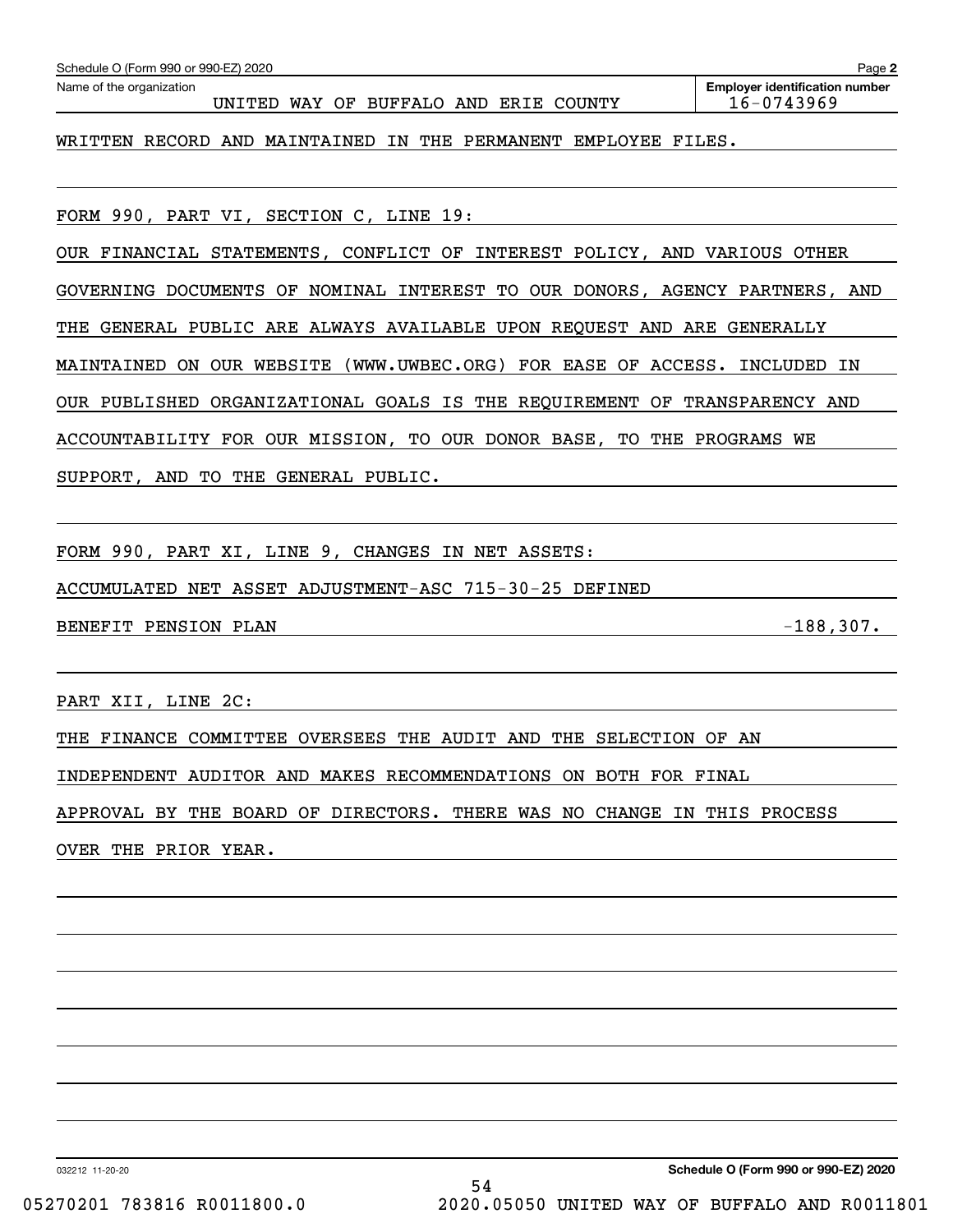NYS Annual Filing for Charitable Organizations www.CharitiesNYS.com

**Open to Public Inspection**

|                                                                                                                                                                                                                                                                                                          | <b>1.General Information</b>                                                                                                                       |  |  |  |  |  |  |
|----------------------------------------------------------------------------------------------------------------------------------------------------------------------------------------------------------------------------------------------------------------------------------------------------------|----------------------------------------------------------------------------------------------------------------------------------------------------|--|--|--|--|--|--|
|                                                                                                                                                                                                                                                                                                          | 04/01/2020<br>and Ending (mm/dd/yyyy) 03/31/2021<br>For Fiscal Year Beginning (mm/dd/yyyy)                                                         |  |  |  |  |  |  |
| Name of Organization:<br>Employer Identification Number (EIN):<br>Check if Applicable:<br>16-0743969<br>UNITED WAY OF BUFFALO AND<br><b>ERIE COUNTY</b><br>Address Change                                                                                                                                |                                                                                                                                                    |  |  |  |  |  |  |
| Name Change<br>NY Registration Number:<br>Mailing Address:<br>$00 - 77 - 12$<br>742 DELAWARE AVE.<br>Initial Filing                                                                                                                                                                                      |                                                                                                                                                    |  |  |  |  |  |  |
| Telephone:<br><b>Final Filing</b><br>City / State / ZIP:<br>14209<br>716<br>$887 - 2626$<br>BUFFALO, NY<br><b>Amended Filing</b>                                                                                                                                                                         |                                                                                                                                                    |  |  |  |  |  |  |
| Reg ID Pending<br>Email:<br>Website:<br>WWW.UWBEC.ORG                                                                                                                                                                                                                                                    |                                                                                                                                                    |  |  |  |  |  |  |
| Check your organization's                                                                                                                                                                                                                                                                                |                                                                                                                                                    |  |  |  |  |  |  |
| Confirm your Registration Category in the<br>$\lfloor \underline{X} \rfloor$ DUAL (7A & EPTL)<br>EPTL only<br>7A only<br>EXEMPT*<br>registration category:<br>Charities Registry at www.CharitiesNYS.com.                                                                                                |                                                                                                                                                    |  |  |  |  |  |  |
| 2. Certification                                                                                                                                                                                                                                                                                         |                                                                                                                                                    |  |  |  |  |  |  |
| See instructions for certification requirements. Improper certification is a violation of law that may be subject to penalties. The certification requires<br>two signatories.                                                                                                                           |                                                                                                                                                    |  |  |  |  |  |  |
| We certify under penalties of perjury that we reviewed this report, including all attachments, and to the best of our knowledge and belief,<br>they are true, correct and complete in accordance with the laws of the State of New York applicable to this report.                                       |                                                                                                                                                    |  |  |  |  |  |  |
| MICHAEL WEINER                                                                                                                                                                                                                                                                                           |                                                                                                                                                    |  |  |  |  |  |  |
| PRESIDENT & CEO<br>President or Authorized Officer:                                                                                                                                                                                                                                                      |                                                                                                                                                    |  |  |  |  |  |  |
| Signature<br><b>Print Name and Title</b><br>Date                                                                                                                                                                                                                                                         |                                                                                                                                                    |  |  |  |  |  |  |
| THOMAS WRINN                                                                                                                                                                                                                                                                                             |                                                                                                                                                    |  |  |  |  |  |  |
| <b>CFO</b><br>Chief Financial Officer or Treasurer:                                                                                                                                                                                                                                                      |                                                                                                                                                    |  |  |  |  |  |  |
| Signature<br><b>Print Name and Title</b><br>Date                                                                                                                                                                                                                                                         |                                                                                                                                                    |  |  |  |  |  |  |
| 3. Annual Reporting Exemption                                                                                                                                                                                                                                                                            |                                                                                                                                                    |  |  |  |  |  |  |
| Check the exemption(s) that apply to your filing. If your organization is claiming an exemption under one category (7A or EPTL only filers) or both                                                                                                                                                      |                                                                                                                                                    |  |  |  |  |  |  |
| categories (DUAL filers) that apply to your registration, complete only parts 1, 2, and 3, and submit the certified Char500. No fee, schedules, or                                                                                                                                                       |                                                                                                                                                    |  |  |  |  |  |  |
|                                                                                                                                                                                                                                                                                                          | additional attachments are required. If you cannot claim an exemption or are a DUAL filer that claims only one exemption, you must file applicable |  |  |  |  |  |  |
| schedules and attachments and pay applicable fees.                                                                                                                                                                                                                                                       |                                                                                                                                                    |  |  |  |  |  |  |
| 3a. 7A filing exemption: Total contributions from NY State including residents, foundations, government agencies, etc. did not<br>exceed \$25,000 and the organization did not engage a professional fund raiser (PFR) or fund raising counsel (FRC) to solicit<br>contributions during the fiscal year. |                                                                                                                                                    |  |  |  |  |  |  |
|                                                                                                                                                                                                                                                                                                          |                                                                                                                                                    |  |  |  |  |  |  |
| 3b. EPTL filing exemption: Gross receipts did not exceed \$25,000 and the market value of assets did not exceed \$25,000 at any time<br>during the fiscal year.                                                                                                                                          |                                                                                                                                                    |  |  |  |  |  |  |
| 4. Schedules and Attachments                                                                                                                                                                                                                                                                             |                                                                                                                                                    |  |  |  |  |  |  |
| See the following page                                                                                                                                                                                                                                                                                   |                                                                                                                                                    |  |  |  |  |  |  |
| $\boxed{\text{X}}$ No<br>Yes<br>4a. Did your organization use a professional fund raiser, fund raising counsel or commercial co-venturer<br>for a checklist of<br>for fund raising activity in NY State? If yes, complete Schedule 4a.<br>schedules and                                                  |                                                                                                                                                    |  |  |  |  |  |  |
| attachments to                                                                                                                                                                                                                                                                                           |                                                                                                                                                    |  |  |  |  |  |  |
| $\boxed{\mathbf{X}}$ Yes<br>No<br>4b. Did the organization receive government grants? If yes, complete Schedule 4b.<br>complete your filing.                                                                                                                                                             |                                                                                                                                                    |  |  |  |  |  |  |
| <b>5. Fee</b>                                                                                                                                                                                                                                                                                            |                                                                                                                                                    |  |  |  |  |  |  |
| See the checklist on the<br>7A filing fee:<br>EPTL filing fee:<br>Total fee:                                                                                                                                                                                                                             |                                                                                                                                                    |  |  |  |  |  |  |
| Make a single check or money order<br>next page to calculate your                                                                                                                                                                                                                                        |                                                                                                                                                    |  |  |  |  |  |  |
| payable to:<br>fee(s). Indicate fee(s) you<br>"Department of Law"<br>\$<br>\$<br>25.<br>750.<br>\$<br>775.<br>are submitting here:                                                                                                                                                                       |                                                                                                                                                    |  |  |  |  |  |  |

CHAR500 Annual Filing for Charitable Organizations (Updated January 2021)

\*The "Exempt" category refers to an organization's NYS registration status. It does not refer to its IRS tax designation.

068451 01-07-21 1019

Page 1

1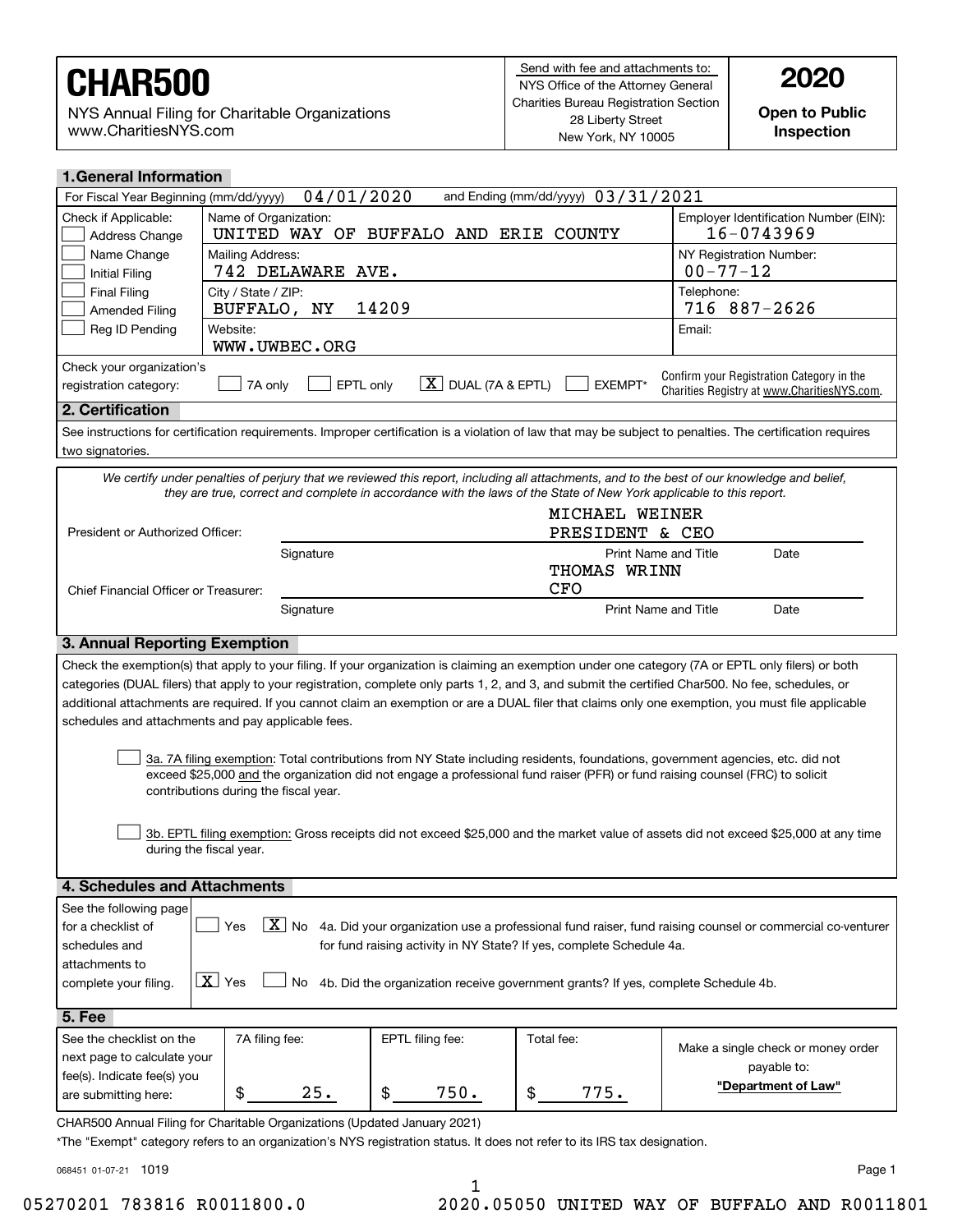### UNITED WAY OF BUFFALO AND ERIE COUNTY

| CHAR500                        |
|--------------------------------|
| <b>Annual Filing Checklist</b> |

Simply submit the certified CHAR500 with no fee, schedule, or additional attachments IF: - Your organization is registered as 7A only and you marked the 7A filing exemption in Part 3.

- Your organization is registered as EPTL only and you marked the EPTL filing exemption in Part 3.

- Your organization is registered as DUAL and you marked both the 7A and EPTL filing exemption in Part 3.

### **Checklist of Schedules and Attachments**

Check the schedules you must submit with your CHAR500 as described in Part 4:

- If you answered "yes" in Part 4a, submit Schedule 4a: Professional Fund Raisers (PFR), Fund Raising Counsel (FRC), Commercial Co-Venturers (CCV)
- $\boxed{\textbf{X}}$  If you answered "yes" in Part 4b, submit Schedule 4b: Government Grants

Check the financial attachments you must submit with your CHAR500:

 $\boxed{\textbf{X}}$  IRS Form 990, 990-EZ, or 990-PF, and 990-T if applicable

 $\boxed{\textbf{X}}$  All additional IRS Form 990 Schedules, including Schedule B (Schedule of Contributors). Schedule B of public charities is exempt from disclosure and will not be available for public review.

Our organization was eligible for and filed an IRS 990-N e-postcard. Our revenue exceeded \$25,000 and/or our assets exceeded \$25,000 in the filing year. We have included an IRS Form 990-EZ for state purposes only.  $\mathcal{L}^{\text{max}}$ 

If you are a 7A only or DUAL filer, submit the applicable independent Certified Public Accountant's Review or Audit Report:

Review Report if you received total revenue and support greater than \$250,000 and up to \$750,000.

 $\boxed{\textbf{X}}$  Audit Report if you received total revenue and support greater than \$750,000

No Review Report or Audit Report is required because total revenue and support is less than \$250,000  $\mathcal{L}^{\text{max}}$ 

We are a DUAL filer and checked box 3a, no Review Report or Audit Report is required  $\mathcal{L}^{\text{max}}$ 

### **Calculate Your Fee**

For 7A and DUAL filers, calculate the 7A fee:

\$0, if you checked the 7A exemption in Part 3a  $\mathcal{L}^{\text{max}}$ 

 $\boxed{\textbf{X}}$  \$25, if you did not check the 7A exemption in Part 3a

For EPTL and DUAL filers, calculate the EPTL fee:

| $\Box$ \$0, if you checked the EPTL exemption in Part 3b                                        | activities for charitable purposes in NY.                         |
|-------------------------------------------------------------------------------------------------|-------------------------------------------------------------------|
| $\vert$ \$25, if the NET WORTH is less than \$50,000                                            | <b>DUAL</b> filers are registered under both 7A and EPTL.         |
| \$50, if the NET WORTH is \$50,000 or more but less than \$250,000                              | <b>EXEMPT</b> filers have registered with the NY Charities Bureau |
| $\vert$ \$100, if the NET WORTH is \$250,000 or more but less than \$1,000,000                  | and meet conditions in Schedule E - Registration                  |
| \$250, if the NET WORTH is \$1,000,000 or more but less than \$10,000,000                       | <b>Exemption for Charitable Organizations.</b> These              |
| $\boxed{\textbf{X}}$ \$750, if the NET WORTH is \$10,000,000 or more but less than \$50,000,000 | organizations are not required to file annual financial reports   |
| \$1500, if the NET WORTH is \$50,000,000 or more                                                | but may do so voluntarily.                                        |

### **Send Your Filing**

Send your CHAR500, all schedules and attachments, and total fee to:

NYS Office of the Attorney General Charities Bureau Registration Section 28 Liberty Street New York, NY 10005

*Need Assistance?*

Visit:Call:Email:Charities.Bureau@ag.ny.gov www.CharitiesNYS.com(212) 416-8401

Organizations are assigned a Registration Category upon registration with the NY Charities Bureau: *Is my Registration Category 7A, EPTL, DUAL or EXEMPT?* 

**7A** filers are registered to solicit contributions in New York under Article 7-A of the Executive Law ("7A")

**EPTL** filers are registered under the Estates, Powers & Trusts Law ("EPTL") because they hold assets and/or conduct activities for charitable purposes in NY.

Confirm your Registration Category and learn more about NY law at www.CharitiesNYS.com.

NET WORTH for fee purposes is calculated on: *Where do I find my organization's NET WORTH?*

- IRS Form 990 Part I, line 22
- IRS Form 990 EZ Part I, line 21
- IRS Form 990 PF, calculate the difference between Total Assets at Fair Market Value (Part II, line 16(c)) and Total Liabilities (Part II, line 23(b)).

068461 01-07-21 1019 CHAR500 Annual Filing for Charitable Organizations (Updated January 2021) Page 2

2